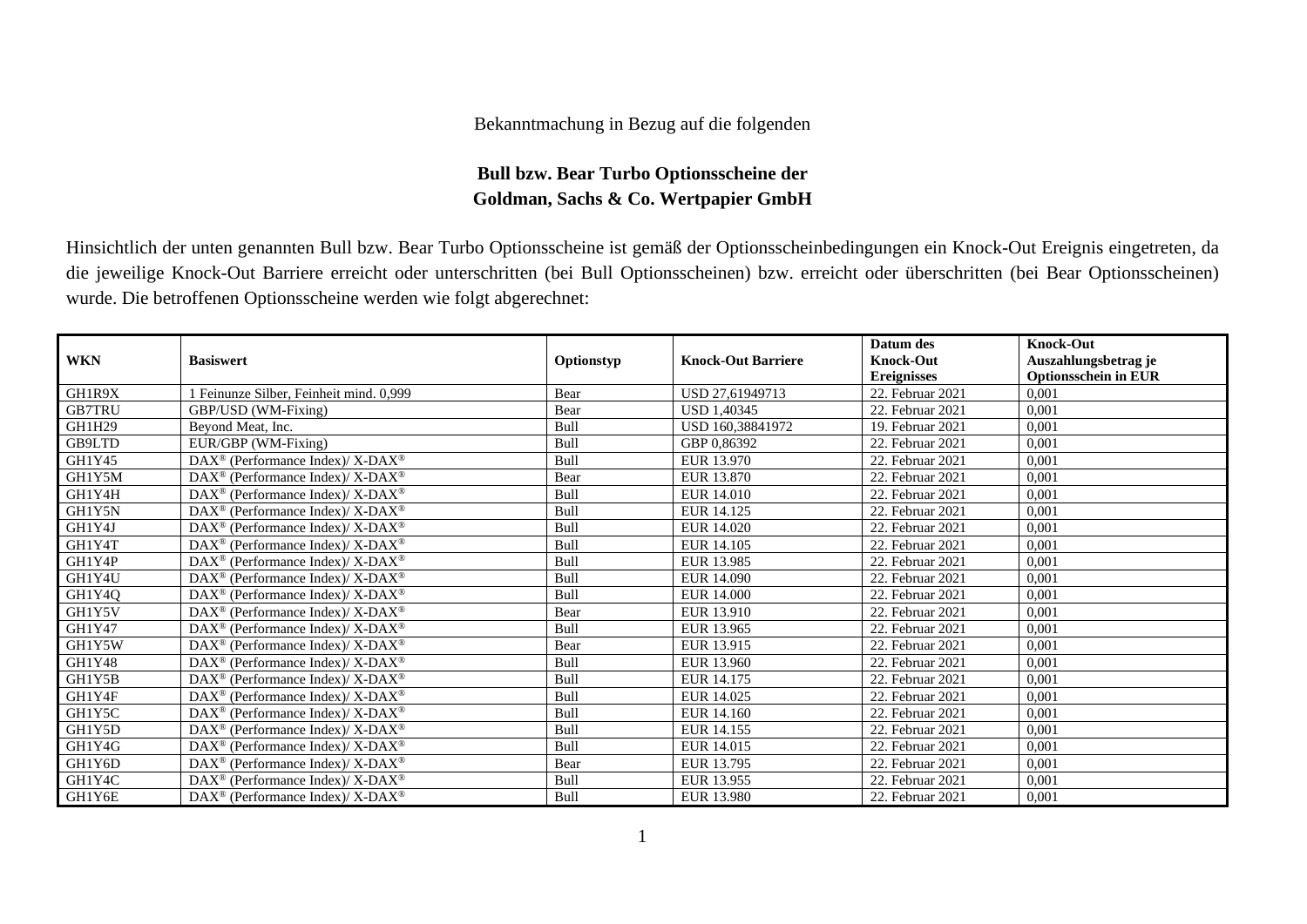|               |                                                                          |             |                           | Datum des          | <b>Knock-Out</b>            |
|---------------|--------------------------------------------------------------------------|-------------|---------------------------|--------------------|-----------------------------|
| <b>WKN</b>    | <b>Basiswert</b>                                                         | Optionstyp  | <b>Knock-Out Barriere</b> | <b>Knock-Out</b>   | Auszahlungsbetrag je        |
|               |                                                                          |             |                           | <b>Ereignisses</b> | <b>Optionsschein in EUR</b> |
| GH1Y4D        | DAX <sup>®</sup> (Performance Index)/X-DAX <sup>®</sup>                  | Bull        | EUR 14.040                | $22.$ Februar 2021 | 0,001                       |
| GH1Y6F        | $\text{DAX}^{\circledast}$ (Performance Index)/ X-DAX <sup>®</sup>       | Bear        | EUR 13.810                | 22. Februar 2021   | 0,001                       |
| GH1Y4E        | $\text{DAX}^{\circledast}$ (Performance Index)/ X-DAX <sup>®</sup>       | Bull        | EUR 14.030                | 22. Februar 2021   | 0,001                       |
| GH1Y4R        | DAX <sup>®</sup> (Performance Index)/X-DAX <sup>®</sup>                  | Bull        | EUR 14.110                | 22. Februar 2021   | 0,001                       |
| GH1Y4M        | DAX <sup>®</sup> (Performance Index)/ X-DAX <sup>®</sup>                 | Bull        | EUR 14.035                | 22. Februar 2021   | 0,001                       |
| GH1Y4S        | $\text{DAX}^{\circledR}$ (Performance Index)/ X-DAX <sup>®</sup>         | Bull        | EUR 14.095                | 22. Februar 2021   | 0,001                       |
| GH1Y4N        | $\text{DAX}^{\circledR}$ (Performance Index)/ X-DAX <sup>®</sup>         | Bull        | EUR 13.990                | 22. Februar 2021   | 0,001                       |
| GH1Y5T        | $\text{DAX}^{\otimes}$ (Performance Index)/X-DAX <sup>®</sup>            | Bear        | EUR 13.885                | 22. Februar 2021   | 0,001                       |
| GH1Y49        | $\text{DAX}^{\circledast}$ (Performance Index)/ X-DAX <sup>®</sup>       | Bull        | EUR 13.950                | 22. Februar 2021   | 0,001                       |
| GH1Y5U        | DAX <sup>®</sup> (Performance Index)/ X-DAX <sup>®</sup>                 | Bear        | EUR 13.905                | 22. Februar 2021   | 0,001                       |
| GH1Y51        | $\text{DAX}^{\circledast}$ (Performance Index)/ X-DAX <sup>®</sup>       | Bull        | EUR 14.055                | 22. Februar 2021   | 0,001                       |
| GH1Y4A        | $\text{DAX}^{\circledR}$ (Performance Index)/ X-DAX <sup>®</sup>         | Bull        | EUR 13.945                | $22.$ Februar 2021 | 0,001                       |
| GH1Y52        | $\text{DAX}^{\circledast}$ (Performance Index)/ X-DAX <sup>®</sup>       | Bull        | <b>EUR 14.050</b>         | 22. Februar 2021   | 0,001                       |
| GH1Y4K        | $\text{DAX}^{\circledast}$ (Performance Index)/ X-DAX <sup>®</sup>       | Bull        | EUR 13.995                | 22. Februar 2021   | 0,001                       |
| GH1Y63        | DAX <sup>®</sup> (Performance Index)/ X-DAX <sup>®</sup>                 | Bear        | EUR 13.850                | 22. Februar 2021   | 0,001                       |
| GH1Y4L        | DAX <sup>®</sup> (Performance Index)/ X-DAX <sup>®</sup>                 | Bull        | EUR 14.005                | 22. Februar 2021   | 0,001                       |
| GH1Y75        | DAX <sup>®</sup> (Performance Index)/ X-DAX <sup>®</sup>                 | Bear        | EUR 13.900                | 22. Februar 2021   | 0,001                       |
| GH1Y76        | $\text{DAX}^{\circledast}$ (Performance Index)/ X-DAX <sup>®</sup>       | Bear        | EUR 13.685                | 22. Februar 2021   | 0,001                       |
| GH1Y5K        | $\text{DAX}^{\circledast}$ (Performance Index)/ X-DAX <sup>®</sup>       | Bull        | EUR 14.115                | 22. Februar 2021   | 0,001                       |
| GH1Y5L        | $\text{DAX}^{\circledast}$ (Performance Index)/ X-DAX <sup>®</sup>       | Bull        | EUR 14.120                | 22. Februar 2021   | 0,001                       |
| GH1Y4Z        | $\text{DAX}^{\circledast}$ (Performance Index)/ X-DAX <sup>®</sup>       | Bull        | EUR 14.085                | 22. Februar 2021   | 0,001                       |
| GH1Y50        | $\text{DAX}^{\circledast}$ (Performance Index)/ X-DAX <sup>®</sup>       | Bull        | EUR 14.045                | 22. Februar 2021   | 0,001                       |
| GH1Y61        | DAX <sup>®</sup> (Performance Index)/ X-DAX <sup>®</sup>                 | Bear        | EUR 13.860                | 22. Februar 2021   | 0,001                       |
| GH1Y62        | $\text{DAX}^{\circledR}$ (Performance Index)/ X-DAX <sup>®</sup>         | Bear        | EUR 13.865                | 22. Februar 2021   | 0,001                       |
| GH1Y73        | $\text{DAX}^{\circledast}$ (Performance Index)/ X-DAX <sup>®</sup>       | Bear        | EUR 13.680                | 22. Februar 2021   | 0.001                       |
| GH1Y74        | $\text{DAX}^{\circledast}$ (Performance Index)/ X-DAX <sup>®</sup>       | Bear        | EUR 13.675                | 22. Februar 2021   | 0,001                       |
| GH1Y4X        | DAX <sup>®</sup> (Performance Index)/ X-DAX <sup>®</sup>                 | Bull        | <b>EUR 14.070</b>         | 22. Februar 2021   | 0,001                       |
| GH1Y4Y        | DAX <sup>®</sup> (Performance Index)/ X-DAX <sup>®</sup>                 | Bull        | EUR 14.060                | 22. Februar 2021   | 0,001                       |
| GH1Y5Z        | $\text{DAX}^{\circledR}$ (Performance Index)/ X-DAX <sup>®</sup>         | Bear        | EUR 13.855                | 22. Februar 2021   | 0,001                       |
| GH1Y60        | $\text{DAX}^{\otimes}$ (Performance Index)/X-DAX <sup>®</sup>            | Bear        | EUR 13.845                | 22. Februar 2021   | 0,001                       |
| GH1Y4V        | $\text{DAX}^{\circledast}$ (Performance Index)/ X-DAX <sup>®</sup>       | Bull        | <b>EUR 14.080</b>         | 22. Februar 2021   | 0,001                       |
| GH1Y4W        | $\overline{\text{DAX}^{\otimes}}$ (Performance Index)/X-DAX <sup>®</sup> | <b>Bull</b> | EUR 14.075                | 22. Februar 2021   | 0,001                       |
| GH1Y5X        | $\text{DAX}^{\circledast}$ (Performance Index)/ X-DAX <sup>®</sup>       | Bear        | EUR 13.830                | 22. Februar 2021   | 0,001                       |
| GH1Y5Y        | $\text{DAX}^{\circledR}$ (Performance Index)/ X-DAX <sup>®</sup>         | Bear        | EUR 13.835                | 22. Februar 2021   | 0,001                       |
| GH1Y6Z        | $\text{DAX}^{\circledR}$ (Performance Index)/ X-DAX <sup>®</sup>         | Bear        | EUR 13.750                | 22. Februar 2021   | 0,001                       |
| <b>GH1Y70</b> | $\text{DAX}^{\otimes}$ (Performance Index)/X-DAX <sup>®</sup>            | Bear        | EUR 13.665                | 22. Februar 2021   | 0,001                       |
| GH1Y55        | DAX <sup>®</sup> (Performance Index)/ X-DAX <sup>®</sup>                 | Bull        | <b>EUR 14.200</b>         | 22. Februar 2021   | 0,001                       |
| GH1Y56        | DAX <sup>®</sup> (Performance Index)/ X-DAX <sup>®</sup>                 | Bear        | EUR 13.920                | 22. Februar 2021   | 0,001                       |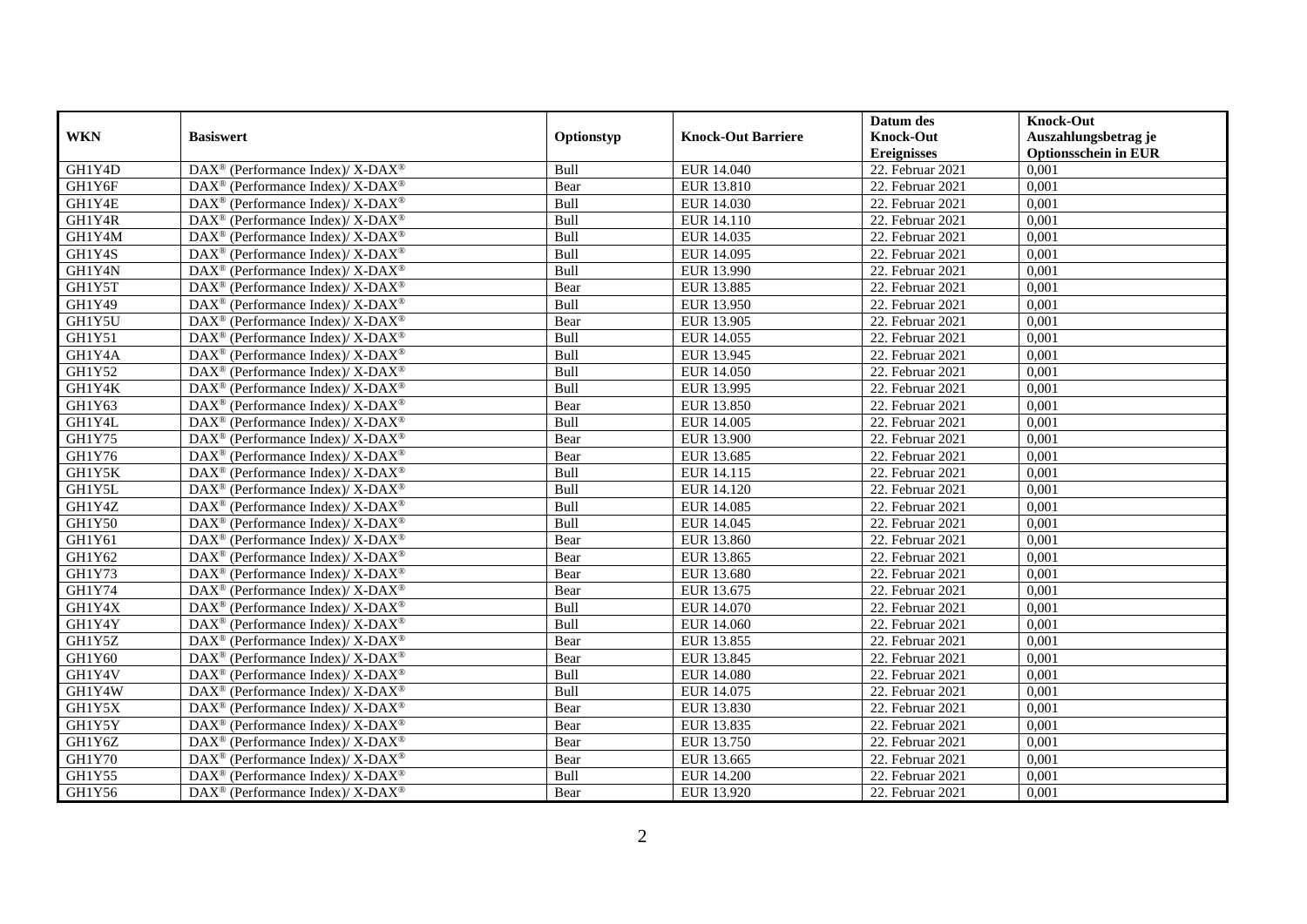|            |                                                                    |            |                           | Datum des          | <b>Knock-Out</b>            |
|------------|--------------------------------------------------------------------|------------|---------------------------|--------------------|-----------------------------|
| <b>WKN</b> | <b>Basiswert</b>                                                   | Optionstyp | <b>Knock-Out Barriere</b> | <b>Knock-Out</b>   | Auszahlungsbetrag je        |
|            |                                                                    |            |                           | <b>Ereignisses</b> | <b>Optionsschein in EUR</b> |
| GH1Y67     | DAX <sup>®</sup> (Performance Index)/X-DAX <sup>®</sup>            | Bear       | EUR 13.785                | 22. Februar 2021   | 0,001                       |
| GH1Y68     | DAX <sup>®</sup> (Performance Index)/X-DAX <sup>®</sup>            | Bear       | EUR 13.805                | 22. Februar 2021   | 0,001                       |
| GH1Y79     | DAX <sup>®</sup> (Performance Index)/X-DAX <sup>®</sup>            | Bear       | EUR 13.715                | 22. Februar 2021   | 0,001                       |
| GH1Y7A     | DAX <sup>®</sup> (Performance Index)/X-DAX <sup>®</sup>            | Bear       | EUR 13.755                | 22. Februar 2021   | 0,001                       |
| GH1Y57     | $\text{DAX}^{\circledast}$ (Performance Index)/ X-DAX <sup>®</sup> | Bull       | <b>EUR 14.170</b>         | 22. Februar 2021   | 0,001                       |
| GH1Y58     | DAX <sup>®</sup> (Performance Index)/ X-DAX <sup>®</sup>           | Bull       | EUR 14.185                | 22. Februar 2021   | 0,001                       |
| GH1Y5R     | DAX <sup>®</sup> (Performance Index)/ X-DAX <sup>®</sup>           | Bear       | EUR 13.895                | 22. Februar 2021   | 0,001                       |
| GH1Y5S     | DAX <sup>®</sup> (Performance Index)/X-DAX <sup>®</sup>            | Bear       | EUR 13.890                | 22. Februar 2021   | 0,001                       |
| GH1Y53     | DAX <sup>®</sup> (Performance Index)/X-DAX <sup>®</sup>            | Bull       | EUR 14.195                | 22. Februar 2021   | 0,001                       |
| GH1Y54     | DAX <sup>®</sup> (Performance Index)/ X-DAX <sup>®</sup>           | Bull       | EUR 14.190                | 22. Februar 2021   | 0,001                       |
| GH1Y65     | DAX <sup>®</sup> (Performance Index)/ X-DAX <sup>®</sup>           | Bear       | EUR 13.840                | 22. Februar 2021   | 0,001                       |
| GH1Y66     | DAX <sup>®</sup> (Performance Index)/ X-DAX <sup>®</sup>           | Bear       | <b>EUR 13.780</b>         | 22. Februar 2021   | 0,001                       |
| GH1Y77     | $DAX^{\circledast}$ (Performance Index)/ X-DAX <sup>®</sup>        | Bear       | EUR 13.655                | 22. Februar 2021   | 0,001                       |
| GH1Y78     | DAX <sup>®</sup> (Performance Index)/ X-DAX <sup>®</sup>           | Bear       | EUR 13.670                | 22. Februar 2021   | 0,001                       |
| GH1Y5H     | DAX <sup>®</sup> (Performance Index)/ X-DAX <sup>®</sup>           | Bull       | EUR 14.135                | 22. Februar 2021   | 0,001                       |
| GH1Y5J     | DAX <sup>®</sup> (Performance Index)/ X-DAX <sup>®</sup>           | Bull       | EUR 14.145                | 22. Februar 2021   | 0,001                       |
| GH1Y6K     | DAX <sup>®</sup> (Performance Index)/ X-DAX <sup>®</sup>           | Bear       | EUR 13.695                | 22. Februar 2021   | 0,001                       |
| GH1Y6L     | $DAX^{\circledast}$ (Performance Index)/ X-DAX <sup>®</sup>        | Bear       | EUR 13.700                | 22. Februar 2021   | 0,001                       |
| GH1Y5E     | $DAX^{\circledast}$ (Performance Index)/ X-DAX <sup>®</sup>        | Bull       | EUR 14.130                | 22. Februar 2021   | 0,001                       |
| GH1Y5F     | DAX <sup>®</sup> (Performance Index)/ X-DAX <sup>®</sup>           | Bull       | EUR 14.150                | 22. Februar 2021   | 0,001                       |
| GH1Y5G     | DAX <sup>®</sup> (Performance Index)/X-DAX <sup>®</sup>            | Bull       | EUR 14.140                | 22. Februar 2021   | 0,001                       |
| GH1Y59     | $\text{DAX}^{\circledast}$ (Performance Index)/ X-DAX <sup>®</sup> | Bull       | EUR 14.165                | 22. Februar 2021   | 0,001                       |
| GH1Y5A     | DAX <sup>®</sup> (Performance Index)/ X-DAX <sup>®</sup>           | Bull       | <b>EUR 14.180</b>         | 22. Februar 2021   | 0,001                       |
| GH1Y5P     | $DAX^{\circledast}$ (Performance Index)/ X-DAX <sup>®</sup>        | Bear       | EUR 13.875                | 22. Februar 2021   | 0,001                       |
| GH1Y5Q     | DAX <sup>®</sup> (Performance Index)/ X-DAX <sup>®</sup>           | Bear       | <b>EUR 13.880</b>         | 22. Februar 2021   | 0.001                       |
| GH1Y6P     | DAX <sup>®</sup> (Performance Index)/ X-DAX <sup>®</sup>           | Bear       | EUR 13.710                | 22. Februar 2021   | 0,001                       |
| GH1Y6Q     | DAX <sup>®</sup> (Performance Index)/X-DAX <sup>®</sup>            | Bear       | EUR 13.730                | 22. Februar 2021   | 0,001                       |
| GH1Y3X     | DAX <sup>®</sup> (Performance Index)/ X-DAX <sup>®</sup>           | Bull       | EUR 13.935                | 22. Februar 2021   | 0,001                       |
| GH1Y6V     | DAX <sup>®</sup> (Performance Index)/ X-DAX <sup>®</sup>           | Bear       | EUR 13.765                | 22. Februar 2021   | 0,001                       |
| GH1Y6W     | $\text{DAX}^{\circledast}$ (Performance Index)/ X-DAX <sup>®</sup> | Bear       | EUR 13.775                | 22. Februar 2021   | 0,001                       |
| GH1Y43     | $DAX^{\circledast}$ (Performance Index)/ X-DAX <sup>®</sup>        | Bull       | EUR 13.925                | 22. Februar 2021   | 0,001                       |
| GH1Y64     | DAX <sup>®</sup> (Performance Index)/X-DAX <sup>®</sup>            | Bull       | EUR 13.940                | 22. Februar 2021   | 0,001                       |
| GH1Y40     | $DAX^{\circledast}$ (Performance Index)/ X-DAX <sup>®</sup>        | Bull       | EUR 13.930                | 22. Februar 2021   | 0,001                       |
| GH1XL0     | DAX <sup>®</sup> (Performance Index)/ X-DAX <sup>®</sup>           | Bull       | <b>EUR 13.900</b>         | 22. Februar 2021   | 0,001                       |
| GH1Y6M     | DAX <sup>®</sup> (Performance Index)/ X-DAX <sup>®</sup>           | Bear       | EUR 13.705                | 22. Februar 2021   | 0,001                       |
| GH1XKZ     | $\text{DAX}^{\circledast}$ (Performance Index)/X-DAX <sup>®</sup>  | Bull       | EUR 13.900                | 22. Februar 2021   | 0,001                       |
| GH1Y6N     | DAX <sup>®</sup> (Performance Index)/ X-DAX <sup>®</sup>           | Bear       | EUR 13.735                | 22. Februar 2021   | 0,001                       |
| GH1Y71     | DAX <sup>®</sup> (Performance Index)/ X-DAX <sup>®</sup>           | Bear       | EUR 13.660                | 22. Februar 2021   | 0,001                       |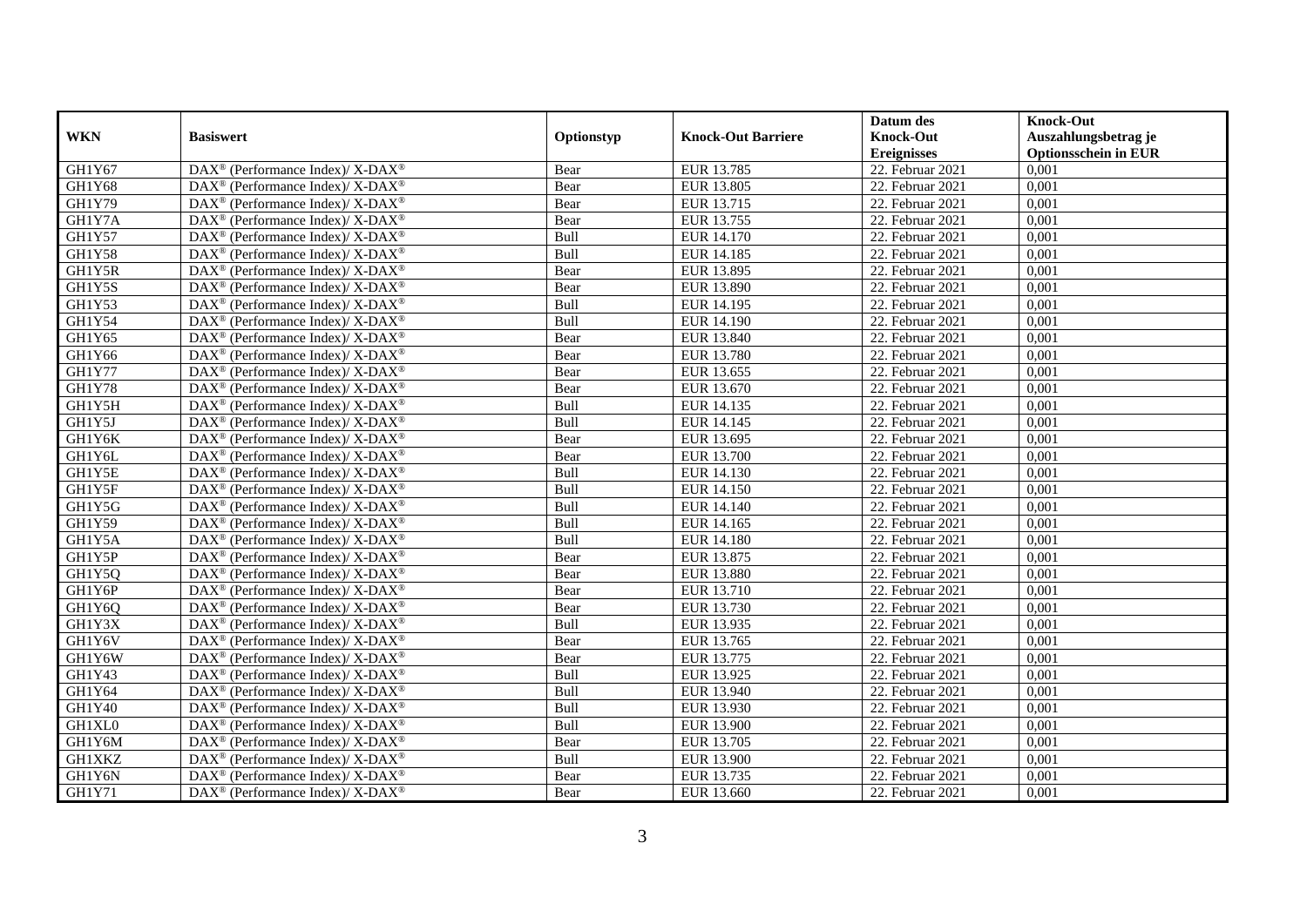|               |                                                             |            |                           | Datum des          | <b>Knock-Out</b>            |
|---------------|-------------------------------------------------------------|------------|---------------------------|--------------------|-----------------------------|
| <b>WKN</b>    | <b>Basiswert</b>                                            | Optionstyp | <b>Knock-Out Barriere</b> | <b>Knock-Out</b>   | Auszahlungsbetrag je        |
|               |                                                             |            |                           | <b>Ereignisses</b> | <b>Optionsschein in EUR</b> |
| GH1Y72        | DAX <sup>®</sup> (Performance Index)/ X-DAX <sup>®</sup>    | Bear       | EUR 13.650                | 22. Februar 2021   | 0,001                       |
| GH1Y69        | DAX <sup>®</sup> (Performance Index)/ X-DAX <sup>®</sup>    | Bear       | EUR 13.790                | 22. Februar 2021   | 0,001                       |
| GH1Y6A        | DAX <sup>®</sup> (Performance Index)/ X-DAX <sup>®</sup>    | Bull       | EUR 14.065                | 22. Februar 2021   | 0,001                       |
| GH1Y7B        | DAX <sup>®</sup> (Performance Index)/ X-DAX <sup>®</sup>    | Bull       | <b>EUR 14.100</b>         | 22. Februar 2021   | 0,001                       |
| GH1Y7C        | DAX <sup>®</sup> (Performance Index)/X-DAX <sup>®</sup>     | Bear       | EUR 13.825                | 22. Februar 2021   | 0,001                       |
| GH1Y6T        | $DAX^{\circledast}$ (Performance Index)/ X-DAX <sup>®</sup> | Bear       | EUR 13.740                | 22. Februar 2021   | 0,001                       |
| GH1Y6U        | DAX <sup>®</sup> (Performance Index)/ X-DAX <sup>®</sup>    | Bear       | EUR 13.760                | 22. Februar 2021   | 0,001                       |
| GH1Y6G        | DAX <sup>®</sup> (Performance Index)/ X-DAX <sup>®</sup>    | Bear       | EUR 13.690                | 22. Februar 2021   | 0,001                       |
| GH1Y6H        | DAX <sup>®</sup> (Performance Index)/ X-DAX <sup>®</sup>    | Bear       | <b>EUR 13.800</b>         | 22. Februar 2021   | 0,001                       |
| GH1Y6J        | DAX <sup>®</sup> (Performance Index)/X-DAX <sup>®</sup>     | Bear       | EUR 13.820                | 22. Februar 2021   | 0,001                       |
| GH1Y6B        | DAX <sup>®</sup> (Performance Index)/ X-DAX <sup>®</sup>    | Bear       | EUR 13.815                | 22. Februar 2021   | 0,001                       |
| GH1Y6C        | DAX <sup>®</sup> (Performance Index)/ X-DAX <sup>®</sup>    | Bull       | EUR 13.975                | 22. Februar 2021   | 0,001                       |
| GH1Y6R        | $DAX^{\circledast}$ (Performance Index)/ X-DAX <sup>®</sup> | Bear       | EUR 13.720                | 22. Februar 2021   | 0,001                       |
| GH1Y6S        | $DAX^{\circledcirc}$ (Performance Index)/X-DAX <sup>®</sup> | Bear       | EUR 13.725                | 22. Februar 2021   | 0.001                       |
| GH1Y6X        | $DAX^{\circledast}$ (Performance Index)/ X-DAX <sup>®</sup> | Bear       | EUR 13.770                | 22. Februar 2021   | 0,001                       |
| GH1Y6Y        | DAX <sup>®</sup> (Performance Index)/ X-DAX <sup>®</sup>    | Bear       | EUR 13.745                | 22. Februar 2021   | 0,001                       |
| GH1Y1B        | DAX <sup>®</sup> (Performance Index)                        | Bull       | EUR 14.030                | $22.$ Februar 2021 | 0,001                       |
| GF6MKE        | Bechtle AG                                                  | Bull       | EUR 164,85266482          | 22. Februar 2021   | 0,001                       |
| GH1Y1C        | DAX <sup>®</sup> (Performance Index)                        | Bear       | EUR 13.790                | 22. Februar 2021   | 0,001                       |
| <b>GH1TWM</b> | TecDAX <sup>®</sup> (Performance Index)                     | Bull       | EUR 3.490,84              | 22. Februar 2021   | 0,001                       |
| <b>GH1TWB</b> | TecDAX <sup>®</sup> (Performance Index)                     | Bull       | EUR 3.494,39              | 22. Februar 2021   | 0,001                       |
| GH1TW2        | TecDAX <sup>®</sup> (Performance Index)                     | Bull       | EUR 3.501,48              | 22. Februar 2021   | 0,001                       |
| GH1TX0        | TecDAX <sup>®</sup> (Performance Index)                     | Bull       | EUR 3.497,93              | 22. Februar 2021   | 0,001                       |
| GH09P4        | Delivery Hero AG                                            | Bull       | EUR 119,57732368          | 22. Februar 2021   | 0,001                       |
| GH09P0        | Delivery Hero AG                                            | Bull       | EUR 120,24030282          | 22. Februar 2021   | 0,001                       |
| GH09P1        | Delivery Hero AG                                            | Bull       | EUR 118,92438972          | 22. Februar 2021   | 0,001                       |
| GH1W6G        | Delivery Hero AG                                            | Bull       | EUR 120,85                | 22. Februar 2021   | 0,001                       |
| GF6MKF        | Bechtle AG                                                  | Bull       | EUR 163,10673353          | 22. Februar 2021   | 0,001                       |
| <b>GH1BCR</b> | Cancom SE                                                   | Bull       | EUR 53,94829339           | 22. Februar 2021   | 0,001                       |
| GH0V7E        | Delivery Hero AG                                            | Bull       | EUR 117,42011635          | 22. Februar 2021   | 0,001                       |
| <b>GH1DNU</b> | <b>GEA Group AG</b>                                         | Bull       | EUR 29,39962537           | 22. Februar 2021   | 0,001                       |
| GF6MKG        | Bechtle AG                                                  | Bull       | EUR 161,18723018          | 22. Februar 2021   | 0,001                       |
| <b>GH1BCX</b> | Cancom SE                                                   | Bull       | EUR 53,38737539           | 22. Februar 2021   | 0,001                       |
| GH09P2        | Delivery Hero AG                                            | Bull       | EUR 118,19109464          | 22. Februar 2021   | 0,001                       |
| GC9KG5        | Aurubis AG                                                  | Bear       | EUR 71,62841338           | 22. Februar 2021   | 0,001                       |
| GH1BCQ        | Cancom SE                                                   | Bull       | EUR 53,66783439           | 22. Februar 2021   | 0,001                       |
| <b>GH1KLW</b> | Ubisoft Entertainment S.A.                                  | Bull       | EUR 72,71944202           | 22. Februar 2021   | 0,001                       |
| GF5FG8        | Unilever PLC                                                | Bull       | GBP 38,57897343           | 22. Februar 2021   | 0,001                       |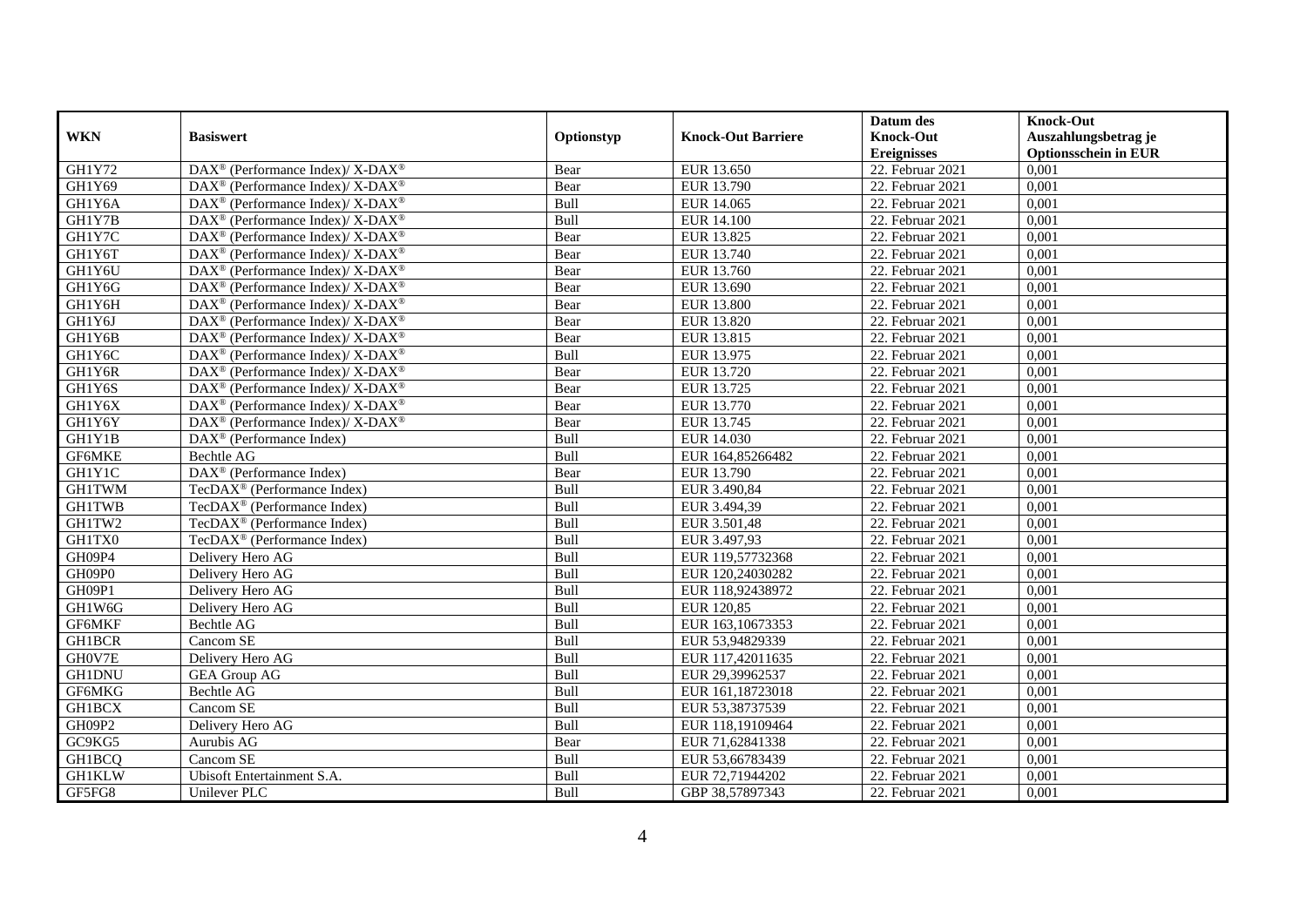|               |                                                    |             |                           | Datum des          | <b>Knock-Out</b>            |
|---------------|----------------------------------------------------|-------------|---------------------------|--------------------|-----------------------------|
| <b>WKN</b>    | <b>Basiswert</b>                                   | Optionstyp  | <b>Knock-Out Barriere</b> | <b>Knock-Out</b>   | Auszahlungsbetrag je        |
|               |                                                    |             |                           | <b>Ereignisses</b> | <b>Optionsschein in EUR</b> |
| GH1PY1        | ABN AMRO Bank N.V.                                 | Bear        | EUR 9,31535819            | $22.$ Februar 2021 | 0,001                       |
| GH1TM2        | Hannover Rück SE                                   | Bull        | EUR 139,37382142          | 22. Februar 2021   | 0,001                       |
| GH09GQ        | Just Eat Takeaway.com N.V.                         | Bull        | EUR 85,64484729           | 22. Februar 2021   | 0,001                       |
| <b>GH1KLY</b> | Ubisoft Entertainment S.A.                         | Bull        | EUR 72,10885895           | 22. Februar 2021   | 0,001                       |
| GF52ZS        | <b>E.ON SE</b>                                     | Bull        | EUR 8,60983466            | 22. Februar 2021   | 0,001                       |
| GF3D22        | Vonovia SE                                         | Bull        | EUR 52,95634503           | 22. Februar 2021   | 0,001                       |
| GH1W7J        | Deutsche Bank AG                                   | Bear        | <b>EUR 9.7</b>            | 22. Februar 2021   | 0,001                       |
| GH1WGR        | ABN AMRO Bank N.V.                                 | Bear        | <b>EUR 9,1</b>            | 22. Februar 2021   | 0,001                       |
| <b>GH1TKA</b> | Hannover Rück SE                                   | Bull        | EUR 138,66364909          | 22. Februar 2021   | 0,001                       |
| <b>GH1WJP</b> | Koninklijke Ahold Delhaize N.V.                    | Bull        | EUR 22,19                 | 22. Februar 2021   | 0,001                       |
| GH1DNQ        | Symrise AG                                         | Bull        | EUR 100,16973005          | 22. Februar 2021   | 0,001                       |
| GH1B2J        | Continental AG                                     | Bull        | EUR 116,21349177          | 22. Februar 2021   | 0,001                       |
| <b>GH1WCU</b> | United Internet AG                                 | Bull        | <b>EUR 38,1</b>           | 22. Februar 2021   | 0,001                       |
| GF5LG4        | Vonovia SE                                         | <b>Bull</b> | EUR 53.36866851           | 22. Februar 2021   | 0.001                       |
| GH1W7C        | Fresenius Medical Care AG & Co. KGaA               | Bull        | EUR 58,17                 | 22. Februar 2021   | 0,001                       |
| GH1B1X        | Continental AG                                     | Bull        | EUR 115,58298454          | 22. Februar 2021   | 0,001                       |
| GH1W7S        | Fresenius Medical Care AG & Co. KGaA               | Bull        | <b>EUR 58,76</b>          | $22.$ Februar 2021 | 0,001                       |
| GF8BYJ        | Bechtle AG                                         | Bull        | EUR 164,28743443          | 22. Februar 2021   | 0,001                       |
| GH1W7K        | Fresenius Medical Care AG & Co. KGaA               | Bull        | EUR 58,46                 | 22. Februar 2021   | 0,001                       |
| GH1GHY        | Anglo American PLC                                 | Bear        | GBP 29,20971251           | 22. Februar 2021   | 0,001                       |
| GH1WHT        | AstraZeneca Plc                                    | Bull        | GBP 73,18                 | 22. Februar 2021   | 0,001                       |
| GF8BYL        | Bechtle AG                                         | Bull        | EUR 162,51020128          | 22. Februar 2021   | 0,001                       |
| <b>GH1W79</b> | Fresenius Medical Care AG & Co. KGaA               | Bull        | EUR 59,06                 | $22.$ Februar 2021 | 0,001                       |
| <b>GH0HZU</b> | Novartis AG                                        | Bull        | CHF 78,69113655           | 22. Februar 2021   | 0,001                       |
| GH1Y0V        | $\text{DAX}^{\textcircled{D}}$ (Performance Index) | Bull        | EUR 13.955                | 22. Februar 2021   | 0,001                       |
| GH1WHU        | AstraZeneca Plc                                    | Bull        | GBP 72,81                 | 22. Februar 2021   | 0,001                       |
| GC9KTU        | Reckitt Benckiser Group plc                        | Bull        | GBP 60,16427411           | 22. Februar 2021   | 0,001                       |
| GH1Y0W        | DAX <sup>®</sup> (Performance Index)               | Bull        | EUR 13.965                | 22. Februar 2021   | 0,001                       |
| GH1WHV        | AstraZeneca Plc                                    | Bull        | GBP 72,44                 | 22. Februar 2021   | 0,001                       |
| GF7VVT        | Deutsche Wohnen AG                                 | Bull        | EUR 39,768029             | 22. Februar 2021   | 0,001                       |
| GH1Y1F        | DAX <sup>®</sup> (Performance Index)               | Bear        | EUR 13.825                | 22. Februar 2021   | 0,001                       |
| GF5RXB        | Nestlé S.A.                                        | Bull        | CHF 97,71338548           | 22. Februar 2021   | 0,001                       |
| GH1Y1G        | DAX <sup>®</sup> (Performance Index)               | Bear        | EUR 13.845                | 22. Februar 2021   | 0,001                       |
| GF7VX9        | Deutsche Wohnen AG                                 | Bull        | EUR 39,60678004           | 22. Februar 2021   | 0,001                       |
| GH1TW1        | TecDAX <sup>®</sup> (Performance Index)            | Bull        | EUR 3.487,3               | 22. Februar 2021   | 0,001                       |
| GF71EZ        | Nestlé S.A.                                        | Bull        | CHF 97,23670768           | 22. Februar 2021   | 0,001                       |
| GH1Y1M        | DAX <sup>®</sup> (Performance Index)               | Bull        | EUR 14.190                | 22. Februar 2021   | 0,001                       |
| GF8HJY        | Nestlé S.A.                                        | Bull        | CHF 96,82466663           | 22. Februar 2021   | 0,001                       |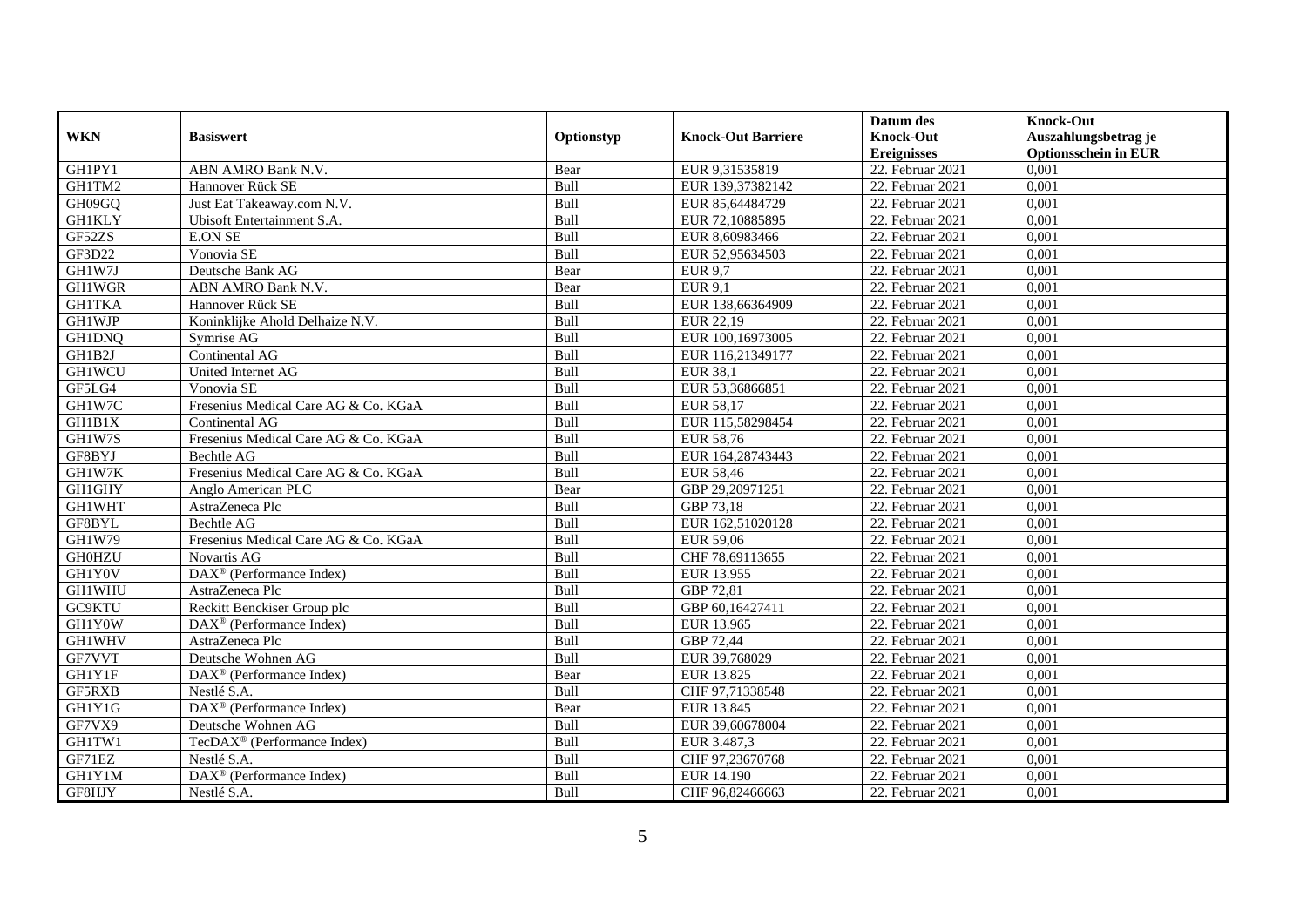|               |                                                         |            |                           | Datum des          | <b>Knock-Out</b>            |
|---------------|---------------------------------------------------------|------------|---------------------------|--------------------|-----------------------------|
| <b>WKN</b>    | <b>Basiswert</b>                                        | Optionstyp | <b>Knock-Out Barriere</b> | <b>Knock-Out</b>   | Auszahlungsbetrag je        |
|               |                                                         |            |                           | <b>Ereignisses</b> | <b>Optionsschein in EUR</b> |
| <b>GH1Y1N</b> | DAX <sup>®</sup> (Performance Index)                    | Bear       | EUR 13.885                | 22. Februar 2021   | 0,001                       |
| <b>GF86A8</b> | Nestlé S.A.                                             | Bull       | CHF 97,49927432           | 22. Februar 2021   | 0,001                       |
| GH1Y0Z        | DAX <sup>®</sup> (Performance Index)                    | Bull       | EUR 13.930                | 22. Februar 2021   | 0,001                       |
| GH19BU        | $DAX^{\circledast}$ (Performance Index)                 | Bull       | EUR 13.830                | 22. Februar 2021   | 0,001                       |
| GH1Y10        | DAX <sup>®</sup> (Performance Index)                    | Bull       | EUR 14.150                | 22. Februar 2021   | 0,001                       |
| GH1HL3        | DAX <sup>®</sup> (Performance Index)                    | Bull       | EUR 13.850                | 22. Februar 2021   | 0,001                       |
| GH1QWZ        | $\text{DAX}^{\textcircled{}}$ (Performance Index)       | Bull       | EUR 13.830                | 22. Februar 2021   | 0,001                       |
| <b>GH1XFY</b> | $DAX^{\circledR}$ (Performance Index)                   | Bull       | EUR 13.950                | 22. Februar 2021   | 0,001                       |
| GH11AZ        | $DAX^{\circledR}$ (Performance Index)                   | Bull       | EUR 13.830                | 22. Februar 2021   | 0,001                       |
| GH1Y22        | DAX <sup>®</sup> (Performance Index)                    | Bear       | EUR 13.840                | 22. Februar 2021   | 0,001                       |
| GH1HL4        | DAX <sup>®</sup> (Performance Index)                    | Bull       | EUR 13.850                | 22. Februar 2021   | 0,001                       |
| <b>GH1XHN</b> | $\overline{\text{DAX}^{\otimes}}$ (Performance Index)   | Bull       | EUR 13.870                | 22. Februar 2021   | 0,001                       |
| GH1QWX        | DAX <sup>®</sup> (Performance Index)                    | Bull       | EUR 13.850                | 22. Februar 2021   | 0,001                       |
| GH1XH0        | DAX <sup>®</sup> (Performance Index)                    | Bull       | EUR 13.910                | 22. Februar 2021   | 0,001                       |
| GH1HLD        | $DAX^{\circledast}$ (Performance Index)                 | Bull       | EUR 13.840                | 22. Februar 2021   | 0,001                       |
| GH1Y1K        | DAX <sup>®</sup> (Performance Index)                    | Bull       | EUR 13.990                | 22. Februar 2021   | 0,001                       |
| GH1PS9        | $AEX-Index^{\circledR}$                                 | Bull       | EUR 670,56279099          | 22. Februar 2021   | 0,001                       |
| GH1QWY        | $DAX^{\circledcirc}$ (Performance Index)                | Bull       | EUR 13.840                | 22. Februar 2021   | 0,001                       |
| <b>GH1XHP</b> | $DAX^{\circledR}$ (Performance Index)                   | Bull       | EUR 13.870                | 22. Februar 2021   | 0,001                       |
| <b>GH0YPE</b> | $\overline{\text{DAX}^{\otimes}}$ (Performance Index)   | Bull       | EUR 13.832,59814948       | 22. Februar 2021   | 0,001                       |
| GH1XH1        | DAX <sup>®</sup> (Performance Index)                    | Bull       | <b>EUR 13.900</b>         | 22. Februar 2021   | 0,001                       |
| <b>GH1HLB</b> | DAX <sup>®</sup> (Performance Index)                    | Bull       | EUR 13.840                | 22. Februar 2021   | 0,001                       |
| GH1Y1L        | DAX <sup>®</sup> (Performance Index)                    | Bull       | EUR 14.175                | 22. Februar 2021   | 0,001                       |
| <b>GH1XHC</b> | $DAX^{\circledast}$ (Performance Index)                 | Bull       | EUR 13.890                | 22. Februar 2021   | 0,001                       |
| GH1XGL        | DAX <sup>®</sup> (Performance Index)                    | Bull       | EUR 13.925                | 22. Februar 2021   | 0,001                       |
| GH0YR5        | DAX <sup>®</sup> (Performance Index)                    | Bull       | EUR 13.837,60452513       | $22.$ Februar 2021 | 0,001                       |
| GH1XHD        | $DAX^{\circledast}$ (Performance Index)                 | Bull       | EUR 13.880                | 22. Februar 2021   | 0,001                       |
| GH1Y13        | $DAX^{\circledR}$ (Performance Index)                   | Bear       | EUR 13.745                | 22. Februar 2021   | 0,001                       |
| <b>GH1HLC</b> | $\overline{\text{DAX}}^{\textcirc}$ (Performance Index) | Bull       | EUR 13.840                | 22. Februar 2021   | 0,001                       |
| <b>GH1XGM</b> | $DAX^{\circledR}$ (Performance Index)                   | Bull       | EUR 13.925                | 22. Februar 2021   | 0,001                       |
| <b>GH1XHE</b> | DAX <sup>®</sup> (Performance Index)                    | Bull       | <b>EUR 13.880</b>         | 22. Februar 2021   | 0,001                       |
| GH1Y14        | DAX <sup>®</sup> (Performance Index)                    | Bull       | EUR 13.985                | 22. Februar 2021   | 0,001                       |
| GH1HL9        | $\overline{\text{DAX}^{\otimes}}$ (Performance Index)   | Bull       | EUR 13.840                | 22. Februar 2021   | 0,001                       |
| GH1XGA        | DAX <sup>®</sup> (Performance Index)                    | Bull       | EUR 13.940                | 22. Februar 2021   | 0,001                       |
| <b>GH1XHQ</b> | $DAX^{\circledast}$ (Performance Index)                 | Bull       | EUR 13.870                | 22. Februar 2021   | 0,001                       |
| GH1Y15        | $DAX^{\circledast}$ (Performance Index)                 | Bull       | <b>EUR 14.060</b>         | 22. Februar 2021   | 0,001                       |
| GH1XGB        | DAX <sup>®</sup> (Performance Index)                    | Bull       | EUR 13.940                | 22. Februar 2021   | 0,001                       |
| <b>GH1HLA</b> | $\text{DAX}^{\textcircled{}}$ (Performance Index)       | Bull       | EUR 13.840                | 22. Februar 2021   | 0,001                       |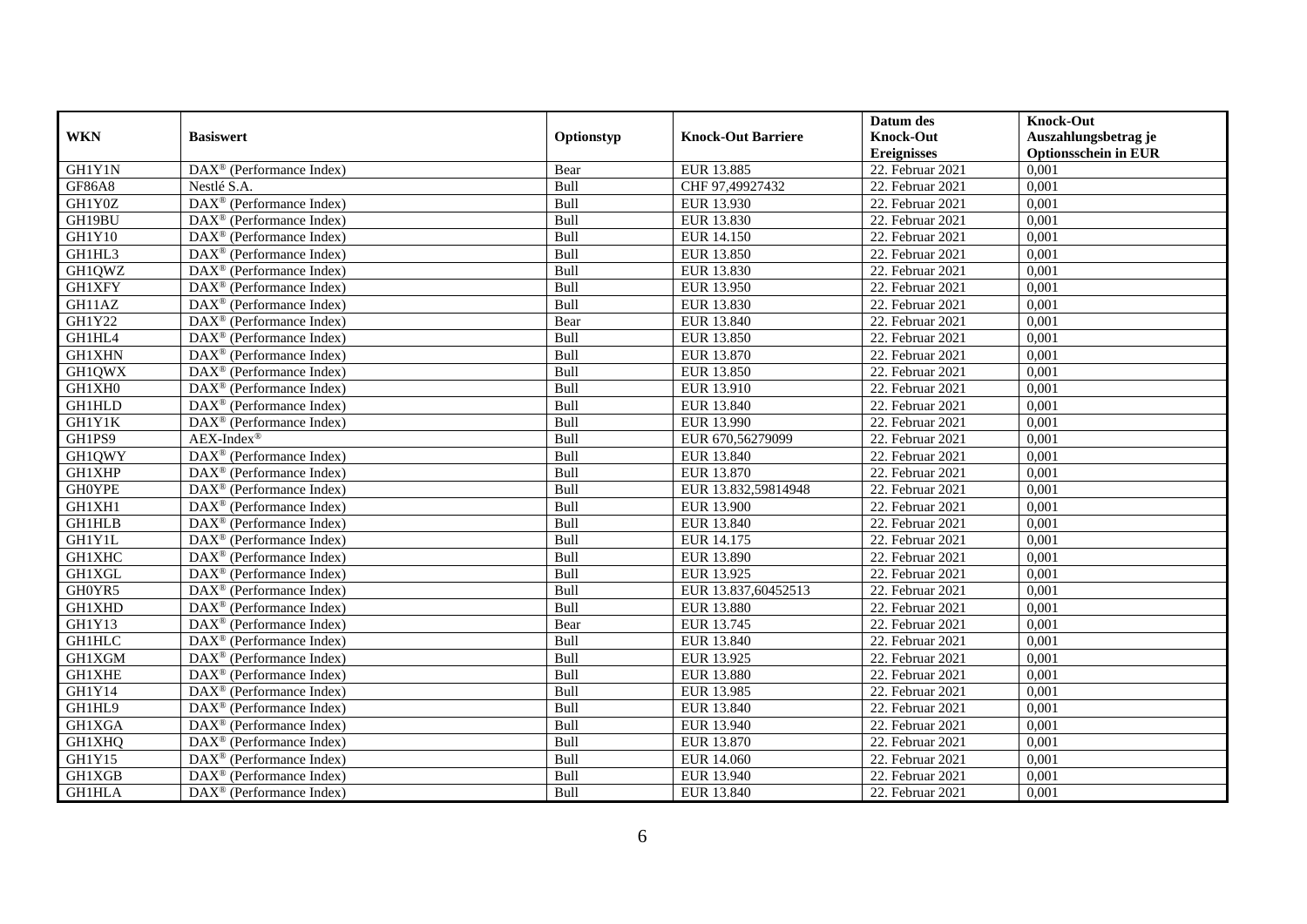|               |                                                         |             |                           | Datum des          | <b>Knock-Out</b>            |
|---------------|---------------------------------------------------------|-------------|---------------------------|--------------------|-----------------------------|
| <b>WKN</b>    | <b>Basiswert</b>                                        | Optionstyp  | <b>Knock-Out Barriere</b> | <b>Knock-Out</b>   | Auszahlungsbetrag je        |
|               |                                                         |             |                           | <b>Ereignisses</b> | <b>Optionsschein in EUR</b> |
| <b>GH1XHR</b> | DAX <sup>®</sup> (Performance Index)                    | Bull        | EUR 13.870                | 22. Februar 2021   | 0,001                       |
| GH1Y1D        | $DAX^{\circledR}$ (Performance Index)                   | Bull        | EUR 14.025                | 22. Februar 2021   | 0,001                       |
| <b>GH1XGC</b> | DAX <sup>®</sup> (Performance Index)                    | Bull        | EUR 13.930                | 22. Februar 2021   | 0,001                       |
| GH1HL7        | $\text{DAX}^{\otimes}$ (Performance Index)              | Bull        | EUR 13.850                | 22. Februar 2021   | 0,001                       |
| GH1XH6        | DAX <sup>®</sup> (Performance Index)                    | Bull        | <b>EUR 13.900</b>         | 22. Februar 2021   | 0,001                       |
| GH1Y1E        | $\text{DAX}^{\textcircled{n}}$ (Performance Index)      | Bear        | EUR 13.760                | 22. Februar 2021   | 0,001                       |
| <b>GH1XGY</b> | $\text{DAX}^{\textcircled{n}}$ (Performance Index)      | Bull        | EUR 13.910                | 22. Februar 2021   | 0,001                       |
| GH1HL5        | $\text{DAX}^{\textcircled{}}$ (Performance Index)       | Bull        | EUR 13.850                | 22. Februar 2021   | 0,001                       |
| GH1XH7        | $\text{DAX}^{\textcircled{D}}$ (Performance Index)      | Bull        | <b>EUR 13.890</b>         | 22. Februar 2021   | 0,001                       |
| GH1Y1V        | $DAX^{\otimes}$ (Performance Index)                     | Bull        | EUR 13.975                | 22. Februar 2021   | 0,001                       |
| <b>GH1XGZ</b> | DAX <sup>®</sup> (Performance Index)                    | Bull        | EUR 13.910                | 22. Februar 2021   | 0,001                       |
| GH1HL6        | $\overline{\text{DAX}^{\otimes}}$ (Performance Index)   | Bull        | EUR 13.850                | $22.$ Februar 2021 | 0,001                       |
| <b>GH1XHL</b> | $\text{DAX}^{\textcircled{n}}$ (Performance Index)      | Bull        | EUR 13.875                | 22. Februar 2021   | 0,001                       |
| GH1Y1W        | DAX <sup>®</sup> (Performance Index)                    | Bull        | EUR 14.070                | 22. Februar 2021   | 0,001                       |
| GH1XGN        | DAX <sup>®</sup> (Performance Index)                    | Bull        | EUR 13.925                | $22.$ Februar 2021 | 0,001                       |
| GH1XHM        | DAX <sup>®</sup> (Performance Index)                    | Bull        | EUR 13.875                | 22. Februar 2021   | 0,001                       |
| GH1Y1T        | DAX <sup>®</sup> (Performance Index)                    | Bear        | EUR 13.835                | 22. Februar 2021   | 0,001                       |
| GH1XGP        | $\overline{\text{DAX}}^{\textcirc}$ (Performance Index) | <b>Bull</b> | EUR 13.920                | 22. Februar 2021   | 0,001                       |
| <b>GH1XHJ</b> | DAX <sup>®</sup> (Performance Index)                    | Bull        | EUR 13.875                | 22. Februar 2021   | 0,001                       |
| GH1Y1U        | DAX <sup>®</sup> (Performance Index)                    | Bull        | EUR 14.040                | 22. Februar 2021   | 0,001                       |
| GH1XG4        | DAX <sup>®</sup> (Performance Index)                    | Bull        | EUR 13.950                | 22. Februar 2021   | 0,001                       |
| <b>GH1XHK</b> | $\overline{\text{DAX}^{\otimes}}$ (Performance Index)   | Bull        | EUR 13.875                | 22. Februar 2021   | 0,001                       |
| GH1Y1P        | $\text{DAX}^{\circledast}$ (Performance Index)          | Bull        | EUR 14.015                | $22.$ Februar 2021 | 0,001                       |
| GH1XG5        | DAX <sup>®</sup> (Performance Index)                    | Bull        | EUR 13.940                | 22. Februar 2021   | 0,001                       |
| <b>GH1XHS</b> | DAX <sup>®</sup> (Performance Index)                    | Bull        | EUR 13.870                | 22. Februar 2021   | 0,001                       |
| GH1Y1Q        | $\text{DAX}^{\otimes}$ (Performance Index)              | Bull        | EUR 13.935                | 22. Februar 2021   | 0,001                       |
| GH1XGJ        | $\text{DAX}^{\circledast}$ (Performance Index)          | Bull        | EUR 13.925                | 22. Februar 2021   | 0,001                       |
| <b>GH1XHT</b> | $\text{DAX}^{\textcircled{D}}$ (Performance Index)      | Bull        | EUR 13.870                | $22.$ Februar 2021 | 0,001                       |
| GH1Y2D        | $\text{DAX}^{\textcircled{D}}$ (Performance Index)      | Bear        | EUR 13.735                | 22. Februar 2021   | 0,001                       |
| <b>GH1XGK</b> | $DAX^{\otimes}$ (Performance Index)                     | Bull        | EUR 13.925                | 22. Februar 2021   | 0,001                       |
| GH1XH8        | DAX <sup>®</sup> (Performance Index)                    | Bull        | EUR 13.890                | 22. Februar 2021   | 0,001                       |
| GH1Y2E        | DAX <sup>®</sup> (Performance Index)                    | Bull        | <b>EUR 14.010</b>         | 22. Februar 2021   | 0,001                       |
| <b>GH1XGG</b> | $\overline{\text{DAX}^{\otimes}}$ (Performance Index)   | Bull        | EUR 13.925                | 22. Februar 2021   | 0,001                       |
| GH1XH9        | DAX <sup>®</sup> (Performance Index)                    | Bull        | <b>EUR 13.890</b>         | $22.$ Februar 2021 | 0,001                       |
| GH1Y1R        | $\text{DAX}^{\textcircled{n}}$ (Performance Index)      | Bear        | EUR 13.750                | 22. Februar 2021   | 0,001                       |
| GH1XGQ        | $\text{DAX}^{\textcircled{n}}$ (Performance Index)      | Bull        | EUR 13.920                | 22. Februar 2021   | 0,001                       |
| GH1XHW        | $\text{DAX}^{\otimes}$ (Performance Index)              | Bull        | EUR 13.860                | 22. Februar 2021   | 0,001                       |
| GH1Y1S        | $\overline{\text{DAX}}^{\textcirc}$ (Performance Index) | Bear        | EUR 13.810                | 22. Februar 2021   | 0,001                       |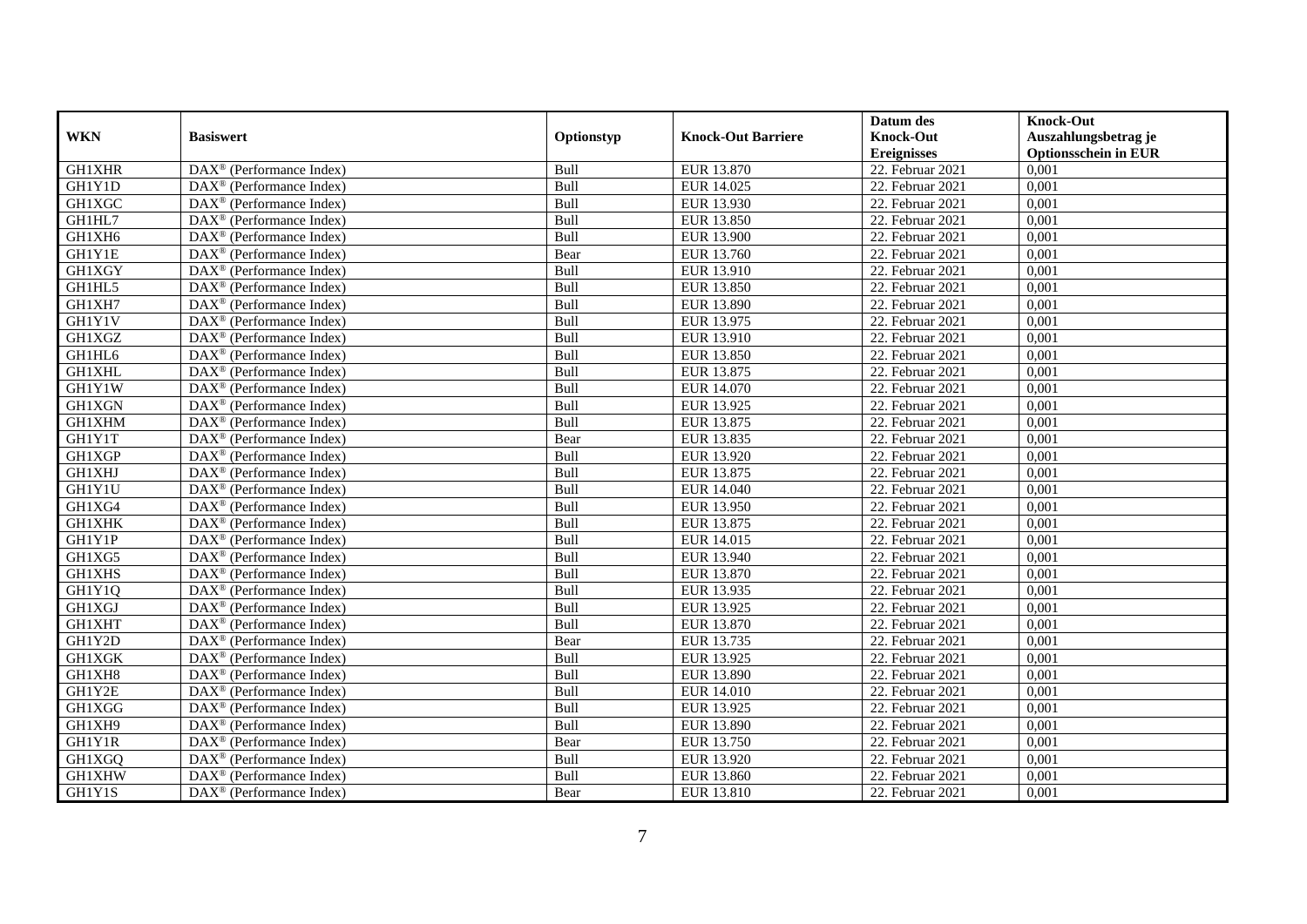|               |                                                         |             |                           | Datum des          | <b>Knock-Out</b>            |
|---------------|---------------------------------------------------------|-------------|---------------------------|--------------------|-----------------------------|
| <b>WKN</b>    | <b>Basiswert</b>                                        | Optionstyp  | <b>Knock-Out Barriere</b> | <b>Knock-Out</b>   | Auszahlungsbetrag je        |
|               |                                                         |             |                           | <b>Ereignisses</b> | <b>Optionsschein in EUR</b> |
| GH1XGR        | DAX <sup>®</sup> (Performance Index)                    | Bull        | EUR 13.920                | 22. Februar 2021   | 0,001                       |
| <b>GH1XHX</b> | $\text{DAX}^{\circledast}$ (Performance Index)          | Bull        | EUR 13.860                | 22. Februar 2021   | 0,001                       |
| GH1Y2T        | $DAX^{\circledR}$ (Performance Index)                   | Bear        | EUR 13.725                | 22. Februar 2021   | 0,001                       |
| GH1XG7        | DAX <sup>®</sup> (Performance Index)                    | Bull        | EUR 13.940                | 22. Februar 2021   | 0,001                       |
| GH1XHA        | DAX <sup>®</sup> (Performance Index)                    | Bull        | EUR 13.890                | 22. Februar 2021   | 0,001                       |
| GH1Y2U        | $\text{DAX}^{\textcircled{D}}$ (Performance Index)      | Bear        | <b>EUR 13.880</b>         | $22.$ Februar 2021 | 0,001                       |
| <b>GH1XGU</b> | $\overline{\text{DAX}}^{\textcirc}$ (Performance Index) | Bull        | EUR 13.920                | 22. Februar 2021   | 0,001                       |
| <b>GH1XHB</b> | $\overline{\text{DAX}}^{\textcirc}$ (Performance Index) | Bull        | <b>EUR 13.890</b>         | 22. Februar 2021   | 0,001                       |
| GH1XGV        | $\text{DAX}^{\circledast}$ (Performance Index)          | Bull        | EUR 13.910                | 22. Februar 2021   | 0,001                       |
| GH1Y0X        | DAX <sup>®</sup> (Performance Index)                    | Bull        | EUR 13.945                | 22. Februar 2021   | 0,001                       |
| <b>GH1XHF</b> | $\overline{\text{DAX}^{\otimes}}$ (Performance Index)   | Bull        | EUR 13.880                | 22. Februar 2021   | 0,001                       |
| GH1XG8        | DAX <sup>®</sup> (Performance Index)                    | Bull        | EUR 13.940                | 22. Februar 2021   | 0,001                       |
| GH1Y0Y        | $\text{DAX}^{\textcircled{n}}$ (Performance Index)      | Bull        | EUR 14.020                | 22. Februar 2021   | 0,001                       |
| <b>GH1XHG</b> | $DAX^{\circledR}$ (Performance Index)                   | <b>Bull</b> | EUR 13.875                | 22. Februar 2021   | 0.001                       |
| GH1XG9        | $\overline{\text{DAX}^{\otimes}}$ (Performance Index)   | Bull        | EUR 13.940                | 22. Februar 2021   | 0,001                       |
| GH1Y1Z        | DAX <sup>®</sup> (Performance Index)                    | Bull        | EUR 14.155                | 22. Februar 2021   | 0,001                       |
| <b>GH1XHH</b> | DAX <sup>®</sup> (Performance Index)                    | Bull        | EUR 13.875                | $22.$ Februar 2021 | 0,001                       |
| <b>GH1XHY</b> | DAX <sup>®</sup> (Performance Index)                    | Bull        | EUR 13.860                | 22. Februar 2021   | 0,001                       |
| <b>GH1XGE</b> | $\text{DAX}^{\otimes}$ (Performance Index)              | Bull        | EUR 13.930                | 22. Februar 2021   | 0,001                       |
| GH1Y20        | $\text{DAX}^{\otimes}$ (Performance Index)              | Bear        | EUR 13.765                | $22.$ Februar 2021 | 0,001                       |
| GH1XHZ        | DAX <sup>®</sup> (Performance Index)                    | Bull        | EUR 13.860                | 22. Februar 2021   | 0,001                       |
| <b>GH1XGF</b> | $DAX^{\circledR}$ (Performance Index)                   | Bull        | EUR 13.930                | 22. Februar 2021   | 0,001                       |
| GH1Y32        | $\overline{\text{DAX}}^{\textcirc}$ (Performance Index) | Bull        | EUR 14.185                | 22. Februar 2021   | 0,001                       |
| <b>GH1XHU</b> | $\text{DAX}^{\textcircled{p}}$ (Performance Index)      | Bull        | EUR 13.860                | 22. Februar 2021   | 0,001                       |
| GH1XGW        | $DAX^{\circledR}$ (Performance Index)                   | Bull        | EUR 13.910                | 22. Februar 2021   | 0,001                       |
| GH1Y1H        | $\text{DAX}^{\circledast}$ (Performance Index)          | Bull        | EUR 13.950                | 22. Februar 2021   | 0,001                       |
| GH1XGX        | DAX <sup>®</sup> (Performance Index)                    | Bull        | EUR 13.910                | 22. Februar 2021   | 0,001                       |
| <b>GH1XHV</b> | DAX <sup>®</sup> (Performance Index)                    | Bull        | EUR 13.860                | 22. Februar 2021   | 0,001                       |
| GH1Y1J        | $\text{DAX}^{\otimes}$ (Performance Index)              | Bear        | EUR 13.820                | 22. Februar 2021   | 0,001                       |
| GH1XG0        | $\text{DAX}^{\textcircled{n}}$ (Performance Index)      | Bull        | EUR 13.950                | 22. Februar 2021   | 0,001                       |
| GH1XH4        | DAX <sup>®</sup> (Performance Index)                    | Bull        | EUR 13.900                | 22. Februar 2021   | 0,001                       |
| GH1Y2K        | DAX <sup>®</sup> (Performance Index)                    | Bear        | EUR 13.770                | 22. Februar 2021   | 0,001                       |
| GH1XH5        | $\overline{\text{DAX}^{\otimes}}$ (Performance Index)   | Bull        | EUR 13.900                | 22. Februar 2021   | 0,001                       |
| GH1XG1        | $\overline{\text{DAX}}^{\textcirc}$ (Performance Index) | Bull        | EUR 13.950                | $22.$ Februar 2021 | 0,001                       |
| GH1XH2        | $\text{DAX}^{\otimes}$ (Performance Index)              | Bull        | EUR 13.900                | 22. Februar 2021   | 0,001                       |
| GH1Y2L        | $\text{DAX}^{\textcircled{n}}$ (Performance Index)      | Bull        | EUR 14.055                | 22. Februar 2021   | 0,001                       |
| GH1XH3        | $\text{DAX}^{\otimes}$ (Performance Index)              | Bull        | <b>EUR 13.900</b>         | 22. Februar 2021   | 0,001                       |
| GH1Y11        | $\overline{\text{DAX}}^{\textcirc}$ (Performance Index) | Bear        | EUR 13.705                | 22. Februar 2021   | 0,001                       |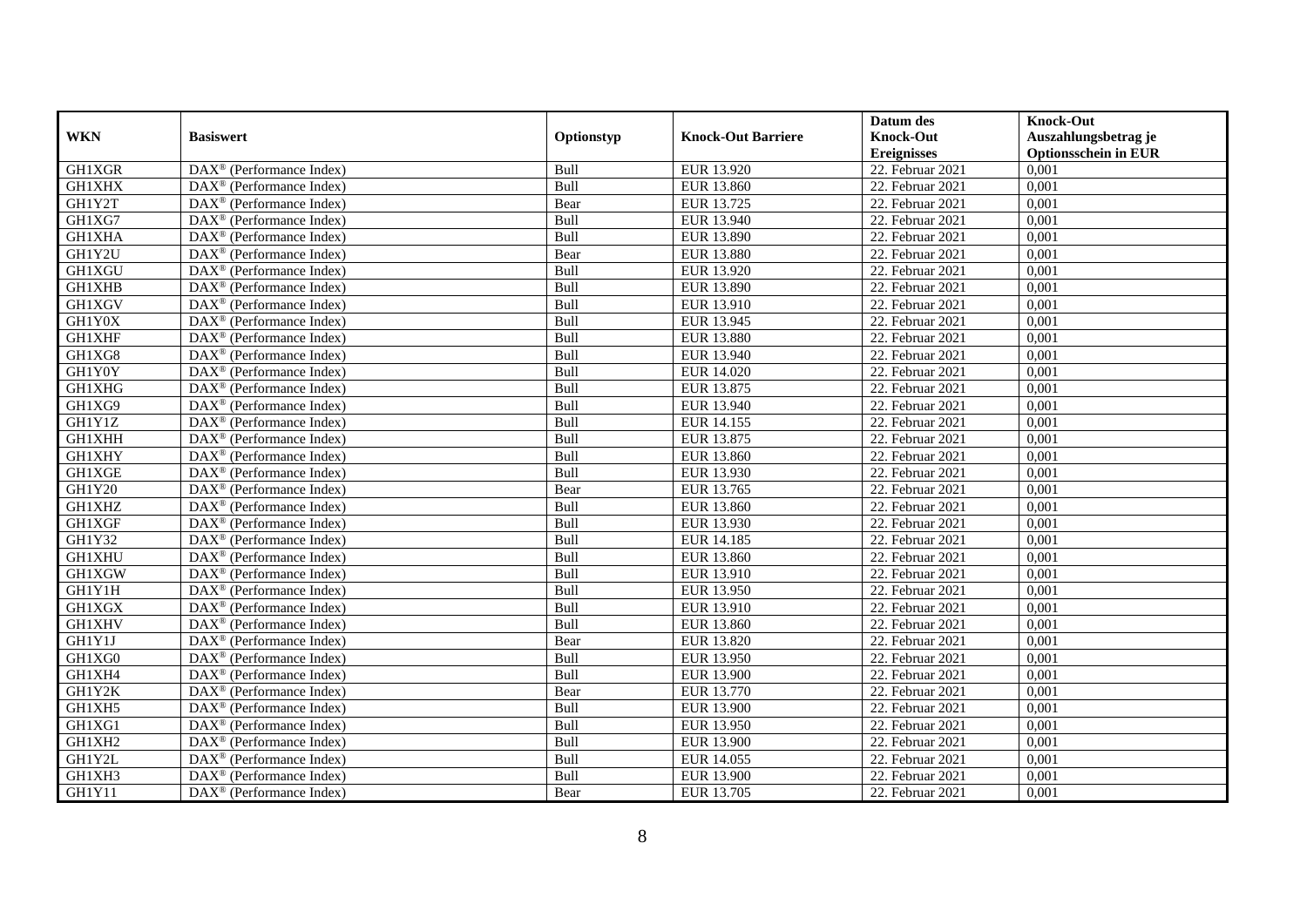|               |                                                             |             |                           | Datum des          | <b>Knock-Out</b>            |
|---------------|-------------------------------------------------------------|-------------|---------------------------|--------------------|-----------------------------|
| <b>WKN</b>    | <b>Basiswert</b>                                            | Optionstyp  | <b>Knock-Out Barriere</b> | <b>Knock-Out</b>   | Auszahlungsbetrag je        |
|               |                                                             |             |                           | <b>Ereignisses</b> | <b>Optionsschein in EUR</b> |
| GH1XFR        | DAX <sup>®</sup> (Performance Index)                        | Bull        | EUR 13.960                | 22. Februar 2021   | 0,001                       |
| <b>GH1Y12</b> | $\text{DAX}^{\circledast}$ (Performance Index)              | Bull        | EUR 14.195                | 22. Februar 2021   | 0,001                       |
| GH1XGS        | $DAX^{\circledR}$ (Performance Index)                       | Bull        | EUR 13.920                | 22. Februar 2021   | 0,001                       |
| GH1Y23        | DAX <sup>®</sup> (Performance Index)                        | Bear        | EUR 13.740                | 22. Februar 2021   | 0,001                       |
| GH1XGT        | DAX <sup>®</sup> (Performance Index)                        | Bull        | EUR 13.920                | 22. Februar 2021   | 0,001                       |
| GH1Y24        | $\text{DAX}^{\textcircled{p}}$ (Performance Index)          | Bear        | EUR 13.865                | $22.$ Februar 2021 | 0,001                       |
| GH1XG2        | $\overline{\text{DAX}}^{\textcirc}$ (Performance Index)     | Bull        | EUR 13.950                | 22. Februar 2021   | 0,001                       |
| GH1Y35        | DAX <sup>®</sup> (Performance Index)                        | Bull        | EUR 13.960                | 22. Februar 2021   | 0,001                       |
| GH1XG3        | $\text{DAX}^{\circledast}$ (Performance Index)              | Bull        | EUR 13.950                | 22. Februar 2021   | 0,001                       |
| GH1Y36        | DAX <sup>®</sup> (Performance Index)                        | Bull        | EUR 14.130                | 22. Februar 2021   | 0,001                       |
| <b>GH1Y19</b> | $\overline{\text{DAX}^{\otimes}}$ (Performance Index)       | Bull        | EUR 13.925                | 22. Februar 2021   | 0,001                       |
| GH1Y1A        | DAX <sup>®</sup> (Performance Index)                        | Bull        | EUR 14.180                | 22. Februar 2021   | 0,001                       |
| GH1Y2B        | $\text{DAX}^{\textcircled{n}}$ (Performance Index)          | Bear        | EUR 13.795                | 22. Februar 2021   | 0,001                       |
| GH1Y2C        | $DAX^{\circledR}$ (Performance Index)                       | Bear        | EUR 13.715                | 22. Februar 2021   | 0,001                       |
| GH1Y3D        | $\overline{\text{DAX}^{\otimes}}$ (Performance Index)       | Bull        | EUR 14.105                | 22. Februar 2021   | 0,001                       |
| GH1Y3E        | DAX <sup>®</sup> (Performance Index)                        | Bull        | <b>EUR 14.100</b>         | 22. Februar 2021   | 0,001                       |
| GH1Y16        | DAX <sup>®</sup> (Performance Index)                        | Bull        | <b>EUR 14.050</b>         | $22.$ Februar 2021 | 0,001                       |
| GH1Y17        | DAX <sup>®</sup> (Performance Index)                        | Bull        | <b>EUR 14.200</b>         | 22. Februar 2021   | 0,001                       |
| GH1Y18        | $\text{DAX}^{\otimes}$ (Performance Index)                  | Bear        | EUR 13.730                | 22. Februar 2021   | 0,001                       |
| GH1Y29        | $\text{DAX}^{\otimes}$ (Performance Index)                  | Bear        | EUR 13.775                | $22.$ Februar 2021 | 0,001                       |
| GH1Y2A        | DAX <sup>®</sup> (Performance Index)                        | Bear        | EUR 13.755                | 22. Februar 2021   | 0,001                       |
| GH1Y3A        | $DAX^{\circledR}$ (Performance Index)                       | <b>Bull</b> | EUR 14.125                | 22. Februar 2021   | 0,001                       |
| GH1Y3B        | $\overline{\text{DAX}}^{\textcirc}$ (Performance Index)     | Bull        | EUR 14.095                | 22. Februar 2021   | 0,001                       |
| GH1Y3C        | $\text{DAX}^{\textcircled{p}}$ (Performance Index)          | Bull        | EUR 14.090                | 22. Februar 2021   | 0,001                       |
| GH1Y1Y        | $DAX^{\circledR}$ (Performance Index)                       | Bear        | EUR 13.785                | 22. Februar 2021   | 0,001                       |
| GH1Y2Z        | $\text{DAX}^{\circledast}$ (Performance Index)              | Bear        | EUR 13.805                | 22. Februar 2021   | 0,001                       |
| GH1Y30        | DAX <sup>®</sup> (Performance Index)                        | Bull        | EUR 14.165                | 22. Februar 2021   | 0,001                       |
| GH1Y2H        | DAX <sup>®</sup> (Performance Index)                        | Bear        | EUR 13.830                | 22. Februar 2021   | 0,001                       |
| GH1Y2J        | $\text{DAX}^{\textcircled{n}}$ (Performance Index)          | Bear        | EUR 13.870                | 22. Februar 2021   | 0,001                       |
| GH1Y3K        | $\text{DAX}^{\textcircled{n}}$ (Performance Index)          | Bear        | <b>EUR 13.700</b>         | 22. Februar 2021   | 0,001                       |
| GH1Y3L        | DAX <sup>®</sup> (Performance Index)                        | Bear        | EUR 13.875                | 22. Februar 2021   | 0,001                       |
| GH1Y2P        | DAX <sup>®</sup> (Performance Index)                        | Bear        | <b>EUR 13.780</b>         | 22. Februar 2021   | 0,001                       |
| GH1Y2Q        | DAX <sup>®</sup> (Performance Index)                        | Bear        | <b>EUR 13.890</b>         | 22. Februar 2021   | 0,001                       |
| GH1Y3R        | $\overline{\text{DAX}^{\otimes}(\text{Performance Index})}$ | Bull        | EUR 13.970                | $22.$ Februar 2021 | 0,001                       |
| GH1Y3S        | $\text{DAX}^{\textcircled{n}}$ (Performance Index)          | Bear        | EUR 13.685                | 22. Februar 2021   | 0,001                       |
| GH1Y2M        | $\text{DAX}^{\textcircled{n}}$ (Performance Index)          | Bear        | EUR 13.860                | 22. Februar 2021   | 0,001                       |
| GH1Y2N        | $\text{DAX}^{\otimes}$ (Performance Index)                  | Bull        | EUR 14.000                | 22. Februar 2021   | 0,001                       |
| GH1Y3P        | $\overline{\text{DAX}}^{\textcirc}$ (Performance Index)     | Bear        | EUR 13.665                | 22. Februar 2021   | 0,001                       |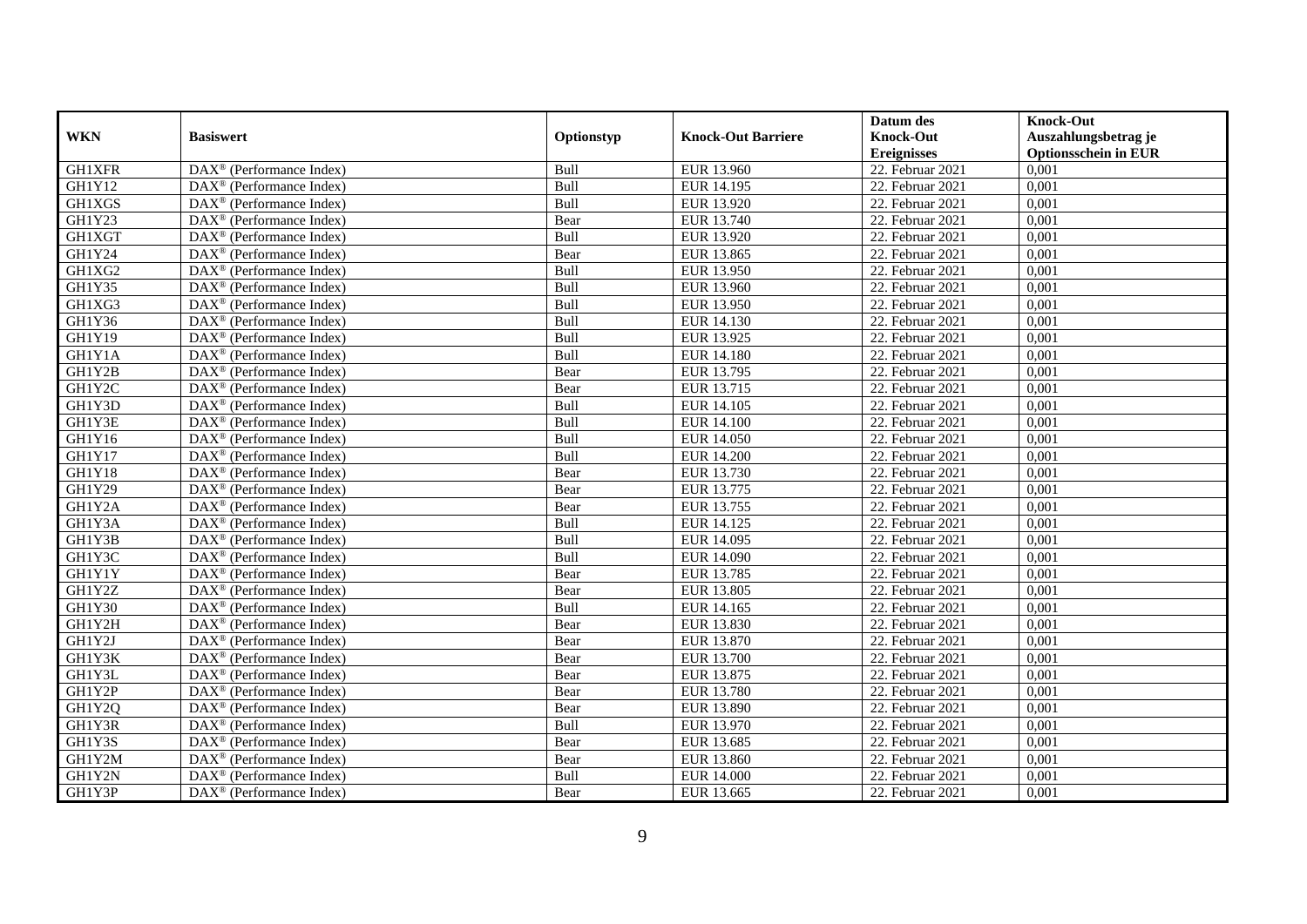|               |                                                              |            |                           | Datum des          | <b>Knock-Out</b>            |
|---------------|--------------------------------------------------------------|------------|---------------------------|--------------------|-----------------------------|
| <b>WKN</b>    | <b>Basiswert</b>                                             | Optionstyp | <b>Knock-Out Barriere</b> | <b>Knock-Out</b>   | Auszahlungsbetrag je        |
|               |                                                              |            |                           | <b>Ereignisses</b> | <b>Optionsschein in EUR</b> |
| GH1Y3Q        | $\overline{\text{DAX}}^{\textcirc}$ (Performance Index)      | Bear       | EUR 13.695                | 22. Februar 2021   | 0,001                       |
| GH1Y25        | $\text{DAX}^{\textcircled{p}}$ (Performance Index)           | Bear       | EUR 13.710                | 22. Februar 2021   | 0,001                       |
| GH1Y26        | DAX <sup>®</sup> (Performance Index)                         | Bear       | EUR 13.855                | 22. Februar 2021   | 0,001                       |
| GH1Y27        | $\text{DAX}^{\otimes}$ (Performance Index)                   | Bear       | EUR 13.800                | 22. Februar 2021   | 0,001                       |
| GH1Y37        | DAX <sup>®</sup> (Performance Index)                         | Bull       | EUR 14.135                | 22. Februar 2021   | 0,001                       |
| GH1Y38        | $\text{DAX}^{\textcircled{n}}$ (Performance Index)           | Bull       | EUR 14.115                | 22. Februar 2021   | 0,001                       |
| GH1Y39        | $\text{DAX}^{\textcircled{n}}$ (Performance Index)           | Bull       | EUR 14.110                | 22. Februar 2021   | 0,001                       |
| GH1Y4B        | $DAX^{\otimes}$ (Performance Index)                          | Bull       | EUR 14.035                | 22. Februar 2021   | 0,001                       |
| GH1Y2F        | $\text{DAX}^{\textcircled{p}}$ (Performance Index)           | Bear       | EUR 13.720                | 22. Februar 2021   | 0,001                       |
| GH1Y2G        | $DAX^{\otimes}$ (Performance Index)                          | Bull       | EUR 14.065                | 22. Februar 2021   | 0,001                       |
| GH1Y3H        | $\overline{\text{DAX}}^{\textcircled{}}$ (Performance Index) | Bull       | EUR 14.045                | 22. Februar 2021   | 0,001                       |
| GH1Y3J        | $\overline{\text{DAX}^{\otimes}}$ (Performance Index)        | Bull       | EUR 14.075                | $22.$ Februar 2021 | 0,001                       |
| GH1Y2X        | $\text{DAX}^{\textcircled{n}}$ (Performance Index)           | Bear       | EUR 13.895                | 22. Februar 2021   | 0,001                       |
| GH1Y2Y        | DAX <sup>®</sup> (Performance Index)                         | Bear       | EUR 13.850                | 22. Februar 2021   | 0,001                       |
| GH1Y3Z        | DAX <sup>®</sup> (Performance Index)                         | Bear       | EUR 13.655                | $22.$ Februar 2021 | 0,001                       |
| GH1Y33        | DAX <sup>®</sup> (Performance Index)                         | Bull       | EUR 14.170                | 22. Februar 2021   | 0,001                       |
| GH1Y34        | DAX <sup>®</sup> (Performance Index)                         | Bull       | EUR 14.145                | 22. Februar 2021   | 0,001                       |
| GH1Y46        | $\overline{\text{DAX}^{\otimes}}$ (Performance Index)        | Bull       | EUR 14.140                | 22. Februar 2021   | 0,001                       |
| GH1Y2V        | $\overline{\text{DAX}}^{\textcircled{}}$ (Performance Index) | Bull       | EUR 14.005                | 22. Februar 2021   | 0,001                       |
| GH1Y3Y        | DAX <sup>®</sup> (Performance Index)                         | Bear       | EUR 13.650                | 22. Februar 2021   | 0,001                       |
| GH1Y2R        | DAX <sup>®</sup> (Performance Index)                         | Bull       | <b>EUR 13.980</b>         | 22. Februar 2021   | 0,001                       |
| GH1Y2S        | $\overline{\text{DAX}^{\otimes}}$ (Performance Index)        | Bull       | EUR 13.940                | 22. Februar 2021   | 0,001                       |
| GH1Y3T        | $\text{DAX}^{\circledast}$ (Performance Index)               | Bear       | EUR 13.815                | $22.$ Februar 2021 | 0,001                       |
| GH1Y3U        | DAX <sup>®</sup> (Performance Index)                         | Bear       | <b>EUR 13.680</b>         | 22. Februar 2021   | 0,001                       |
| GH1Y3F        | DAX <sup>®</sup> (Performance Index)                         | Bull       | <b>EUR 14.080</b>         | 22. Februar 2021   | 0,001                       |
| GH1Y3G        | $\text{DAX}^{\otimes}$ (Performance Index)                   | Bull       | EUR 14.085                | 22. Februar 2021   | 0,001                       |
| GH1Y3V        | $\text{DAX}^{\circledast}$ (Performance Index)               | Bear       | EUR 13.675                | 22. Februar 2021   | 0,001                       |
| GH1Y3W        | $\text{DAX}^{\textcircled{D}}$ (Performance Index)           | Bear       | EUR 13.670                | $22.$ Februar 2021 | 0,001                       |
| GH1Y44        | $\text{DAX}^{\textcircled{D}}$ (Performance Index)           | Bear       | EUR 13.660                | 22. Februar 2021   | 0,001                       |
| GH1Y3M        | $\text{DAX}^{\textcircled{D}}$ (Performance Index)           | Bull       | EUR 13.995                | 22. Februar 2021   | 0,001                       |
| GH1Y3N        | DAX <sup>®</sup> (Performance Index)                         | Bear       | EUR 13.690                | 22. Februar 2021   | 0,001                       |
| GH1Y41        | DAX <sup>®</sup> (Performance Index)                         | Bull       | EUR 14.160                | 22. Februar 2021   | 0,001                       |
| GH1Y42        | DAX <sup>®</sup> (Performance Index)                         | Bull       | EUR 14.120                | 22. Februar 2021   | 0,001                       |
| <b>GH1TYN</b> | ADYEN N.V.                                                   | Bull       | EUR 2.155,70191072        | $22.$ Februar 2021 | 0,001                       |
| GH1DNZ        | <b>GEA Group AG</b>                                          | Bull       | EUR 29,13927447           | 22. Februar 2021   | 0,001                       |
| GF8BYP        | Bechtle AG                                                   | Bull       | EUR 160,08300855          | 22. Februar 2021   | 0,001                       |
| GF7VVQ        | Deutsche Wohnen AG                                           | Bull       | EUR 39,29436018           | 22. Februar 2021   | 0,001                       |
| GH1BCY        | Cancom SE                                                    | Bull       | EUR 53,10691637           | 22. Februar 2021   | 0,001                       |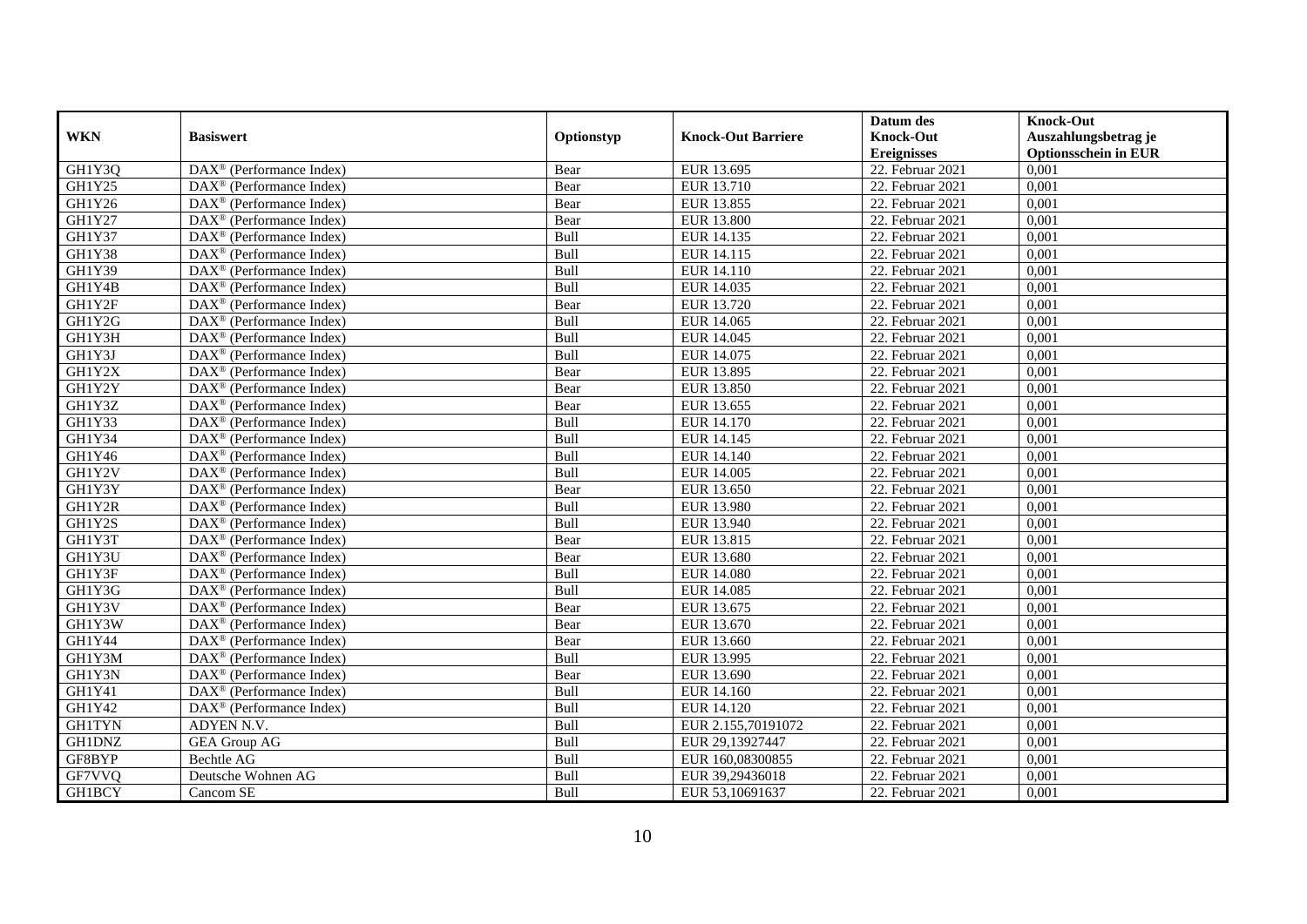|               |                                                              |            |                           | Datum des          | <b>Knock-Out</b>            |
|---------------|--------------------------------------------------------------|------------|---------------------------|--------------------|-----------------------------|
| <b>WKN</b>    | <b>Basiswert</b>                                             | Optionstyp | <b>Knock-Out Barriere</b> | <b>Knock-Out</b>   | Auszahlungsbetrag je        |
|               |                                                              |            |                           | <b>Ereignisses</b> | <b>Optionsschein in EUR</b> |
| GF9K42        | Delivery Hero AG                                             | Bull       | EUR 116,60966161          | 22. Februar 2021   | 0,001                       |
| <b>GH1PSA</b> | $AEX-Index^{\circledR}$                                      | Bull       | EUR 669,87255967          | 22. Februar 2021   | 0,001                       |
| GH1PSF        | $AEX-Index^{\circledR}$                                      | Bull       | EUR 669,1923317           | 22. Februar 2021   | 0,001                       |
| GF5V2R        | MorphoSys AG                                                 | Bull       | EUR 86,63380676           | 22. Februar 2021   | 0,001                       |
| <b>GH0YSK</b> | DAX <sup>®</sup> (Performance Index)/ X-DAX <sup>®</sup>     | Bull       | EUR 13.822,58539819       | 22. Februar 2021   | 0,001                       |
| <b>GH1PRS</b> | $AEX-Index^{\circledR}$                                      | Bull       | EUR 666,44140976          | 22. Februar 2021   | 0,001                       |
| <b>GH0YPP</b> | $\overline{\text{DAX}^{\otimes}}$ (Performance Index)        | Bull       | EUR 13.827,59177383       | 22. Februar 2021   | 0,001                       |
| GH1BAJ        | TecDAX <sup>®</sup> (Performance Index)                      | Bull       | EUR 3.461,52              | 22. Februar 2021   | 0,001                       |
| <b>GH0YRY</b> | $DAX^{\circledcirc}$ (Performance Index)/ X-DAX <sup>®</sup> | Bull       | EUR 13.807,56627128       | 22. Februar 2021   | 0,001                       |
| <b>GH1PRP</b> | $AEX-Index^{\circledR}$                                      | Bull       | EUR 667,13164109          | 22. Februar 2021   | 0,001                       |
| GH0YP3        | DAX <sup>®</sup> (Performance Index)                         | Bull       | EUR 13.817,57902256       | 22. Februar 2021   | 0,001                       |
| GH1PT2        | $AEX$ -Index®                                                | Bull       | EUR 668,50210038          | 22. Februar 2021   | 0,001                       |
| <b>GH0YNX</b> | DAX <sup>®</sup> (Performance Index)                         | Bull       | EUR 13.807,56627128       | 22. Februar 2021   | 0,001                       |
| <b>GH0YPL</b> | $\text{DAX}^{\textcircled{n}}$ (Performance Index)           | Bull       | EUR 13.822,58539819       | 22. Februar 2021   | 0,001                       |
| <b>GH0YUX</b> | $\text{DAX}^{\otimes}$ (Performance Index)                   | Bull       | EUR 13.812,57264689       | 22. Februar 2021   | 0,001                       |
| GH1QX1        | DAX <sup>®</sup> (Performance Index)                         | Bull       | EUR 13.820                | 22. Februar 2021   | 0,001                       |
| GH11BD        | DAX <sup>®</sup> (Performance Index)                         | Bull       | EUR 13.810                | 22. Februar 2021   | 0,001                       |
| GH1QX2        | $DAX^{\circledR}$ (Performance Index)                        | Bull       | EUR 13.810                | 22. Februar 2021   | 0,001                       |
| GH19BV        | $\overline{\text{DAX}}^{\textcirc}$ (Performance Index)      | Bull       | EUR 13.825                | 22. Februar 2021   | 0,001                       |
| GH11BA        | $\overline{\text{DAX}^{\otimes}}$ (Performance Index)        | Bull       | EUR 13.820                | 22. Februar 2021   | 0,001                       |
| GH11BE        | DAX <sup>®</sup> (Performance Index)                         | Bull       | EUR 13.810                | 22. Februar 2021   | 0,001                       |
| GH1QX0        | $\overline{\text{DAX}^{\otimes}}$ (Performance Index)        | Bull       | EUR 13.825                | 22. Februar 2021   | 0,001                       |
| GH11BB        | $\overline{\text{DAX}^{\otimes}}$ (Performance Index)        | Bull       | EUR 13.820                | 22. Februar 2021   | 0,001                       |
| GH11BF        | DAX <sup>®</sup> (Performance Index)                         | Bull       | EUR 13.810                | 22. Februar 2021   | 0,001                       |
| GH19BW        | DAX <sup>®</sup> (Performance Index)                         | Bull       | EUR 13.820                | 22. Februar 2021   | 0,001                       |
| GH11B2        | $\text{DAX}^{\otimes}$ (Performance Index)                   | Bull       | EUR 13.825                | 22. Februar 2021   | 0,001                       |
| GH11BG        | $\text{DAX}^{\circledast}$ (Performance Index)               | Bull       | EUR 13.810                | 22. Februar 2021   | 0,001                       |
| <b>GH1PUU</b> | EURO STOXX 50 <sup>®</sup> Index (Price EUR)                 | Bull       | EUR 3.662,61747827        | 22. Februar 2021   | 0,001                       |
| GH11B3        | $\text{DAX}^{\textcircled{D}}$ (Performance Index)           | Bull       | EUR 13.825                | 22. Februar 2021   | 0,001                       |
| GH19BX        | $\text{DAX}^{\textcircled{D}}$ (Performance Index)           | Bull       | EUR 13.810                | 22. Februar 2021   | 0,001                       |
| <b>GH1PUM</b> | EURO STOXX 50 <sup>®</sup> Index (Price EUR)                 | Bull       | EUR 3.670,08998259        | 22. Februar 2021   | 0,001                       |
| GH11B8        | $\overline{\text{DAX}}^{\textcircled{}}$ (Performance Index) | Bull       | EUR 13.820                | 22. Februar 2021   | 0,001                       |
| <b>GH1PUN</b> | EURO STOXX 50 <sup>®</sup> Index (Price EUR)                 | Bull       | EUR 3.666,35873211        | 22. Februar 2021   | 0,001                       |
| <b>GH11B9</b> | DAX <sup>®</sup> (Performance Index)                         | Bull       | EUR 13.820                | $22.$ Februar 2021 | 0,001                       |
| <b>GH11B4</b> | $\text{DAX}^{\textcircled{n}}$ (Performance Index)           | Bull       | EUR 13.825                | 22. Februar 2021   | 0,001                       |
| GH11B5        | $\text{DAX}^{\circledast}$ (Performance Index)               | Bull       | EUR 13.825                | 22. Februar 2021   | 0,001                       |
| GH1PT6        | CAC 40 <sup>®</sup> Index                                    | Bull       | EUR 5.712,9               | 22. Februar 2021   | 0,001                       |
| GH1PT8        | CAC 40 <sup>®</sup> Index                                    | Bull       | EUR 5.707,12              | 22. Februar 2021   | 0,001                       |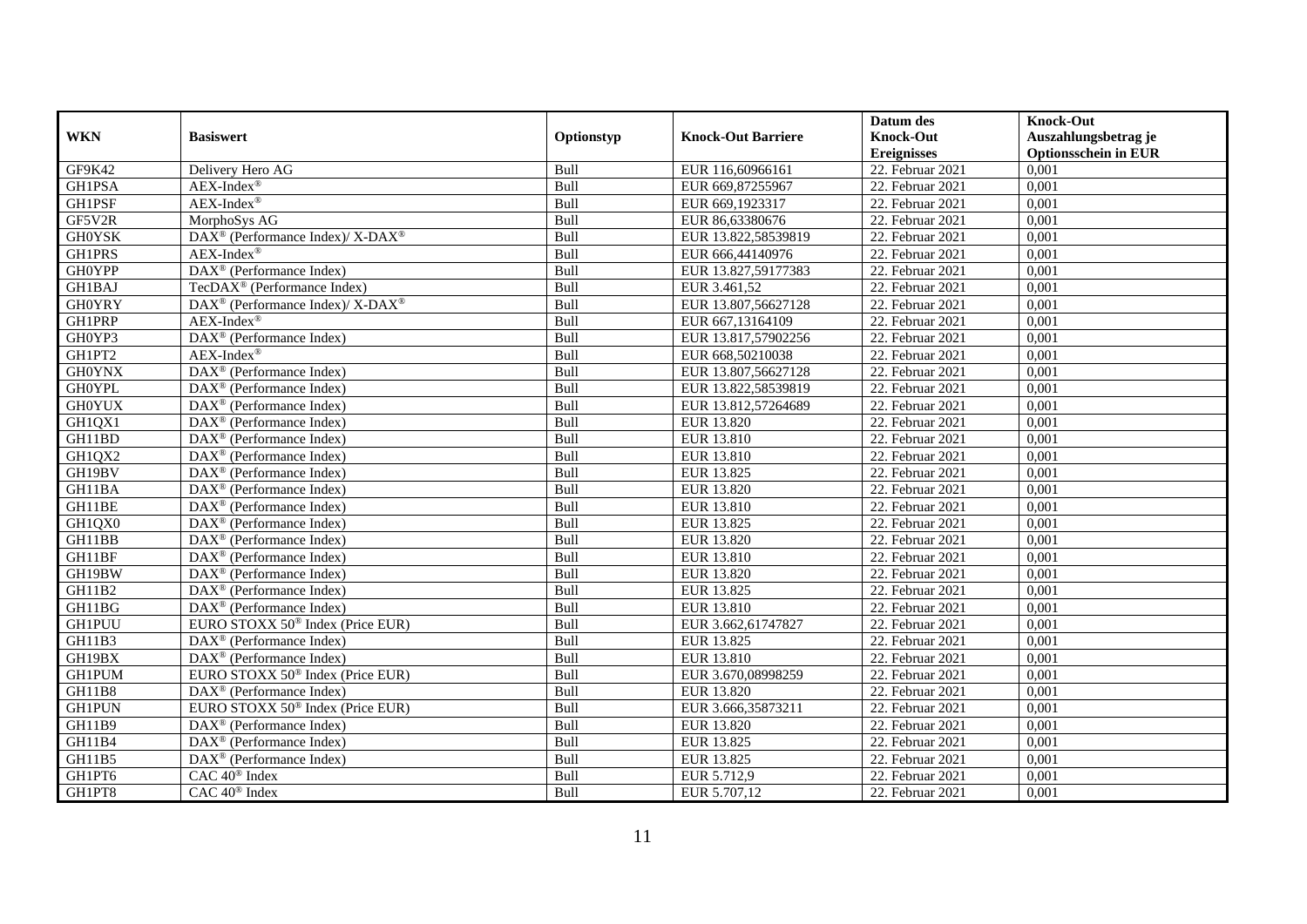|               |                                                          |            |                           | Datum des          | <b>Knock-Out</b>            |
|---------------|----------------------------------------------------------|------------|---------------------------|--------------------|-----------------------------|
| <b>WKN</b>    | <b>Basiswert</b>                                         | Optionstyp | <b>Knock-Out Barriere</b> | <b>Knock-Out</b>   | Auszahlungsbetrag je        |
|               |                                                          |            |                           | <b>Ereignisses</b> | <b>Optionsschein in EUR</b> |
| GH1PT1        | CAC 40 <sup>®</sup> Index                                | Bull       | EUR 5.718,69              | 22. Februar 2021   | 0,001                       |
| GF7VVC        | Henkel AG & Co KGaA                                      | Bull       | EUR 83,84946789           | 22. Februar 2021   | 0,001                       |
| GH09GW        | Just Eat Takeaway.com N.V.                               | Bull       | EUR 84,64033349           | 22. Februar 2021   | 0,001                       |
| GH1W7Q        | Fresenius SE & Co KGaA                                   | Bull       | EUR 35,42                 | 22. Februar 2021   | 0,001                       |
| <b>GH0GFZ</b> | Nokia Oyj                                                | Bull       | EUR 3,36152078            | 22. Februar 2021   | 0,001                       |
| <b>GH1PSD</b> | $AEX-Index^{\circledR}$                                  | Bull       | EUR 667,82187241          | 22. Februar 2021   | 0,001                       |
| <b>GH1DMX</b> | Symrise AG                                               | Bull       | EUR 99,64910777           | 22. Februar 2021   | 0,001                       |
| <b>GH0YUW</b> | DAX <sup>®</sup> (Performance Index)                     | Bull       | EUR 13.802,55989562       | 22. Februar 2021   | 0,001                       |
| GH1B42        | HelloFresh SE                                            | Bull       | EUR 68,27309381           | 22. Februar 2021   | 0,001                       |
| <b>GH0YRZ</b> | DAX <sup>®</sup> (Performance Index)/ X-DAX <sup>®</sup> | Bull       | EUR 13.802,55989562       | 22. Februar 2021   | 0,001                       |
| GH1B4R        | HelloFresh SE                                            | Bull       | EUR 69,3850987            | 22. Februar 2021   | 0,001                       |
| GH1B46        | HelloFresh SE                                            | Bull       | EUR 68,64376211           | 22. Februar 2021   | 0,001                       |
| GH1B51        | HelloFresh SE                                            | Bull       | EUR 69,01443041           | 22. Februar 2021   | 0,001                       |
| GH1G5X        | Allianz SE                                               | Bull       | EUR 193,98003416          | 22. Februar 2021   | 0.001                       |
| GH1G5P        | Allianz SE                                               | Bull       | EUR 192,98937008          | 22. Februar 2021   | 0,001                       |
| <b>GH1TXK</b> | Accor S.A.                                               | Bear       | EUR 31,79783985           | 22. Februar 2021   | 0,001                       |
| GF5V2S        | MorphoSys AG                                             | Bull       | EUR 86,36943128           | $22.$ Februar 2021 | 0,001                       |
| <b>GH1KKX</b> | Nokia Ovi                                                | Bull       | EUR 3,34286761            | 22. Februar 2021   | 0,001                       |
| GH1W7P        | Fresenius SE & Co KGaA                                   | Bull       | EUR 35,24                 | 22. Februar 2021   | 0,001                       |
| GC951F        | Nestlé S.A.                                              | Bull       | CHF 96,68087438           | 22. Februar 2021   | 0,001                       |
| GF8HK8        | Nestlé S.A.                                              | Bull       | CHF 96,51391345           | 22. Februar 2021   | 0,001                       |
| GH1PR0        | Nordex SE                                                | Bull       | EUR 24,03306104           | 22. Februar 2021   | 0,001                       |
| <b>GH1GWU</b> | Varta AG                                                 | Bull       | EUR 121,87379958          | 22. Februar 2021   | 0,001                       |
| GH1Y28        | $DAX^{\circledR}$ (Performance Index)                    | Bear       | EUR 13.905                | 22. Februar 2021   | 0,001                       |
| GH1Y2W        | $DAX^{\circledR}$ (Performance Index)                    | Bear       | EUR 13.900                | 22. Februar 2021   | 0,001                       |
| GF8BWQ        | MorphoSys AG                                             | Bull       | EUR 85,92351439           | 22. Februar 2021   | 0,001                       |
| <b>GH1WAX</b> | Aurubis AG                                               | Bear       | EUR 72,11                 | 22. Februar 2021   | 0,001                       |
| GH1Y31        | DAX <sup>®</sup> (Performance Index)                     | Bear       | EUR 13.910                | 22. Februar 2021   | 0,001                       |
| <b>GH1WAY</b> | Aurubis AG                                               | Bear       | EUR 72,45                 | 22. Februar 2021   | 0,001                       |
| GH1WJS        | Bayer AG                                                 | Bear       | <b>EUR 53,82</b>          | 22. Februar 2021   | 0,001                       |
| GH1Y21        | DAX <sup>®</sup> (Performance Index)                     | Bear       | EUR 13.915                | 22. Februar 2021   | 0,001                       |
| GH1WK8        | Aeroports de Paris SA                                    | Bear       | EUR 99,03                 | 22. Februar 2021   | 0,001                       |
| <b>GH1Y1X</b> | DAX <sup>®</sup> (Performance Index)                     | Bear       | EUR 13.920                | 22. Februar 2021   | 0,001                       |
| GH1W5Y        | Ørsted A/S                                               | Bull       | DKK 993,23                | 22. Februar 2021   | 0,001                       |
| GF6ULW        | Aurubis AG                                               | Bear       | EUR 72,87555677           | 22. Februar 2021   | 0,001                       |
| GH0HY8        | Zalando SE                                               | Bull       | EUR 92,80068894           | 22. Februar 2021   | 0,001                       |
| <b>GH0HYB</b> | Zalando SE                                               | Bull       | EUR 93,30291153           | 22. Februar 2021   | 0,001                       |
| GH1XGH        | $\text{DAX}^{\textcircled{}}$ (Performance Index)        | Bear       | EUR 13.925                | 22. Februar 2021   | 0,001                       |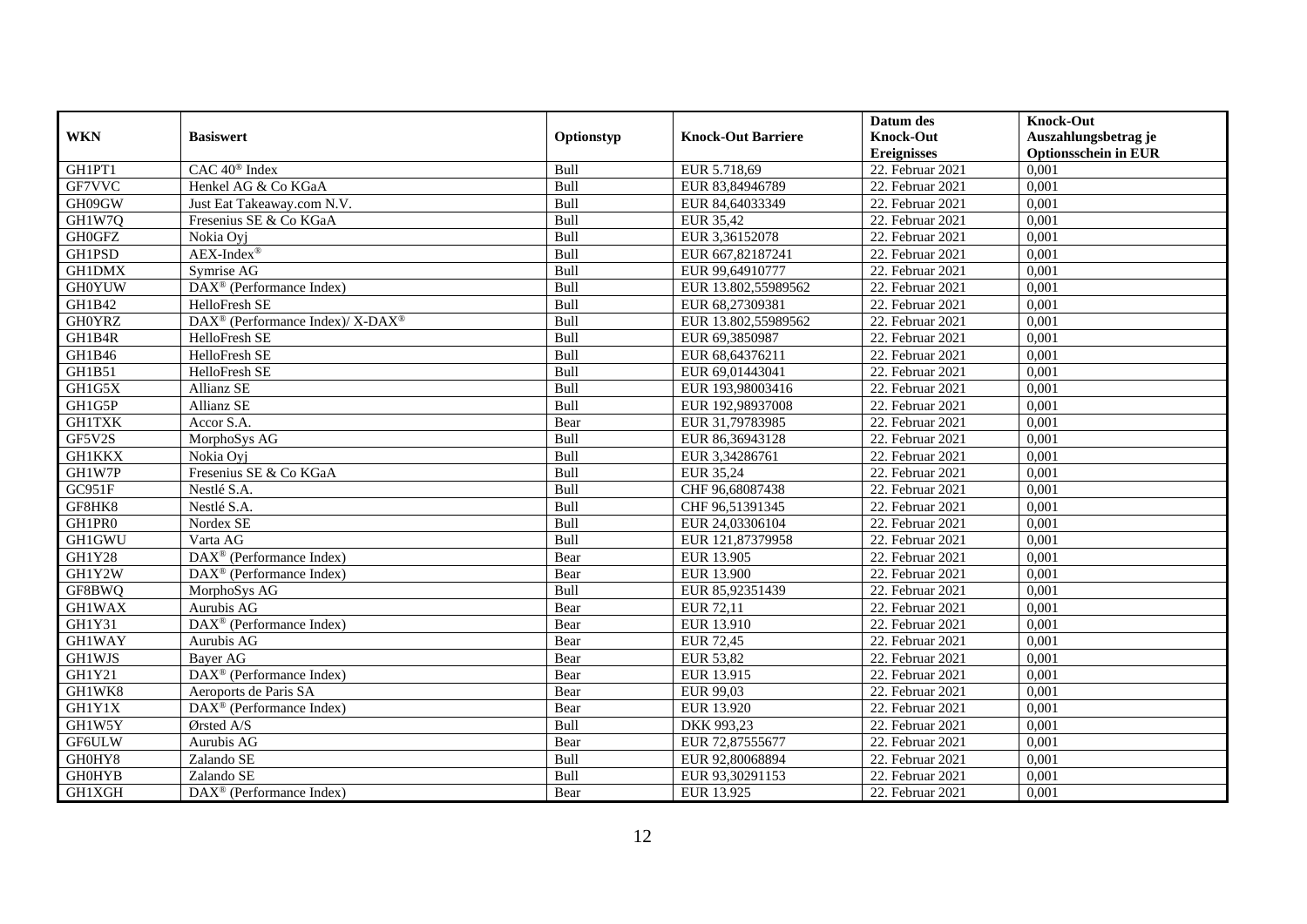|                         |                                                                   |            |                           | Datum des                              | <b>Knock-Out</b>                                    |
|-------------------------|-------------------------------------------------------------------|------------|---------------------------|----------------------------------------|-----------------------------------------------------|
| <b>WKN</b>              | <b>Basiswert</b>                                                  | Optionstyp | <b>Knock-Out Barriere</b> | <b>Knock-Out</b><br><b>Ereignisses</b> | Auszahlungsbetrag je<br><b>Optionsschein in EUR</b> |
| <b>GH1TYG</b>           | <b>ADYEN N.V.</b>                                                 | Bull       | EUR 2.143,06621385        | 22. Februar 2021                       | 0,001                                               |
| GH1W6L                  | Delivery Hero AG                                                  | Bull       | EUR 115,95                | 22. Februar 2021                       | 0,001                                               |
| <b>GH1WFG</b>           | Ageas N.V./S.A.                                                   | Bear       | <b>EUR 46,7</b>           | 22. Februar 2021                       | 0,001                                               |
| GH1BB4                  | HeidelbergCement AG                                               | Bear       | EUR 65,95808114           | 22. Februar 2021                       | 0,001                                               |
| GH1H1C                  | Aegon N.V.                                                        | Bear       | EUR 3,98381284            | 22. Februar 2021                       | 0,001                                               |
| <b>GH1KTH</b>           | Aegon N.V.                                                        | Bear       | EUR 4,01563536            | 22. Februar 2021                       | 0,001                                               |
| <b>GH07D2</b>           | Wacker Chemie AG                                                  | Bull       | EUR 108,60376782          | 22. Februar 2021                       | 0,001                                               |
| <b>GH1WFU</b>           | Covestro AG                                                       | Bear       | <b>EUR 58,77</b>          | 22. Februar 2021                       | 0,001                                               |
| GH1H5L                  | Ageas N.V./S.A.                                                   | Bear       | EUR 47,03004548           | 22. Februar 2021                       | 0,001                                               |
| GH09QY                  | Delivery Hero AG                                                  | Bull       | EUR 115,41863654          | 22. Februar 2021                       | 0,001                                               |
| GH01XH                  | Iberdrola S.A.                                                    | Bull       | EUR 10,39644799           | 22. Februar 2021                       | 0,001                                               |
| $\operatorname{GHOJJF}$ | 10-Year U.S. Treasury Note Future (Generic Front<br>Month Future) | Bull       | <b>USD 136,38</b>         | 22. Februar 2021                       | 0,001                                               |
| <b>GH0JJG</b>           | 10-Year U.S. Treasury Note Future (Generic Front<br>Month Future) | Bull       | <b>USD 135,88</b>         | 22. Februar 2021                       | 0,001                                               |
| <b>GH0JJH</b>           | 10-Year U.S. Treasury Note Future (Generic Front<br>Month Future) | Bull       | <b>USD 135,38</b>         | 22. Februar 2021                       | 0.001                                               |
| <b>GHOJJJ</b>           | 10-Year U.S. Treasury Note Future (Generic Front<br>Month Future) | Bull       | <b>USD 134,88</b>         | 22. Februar 2021                       | 0,001                                               |
| $\operatorname{GHOJJK}$ | 10-Year U.S. Treasury Note Future (Generic Front<br>Month Future) | Bull       | <b>USD 134,38</b>         | 22. Februar 2021                       | 0.001                                               |
| <b>GH1XGD</b>           | DAX <sup>®</sup> (Performance Index)                              | Bear       | EUR 13.930                | 22. Februar 2021                       | 0,001                                               |
| <b>GH1WFV</b>           | Covestro AG                                                       | Bear       | EUR 59,13                 | 22. Februar 2021                       | 0,001                                               |
| <b>GH1WCL</b>           | Deutsche Post AG                                                  | Bear       | <b>EUR 42,82</b>          | 22. Februar 2021                       | 0,001                                               |
| <b>GH0DYL</b>           | <b>BASF SE</b>                                                    | Bear       | EUR 68,2793136            | 22. Februar 2021                       | 0,001                                               |
| GF6DSV                  | <b>BNP</b> Paribas S.A.                                           | Bear       | EUR 48,51932163           | 22. Februar 2021                       | 0,001                                               |
| GH1BB6                  | HeidelbergCement AG                                               | Bear       | EUR 66,26755604           | 22. Februar 2021                       | 0,001                                               |
| GH0GE2                  | <b>VERBUND AG</b>                                                 | Bull       | EUR 65,99942907           | 22. Februar 2021                       | 0,001                                               |
| <b>GH1PLE</b>           | Facebook. Inc.                                                    | Bull       | USD 258,15410478          | 22. Februar 2021                       | 0,001                                               |
| GH18ES                  | American Water Works Co Inc                                       | Bull       | USD 155,16446143          | 22. Februar 2021                       | 0,001                                               |
| <b>GH1PKV</b>           | Facebook, Inc.                                                    | Bull       | USD 259,51496987          | 22. Februar 2021                       | 0,001                                               |
| GH1WJ2                  | American Express Company                                          | Bear       | <b>USD 129,13</b>         | 22. Februar 2021                       | 0,001                                               |
| GF52V5                  | Snap Inc.                                                         | Bear       | USD 67,39456799           | 22. Februar 2021                       | 0,001                                               |
| <b>GH1DRH</b>           | Johnson & Johnson                                                 | Bull       | USD 161,7962179           | 22. Februar 2021                       | 0,001                                               |
| <b>GH16C8</b>           | Adobe Inc.                                                        | Bull       | USD 471,57751129          | 22. Februar 2021                       | 0,001                                               |
| GF8QWR                  | <b>QUALCOMM</b> Incorporated                                      | Bull       | USD 142,26830697          | 22. Februar 2021                       | 0,001                                               |
| GF88NP                  | Vertex Pharmaceuticals Incorporated                               | Bull       | USD 205,60944118          | 22. Februar 2021                       | 0,001                                               |
| <b>GH1DRG</b>           | Johnson & Johnson                                                 | Bull       | USD 160,96569038          | 22. Februar 2021                       | 0,001                                               |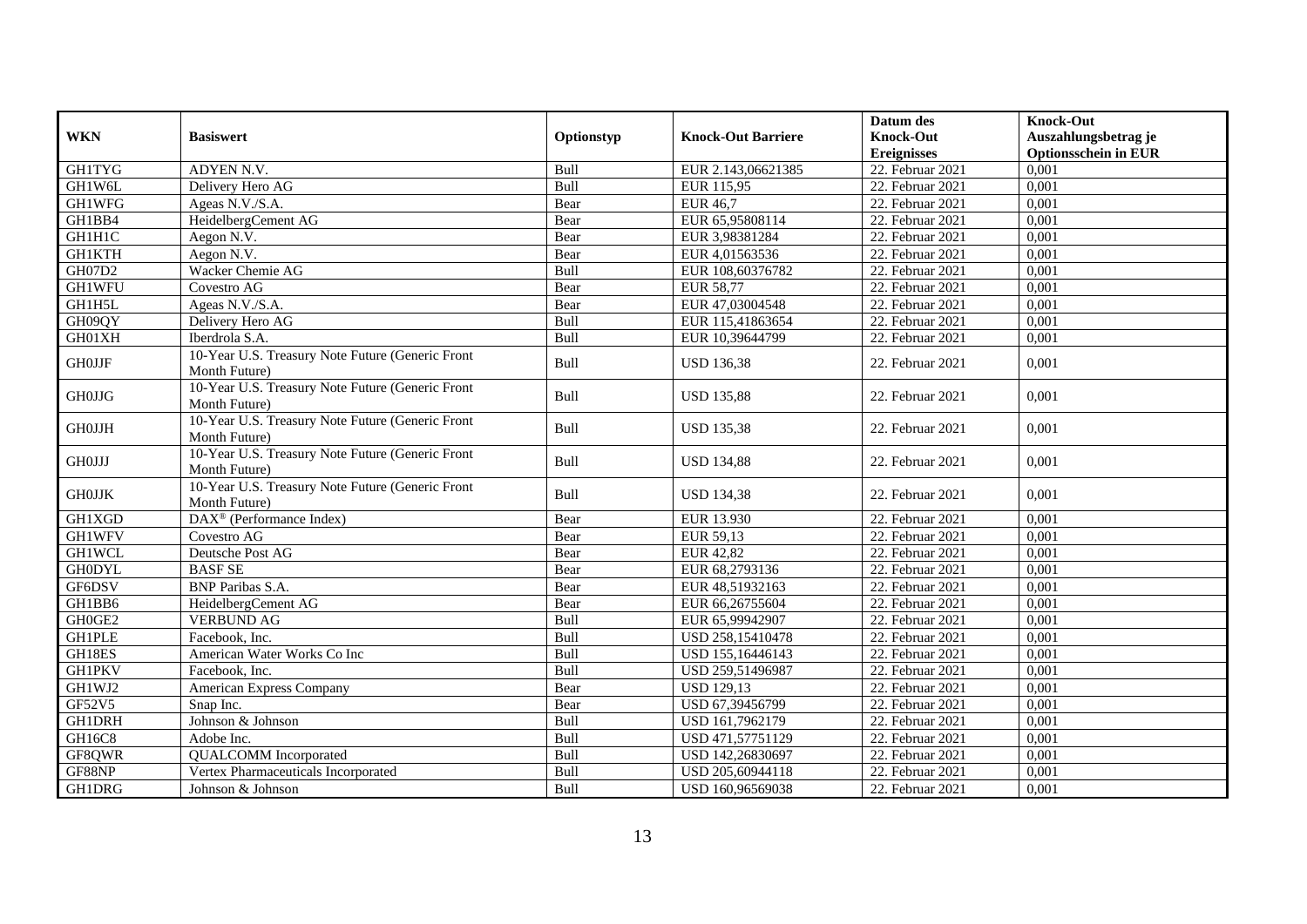|               |                                     |            |                           | Datum des          | <b>Knock-Out</b>            |
|---------------|-------------------------------------|------------|---------------------------|--------------------|-----------------------------|
| <b>WKN</b>    | <b>Basiswert</b>                    | Optionstyp | <b>Knock-Out Barriere</b> | <b>Knock-Out</b>   | Auszahlungsbetrag je        |
|               |                                     |            |                           | <b>Ereignisses</b> | <b>Optionsschein in EUR</b> |
| GH16C9        | Adobe Inc.                          | Bull       | USD 469,14365329          | 22. Februar 2021   | 0,001                       |
| GF6USP        | General Electric Company            | Bear       | USD 12,22025689           | 22. Februar 2021   | 0,001                       |
| <b>GH1TST</b> | PayPal Holdings, Inc.               | Bull       | USD 280,10183073          | 22. Februar 2021   | 0,001                       |
| <b>GH1PKM</b> | <b>Monster Beverage Corporation</b> | Bull       | USD 89,27675193           | 22. Februar 2021   | 0,001                       |
| GH16CA        | Adobe Inc.                          | Bull       | USD 466,69977944          | 22. Februar 2021   | 0,001                       |
| GH1DU1        | NIKE, Inc.                          | Bull       | USD 139,91427747          | 22. Februar 2021   | 0,001                       |
| GC4YY1        | ConocoPhillips                      | Bear       | USD 49,65947643           | $22.$ Februar 2021 | 0,001                       |
| <b>CH0FEA</b> | Exxon Mobil Corporation             | Bear       | USD 53,35316507           | 22. Februar 2021   | 0,001                       |
| <b>GH1TQA</b> | <b>CVS</b> Health Corporation       | Bull       | USD 70,06672102           | 22. Februar 2021   | 0,001                       |
| <b>GH0GEV</b> | NextEra Energy, Inc.                | Bull       | USD 77,0144147            | 22. Februar 2021   | 0,001                       |
| GH1WA1        | eBay Inc.                           | Bull       | <b>USD 61.5</b>           | 22. Februar 2021   | 0,001                       |
| GH16CB        | Adobe Inc.                          | Bull       | USD 476,44522724          | 22. Februar 2021   | 0,001                       |
| GF8QWL        | <b>QUALCOMM</b> Incorporated        | Bull       | USD 142,9944744           | 22. Februar 2021   | 0,001                       |
| <b>GH1WKH</b> | Becton, Dickinson and Company       | Bull       | <b>USD 246,24</b>         | 22. Februar 2021   | 0,001                       |
| GH1W54        | Amazon.com, Inc.                    | Bull       | <b>USD 3.221,5</b>        | 22. Februar 2021   | 0,001                       |
| <b>GH1TRB</b> | Cisco Systems, Inc.                 | Bull       | USD 45,20347465           | 22. Februar 2021   | 0,001                       |
| GC8B36        | Chevron Corporation                 | Bear       | USD 96,74475943           | 22. Februar 2021   | 0,001                       |
| GH16C7        | Adobe Inc.                          | Bull       | USD 474,01136925          | $22.$ Februar 2021 | 0,001                       |
| GH18MP        | Regeneron Pharmaceuticals, Inc.     | Bull       | USD 463,074645            | 22. Februar 2021   | 0,001                       |
| <b>GH1TSC</b> | PayPal Holdings, Inc.               | Bull       | USD 284,53296708          | 22. Februar 2021   | 0,001                       |
| GH1WK1        | Becton, Dickinson and Company       | Bull       | <b>USD 251,59</b>         | 22. Februar 2021   | 0,001                       |
| <b>GH1KLP</b> | JPMorgan Chase & Co.                | Bear       | USD 149,36967687          | 22. Februar 2021   | 0,001                       |
| GH1TR9        | Cisco Systems, Inc.                 | Bull       | USD 45,44354621           | $22.$ Februar 2021 | 0,001                       |
| GH1WD5        | Baidu, Inc.                         | Bear       | <b>USD 306,88</b>         | 22. Februar 2021   | 0,001                       |
| <b>GH1PNT</b> | Amazon.com. Inc.                    | Bull       | USD 3.240,59515214        | 22. Februar 2021   | 0.001                       |
| GH160G        | Visa Inc. - Class A                 | Bull       | USD 203,34993714          | 22. Februar 2021   | 0,001                       |
| <b>GH1TSD</b> | PayPal Holdings, Inc.               | Bull       | USD 281,5722078           | 22. Februar 2021   | 0,001                       |
| <b>GH1TRE</b> | Cisco Systems, Inc.                 | Bull       | USD 44,97340607           | 22. Februar 2021   | 0,001                       |
| <b>GH1PNU</b> | Amazon.com, Inc.                    | Bull       | USD 3.224,17585387        | 22. Februar 2021   | 0,001                       |
| GH1WE8        | Baidu, Inc.                         | Bear       | <b>USD 299,52</b>         | 22. Februar 2021   | 0,001                       |
| <b>GF5S00</b> | Regeneron Pharmaceuticals, Inc.     | Bull       | USD 465,64465668          | 22. Februar 2021   | 0,001                       |
| GH1WJ8        | <b>Automatic Data Processing</b>    | Bull       | <b>USD 168,93</b>         | 22. Februar 2021   | 0,001                       |
| GH077X        | Merck & Co., Inc.                   | Bull       | USD 73,9452239            | 22. Februar 2021   | 0,001                       |
| <b>GH1TSN</b> | PayPal Holdings, Inc.               | Bull       | USD 283,05258744          | $22.$ Februar 2021 | 0,001                       |
| GH1GC9        | Beyond Meat, Inc.                   | Bull       | USD 157,37810065          | 22. Februar 2021   | 0,001                       |
| GH1WGU        | Baidu, Inc.                         | Bear       | <b>USD 317,18</b>         | 22. Februar 2021   | 0,001                       |
| <b>GH1KWY</b> | Arista Networks, Inc.               | Bull       | USD 305,58062568          | 22. Februar 2021   | 0,001                       |
| GF8HMG        | Regeneron Pharmaceuticals, Inc.     | Bull       | USD 468,65094401          | 22. Februar 2021   | 0,001                       |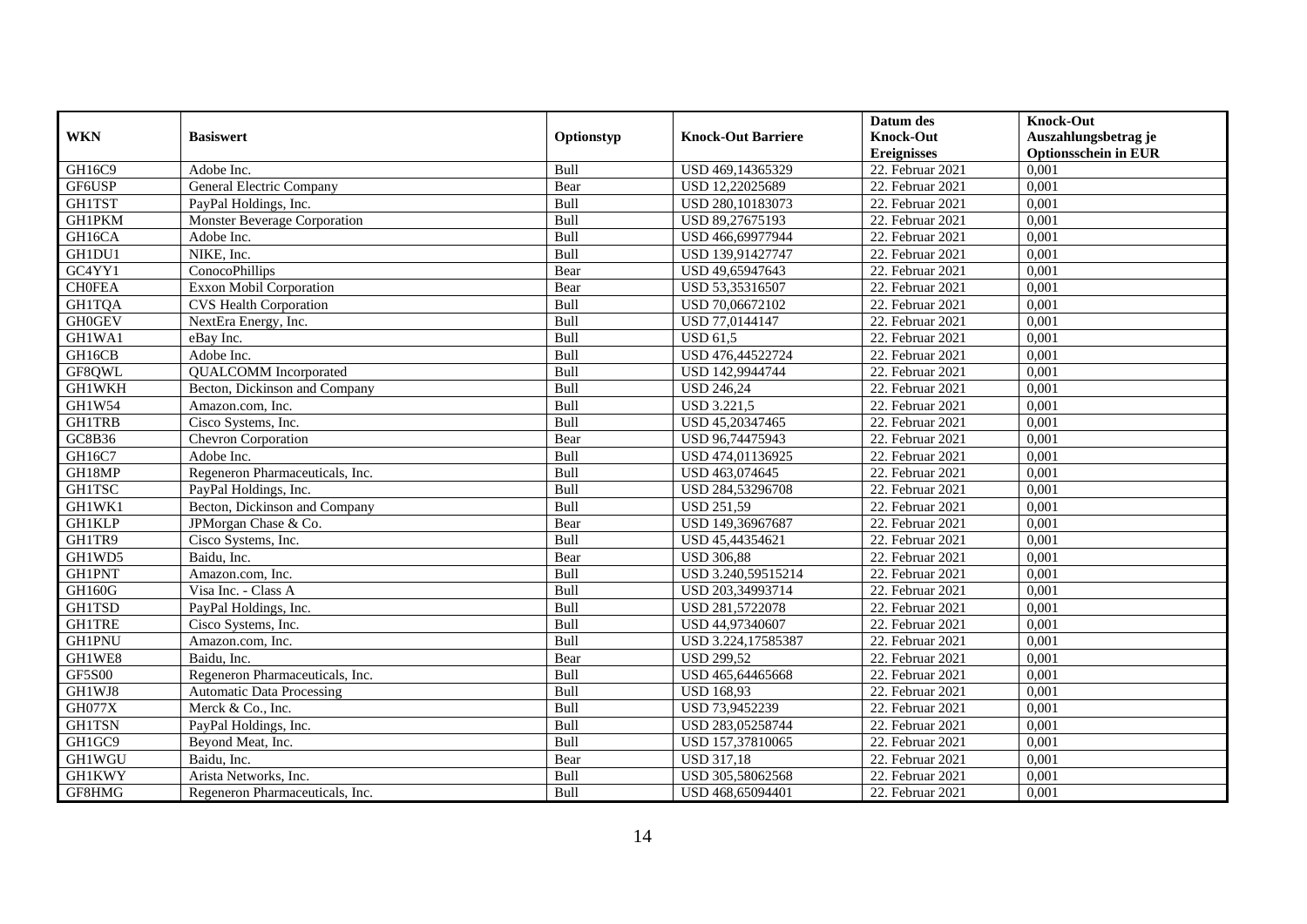|               |                                             |            |                           | Datum des          | <b>Knock-Out</b>            |
|---------------|---------------------------------------------|------------|---------------------------|--------------------|-----------------------------|
| <b>WKN</b>    | <b>Basiswert</b>                            | Optionstyp | <b>Knock-Out Barriere</b> | <b>Knock-Out</b>   | Auszahlungsbetrag je        |
|               |                                             |            |                           | <b>Ereignisses</b> | <b>Optionsschein in EUR</b> |
| <b>GH1WBF</b> | eBay Inc.                                   | Bull       | <b>USD 61,82</b>          | 22. Februar 2021   | 0,001                       |
| <b>GH1WDB</b> | Baidu, Inc.                                 | Bear       | <b>USD 315,71</b>         | 22. Februar 2021   | 0,001                       |
| GH1GCH        | Beyond Meat, Inc.                           | Bull       | USD 159,40348141          | 22. Februar 2021   | 0,001                       |
| GH1653        | Alibaba Group Holding Limited               | Bull       | <b>USD 259,806</b>        | 22. Februar 2021   | 0,001                       |
| GH1DQ1        | Microsoft Corporation                       | Bull       | USD 237,30512291          | 22. Februar 2021   | 0,001                       |
| GH1WD8        | Baidu, Inc.                                 | Bear       | <b>USD 309,82</b>         | 22. Februar 2021   | 0,001                       |
| GH1WE9        | Baidu, Inc.                                 | Bear       | <b>USD 298,04</b>         | 22. Februar 2021   | 0,001                       |
| GH1R9J        | 1 Feinunze Gold, Feinheit mind. 0,995, LBMA | Bear       | USD 1.805,98323932        | 22. Februar 2021   | 0,001                       |
| GH1DQ2        | Microsoft Corporation                       | Bull       | USD 238,51607692          | 22. Februar 2021   | 0,001                       |
| GF4UC9        | Centene Corp                                | Bull       | USD 57,4630906            | 22. Februar 2021   | 0,001                       |
| <b>GH1PQE</b> | Gilead Sciences, Inc.                       | Bull       | USD 63,56276224           | 22. Februar 2021   | 0,001                       |
| GH1651        | Alibaba Group Holding Limited               | Bull       | <b>USD 257,144</b>        | $22.$ Februar 2021 | 0,001                       |
| GF5NJ4        | <b>Edison International</b>                 | Bull       | USD 55,13506098           | 22. Februar 2021   | 0,001                       |
| GH1DQ8        | Microsoft Corporation                       | Bull       | USD 239,73703883          | 22. Februar 2021   | 0,001                       |
| <b>GH1WEA</b> | Baidu, Inc.                                 | Bear       | <b>USD 300,99</b>         | 22. Februar 2021   | 0,001                       |
| GH1658        | Alibaba Group Holding Limited               | Bull       | <b>USD 261,148</b>        | 22. Februar 2021   | 0,001                       |
| GH1WJH        | The Boeing Company                          | Bear       | <b>USD 213,75</b>         | 22. Februar 2021   | 0,001                       |
| GH1WD3        | Baidu. Inc.                                 | Bear       | <b>USD 302.46</b>         | 22. Februar 2021   | 0,001                       |
| GH161S        | Moderna Inc                                 | Bull       | USD 167,40475345          | 22. Februar 2021   | 0,001                       |
| <b>GH1KPZ</b> | Accenture plc                               | Bull       | USD 253,46171177          | 22. Februar 2021   | 0,001                       |
| <b>GH1WJJ</b> | The Boeing Company                          | Bear       | <b>USD 212,71</b>         | 22. Februar 2021   | 0,001                       |
| <b>GH166B</b> | Alibaba Group Holding Limited               | Bull       | <b>USD 258,476</b>        | 22. Februar 2021   | 0,001                       |
| GH161U        | Moderna Inc                                 | Bull       | USD 166,54137662          | $22.$ Februar 2021 | 0,001                       |
| GH1WD4        | Baidu, Inc.                                 | Bear       | <b>USD 305,4</b>          | 22. Februar 2021   | 0,001                       |
| GH1WJG        | The Boeing Company                          | Bear       | <b>USD 211,66</b>         | 22. Februar 2021   | 0,001                       |
| GH1GBT        | The Procter & Gamble Company                | Bull       | USD 126,58065955          | 22. Februar 2021   | 0,001                       |
| <b>GH1WHW</b> | Accenture plc                               | Bull       | <b>USD 251,57</b>         | 22. Februar 2021   | 0,001                       |
| GH1WDD        | Baidu, Inc.                                 | Bear       | <b>USD 318,65</b>         | 22. Februar 2021   | 0,001                       |
| <b>GH1WJK</b> | The Boeing Company                          | Bear       | <b>USD 214,8</b>          | 22. Februar 2021   | 0,001                       |
| GH1H2F        | Pfizer Inc.                                 | Bull       | USD 34,32982344           | 22. Februar 2021   | 0,001                       |
| GH1WDE        | Baidu, Inc.                                 | Bear       | <b>USD 303,93</b>         | 22. Februar 2021   | 0,001                       |
| <b>GH1WHX</b> | Applied Materials, Inc.                     | Bear       | <b>USD 116,65</b>         | 22. Februar 2021   | 0,001                       |
| GH1TW4        | Agilent Technologies, Inc.                  | Bull       | USD 124,48710819          | 22. Februar 2021   | 0,001                       |
| GH1H2G        | Pfizer Inc.                                 | Bull       | USD 34,06967322           | $22.$ Februar 2021 | 0,001                       |
| GH1WDH        | Baidu, Inc.                                 | Bear       | <b>USD 323,06</b>         | 22. Februar 2021   | 0,001                       |
| GH1WEZ        | Agilent Technologies, Inc.                  | Bull       | <b>USD 127,2</b>          | 22. Februar 2021   | 0,001                       |
| GH1H47        | PNC Financial Services Group, Inc.          | Bear       | USD 171,15108572          | 22. Februar 2021   | 0,001                       |
| GH1WDJ        | Baidu, Inc.                                 | Bear       | <b>USD 321,6</b>          | 22. Februar 2021   | 0,001                       |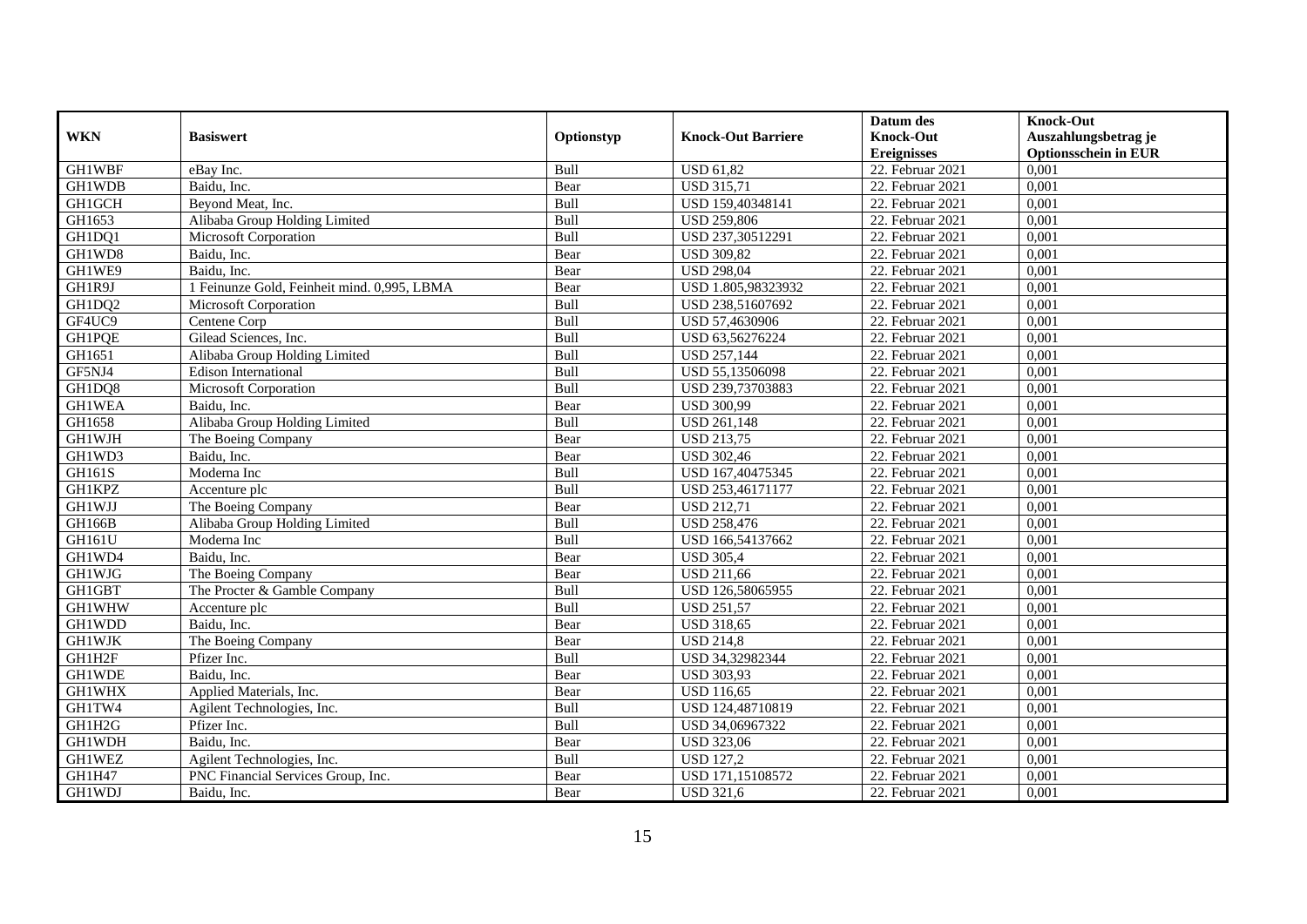|               |                                             |             |                           | Datum des          | <b>Knock-Out</b>            |
|---------------|---------------------------------------------|-------------|---------------------------|--------------------|-----------------------------|
| <b>WKN</b>    | <b>Basiswert</b>                            | Optionstyp  | <b>Knock-Out Barriere</b> | <b>Knock-Out</b>   | Auszahlungsbetrag je        |
|               |                                             |             |                           | <b>Ereignisses</b> | <b>Optionsschein in EUR</b> |
| <b>GH1PTL</b> | Agilent Technologies, Inc.                  | Bull        | USD 126,0126169           | 22. Februar 2021   | 0,001                       |
| <b>GH1WDF</b> | Baidu, Inc.                                 | Bear        | <b>USD 320,12</b>         | 22. Februar 2021   | 0,001                       |
| <b>GH1WDG</b> | Baidu, Inc.                                 | Bear        | <b>USD 324,53</b>         | 22. Februar 2021   | 0,001                       |
| GH1WD9        | Baidu, Inc.                                 | Bear        | <b>USD 308,35</b>         | 22. Februar 2021   | 0,001                       |
| <b>GH1WDA</b> | Baidu, Inc.                                 | Bear        | <b>USD 311,29</b>         | 22. Februar 2021   | 0,001                       |
| GH1W4X        | NASDAQ-100 Index®                           | Bull        | USD 13.369,59             | 22. Februar 2021   | 0,001                       |
| GH1XFZ        | DAX <sup>®</sup> (Performance Index)        | Bear        | EUR 13.950                | 22. Februar 2021   | 0,001                       |
| GH1XK4        | NASDAQ-100 Index®                           | Bull        | <b>USD 13.620</b>         | 22. Februar 2021   | 0,001                       |
| GH1XM4        | S&P 500 <sup>®</sup> Index                  | Bull        | <b>USD 3.887,5</b>        | 22. Februar 2021   | 0,001                       |
| GH16UJ        | NASDAQ-100 Index®                           | <b>Bull</b> | <b>USD 13.470</b>         | 22. Februar 2021   | 0,001                       |
| <b>GH1DMD</b> | NASDAQ-100 Index <sup>®</sup>               | Bull        | USD 13.432,2              | 22. Februar 2021   | 0,001                       |
| GH1XG6        | DAX <sup>®</sup> (Performance Index)        | Bear        | EUR 13.940                | $22.$ Februar 2021 | 0,001                       |
| GH1XK5        | NASDAQ-100 Index®                           | Bull        | <b>USD 13.610</b>         | 22. Februar 2021   | 0,001                       |
| <b>GH1XLW</b> | S&P 500 <sup>®</sup> Index                  | Bull        | <b>USD 3.897,5</b>        | 22. Februar 2021   | 0,001                       |
| GH16UK        | NASDAQ-100 Index®                           | Bull        | <b>USD 13.460</b>         | 22. Februar 2021   | 0,001                       |
| GH1R9K        | 1 Feinunze Gold, Feinheit mind. 0,995, LBMA | Bear        | USD 1.807,47267292        | 22. Februar 2021   | 0,001                       |
| GH1R9Y        | 1 Feinunze Silber, Feinheit mind. 0,999     | Bear        | USD 27,75944392           | 22. Februar 2021   | 0,001                       |
| <b>GH1XLX</b> | S&P 500 <sup>®</sup> Index                  | Bull        | <b>USD 3.895</b>          | 22. Februar 2021   | 0,001                       |
| <b>GH1XKS</b> | NASDAQ-100 Index®                           | Bull        | <b>USD 13.510</b>         | 22. Februar 2021   | 0,001                       |
| GH1H9D        | Bank of America Corporation                 | Bear        | USD 35,04642662           | 22. Februar 2021   | 0,001                       |
| GH0E0A        | <b>BASF SE</b>                              | Bear        | EUR 68,60815444           | 22. Februar 2021   | 0,001                       |
| GH09GR        | Just Eat Takeaway.com N.V.                  | Bull        | EUR 83,63581969           | 22. Februar 2021   | 0,001                       |
| GH16UW        | NASDAQ-100 Index®                           | Bull        | <b>USD 13.410</b>         | 22. Februar 2021   | 0,001                       |
| GC6EP7        | Pioneer Natural Resources Co                | Bear        | USD 138,86506763          | 22. Februar 2021   | 0,001                       |
| <b>GH1XLH</b> | S&P 500 <sup>®</sup> Index                  | Bull        | <b>USD 3.912,5</b>        | 22. Februar 2021   | 0,001                       |
| <b>GH1XKT</b> | NASDAQ-100 Index®                           | Bull        | <b>USD 13.500</b>         | 22. Februar 2021   | 0,001                       |
| <b>GH1DMT</b> | NASDAQ-100 Index®                           | Bull        | USD 13.391,04             | 22. Februar 2021   | 0,001                       |
| GF6DW3        | Southwest Airlines Co                       | Bear        | USD 54,47809591           | $22.$ Februar 2021 | 0,001                       |
| GH16UX        | NASDAQ-100 Index®                           | Bull        | <b>USD 13.390</b>         | 22. Februar 2021   | 0,001                       |
| <b>GH1XLS</b> | S&P 500 <sup>®</sup> Index                  | Bull        | <b>USD 3.902,5</b>        | 22. Februar 2021   | 0,001                       |
| <b>GH1XKG</b> | NASDAQ-100 Index®                           | Bull        | <b>USD 13.560</b>         | 22. Februar 2021   | 0,001                       |
| <b>GH1DMU</b> | NASDAQ-100 Index®                           | Bull        | USD 13.418,49             | 22. Februar 2021   | 0,001                       |
| GH16UY        | NASDAQ-100 Index®                           | Bull        | <b>USD 13.370</b>         | 22. Februar 2021   | 0,001                       |
| <b>GH1XLT</b> | S&P 500 <sup>®</sup> Index                  | Bull        | <b>USD 3.900</b>          | 22. Februar 2021   | 0,001                       |
| <b>GH1XKH</b> | NASDAQ-100 Index®                           | Bull        | <b>USD 13.550</b>         | 22. Februar 2021   | 0,001                       |
| <b>GH1DRN</b> | NASDAQ-100 Index®                           | Bull        | USD 13.473,35             | 22. Februar 2021   | 0,001                       |
| GH16UH        | NASDAQ-100 Index®                           | Bull        | <b>USD 13.470</b>         | 22. Februar 2021   | 0,001                       |
| <b>GH1XKJ</b> | NASDAQ-100 Index®                           | Bull        | <b>USD 13.550</b>         | 22. Februar 2021   | 0,001                       |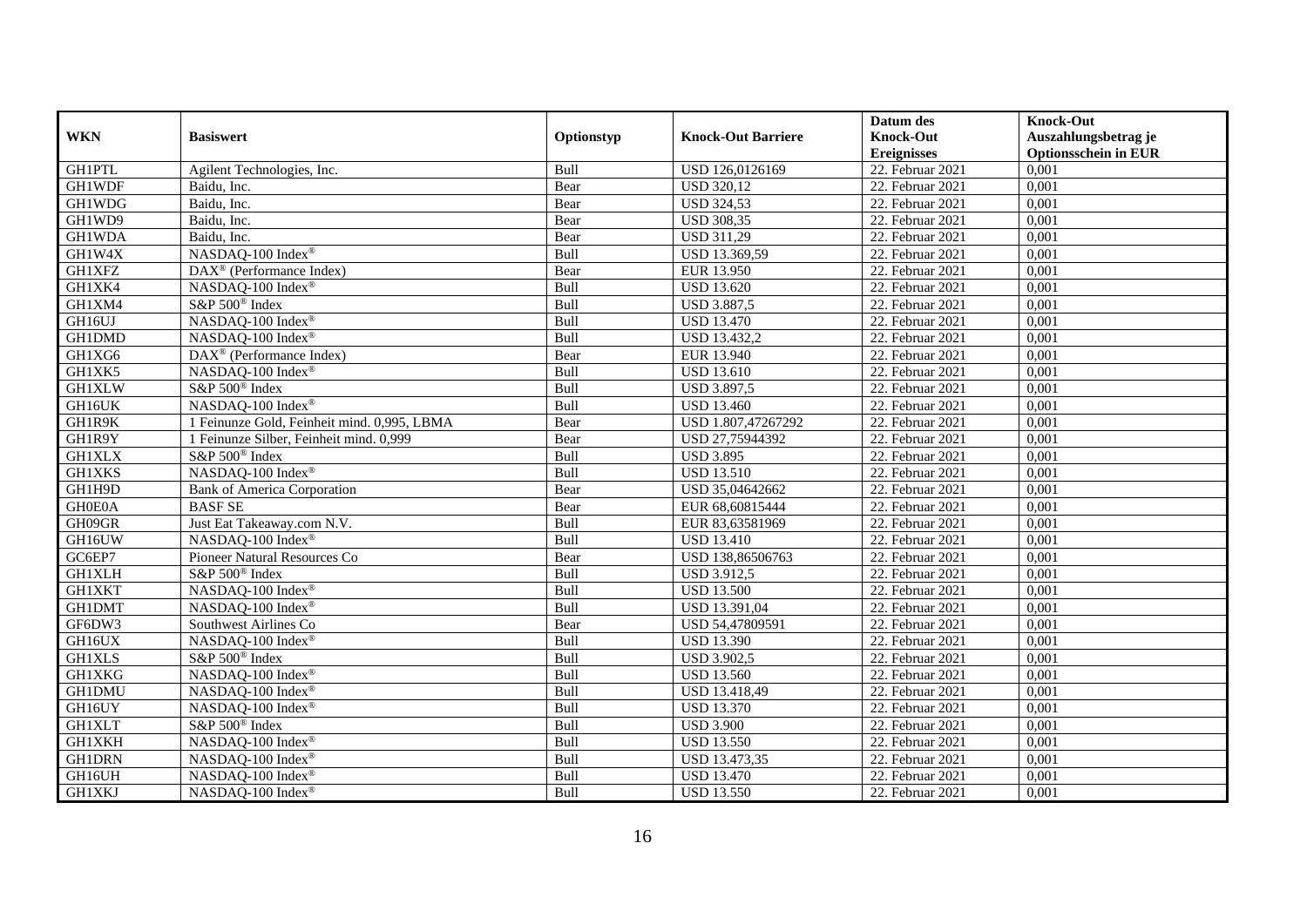|               |                                                 |            |                           | Datum des          | <b>Knock-Out</b>            |
|---------------|-------------------------------------------------|------------|---------------------------|--------------------|-----------------------------|
| <b>WKN</b>    | <b>Basiswert</b>                                | Optionstyp | <b>Knock-Out Barriere</b> | <b>Knock-Out</b>   | Auszahlungsbetrag je        |
|               |                                                 |            |                           | <b>Ereignisses</b> | <b>Optionsschein in EUR</b> |
| <b>GH1XLQ</b> | S&P 500 <sup>®</sup> Index                      | Bull       | <b>USD 3.905</b>          | 22. Februar 2021   | 0,001                       |
| GH11CL        | NASDAQ-100 Index®                               | Bull       | <b>USD 13.380</b>         | 22. Februar 2021   | 0,001                       |
| <b>GH1DQP</b> | NASDAQ-100 Index®                               | Bull       | USD 13.445,9              | 22. Februar 2021   | 0,001                       |
| GH1XK2        | NASDAQ-100 Index®                               | Bull       | <b>USD 13.630</b>         | 22. Februar 2021   | 0,001                       |
| <b>GH1XLR</b> | S&P 500 <sup>®</sup> Index                      | Bull       | <b>USD 3.902,5</b>        | 22. Februar 2021   | 0,001                       |
| GH11CM        | NASDAQ-100 Index®                               | Bull       | <b>USD 13.380</b>         | 22. Februar 2021   | 0,001                       |
| GH1XK3        | NASDAQ-100 Index®                               | Bull       | <b>USD 13.620</b>         | 22. Februar 2021   | 0,001                       |
| <b>GH1XLY</b> | S&P 500 <sup>®</sup> Index                      | Bull       | <b>USD 3.895</b>          | 22. Februar 2021   | 0,001                       |
| GH16UQ        | NASDAQ-100 Index®                               | Bull       | <b>USD 13.440</b>         | 22. Februar 2021   | 0,001                       |
| <b>GH1XKU</b> | NASDAQ-100 Index®                               | Bull       | <b>USD 13.500</b>         | 22. Februar 2021   | 0,001                       |
| GH19EG        | S&P 500 <sup>®</sup> Index                      | Bull       | <b>USD 3.877,5</b>        | 22. Februar 2021   | 0,001                       |
| <b>GH1XFJ</b> | Dow Jones Industrial Average® Index             | Bull       | <b>USD 31.450</b>         | 22. Februar 2021   | 0,001                       |
| <b>GH1XLZ</b> | S&P 500 <sup>®</sup> Index                      | Bull       | <b>USD 3.892,5</b>        | 22. Februar 2021   | 0,001                       |
| <b>GH1XKV</b> | NASDAQ-100 Index®                               | Bull       | <b>USD 13.490</b>         | 22. Februar 2021   | 0,001                       |
| GH1XFK        | Dow Jones Industrial Average <sup>®</sup> Index | Bull       | <b>USD 31.440</b>         | 22. Februar 2021   | 0,001                       |
| GH16UR        | NASDAQ-100 Index®                               | Bull       | <b>USD 13.430</b>         | 22. Februar 2021   | 0,001                       |
| GH19EH        | S&P 500 <sup>®</sup> Index                      | Bull       | <b>USD 3.875</b>          | 22. Februar 2021   | 0,001                       |
| GH1XM2        | S&P 500 <sup>®</sup> Index                      | Bull       | <b>USD 3.890</b>          | 22. Februar 2021   | 0,001                       |
| <b>GH1UGS</b> | Dow Jones Industrial Average® Index             | Bull       | <b>USD 31.380</b>         | 22. Februar 2021   | 0,001                       |
| GH19EJ        | S&P 500 <sup>®</sup> Index                      | Bull       | <b>USD 3.875</b>          | 22. Februar 2021   | 0,001                       |
| <b>GH1XKA</b> | NASDAQ-100 Index®                               | Bull       | <b>USD 13.590</b>         | 22. Februar 2021   | 0,001                       |
| GH11CN        | NASDAQ-100 Index®                               | Bull       | <b>USD 13.370</b>         | 22. Februar 2021   | 0,001                       |
| GH1DN7        | NASDAQ-100 Index®                               | Bull       | USD 13.459,63             | 22. Februar 2021   | 0,001                       |
| GH1PK9        | S&P 500 <sup>®</sup> Index                      | Bull       | USD 3.883,15842375        | 22. Februar 2021   | 0,001                       |
| GH1XM3        | S&P 500 <sup>®</sup> Index                      | Bull       | <b>USD 3.887,5</b>        | 22. Februar 2021   | 0,001                       |
| <b>GH1UGT</b> | Dow Jones Industrial Average® Index             | Bull       | <b>USD 31.350</b>         | 22. Februar 2021   | 0,001                       |
| GH1HN6        | S&P 500 <sup>®</sup> Index                      | Bull       | <b>USD 3.885</b>          | 22. Februar 2021   | 0,001                       |
| <b>GH1XKB</b> | NASDAQ-100 Index®                               | Bull       | <b>USD 13.580</b>         | 22. Februar 2021   | 0,001                       |
| GH16US        | NASDAQ-100 Index®                               | Bull       | <b>USD 13.430</b>         | 22. Februar 2021   | 0,001                       |
| GH1DN8        | NASDAQ-100 Index®                               | Bull       | USD 13.404,75             | 22. Februar 2021   | 0,001                       |
| <b>GH1PJS</b> | S&P 500 <sup>®</sup> Index                      | Bull       | USD 3.879,19673009        | 22. Februar 2021   | 0,001                       |
| GH1XM0        | S&P 500 <sup>®</sup> Index                      | Bull       | <b>USD 3.892,5</b>        | 22. Februar 2021   | 0,001                       |
| <b>GH1UGM</b> | Dow Jones Industrial Average® Index             | Bull       | <b>USD 31.420</b>         | 22. Februar 2021   | 0,001                       |
| GH1HN7        | S&P 500 <sup>®</sup> Index                      | Bull       | <b>USD 3.885</b>          | 22. Februar 2021   | 0,001                       |
| GH1XKQ        | NASDAQ-100 Index®                               | Bull       | <b>USD 13.520</b>         | 22. Februar 2021   | 0,001                       |
| GH16UT        | NASDAQ-100 Index®                               | Bull       | <b>USD 13.420</b>         | 22. Februar 2021   | 0,001                       |
| GH161V        | Moderna Inc                                     | Bull       | USD 165,67799979          | 22. Februar 2021   | 0,001                       |
| GH1XM1        | S&P 500 <sup>®</sup> Index                      | Bull       | <b>USD 3.890</b>          | 22. Februar 2021   | 0,001                       |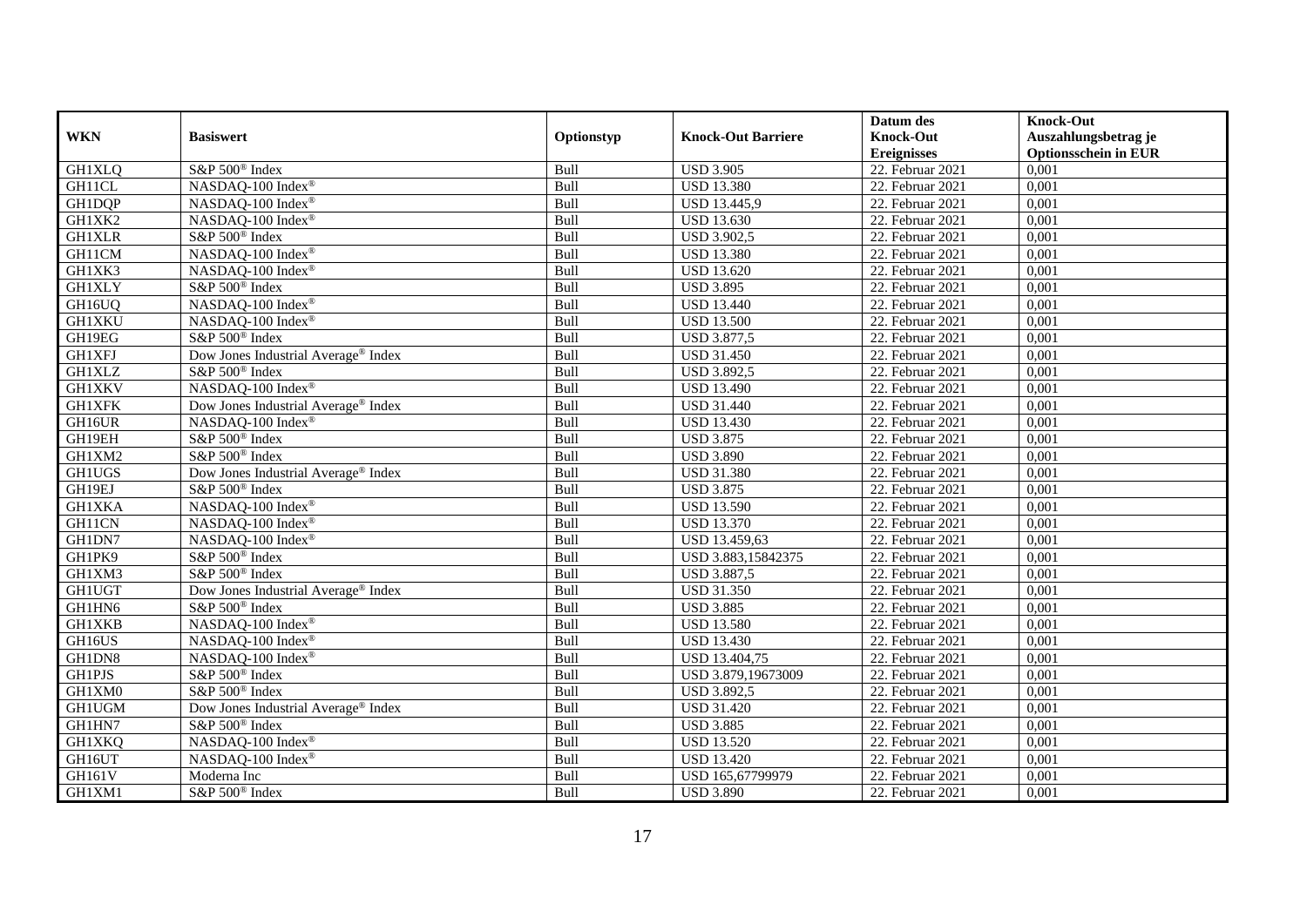|               |                                                 |            |                           | Datum des          | <b>Knock-Out</b>            |
|---------------|-------------------------------------------------|------------|---------------------------|--------------------|-----------------------------|
| <b>WKN</b>    | <b>Basiswert</b>                                | Optionstyp | <b>Knock-Out Barriere</b> | <b>Knock-Out</b>   | Auszahlungsbetrag je        |
|               |                                                 |            |                           | <b>Ereignisses</b> | <b>Optionsschein in EUR</b> |
| <b>GH1UGN</b> | Dow Jones Industrial Average® Index             | Bull       | <b>USD 31.420</b>         | $22.$ Februar 2021 | 0,001                       |
| <b>GH1XKR</b> | NASDAQ-100 Index®                               | Bull       | <b>USD 13.510</b>         | 22. Februar 2021   | 0,001                       |
| GH19EE        | S&P 500 <sup>®</sup> Index                      | Bull       | <b>USD 3.880</b>          | 22. Februar 2021   | 0,001                       |
| GH16UU        | NASDAQ-100 Index®                               | Bull       | <b>USD 13.420</b>         | 22. Februar 2021   | 0,001                       |
| <b>GH1XLU</b> | S&P 500 <sup>®</sup> Index                      | Bull       | <b>USD 3.900</b>          | 22. Februar 2021   | 0,001                       |
| <b>GH1UGP</b> | Dow Jones Industrial Average <sup>®</sup> Index | Bull       | <b>USD 31.400</b>         | 22. Februar 2021   | 0,001                       |
| <b>GH1XKN</b> | NASDAQ-100 Index®                               | Bull       | <b>USD 13.530</b>         | 22. Februar 2021   | 0,001                       |
| GH19EF        | S&P 500 <sup>®</sup> Index                      | Bull       | <b>USD 3.877,5</b>        | 22. Februar 2021   | 0,001                       |
| GH16UV        | NASDAQ-100 Index®                               | Bull       | <b>USD 13.410</b>         | 22. Februar 2021   | 0,001                       |
| <b>GH1XLV</b> | S&P 500 <sup>®</sup> Index                      | Bull       | <b>USD 3.897,5</b>        | 22. Februar 2021   | 0,001                       |
| <b>GH1XFF</b> | Dow Jones Industrial Average® Index             | Bull       | <b>USD 31.480</b>         | 22. Februar 2021   | 0,001                       |
| <b>GH1XKP</b> | NASDAQ-100 Index®                               | Bull       | <b>USD 13.520</b>         | 22. Februar 2021   | 0,001                       |
| <b>GH1XLJ</b> | S&P 500 <sup>®</sup> Index                      | Bull       | <b>USD 3.912,5</b>        | 22. Februar 2021   | 0,001                       |
| GH19EC        | S&P 500 <sup>®</sup> Index                      | Bull       | <b>USD 3.882,5</b>        | 22. Februar 2021   | 0,001                       |
| GH11CH        | NASDAQ-100 Index®                               | Bull       | <b>USD 13.400</b>         | 22. Februar 2021   | 0,001                       |
| GH1UGU        | Dow Jones Industrial Average <sup>®</sup> Index | Bull       | <b>USD 31.350</b>         | 22. Februar 2021   | 0,001                       |
| <b>GH1XKW</b> | NASDAQ-100 Index®                               | Bull       | <b>USD 13.490</b>         | 22. Februar 2021   | 0,001                       |
| GH16UL        | NASDAO-100 Index®                               | Bull       | <b>USD 13.460</b>         | 22. Februar 2021   | 0,001                       |
| <b>GH1XLK</b> | S&P 500 <sup>®</sup> Index                      | Bull       | <b>USD 3.910</b>          | 22. Februar 2021   | 0,001                       |
| GH19ED        | $S\&P 500^{\circ}$ Index                        | Bull       | <b>USD 3.880</b>          | 22. Februar 2021   | 0,001                       |
| <b>GH1UGV</b> | Dow Jones Industrial Average® Index             | Bull       | <b>USD 31.340</b>         | 22. Februar 2021   | 0,001                       |
| GH19EB        | S&P 500 <sup>®</sup> Index                      | Bull       | <b>USD 3.882,5</b>        | 22. Februar 2021   | 0,001                       |
| <b>GH1XKX</b> | NASDAQ-100 Index®                               | Bull       | <b>USD 13.480</b>         | 22. Februar 2021   | 0,001                       |
| <b>GH1XLL</b> | S&P 500 <sup>®</sup> Index                      | Bull       | <b>USD 3.910</b>          | 22. Februar 2021   | 0,001                       |
| GH16UM        | NASDAO-100 Index®                               | Bull       | <b>USD 13.450</b>         | 22. Februar 2021   | 0,001                       |
| <b>GH1XFL</b> | Dow Jones Industrial Average® Index             | Bull       | <b>USD 31.440</b>         | 22. Februar 2021   | 0,001                       |
| <b>GH1XKC</b> | NASDAQ-100 Index®                               | Bull       | <b>USD 13.580</b>         | 22. Februar 2021   | 0,001                       |
| <b>GH1XLM</b> | S&P 500 <sup>®</sup> Index                      | Bull       | <b>USD 3.907,5</b>        | 22. Februar 2021   | 0,001                       |
| <b>GH1XFM</b> | Dow Jones Industrial Average® Index             | Bull       | <b>USD 31.320</b>         | 22. Februar 2021   | 0,001                       |
| GH11CJ        | NASDAQ-100 Index®                               | Bull       | <b>USD 13.400</b>         | 22. Februar 2021   | 0,001                       |
| <b>GH1XLN</b> | S&P 500 <sup>®</sup> Index                      | Bull       | USD 3.907,5               | 22. Februar 2021   | 0,001                       |
| GH1XKD        | NASDAQ-100 Index®                               | Bull       | <b>USD 13.570</b>         | 22. Februar 2021   | 0,001                       |
| GH11CK        | NASDAQ-100 Index®                               | Bull       | <b>USD 13.390</b>         | 22. Februar 2021   | 0,001                       |
| GH1UGQ        | Dow Jones Industrial Average® Index             | Bull       | <b>USD 31.400</b>         | 22. Februar 2021   | 0,001                       |
| <b>GH1XLP</b> | S&P 500 <sup>®</sup> Index                      | Bull       | <b>USD 3.905</b>          | 22. Februar 2021   | 0,001                       |
| <b>GH1XKE</b> | NASDAQ-100 Index®                               | Bull       | <b>USD 13.570</b>         | 22. Februar 2021   | 0,001                       |
| GH1UGR        | Dow Jones Industrial Average <sup>®</sup> Index | Bull       | <b>USD 31.380</b>         | 22. Februar 2021   | 0,001                       |
| GH16UN        | NASDAQ-100 Index®                               | Bull       | <b>USD 13.450</b>         | 22. Februar 2021   | 0,001                       |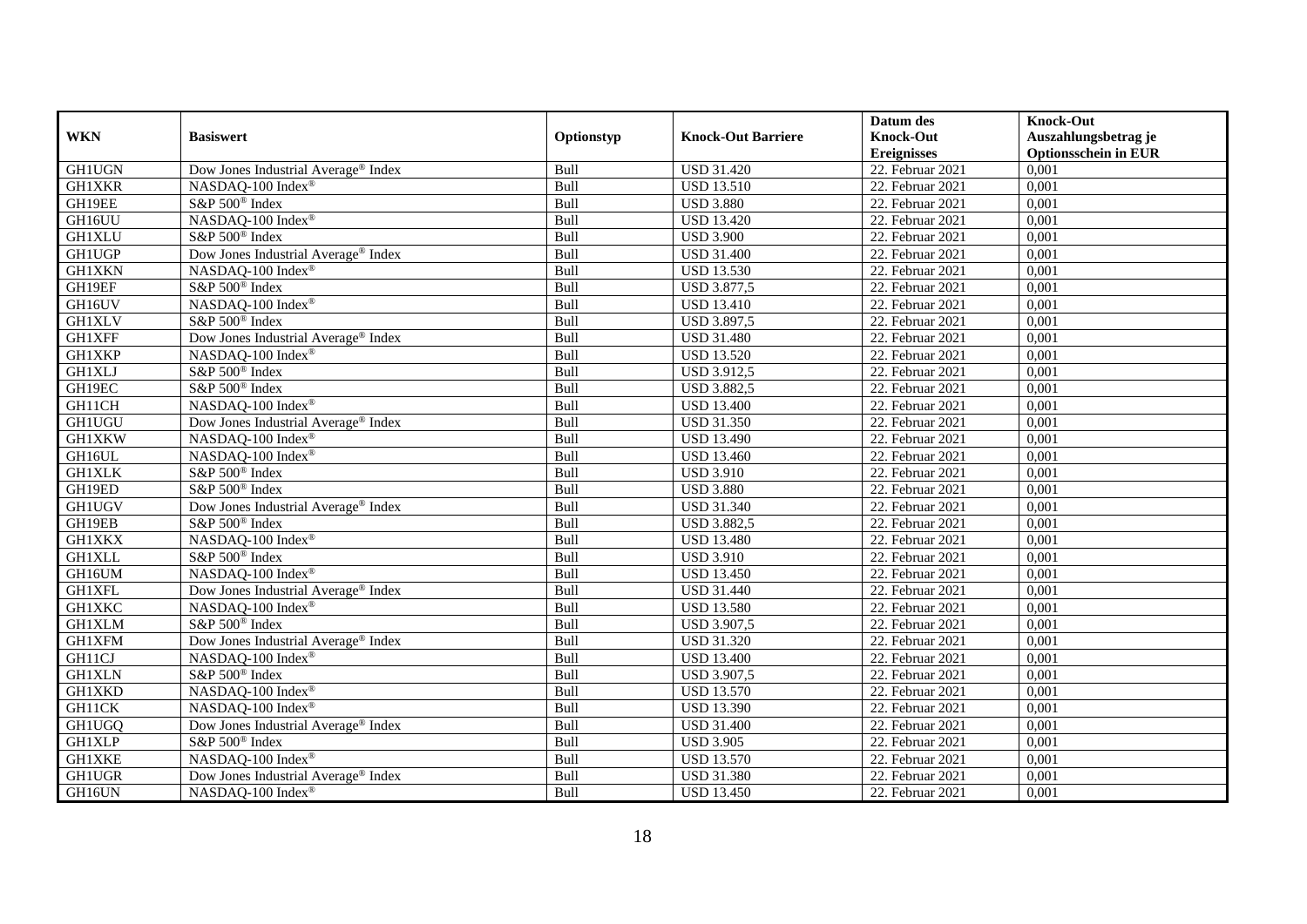|               |                                                 |            |                           | Datum des          | <b>Knock-Out</b>            |
|---------------|-------------------------------------------------|------------|---------------------------|--------------------|-----------------------------|
| <b>WKN</b>    | <b>Basiswert</b>                                | Optionstyp | <b>Knock-Out Barriere</b> | <b>Knock-Out</b>   | Auszahlungsbetrag je        |
|               |                                                 |            |                           | <b>Ereignisses</b> | <b>Optionsschein in EUR</b> |
| <b>GH1XFG</b> | Dow Jones Industrial Average® Index             | Bull       | <b>USD 31.480</b>         | 22. Februar 2021   | 0,001                       |
| GH16UP        | NASDAQ-100 Index®                               | Bull       | <b>USD</b> 13.440         | 22. Februar 2021   | 0,001                       |
| <b>GH1XKF</b> | NASDAQ-100 Index®                               | Bull       | <b>USD 13.560</b>         | 22. Februar 2021   | 0,001                       |
| <b>GH1XFH</b> | Dow Jones Industrial Average® Index             | Bull       | <b>USD 31.450</b>         | 22. Februar 2021   | 0,001                       |
| <b>GH1XKK</b> | NASDAQ-100 Index®                               | Bull       | <b>USD 13.540</b>         | 22. Februar 2021   | 0,001                       |
| <b>GH1WCP</b> | Baidu, Inc.                                     | Bear       | <b>USD 343,43</b>         | 22. Februar 2021   | 0,001                       |
| <b>GH1UGW</b> | Dow Jones Industrial Average <sup>®</sup> Index | Bull       | <b>USD 31.340</b>         | 22. Februar 2021   | 0,001                       |
| <b>GH1XKL</b> | NASDAQ-100 Index®                               | Bull       | <b>USD 13.540</b>         | 22. Februar 2021   | 0,001                       |
| <b>GH1WCJ</b> | Baidu, Inc.                                     | Bear       | <b>USD 327,97</b>         | 22. Februar 2021   | 0,001                       |
| <b>GH1XFN</b> | Dow Jones Industrial Average® Index             | Bull       | <b>USD 31.320</b>         | 22. Februar 2021   | 0,001                       |
| <b>GH1XKM</b> | NASDAQ-100 Index®                               | Bull       | <b>USD 13.530</b>         | 22. Februar 2021   | 0,001                       |
| <b>GH1WCN</b> | Baidu, Inc.                                     | Bear       | <b>USD 330</b>            | 22. Februar 2021   | 0,001                       |
| <b>GH1XFP</b> | Dow Jones Industrial Average® Index             | Bull       | <b>USD 31.300</b>         | 22. Februar 2021   | 0,001                       |
| GH1WDM        | Baidu, Inc.                                     | Bear       | <b>USD 326,15</b>         | 22. Februar 2021   | 0,001                       |
| GH1XK1        | NASDAQ-100 Index®                               | Bull       | <b>USD 13.630</b>         | 22. Februar 2021   | 0,001                       |
| <b>GH1XFQ</b> | Dow Jones Industrial Average <sup>®</sup> Index | Bull       | <b>USD 31.300</b>         | 22. Februar 2021   | 0,001                       |
| GH1XK6        | NASDAQ-100 Index®                               | Bull       | <b>USD 13.610</b>         | $22.$ Februar 2021 | 0,001                       |
| GH1XK7        | NASDAQ-100 Index®                               | Bull       | <b>USD 13.600</b>         | 22. Februar 2021   | 0,001                       |
| <b>GH1XKY</b> | NASDAQ-100 Index®                               | Bull       | <b>USD 13.480</b>         | 22. Februar 2021   | 0,001                       |
| GH1XK8        | NASDAQ-100 Index®                               | Bull       | <b>USD 13.600</b>         | 22. Februar 2021   | 0,001                       |
| GH1XK9        | NASDAQ-100 Index®                               | Bull       | <b>USD 13.590</b>         | 22. Februar 2021   | 0,001                       |
| <b>GH1DPZ</b> | Microsoft Corporation                           | Bull       | USD 236,08416101          | 22. Februar 2021   | 0,001                       |
| <b>GH0HYF</b> | Zalando SE                                      | Bull       | EUR 92,30851081           | $22.$ Februar 2021 | 0,001                       |
| <b>GH1TXM</b> | Accor S.A.                                      | Bear       | EUR 32,49757226           | 22. Februar 2021   | 0,001                       |
| GF8HS0        | Waste Management, Inc.                          | Bull       | USD 109,97459158          | 22. Februar 2021   | 0,001                       |
| GF8HMH        | Regeneron Pharmaceuticals, Inc.                 | Bull       | USD 460,20832401          | 22. Februar 2021   | 0,001                       |
| GH18PJ        | <b>BNP</b> Paribas S.A.                         | Bear       | EUR 48,89780114           | 22. Februar 2021   | 0,001                       |
| GF8EX5        | Société Générale S.A.                           | Bear       | EUR 20,02946337           | 22. Februar 2021   | 0,001                       |
| GH1KY0        | Ameriprise Financial Inc.                       | Bear       | USD 224,91656825          | 22. Februar 2021   | 0,001                       |
| GH1WJ4        | American Express Company                        | Bear       | <b>USD 134,37</b>         | 22. Februar 2021   | 0,001                       |
| GH1WA2        | eBay Inc.                                       | Bull       | <b>USD 61,19</b>          | 22. Februar 2021   | 0,001                       |
| GH1B43        | HelloFresh SE                                   | Bull       | EUR 67,90242552           | 22. Februar 2021   | 0,001                       |
| <b>GH1DQH</b> | Microsoft Corporation                           | Bull       | USD 234,87320699          | 22. Februar 2021   | 0,001                       |
| <b>GH0HYA</b> | Zalando SE                                      | Bull       | EUR 91,80628823           | $22.$ Februar 2021 | 0,001                       |
| GH1DU4        | NIKE, Inc.                                      | Bull       | USD 139,02316749          | 22. Februar 2021   | 0,001                       |
| <b>GH1WCQ</b> | Baidu, Inc.                                     | Bear       | <b>USD 353,24</b>         | 22. Februar 2021   | 0,001                       |
| <b>GH1TWS</b> | Covestro AG                                     | Bear       | EUR 59,75967007           | 22. Februar 2021   | 0,001                       |
| GC805M        | McCormick & Company, Incorporated               | Bull       | USD 83,10476699           | 22. Februar 2021   | 0,001                       |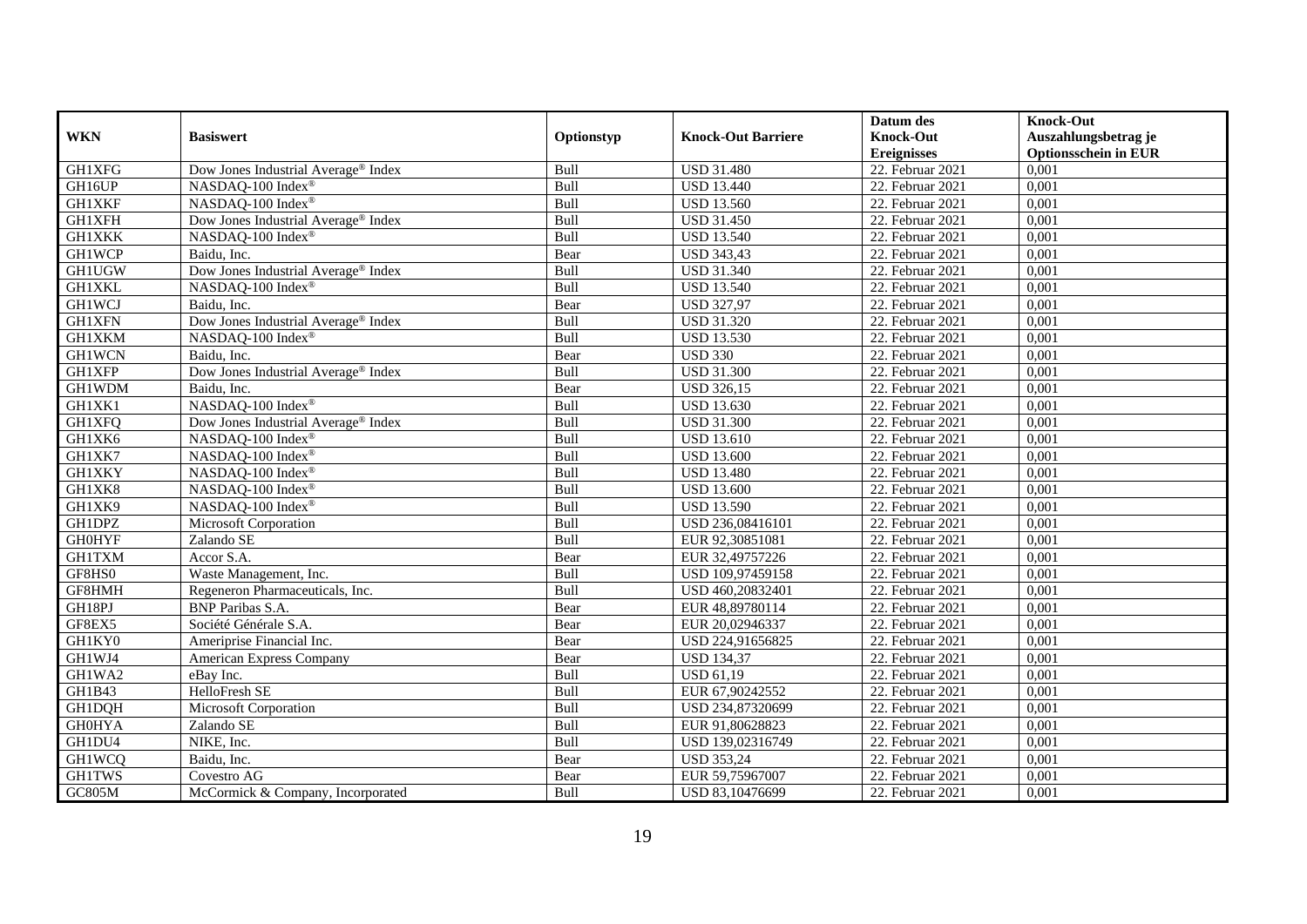|               |                                |            |                           | Datum des          | <b>Knock-Out</b>            |
|---------------|--------------------------------|------------|---------------------------|--------------------|-----------------------------|
| <b>WKN</b>    | <b>Basiswert</b>               | Optionstyp | <b>Knock-Out Barriere</b> | <b>Knock-Out</b>   | Auszahlungsbetrag je        |
|               |                                |            |                           | <b>Ereignisses</b> | <b>Optionsschein in EUR</b> |
| GF71ZJ        | Citizens Financial Group, Inc. | Bear       | USD 43,12656155           | 22. Februar 2021   | 0,001                       |
| GH1B45        | HelloFresh SE                  | Bull       | EUR 67,53175721           | 22. Februar 2021   | 0,001                       |
| GF7H71        | PepsiCo, Inc.                  | Bull       | USD 131,14005264          | 22. Februar 2021   | 0,001                       |
| <b>GH166K</b> | Church & Dwight Co.            | Bull       | USD 81,09612605           | 22. Februar 2021   | 0,001                       |
| <b>GH0GEW</b> | NextEra Energy, Inc.           | Bull       | USD 76,01240567           | 22. Februar 2021   | 0,001                       |
| GH18EQ        | American Water Works Co Inc    | Bull       | USD 153,74313815          | 22. Februar 2021   | 0,001                       |
| GH0KS2        | HelloFresh SE                  | Bull       | EUR 66,83080927           | 22. Februar 2021   | 0,001                       |
| <b>GH1KLM</b> | Alibaba Group Holding Limited  | Bull       | <b>USD 255,264</b>        | 22. Februar 2021   | 0,001                       |
| <b>GH1KTV</b> | Aena S.M.E., S.A.              | Bear       | EUR 135,1225921           | 22. Februar 2021   | 0,001                       |
| <b>GH1KLZ</b> | Ubisoft Entertainment S.A.     | Bull       | EUR 71,49827588           | 22. Februar 2021   | 0,001                       |
| <b>GH0GAC</b> | Deutsche Lufthansa AG          | Bear       | EUR 11,28408264           | 22. Februar 2021   | 0,001                       |
| <b>GH07D5</b> | Wacker Chemie AG               | Bull       | EUR 107,88007778          | $22.$ Februar 2021 | 0,001                       |
| GH09GH        | Airbus SE                      | Bear       | EUR 95,20884127           | 22. Februar 2021   | 0,001                       |
| <b>GH1HGE</b> | <b>Halliburton Company</b>     | Bear       | USD 21,41772188           | 22. Februar 2021   | 0,001                       |
| GH1W5S        | Ørsted A/S                     | Bull       | DKK 987,79                | 22. Februar 2021   | 0,001                       |
| GH1B44        | HelloFresh SE                  | Bull       | EUR 67,1610889            | 22. Februar 2021   | 0,001                       |
| GH1GCA        | Beyond Meat, Inc.              | Bull       | USD 155,36274652          | 22. Februar 2021   | 0,001                       |
| GF9X61        | The Boeing Company             | Bear       | USD 219,01446731          | 22. Februar 2021   | 0,001                       |
| GH0HY9        | Zalando SE                     | Bull       | EUR 91,31411009           | 22. Februar 2021   | 0,001                       |
| GH1KK7        | AXA S.A.                       | Bear       | EUR 19,96607209           | 22. Februar 2021   | 0,001                       |
| GF6HD4        | Accor S.A.                     | Bear       | EUR 32,86014107           | 22. Februar 2021   | 0,001                       |
| GH18LY        | NetEase Inc ADR                | Bull       | USD 118,7389651           | 22. Februar 2021   | 0,001                       |
| GH1H2A        | Beyond Meat, Inc.              | Bull       | USD 154,7912282           | 22. Februar 2021   | 0,001                       |
| GF8QWQ        | <b>BASF SE</b>                 | Bear       | EUR 68,96345261           | 22. Februar 2021   | 0,001                       |
| <b>GH167A</b> | Church & Dwight Co.            | Bull       | USD 80,32505349           | 22. Februar 2021   | 0,001                       |
| GB9L8H        | Marriott International Inc.    | Bear       | USD 144,03649707          | 22. Februar 2021   | 0,001                       |
| GH0GG2        | Nokia Ovi                      | Bull       | EUR 3,32138322            | 22. Februar 2021   | 0,001                       |
| GF6MKH        | <b>Bechtle AG</b>              | Bull       | EUR 159,42087873          | $22.$ Februar 2021 | 0,001                       |
| <b>GH0GAZ</b> | Deutsche Lufthansa AG          | Bear       | EUR 11,2342413            | 22. Februar 2021   | 0,001                       |
| GH09GD        | Airbus SE                      | Bear       | EUR 94,75077133           | 22. Februar 2021   | 0,001                       |
| <b>GH1KTJ</b> | Aegon N.V.                     | Bear       | EUR 4,05559193            | 22. Februar 2021   | 0,001                       |
| <b>GH1HAU</b> | Delta Air Lines, Inc.          | Bear       | USD 48,67695441           | 22. Februar 2021   | 0,001                       |
| <b>GH1KXP</b> | Amgen Inc.                     | Bull       | USD 230,22780491          | $22.$ Februar 2021 | 0,001                       |
| GF9X68        | The Boeing Company             | Bear       | USD 219,85081841          | 22. Februar 2021   | 0,001                       |
| <b>GH1TLB</b> | Plug Power Inc                 | Bull       | USD 52,05584738           | 22. Februar 2021   | 0,001                       |
| GF7VUJ        | Walmart Inc.                   | Bull       | USD 136,960738            | 22. Februar 2021   | 0,001                       |
| <b>GFOCMY</b> | NN Group N.V.                  | Bear       | EUR 37,59261553           | 22. Februar 2021   | 0,001                       |
| GH0V7F        | Delivery Hero AG               | Bull       | EUR 114,27153252          | 22. Februar 2021   | 0,001                       |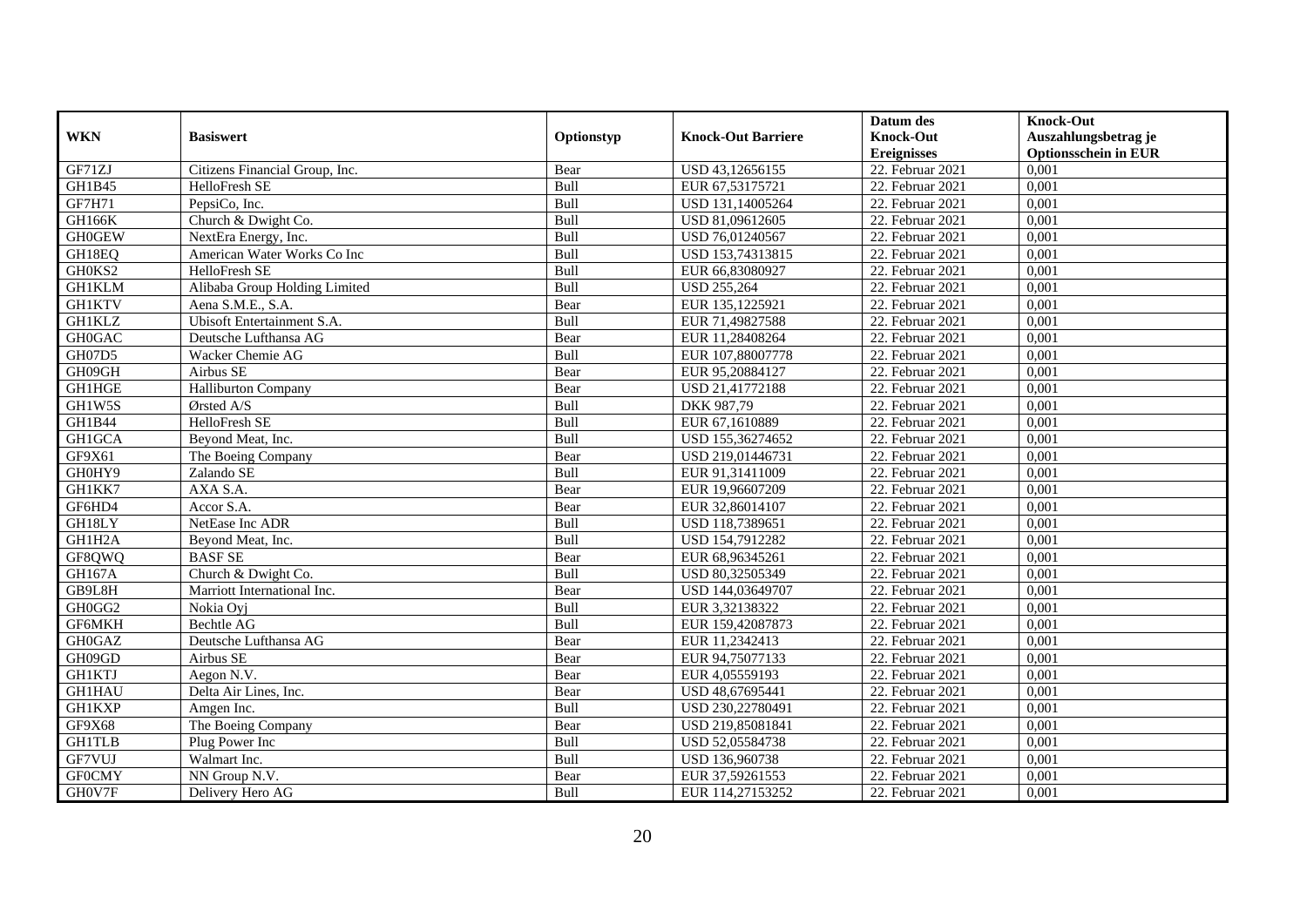|               |                                                    |            |                           | Datum des          | <b>Knock-Out</b>            |
|---------------|----------------------------------------------------|------------|---------------------------|--------------------|-----------------------------|
| <b>WKN</b>    | <b>Basiswert</b>                                   | Optionstyp | <b>Knock-Out Barriere</b> | <b>Knock-Out</b>   | Auszahlungsbetrag je        |
|               |                                                    |            |                           | <b>Ereignisses</b> | <b>Optionsschein in EUR</b> |
| <b>GH1DVR</b> | Alstom S.A.                                        | Bull       | EUR 40,33436341           | $22.$ Februar 2021 | 0,001                       |
| <b>GH0KJB</b> | Deutsche Bank AG                                   | Bear       | EUR 9,76054324            | 22. Februar 2021   | 0,001                       |
| <b>GH1GHH</b> | Align Technology, Inc.                             | Bull       | USD 585,15716984          | 22. Februar 2021   | 0,001                       |
| GH1H3S        | Pioneer Natural Resources Co                       | Bear       | USD 141,37627225          | 22. Februar 2021   | 0,001                       |
| <b>GH0GAE</b> | Deutsche Lufthansa AG                              | Bear       | EUR 11,34389227           | 22. Februar 2021   | 0,001                       |
| GF9F3Q        | Apple Inc.                                         | Bull       | USD 126,62547274          | 22. Februar 2021   | 0,001                       |
| <b>GH1TKP</b> | Plug Power Inc                                     | Bull       | USD 52,33609421           | 22. Februar 2021   | 0,001                       |
| GF6DWU        | Darden Restaurants                                 | Bear       | USD 136,15314279          | 22. Februar 2021   | 0,001                       |
| GB8F5N        | Altria Group, Inc.                                 | Bear       | USD 44,43517869           | 22. Februar 2021   | 0,001                       |
| GF9F2E        | Apple Inc.                                         | Bull       | USD 126,19373864          | 22. Februar 2021   | 0,001                       |
| GC9KMG        | Ameren Corporation                                 | Bull       | USD 71,04254743           | 22. Februar 2021   | 0,001                       |
| GF9F34        | Apple Inc.                                         | Bull       | USD 126,66563407          | $22.$ Februar 2021 | 0,001                       |
| <b>GH0HYC</b> | Zalando SE                                         | Bull       | EUR 90,81188749           | 22. Februar 2021   | 0,001                       |
| GF9F4T        | Apple Inc.                                         | Bull       | USD 126,55519048          | 22. Februar 2021   | 0,001                       |
| GF9F2F        | Apple Inc.                                         | Bull       | USD 126,12345637          | 22. Februar 2021   | 0,001                       |
| GH0Y4D        | ServiceNow Inc                                     | Bull       | USD 555,15639929          | 22. Februar 2021   | 0,001                       |
| GF9F27        | Apple Inc.                                         | Bull       | USD 126,37446457          | 22. Februar 2021   | 0,001                       |
| GH0J17        | Caterpillar Inc.                                   | Bear       | USD 212,05604289          | 22. Februar 2021   | 0,001                       |
| GH11CS        | NASDAQ-100 Index®                                  | Bull       | <b>USD 13.340</b>         | 22. Februar 2021   | 0,001                       |
| <b>GH1XFW</b> | DAX <sup>®</sup> (Performance Index)               | Bear       | EUR 13.960                | 22. Februar 2021   | 0,001                       |
| GH11CT        | NASDAQ-100 Index®                                  | Bull       | <b>USD 13.340</b>         | 22. Februar 2021   | 0,001                       |
| <b>GH1XFX</b> | DAX <sup>®</sup> (Performance Index)               | Bear       | <b>EUR 13.960</b>         | $22.$ Februar 2021 | 0,001                       |
| <b>GH1XFS</b> | $\text{DAX}^{\textcircled{D}}$ (Performance Index) | Bear       | EUR 13.960                | 22. Februar 2021   | 0,001                       |
| GH11CU        | NASDAQ-100 Index®                                  | Bull       | <b>USD 13.330</b>         | 22. Februar 2021   | 0,001                       |
| GH1XFT        | DAX <sup>®</sup> (Performance Index)               | Bear       | EUR 13.960                | 22. Februar 2021   | 0,001                       |
| GH11CY        | NASDAQ-100 Index®                                  | Bull       | <b>USD 13.300</b>         | 22. Februar 2021   | 0,001                       |
| <b>GH1XFU</b> | DAX <sup>®</sup> (Performance Index)               | Bear       | EUR 13.960                | 22. Februar 2021   | 0,001                       |
| GH11CZ        | NASDAQ-100 Index®                                  | Bull       | <b>USD 13.300</b>         | 22. Februar 2021   | 0,001                       |
| <b>GH1XFV</b> | DAX <sup>®</sup> (Performance Index)               | Bear       | <b>EUR 13.960</b>         | 22. Februar 2021   | 0,001                       |
| GH11CP        | NASDAQ-100 Index®                                  | Bull       | <b>USD 13.360</b>         | 22. Februar 2021   | 0,001                       |
| GH11CQ        | NASDAQ-100 Index®                                  | Bull       | <b>USD 13.350</b>         | 22. Februar 2021   | 0,001                       |
| GH11CR        | NASDAQ-100 Index®                                  | Bull       | <b>USD 13.350</b>         | 22. Februar 2021   | 0,001                       |
| GH11CV        | NASDAQ-100 Index®                                  | Bull       | <b>USD 13.320</b>         | 22. Februar 2021   | 0,001                       |
| GH11CW        | NASDAQ-100 Index®                                  | Bull       | <b>USD 13.320</b>         | 22. Februar 2021   | 0,001                       |
| GH11CX        | NASDAQ-100 Index®                                  | Bull       | <b>USD 13.310</b>         | 22. Februar 2021   | 0,001                       |
| GH16UZ        | NASDAQ-100 Index®                                  | Bull       | <b>USD 13.360</b>         | 22. Februar 2021   | 0,001                       |
| GH16V0        | NASDAQ-100 Index®                                  | Bull       | <b>USD 13.330</b>         | 22. Februar 2021   | 0,001                       |
| GH16V1        | NASDAQ-100 Index®                                  | Bull       | <b>USD 13.310</b>         | 22. Februar 2021   | 0,001                       |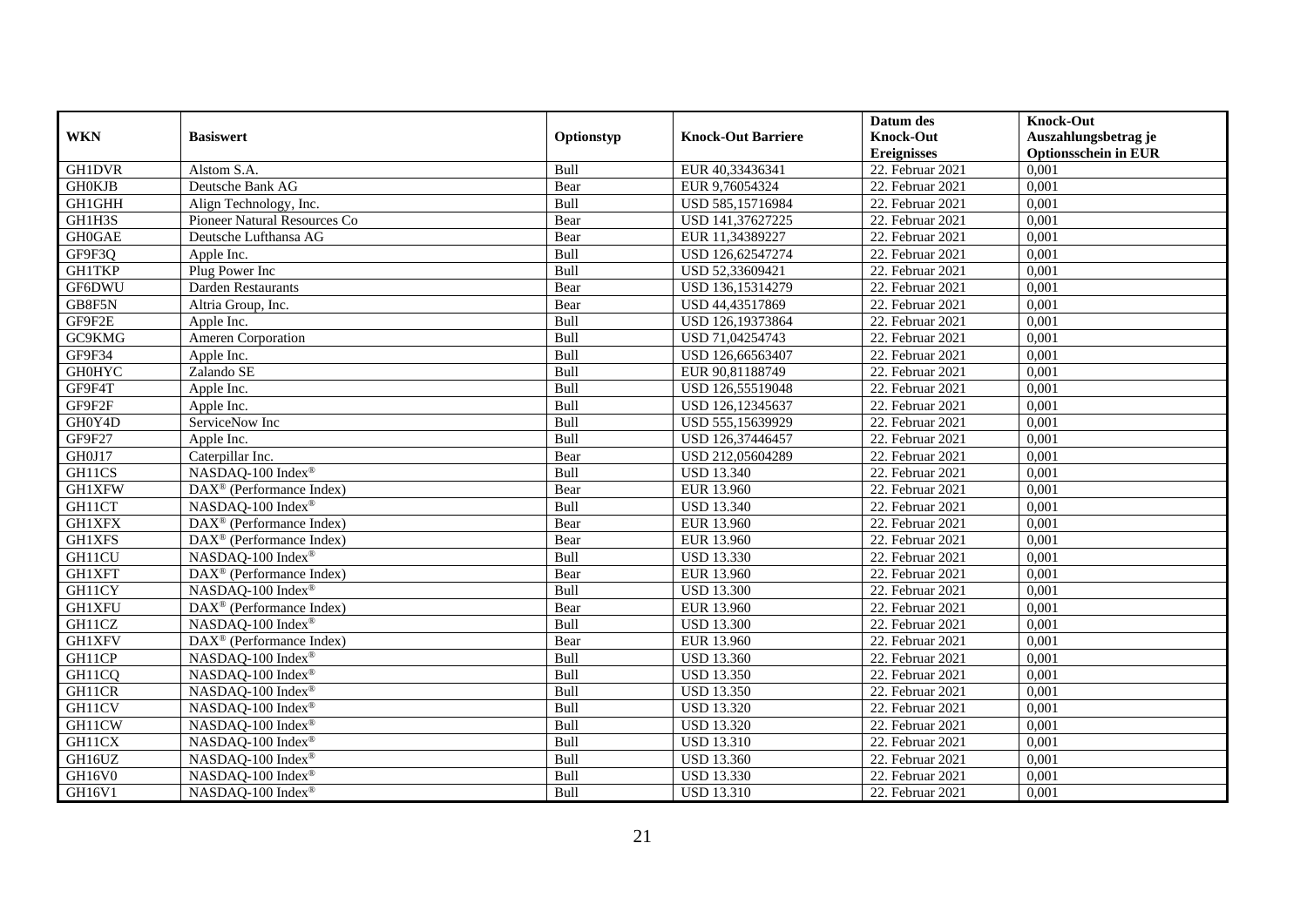|               |                                             |             |                           | Datum des          | <b>Knock-Out</b>            |
|---------------|---------------------------------------------|-------------|---------------------------|--------------------|-----------------------------|
| <b>WKN</b>    | <b>Basiswert</b>                            | Optionstyp  | <b>Knock-Out Barriere</b> | <b>Knock-Out</b>   | Auszahlungsbetrag je        |
|               |                                             |             |                           | <b>Ereignisses</b> | <b>Optionsschein in EUR</b> |
| GH1W5K        | NASDAQ-100 Index®                           | Bull        | USD 13.356,02             | 22. Februar 2021   | 0,001                       |
| <b>GH1DMF</b> | NASDAQ-100 Index®                           | Bull        | USD 13.336,15             | 22. Februar 2021   | 0,001                       |
| <b>GH1DNA</b> | NASDAQ-100 Index®                           | Bull        | USD 13.322,49             | 22. Februar 2021   | 0,001                       |
| GH1BC1        | TecDAX <sup>®</sup> (Performance Index)     | Bull        | <b>EUR 3.458</b>          | 22. Februar 2021   | 0,001                       |
| GH11D0        | NASDAQ-100 Index®                           | Bull        | <b>USD 13.290</b>         | 22. Februar 2021   | 0,001                       |
| GH1TM9        | Plug Power Inc                              | Bull        | USD 51,77560056           | 22. Februar 2021   | 0,001                       |
| GH1DN9        | NASDAQ-100 Index®                           | Bull        | USD 13.295,08             | 22. Februar 2021   | 0,001                       |
| GH16V2        | NASDAO-100 Index®                           | Bull        | <b>USD 13.290</b>         | 22. Februar 2021   | 0,001                       |
| GH189M        | NIO Inc                                     | Bull        | USD 51,91791342           | 22. Februar 2021   | 0,001                       |
| GH161W        | Moderna Inc                                 | Bull        | USD 163,07782999          | 22. Februar 2021   | 0,001                       |
| <b>GH0DTK</b> | Peloton Interactive Inc.                    | Bull        | USD 133,8882615           | 22. Februar 2021   | 0,001                       |
| <b>GH18B1</b> | NIO Inc                                     | Bull        | USD 52,49009464           | 22. Februar 2021   | 0,001                       |
| GH161X        | Moderna Inc                                 | Bull        | USD 164,80458367          | 22. Februar 2021   | 0,001                       |
| GH1DP5        | Peloton Interactive Inc.                    | Bull        | USD 132,01543463          | 22. Februar 2021   | 0,001                       |
| GH18AJ        | NIO Inc                                     | Bull        | USD 51,63684199           | 22. Februar 2021   | 0,001                       |
| GH161Y        | Moderna Inc                                 | Bull        | USD 163,94120682          | 22. Februar 2021   | 0,001                       |
| <b>GH1TSA</b> | Peloton Interactive Inc.                    | Bull        | USD 130,83801796          | 22. Februar 2021   | 0,001                       |
| GH18BR        | NIO Inc                                     | <b>Bull</b> | USD 52,20902316           | $22.$ Februar 2021 | 0,001                       |
| GH1DP3        | Peloton Interactive Inc.                    | Bull        | USD 134,73213163          | 22. Februar 2021   | 0,001                       |
| GH18BK        | NIO Inc                                     | Bull        | USD 51,34573225           | 22. Februar 2021   | 0,001                       |
| GH1R9M        | 1 Feinunze Gold, Feinheit mind. 0,995, LBMA | Bear        | USD 1.811,13128167        | 22. Februar 2021   | 0,001                       |
| GH1R9L        | 1 Feinunze Gold, Feinheit mind. 0,995, LBMA | Bear        | USD 1.809,17202672        | 22. Februar 2021   | 0,001                       |
| <b>GH1XFD</b> | Dow Jones Industrial Average® Index         | Bear        | <b>USD 31.500</b>         | 22. Februar 2021   | 0,001                       |
| <b>GH1XFE</b> | Dow Jones Industrial Average® Index         | Bear        | <b>USD 31.500</b>         | 22. Februar 2021   | 0,001                       |
| GB9LTE        | EUR/GBP (WM-Fixing)                         | Bull        | GBP 0,86342               | 22. Februar 2021   | 0,001                       |
| GH1WH4        | American Express Company                    | Bear        | <b>USD 135,42</b>         | 22. Februar 2021   | 0,001                       |
| <b>GH1WHA</b> | Accor S.A.                                  | Bear        | EUR 33,11                 | 22. Februar 2021   | 0,001                       |
| GH1BB9        | HeidelbergCement AG                         | Bear        | EUR 66,57703092           | 22. Februar 2021   | 0.001                       |
| GH1DU5        | NIKE, Inc.                                  | Bull        | USD 138,14207001          | 22. Februar 2021   | 0,001                       |
| GF8YDS        | Booking Holdings Inc.                       | Bear        | USD 2.361,56669284        | 22. Februar 2021   | 0,001                       |
| GH0GAD        | Deutsche Lufthansa AG                       | Bear        | EUR 11,4037019            | 22. Februar 2021   | 0,001                       |
| GH1TY7        | Aena S.M.E., S.A.                           | Bear        | EUR 137,57312559          | 22. Februar 2021   | 0,001                       |
| GH18ND        | <b>BNP</b> Paribas S.A.                     | Bear        | EUR 49,32716718           | 22. Februar 2021   | 0,001                       |
| <b>GH160W</b> | Caterpillar Inc.                            | Bear        | USD 214,78856782          | $22.$ Februar 2021 | 0,001                       |
| GF71MU        | M&T Bank Corporation                        | Bear        | USD 154,2813267           | 22. Februar 2021   | 0,001                       |
| GF4ZJ3        | MorphoSys AG                                | Bull        | EUR 85,54012994           | 22. Februar 2021   | 0,001                       |
| <b>GH1TNQ</b> | Porsche Automobil Holding SE                | Bear        | EUR 66,25742453           | 22. Februar 2021   | 0,001                       |
| GH1KU0        | Aena S.M.E., S.A.                           | Bear        | EUR 136,52148014          | 22. Februar 2021   | 0,001                       |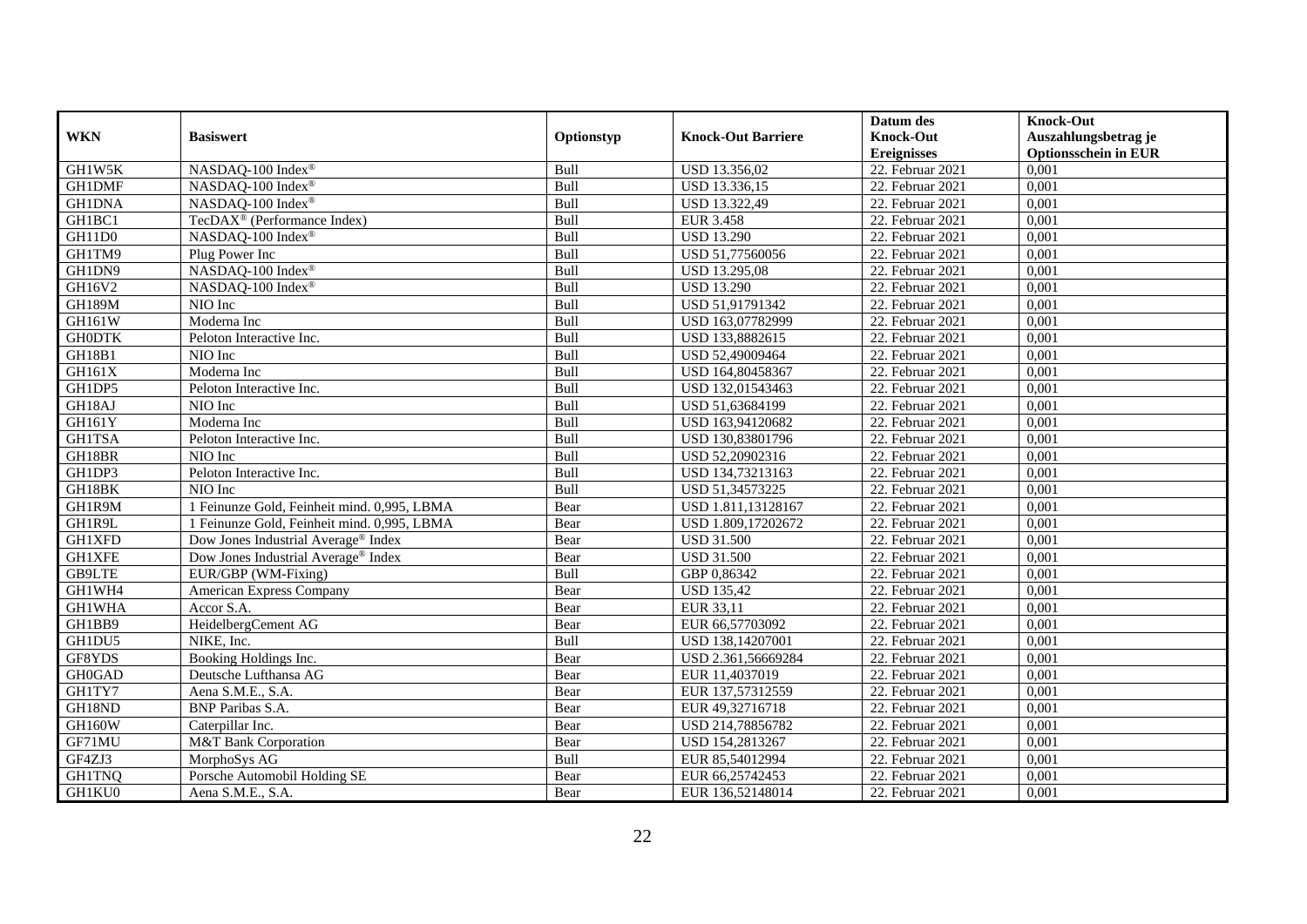|               |                                                 |            |                           | Datum des          | <b>Knock-Out</b>            |
|---------------|-------------------------------------------------|------------|---------------------------|--------------------|-----------------------------|
| <b>WKN</b>    | <b>Basiswert</b>                                | Optionstyp | <b>Knock-Out Barriere</b> | <b>Knock-Out</b>   | Auszahlungsbetrag je        |
|               |                                                 |            |                           | <b>Ereignisses</b> | <b>Optionsschein in EUR</b> |
| GC7U5H        | <b>CMS</b> Energy Corporation                   | Bull       | USD 54,14990738           | 22. Februar 2021   | 0,001                       |
| <b>GH1KUQ</b> | Aflac. Inc.                                     | Bear       | USD 49,07687244           | 22. Februar 2021   | 0,001                       |
| GH0J31        | Covestro AG                                     | Bear       | EUR 60,05523758           | 22. Februar 2021   | 0,001                       |
| GH1DMS        | Microsoft Corporation                           | Bull       | USD 233,65224508          | 22. Februar 2021   | 0,001                       |
| GC5L4M        | Sodexo S.A.                                     | Bear       | EUR 78,86196143           | 22. Februar 2021   | 0,001                       |
| GF55WC        | <b>E.ON SE</b>                                  | Bull       | EUR 8,56855218            | 22. Februar 2021   | 0,001                       |
| GH163R        | Evotec AG                                       | Bull       | EUR 32,62022693           | $22.$ Februar 2021 | 0,001                       |
| <b>GH1WAZ</b> | Aurubis AG                                      | Bear       | <b>EUR 73,48</b>          | 22. Februar 2021   | 0,001                       |
| <b>GH1PWK</b> | Ameren Corporation                              | Bull       | USD 70,36007976           | 22. Februar 2021   | 0,001                       |
| GH09R0        | Delivery Hero AG                                | Bull       | EUR 113,57033113          | 22. Februar 2021   | 0,001                       |
| <b>GH1XFB</b> | Dow Jones Industrial Average <sup>®</sup> Index | Bear       | <b>USD 31.520</b>         | 22. Februar 2021   | 0,001                       |
| <b>GH1XFC</b> | Dow Jones Industrial Average <sup>®</sup> Index | Bear       | <b>USD 31.520</b>         | 22. Februar 2021   | 0,001                       |
| <b>GH1PKT</b> | NextEra Energy, Inc.                            | Bull       | USD 75,24694642           | 22. Februar 2021   | 0,001                       |
| GH1H8W        | Schlumberger N.V. (Schlumberger Limited)        | Bear       | USD 28,02440599           | 22. Februar 2021   | 0,001                       |
| GF6URJ        | <b>QUALCOMM</b> Incorporated                    | Bull       | USD 141,48206538          | 22. Februar 2021   | 0,001                       |
| GC9G9K        | American Electric Power Company, Inc.           | Bull       | USD 76,17656122           | 22. Februar 2021   | 0,001                       |
| GH1620        | Moderna Inc                                     | Bull       | USD 162,21445317          | 22. Februar 2021   | 0,001                       |
| GH1TX8        | <b>Associated British Foods PLC</b>             | Bear       | GBP 24,05206146           | 22. Februar 2021   | 0,001                       |
| GH1TS1        | Peloton Interactive Inc.                        | Bull       | USD 129,28697454          | 22. Februar 2021   | 0,001                       |
| <b>GH0DTN</b> | Peloton Interactive Inc.                        | Bull       | USD 130,17249976          | 22. Februar 2021   | 0,001                       |
| GH1DMP        | Microsoft Corporation                           | Bull       | USD 232,44129107          | 22. Februar 2021   | 0,001                       |
| GH18ER        | American Water Works Co Inc                     | Bull       | USD 152,31180556          | 22. Februar 2021   | 0,001                       |
| GH1XF9        | Dow Jones Industrial Average® Index             | Bear       | <b>USD 31.550</b>         | $22.$ Februar 2021 | 0,001                       |
| <b>GH1KWZ</b> | Arista Networks, Inc.                           | Bull       | USD 294,49645672          | 22. Februar 2021   | 0,001                       |
| <b>GH1XFA</b> | Dow Jones Industrial Average® Index             | Bear       | <b>USD 31.550</b>         | 22. Februar 2021   | 0,001                       |
| <b>GH1PWU</b> | AbbVie Inc.                                     | Bear       | USD 106,97915308          | 22. Februar 2021   | 0,001                       |
| <b>GH1GCB</b> | Beyond Meat, Inc.                               | Bull       | USD 153,34739243          | 22. Februar 2021   | 0,001                       |
| <b>GH1KTA</b> | Archer-Daniels-Midland Company                  | Bear       | USD 57,09201191           | 22. Februar 2021   | 0,001                       |
| GH1W8M        | MasterCard Incorporated                         | Bear       | <b>USD 340,6</b>          | $22.$ Februar 2021 | 0,001                       |
| GC65RR        | U.S. Bancorp                                    | Bear       | USD 50,95960382           | 22. Februar 2021   | 0.001                       |
| GH1W8Q        | MasterCard Incorporated                         | Bear       | <b>USD 342,28</b>         | 22. Februar 2021   | 0,001                       |
| GH18EU        | American Water Works Co Inc                     | Bull       | USD 150,89048226          | 22. Februar 2021   | 0,001                       |
| GH1W8R        | MasterCard Incorporated                         | Bear       | <b>USD 343,96</b>         | 22. Februar 2021   | 0,001                       |
| <b>GH1TLX</b> | Plug Power Inc                                  | Bull       | USD 50,92485128           | 22. Februar 2021   | 0,001                       |
| <b>GH1DUA</b> | NIKE, Inc.                                      | Bull       | USD 137,25096005          | 22. Februar 2021   | 0,001                       |
| GF8QX9        | <b>QUALCOMM</b> Incorporated                    | Bull       | USD 140,43271702          | 22. Februar 2021   | 0,001                       |
| <b>GH1DRT</b> | Advanced Micro Devices, Inc.                    | Bull       | USD 86,10602441           | 22. Februar 2021   | 0,001                       |
| GC65QB        | FleetCor Technologies, Inc.                     | Bear       | <b>USD 283,621</b>        | 22. Februar 2021   | 0,001                       |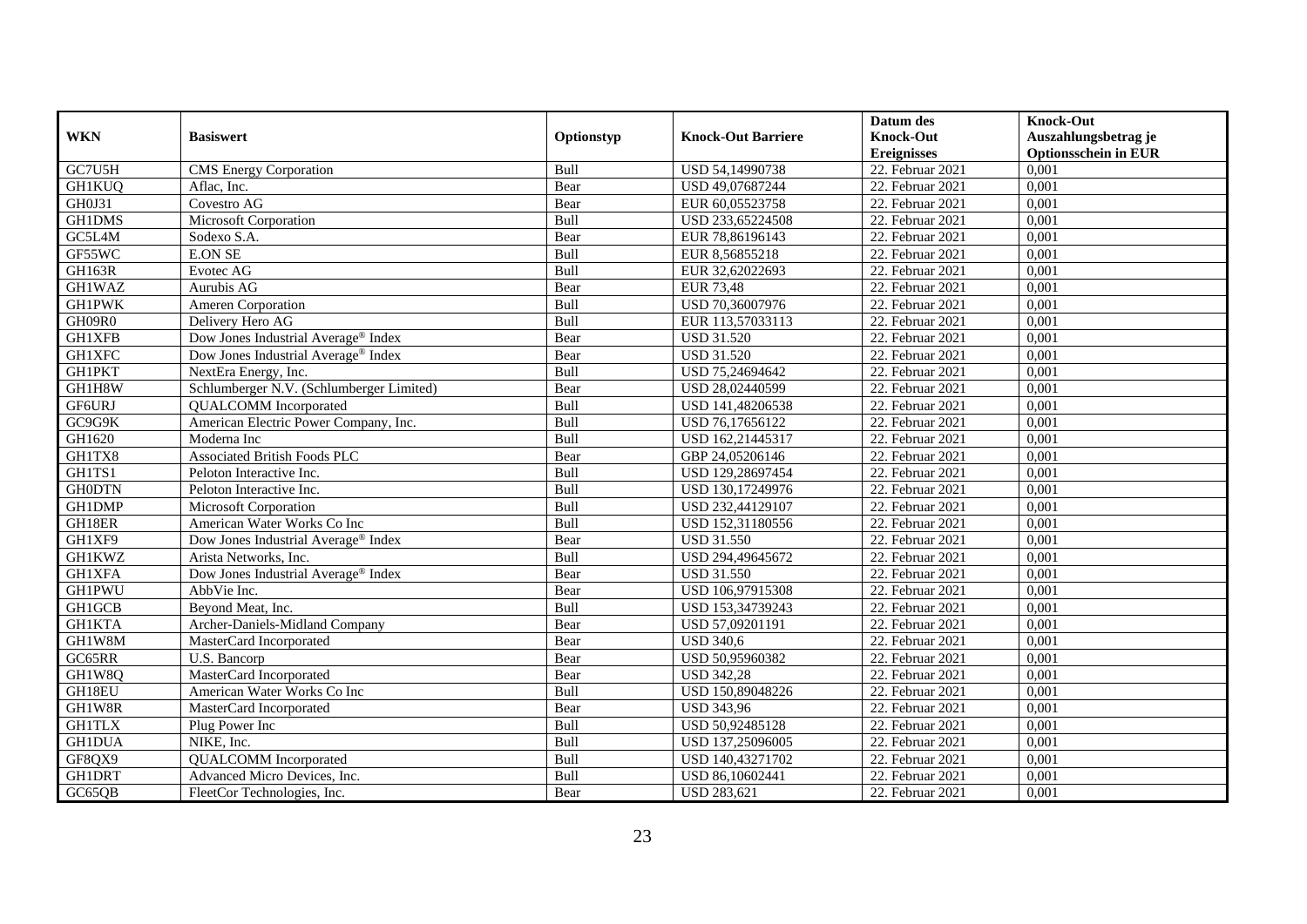|               |                                         |            |                           | Datum des          | <b>Knock-Out</b>            |
|---------------|-----------------------------------------|------------|---------------------------|--------------------|-----------------------------|
| <b>WKN</b>    | <b>Basiswert</b>                        | Optionstyp | <b>Knock-Out Barriere</b> | <b>Knock-Out</b>   | Auszahlungsbetrag je        |
|               |                                         |            |                           | <b>Ereignisses</b> | <b>Optionsschein in EUR</b> |
| GC3XQG        | <b>Chevron Corporation</b>              | Bear       | USD 99,56547594           | 22. Februar 2021   | 0,001                       |
| GF71WQ        | Aflac, Inc.                             | Bear       | USD 49,42179546           | 22. Februar 2021   | 0,001                       |
| <b>GH0DQX</b> | Fiserv, Inc.                            | Bear       | <b>USD 114,5</b>          | 22. Februar 2021   | 0,001                       |
| GC3F4X        | Caterpillar Inc.                        | Bear       | USD 218,64296655          | 22. Februar 2021   | 0,001                       |
| GB5KW8        | Dow Jones Industrial Average® Index     | Bear       | USD 31.650,42231072       | 22. Februar 2021   | 0,001                       |
| GH11D1        | NASDAQ-100 Index®                       | Bull       | <b>USD 13.280</b>         | 22. Februar 2021   | 0,001                       |
| GF9BQD        | Dow Jones Industrial Average® Index     | Bear       | <b>USD 31.650</b>         | 22. Februar 2021   | 0,001                       |
| GH0XK9        | 1 Feinunze Silber, Feinheit mind. 0,999 | Bear       | USD 28,09923847           | 22. Februar 2021   | 0,001                       |
| <b>GH0YZB</b> | Dow Jones Industrial Average® Index     | Bear       | <b>USD 31.650</b>         | 22. Februar 2021   | 0,001                       |
| GH1TL2        | Plug Power Inc                          | Bull       | USD 51,2050981            | 22. Februar 2021   | 0,001                       |
| <b>GH1TJY</b> | Plug Power Inc                          | Bull       | USD 51,49535374           | 22. Februar 2021   | 0,001                       |
| GH1DQ5        | NASDAQ-100 Index®                       | Bull       | USD 13.281,38             | 22. Februar 2021   | 0,001                       |
| <b>GH1DNE</b> | NASDAQ-100 Index®                       | Bull       | USD 13.267,63             | 22. Februar 2021   | 0,001                       |
| GH18AR        | NIO Inc                                 | Bull       | USD 51,03454601           | 22. Februar 2021   | 0,001                       |
| <b>GH1TTG</b> | Twitter, Inc.                           | Bull       | USD 71,09782927           | 22. Februar 2021   | 0,001                       |
| GH1GCM        | Beyond Meat, Inc.                       | Bull       | USD 151,3320383           | 22. Februar 2021   | 0,001                       |
| GH18M2        | NetEase Inc ADR                         | Bull       | USD 117,87723083          | 22. Februar 2021   | 0,001                       |
| GH1TS3        | Peloton Interactive Inc.                | Bull       | USD 126,17488096          | 22. Februar 2021   | 0,001                       |
| <b>GH1TJS</b> | Plug Power Inc                          | Bull       | USD 49,98402266           | 22. Februar 2021   | 0,001                       |
| GH1WF0        | Agilent Technologies, Inc.              | Bull       | <b>USD 123,64</b>         | 22. Februar 2021   | 0,001                       |
| GH161Z        | Moderna Inc                             | Bull       | USD 161,34103705          | 22. Februar 2021   | 0,001                       |
| GH1DT0        | Advanced Micro Devices, Inc.            | Bull       | USD 85,64502847           | 22. Februar 2021   | 0,001                       |
| <b>GH18A8</b> | NIO Inc                                 | Bull       | USD 50,6832067            | 22. Februar 2021   | 0,001                       |
| GF67HP        | <b>QUALCOMM</b> Incorporated            | Bull       | USD 139,49843313          | 22. Februar 2021   | 0,001                       |
| <b>GH1TTH</b> | Twitter, Inc.                           | Bull       | USD 70,70756673           | 22. Februar 2021   | 0,001                       |
| GH1DP9        | Peloton Interactive Inc.                | Bull       | USD 127,58451185          | 22. Februar 2021   | 0,001                       |
| <b>GH1TKM</b> | Plug Power Inc                          | Bull       | USD 49,59367887           | 22. Februar 2021   | 0,001                       |
| GH1625        | Moderna Inc                             | Bull       | USD 160,47766023          | 22. Februar 2021   | 0,001                       |
| GH1W9J        | Plug Power Inc                          | Bull       | <b>USD 48,85</b>          | 22. Februar 2021   | 0,001                       |
| GH11D2        | NASDAQ-100 Index®                       | Bull       | <b>USD 13.250</b>         | 22. Februar 2021   | 0,001                       |
| GH0Z9R        | NASDAQ-100 Index®                       | Bull       | <b>USD 13.240</b>         | 22. Februar 2021   | 0,001                       |
| GH11D3        | NASDAQ-100 Index®                       | Bull       | <b>USD 13.240</b>         | 22. Februar 2021   | 0,001                       |
| GH16V3        | NASDAQ-100 Index®                       | Bull       | <b>USD 13.250</b>         | 22. Februar 2021   | 0,001                       |
| GH1W59        | NASDAQ-100 Index®                       | Bull       | USD 13.247,45             | 22. Februar 2021   | 0,001                       |
| GH1DU9        | NIKE, Inc.                              | Bull       | USD 136,36986254          | 22. Februar 2021   | 0,001                       |
| GH1624        | Moderna Inc                             | Bull       | USD 158,75090654          | 22. Februar 2021   | 0,001                       |
| GH09DM        | Plug Power Inc                          | Bull       | USD 48,51820747           | 22. Februar 2021   | 0,001                       |
| GH1GHK        | Align Technology, Inc.                  | Bull       | USD 578,44584773          | 22. Februar 2021   | 0,001                       |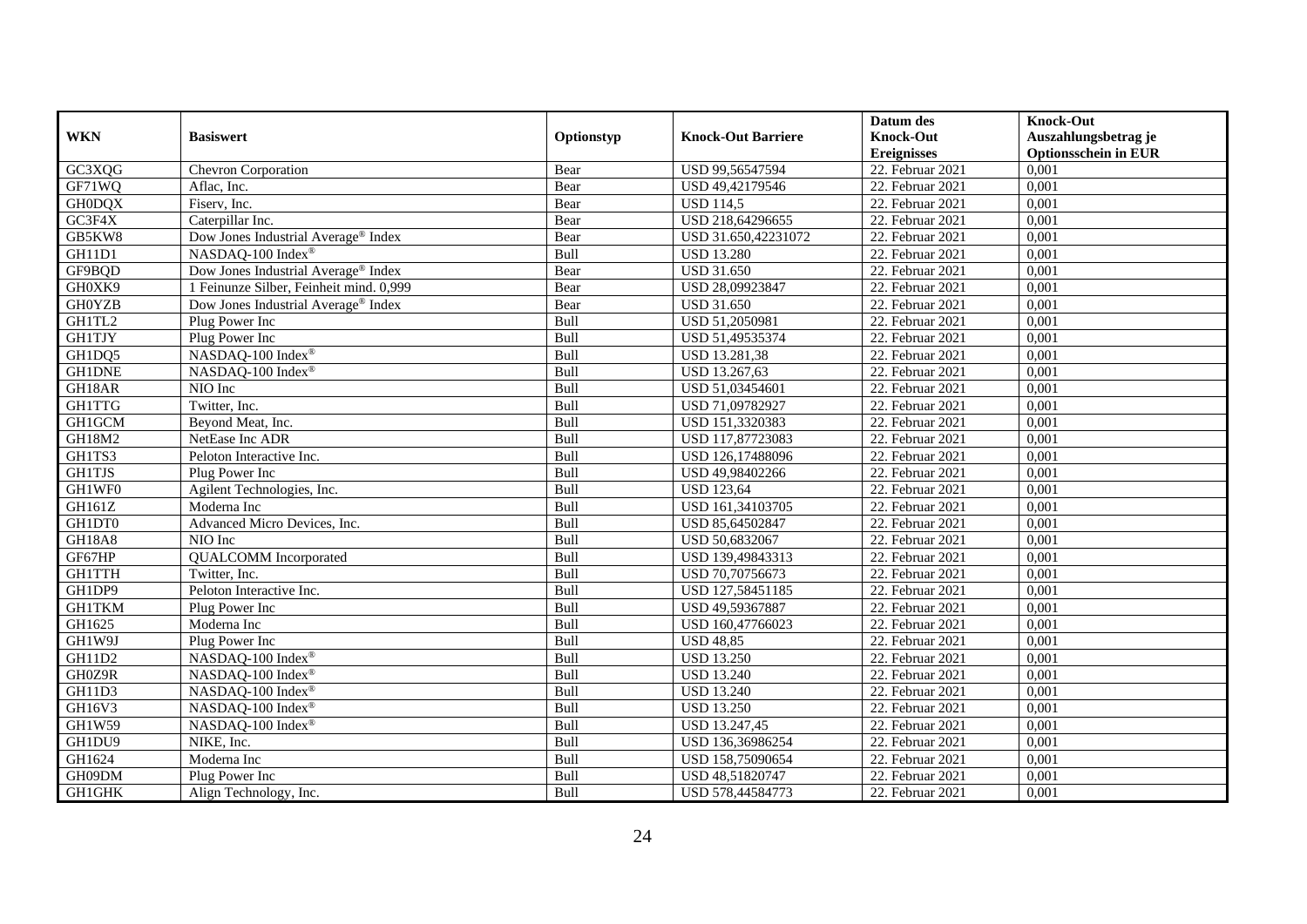| <b>WKN</b>          | <b>Basiswert</b>                                                    | Optionstyp | <b>Knock-Out Barriere</b> | Datum des<br><b>Knock-Out</b><br><b>Ereignisses</b> | <b>Knock-Out</b><br>Auszahlungsbetrag je<br><b>Optionsschein in EUR</b> |
|---------------------|---------------------------------------------------------------------|------------|---------------------------|-----------------------------------------------------|-------------------------------------------------------------------------|
| GH1W5F              | NASDAQ-100 Index®                                                   | Bull       | USD 13.233,94             | $22.$ Februar 2021                                  | 0,001                                                                   |
| GH0Z9S              | NASDAO-100 Index®                                                   | Bull       | <b>USD 13.230</b>         | 22. Februar 2021                                    | 0,001                                                                   |
| GH0Z9T              | NASDAQ-100 Index®                                                   | Bull       | <b>USD 13.230</b>         | 22. Februar 2021                                    | 0,001                                                                   |
| <b>GH1TLY</b>       | Plug Power Inc                                                      | Bull       | USD 49,153291             | 22. Februar 2021                                    | 0,001                                                                   |
| GH10RK              | ICE Brent Crude Oil Future (Generic Front Month<br>Future)          | Bear       | <b>USD 65,51</b>          | 23. Februar 2021                                    | 0.001                                                                   |
| GH04TC              | NYMEX Light, Sweet Crude Oil Future (Generic Front<br>Month Future) | Bear       | <b>USD 62,54</b>          | 23. Februar 2021                                    | 0,001                                                                   |
| GH1W8V              | Plug Power Inc                                                      | Bull       | <b>USD 48,07</b>          | 22. Februar 2021                                    | 0,001                                                                   |
| GH17SW              | EUR/USD (WM-Fixing)                                                 | Bear       | <b>USD 1,21734</b>        | 23. Februar 2021                                    | 0.001                                                                   |
| GH105H              | EUR/USD (WM-Fixing)                                                 | Bear       | <b>USD 1,21694</b>        | 23. Februar 2021                                    | 0,001                                                                   |
| GH1R9N              | 1 Feinunze Gold, Feinheit mind. 0,995, LBMA                         | Bear       | USD 1.813,24819921        | 23. Februar 2021                                    | 0,001                                                                   |
| GH2179              | DAX <sup>®</sup> (Performance Index)/ X-DAX <sup>®</sup>            | Bear       | <b>EUR 13.900</b>         | 23. Februar 2021                                    | 0,001                                                                   |
| GH217A              | DAX <sup>®</sup> (Performance Index)/ X-DAX <sup>®</sup>            | Bear       | <b>EUR 13.900</b>         | 23. Februar 2021                                    | 0.001                                                                   |
| GH20ZR              | $\text{DAX}^{\circledast}$ (Performance Index)/ X-DAX <sup>®</sup>  | Bull       | EUR 14.215                | 23. Februar 2021                                    | 0,001                                                                   |
| <b>GH210U</b>       | DAX <sup>®</sup> (Performance Index)/ X-DAX <sup>®</sup>            | Bear       | <b>EUR 13.960</b>         | 23. Februar 2021                                    | 0,001                                                                   |
| <b>GH211U</b>       | DAX <sup>®</sup> (Performance Index)/ X-DAX <sup>®</sup>            | Bear       | EUR 13.760                | 23. Februar 2021                                    | 0,001                                                                   |
| <b>GH211V</b>       | $\text{DAX}^{\circledast}$ (Performance Index)/ X-DAX <sup>®</sup>  | Bear       | EUR 13.770                | 23. Februar 2021                                    | 0,001                                                                   |
| GH <sub>20</sub> ZT | DAX <sup>®</sup> (Performance Index)/ X-DAX <sup>®</sup>            | Bull       | EUR 14.210                | 23. Februar 2021                                    | 0,001                                                                   |
| GH211W              | $\text{DAX}^{\circledast}$ (Performance Index)/ X-DAX <sup>®</sup>  | Bear       | EUR 13.780                | 23. Februar 2021                                    | 0,001                                                                   |
| <b>GH211F</b>       | DAX <sup>®</sup> (Performance Index)/ X-DAX <sup>®</sup>            | Bear       | EUR 13.890                | 23. Februar 2021                                    | 0,001                                                                   |
| GH2100              | $\text{DAX}^{\circledast}$ (Performance Index)/ X-DAX <sup>®</sup>  | Bull       | EUR 14.175                | 23. Februar 2021                                    | 0,001                                                                   |
| <b>GH210R</b>       | $\text{DAX}^{\circledR}$ (Performance Index)/ X-DAX <sup>®</sup>    | Bear       | EUR 13.945                | $23.$ Februar 2021                                  | 0,001                                                                   |
| GH <sub>20</sub> YU | $\text{DAX}^{\circledR}$ (Performance Index)/ X-DAX <sup>®</sup>    | Bull       | EUR 14.075                | 23. Februar 2021                                    | 0,001                                                                   |
| GH211Z              | $\text{DAX}^{\circledast}$ (Performance Index)/ X-DAX <sup>®</sup>  | Bear       | EUR 13.785                | 23. Februar 2021                                    | 0,001                                                                   |
| GH20YX              | $\text{DAX}^{\circledast}$ (Performance Index)/ X-DAX <sup>®</sup>  | Bull       | EUR 14.060                | 23. Februar 2021                                    | 0,001                                                                   |
| GH20ZS              | DAX <sup>®</sup> (Performance Index)/ X-DAX <sup>®</sup>            | Bull       | <b>EUR 14.100</b>         | 23. Februar 2021                                    | 0,001                                                                   |
| GH <sub>20</sub> YV | DAX <sup>®</sup> (Performance Index)/ X-DAX <sup>®</sup>            | Bull       | EUR 14.070                | 23. Februar 2021                                    | 0,001                                                                   |
| GH20YW              | DAX <sup>®</sup> (Performance Index)/X-DAX <sup>®</sup>             | Bull       | EUR 14.065                | 23. Februar 2021                                    | 0,001                                                                   |
| GH20ZX              | $\text{DAX}^{\circledast}$ (Performance Index)/ X-DAX <sup>®</sup>  | Bull       | EUR 14.190                | 23. Februar 2021                                    | 0,001                                                                   |
| GH20ZY              | $\text{DAX}^{\circledast}$ (Performance Index)/ X-DAX <sup>®</sup>  | Bull       | EUR 14.195                | 23. Februar 2021                                    | 0,001                                                                   |
| GH20ZF              | $\text{DAX}^{\circledast}$ (Performance Index)/ X-DAX <sup>®</sup>  | Bull       | EUR 14.125                | 23. Februar 2021                                    | 0,001                                                                   |
| GH20ZG              | $\text{DAX}^{\circledR}$ (Performance Index)/ X-DAX <sup>®</sup>    | Bull       | EUR 14.120                | 23. Februar 2021                                    | 0,001                                                                   |
| GH20Z9              | $\text{DAX}^{\circledast}$ (Performance Index)/ X-DAX <sup>®</sup>  | Bull       | EUR 14.135                | 23. Februar 2021                                    | 0,001                                                                   |
| GH <sub>20</sub> ZA | $\text{DAX}^{\circledR}$ (Performance Index)/ X-DAX <sup>®</sup>    | Bull       | EUR 14.140                | 23. Februar 2021                                    | 0,001                                                                   |
| GH20Z1              | $\text{DAX}^{\circledR}$ (Performance Index)/ X-DAX <sup>®</sup>    | Bull       | EUR 14.040                | 23. Februar 2021                                    | 0,001                                                                   |
| GH2103              | DAX <sup>®</sup> (Performance Index)/X-DAX <sup>®</sup>             | Bull       | EUR 14.170                | 23. Februar 2021                                    | 0,001                                                                   |
| GH2104              | DAX <sup>®</sup> (Performance Index)/ X-DAX <sup>®</sup>            | Bull       | <b>EUR 14.180</b>         | 23. Februar 2021                                    | 0,001                                                                   |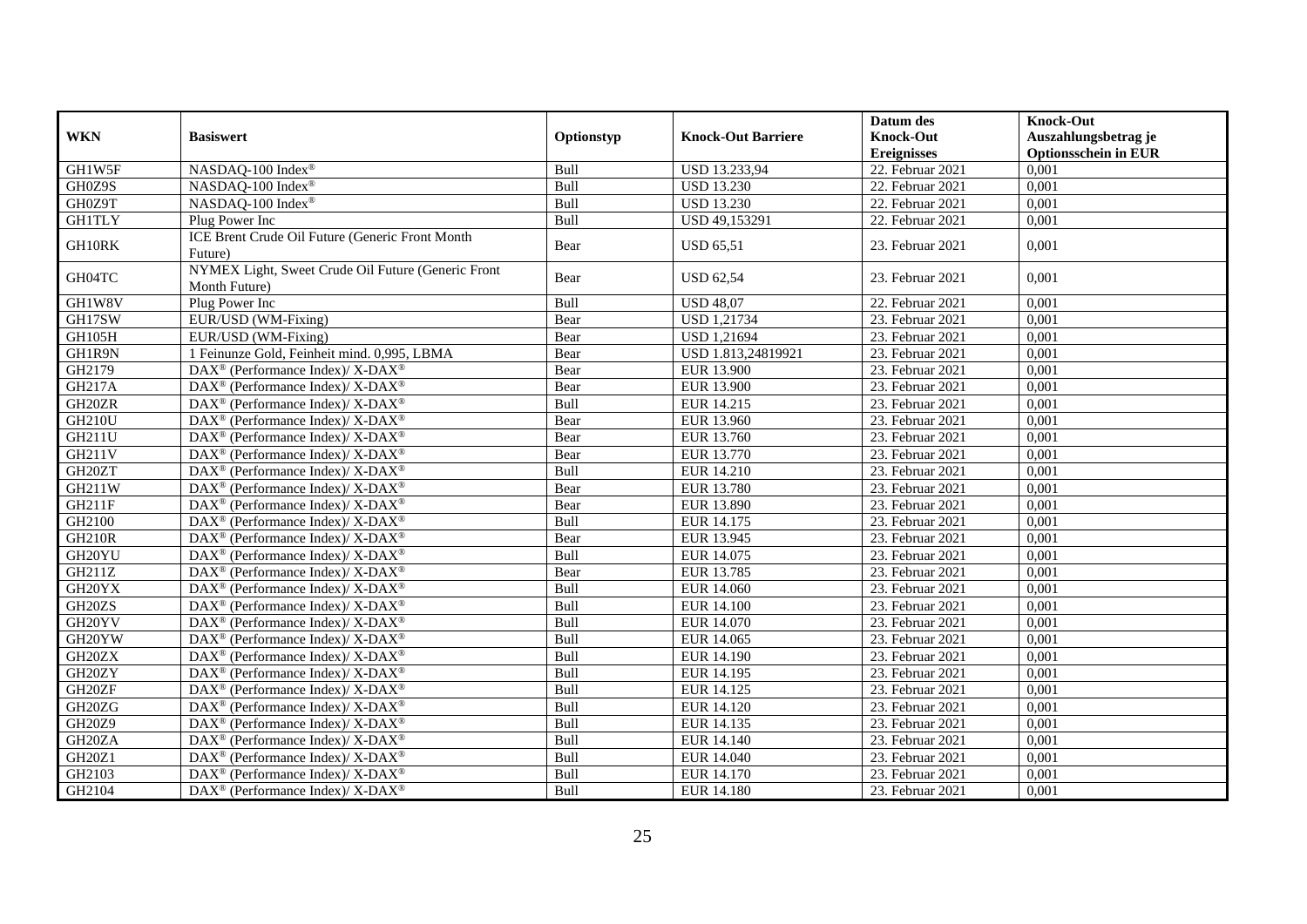|                     |                                                                          |            |                           | Datum des          | <b>Knock-Out</b>            |
|---------------------|--------------------------------------------------------------------------|------------|---------------------------|--------------------|-----------------------------|
| <b>WKN</b>          | <b>Basiswert</b>                                                         | Optionstyp | <b>Knock-Out Barriere</b> | <b>Knock-Out</b>   | Auszahlungsbetrag je        |
|                     |                                                                          |            |                           | <b>Ereignisses</b> | <b>Optionsschein in EUR</b> |
| GH20ZV              | DAX <sup>®</sup> (Performance Index)/X-DAX <sup>®</sup>                  | Bull       | EUR 14.205                | 23. Februar 2021   | 0,001                       |
| GH20ZW              | $\text{DAX}^{\circledast}$ (Performance Index)/ X-DAX <sup>®</sup>       | Bull       | <b>EUR 14.200</b>         | 23. Februar 2021   | 0,001                       |
| GH20Z4              | $\text{DAX}^{\circledast}$ (Performance Index)/ X-DAX <sup>®</sup>       | Bull       | EUR 14.055                | 23. Februar 2021   | 0,001                       |
| <b>GH20Z5</b>       | DAX <sup>®</sup> (Performance Index)/X-DAX <sup>®</sup>                  | Bull       | EUR 14.045                | 23. Februar 2021   | 0,001                       |
| GH2106              | DAX <sup>®</sup> (Performance Index)/ X-DAX <sup>®</sup>                 | Bull       | <b>EUR 14.290</b>         | 23. Februar 2021   | 0,001                       |
| GH2107              | $\text{DAX}^{\circledR}$ (Performance Index)/ X-DAX <sup>®</sup>         | Bull       | <b>EUR 14.300</b>         | 23. Februar 2021   | 0,001                       |
| GH20ZB              | $\text{DAX}^{\circledR}$ (Performance Index)/ X-DAX <sup>®</sup>         | Bull       | EUR 14.035                | 23. Februar 2021   | 0,001                       |
| GH20ZC              | $\text{DAX}^{\otimes}$ (Performance Index)/X-DAX <sup>®</sup>            | Bull       | EUR 14.030                | 23. Februar 2021   | 0,001                       |
| <b>GH210D</b>       | $\text{DAX}^{\circledast}$ (Performance Index)/ X-DAX <sup>®</sup>       | Bull       | EUR 14.270                | 23. Februar 2021   | 0,001                       |
| <b>GH210E</b>       | DAX <sup>®</sup> (Performance Index)/ X-DAX <sup>®</sup>                 | Bull       | EUR 14.145                | 23. Februar 2021   | 0,001                       |
| <b>GH210F</b>       | $\text{DAX}^{\circledast}$ (Performance Index)/ X-DAX <sup>®</sup>       | Bull       | EUR 14.260                | 23. Februar 2021   | 0,001                       |
| <b>GH210G</b>       | $\text{DAX}^{\circledR}$ (Performance Index)/ X-DAX <sup>®</sup>         | Bull       | <b>EUR 14.250</b>         | 23. Februar 2021   | 0,001                       |
| <b>GH20Z7</b>       | $\text{DAX}^{\circledast}$ (Performance Index)/ X-DAX <sup>®</sup>       | Bull       | <b>EUR 14.150</b>         | 23. Februar 2021   | 0,001                       |
| GH2108              | $\text{DAX}^{\circledast}$ (Performance Index)/ X-DAX <sup>®</sup>       | Bull       | EUR 14.285                | 23. Februar 2021   | 0,001                       |
| GH211A              | DAX <sup>®</sup> (Performance Index)/ X-DAX <sup>®</sup>                 | Bear       | EUR 13.845                | 23. Februar 2021   | 0,001                       |
| GH211B              | DAX <sup>®</sup> (Performance Index)/ X-DAX <sup>®</sup>                 | Bear       | EUR 13.870                | 23. Februar 2021   | 0,001                       |
| GH211C              | DAX <sup>®</sup> (Performance Index)/ X-DAX <sup>®</sup>                 | Bear       | EUR 13.865                | 23. Februar 2021   | 0,001                       |
| <b>GH212B</b>       | $\text{DAX}^{\circledast}$ (Performance Index)/ X-DAX <sup>®</sup>       | Bear       | EUR 13.830                | 23. Februar 2021   | 0,001                       |
| GH212C              | $\text{DAX}^{\circledast}$ (Performance Index)/ X-DAX <sup>®</sup>       | Bear       | EUR 13.775                | 23. Februar 2021   | 0,001                       |
| GH <sub>20</sub> ZK | DAX <sup>®</sup> (Performance Index)/X-DAX <sup>®</sup>                  | Bull       | EUR 14.130                | 23. Februar 2021   | 0,001                       |
| GH <sub>20</sub> ZL | $\text{DAX}^{\circledast}$ (Performance Index)/ X-DAX <sup>®</sup>       | Bull       | EUR 14.115                | 23. Februar 2021   | 0,001                       |
| <b>GH210M</b>       | $\text{DAX}^{\circledast}$ (Performance Index)/ X-DAX <sup>®</sup>       | Bear       | EUR 13.935                | 23. Februar 2021   | 0,001                       |
| <b>GH210N</b>       | DAX <sup>®</sup> (Performance Index)/ X-DAX <sup>®</sup>                 | Bull       | EUR 14.110                | 23. Februar 2021   | 0,001                       |
| <b>GH211P</b>       | DAX <sup>®</sup> (Performance Index)/ X-DAX <sup>®</sup>                 | Bear       | EUR 13.920                | 23. Februar 2021   | 0,001                       |
| GH211Q              | $\overline{\text{DAX}^{\otimes}}$ (Performance Index)/X-DAX <sup>®</sup> | Bear       | EUR 13.750                | 23. Februar 2021   | 0.001                       |
| GH20ZH              | $\text{DAX}^{\circledast}$ (Performance Index)/ X-DAX <sup>®</sup>       | Bull       | EUR 14.105                | 23. Februar 2021   | 0,001                       |
| GH <sub>20</sub> ZJ | DAX <sup>®</sup> (Performance Index)/ X-DAX <sup>®</sup>                 | Bull       | <b>EUR 14.095</b>         | 23. Februar 2021   | 0,001                       |
| <b>GH210K</b>       | DAX <sup>®</sup> (Performance Index)/ X-DAX <sup>®</sup>                 | Bull       | EUR 14.230                | 23. Februar 2021   | 0,001                       |
| <b>GH210L</b>       | DAX <sup>®</sup> (Performance Index)/ X-DAX <sup>®</sup>                 | Bull       | EUR 14.240                | 23. Februar 2021   | 0,001                       |
| GH211M              | $\text{DAX}^{\otimes}$ (Performance Index)/X-DAX <sup>®</sup>            | Bear       | EUR 13.925                | 23. Februar 2021   | 0,001                       |
| <b>GH211N</b>       | $\text{DAX}^{\circledast}$ (Performance Index)/ X-DAX <sup>®</sup>       | Bear       | EUR 13.755                | 23. Februar 2021   | 0,001                       |
| GH20YZ              | $\overline{\text{DAX}^{\otimes}}$ (Performance Index)/X-DAX <sup>®</sup> | Bull       | EUR 14.050                | 23. Februar 2021   | 0,001                       |
| GH2101              | $\text{DAX}^{\circledast}$ (Performance Index)/ X-DAX <sup>®</sup>       | Bull       | EUR 14.165                | 23. Februar 2021   | 0,001                       |
| GH2102              | DAX <sup>®</sup> (Performance Index)/ X-DAX <sup>®</sup>                 | Bull       | EUR 14.160                | 23. Februar 2021   | 0,001                       |
| GH2113              | DAX <sup>®</sup> (Performance Index)/ X-DAX <sup>®</sup>                 | Bear       | EUR 13.820                | 23. Februar 2021   | 0,001                       |
| GH2124              | $\text{DAX}^{\otimes}$ (Performance Index)/X-DAX <sup>®</sup>            | Bear       | EUR 13.810                | 23. Februar 2021   | 0,001                       |
| GH2125              | DAX <sup>®</sup> (Performance Index)/ X-DAX <sup>®</sup>                 | Bear       | EUR 13.815                | 23. Februar 2021   | 0,001                       |
| GH20ZP              | DAX <sup>®</sup> (Performance Index)/ X-DAX <sup>®</sup>                 | Bull       | EUR 14.225                | 23. Februar 2021   | 0,001                       |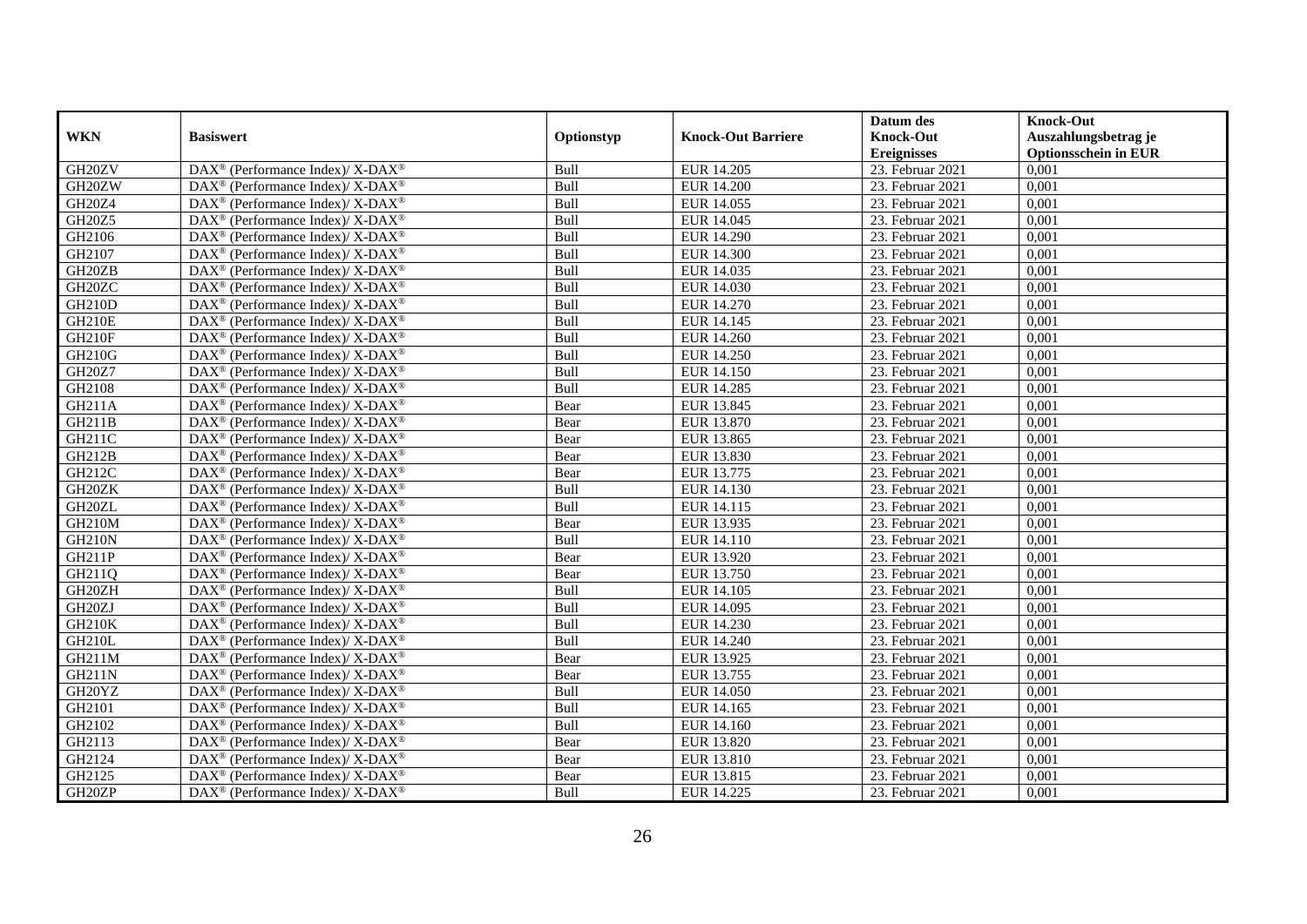|                     |                                                                   |            |                           | Datum des          | <b>Knock-Out</b>            |
|---------------------|-------------------------------------------------------------------|------------|---------------------------|--------------------|-----------------------------|
| <b>WKN</b>          | <b>Basiswert</b>                                                  | Optionstyp | <b>Knock-Out Barriere</b> | <b>Knock-Out</b>   | Auszahlungsbetrag je        |
|                     |                                                                   |            |                           | <b>Ereignisses</b> | <b>Optionsschein in EUR</b> |
| GH <sub>20</sub> ZQ | DAX <sup>®</sup> (Performance Index)/X-DAX <sup>®</sup>           | Bull       | EUR 14.220                | 23. Februar 2021   | 0,001                       |
| <b>GH210S</b>       | $DAX^{\circledast}$ (Performance Index)/ X-DAX <sup>®</sup>       | Bear       | EUR 13.955                | 23. Februar 2021   | 0,001                       |
| GH211S              | $DAX^{\circledast}$ (Performance Index)/ X-DAX <sup>®</sup>       | Bear       | EUR 13.915                | 23. Februar 2021   | 0,001                       |
| GH211T              | $DAX^{\circledast}$ (Performance Index)/ X-DAX <sup>®</sup>       | Bull       | EUR 14.155                | 23. Februar 2021   | 0,001                       |
| <b>GH210V</b>       | $\text{DAX}^{\circledast}$ (Performance Index)/X-DAX <sup>®</sup> | Bear       | EUR 13.965                | 23. Februar 2021   | 0,001                       |
| <b>GH210W</b>       | DAX <sup>®</sup> (Performance Index)/ X-DAX <sup>®</sup>          | Bear       | EUR 13.970                | 23. Februar 2021   | 0,001                       |
| GH211X              | $DAX^{\circledast}$ (Performance Index)/ X-DAX <sup>®</sup>       | Bull       | EUR 14.295                | 23. Februar 2021   | 0,001                       |
| GH20ZM              | $DAX^{\circledast}$ (Performance Index)/ X-DAX <sup>®</sup>       | Bull       | EUR 14.085                | 23. Februar 2021   | 0,001                       |
| GH20ZN              | $DAX^{\circledast}$ (Performance Index)/ X-DAX <sup>®</sup>       | Bull       | EUR 14.090                | 23. Februar 2021   | 0,001                       |
| <b>GH210P</b>       | $DAX^{\circledast}$ (Performance Index)/ X-DAX <sup>®</sup>       | Bear       | EUR 13.940                | 23. Februar 2021   | 0,001                       |
| GH210Q              | $DAX^{\circledast}$ (Performance Index)/ X-DAX <sup>®</sup>       | Bull       | EUR 14.235                | 23. Februar 2021   | 0,001                       |
| <b>GH211R</b>       | DAX <sup>®</sup> (Performance Index)/ X-DAX <sup>®</sup>          | Bear       | EUR 13.910                | 23. Februar 2021   | 0,001                       |
| GH20ZZ              | $DAX^{\circledast}$ (Performance Index)/ X-DAX <sup>®</sup>       | Bull       | EUR 14.185                | 23. Februar 2021   | 0,001                       |
| GH2122              | DAX <sup>®</sup> (Performance Index)/ X-DAX <sup>®</sup>          | Bear       | <b>EUR 13.800</b>         | 23. Februar 2021   | 0,001                       |
| GH2123              | DAX <sup>®</sup> (Performance Index)/ X-DAX <sup>®</sup>          | Bear       | EUR 13.805                | 23. Februar 2021   | 0,001                       |
| GH210T              | DAX <sup>®</sup> (Performance Index)/ X-DAX <sup>®</sup>          | Bull       | <b>EUR 14.080</b>         | 23. Februar 2021   | 0,001                       |
| GH2120              | DAX <sup>®</sup> (Performance Index)/ X-DAX <sup>®</sup>          | Bear       | EUR 13.795                | 23. Februar 2021   | 0,001                       |
| GH2121              | $DAX^{\circledast}$ (Performance Index)/ X-DAX <sup>®</sup>       | Bear       | EUR 13.765                | 23. Februar 2021   | 0,001                       |
| <b>GH210H</b>       | $DAX^{\circledast}$ (Performance Index)/ X-DAX <sup>®</sup>       | Bull       | EUR 14.245                | 23. Februar 2021   | 0,001                       |
| GH210J              | DAX <sup>®</sup> (Performance Index)/ X-DAX <sup>®</sup>          | Bear       | EUR 13.930                | 23. Februar 2021   | 0,001                       |
| <b>GH211K</b>       | DAX <sup>®</sup> (Performance Index)/X-DAX <sup>®</sup>           | Bear       | EUR 13.905                | 23. Februar 2021   | 0,001                       |
| <b>GH211L</b>       | $\text{DAX}^{\circledast}$ (Performance Index)/X-DAX <sup>®</sup> | Bear       | EUR 13.900                | 23. Februar 2021   | 0,001                       |
| <b>GH210B</b>       | DAX <sup>®</sup> (Performance Index)/ X-DAX <sup>®</sup>          | Bull       | <b>EUR 14.280</b>         | 23. Februar 2021   | 0,001                       |
| <b>GH210C</b>       | $DAX^{\circledast}$ (Performance Index)/ X-DAX <sup>®</sup>       | Bull       | EUR 14.275                | 23. Februar 2021   | 0,001                       |
| <b>GH211D</b>       | DAX <sup>®</sup> (Performance Index)/ X-DAX <sup>®</sup>          | Bear       | EUR 13.860                | 23. Februar 2021   | 0.001                       |
| <b>GH211E</b>       | DAX <sup>®</sup> (Performance Index)/ X-DAX <sup>®</sup>          | Bear       | EUR 13.875                | 23. Februar 2021   | 0,001                       |
| GH2115              | DAX <sup>®</sup> (Performance Index)/X-DAX <sup>®</sup>           | Bear       | EUR 13.825                | 23. Februar 2021   | 0,001                       |
| GH2116              | DAX <sup>®</sup> (Performance Index)/ X-DAX <sup>®</sup>          | Bear       | <b>EUR 13.850</b>         | 23. Februar 2021   | 0,001                       |
| GH2126              | DAX <sup>®</sup> (Performance Index)/ X-DAX <sup>®</sup>          | Bull       | EUR 14.265                | 23. Februar 2021   | 0,001                       |
| GH2127              | $\text{DAX}^{\circledast}$ (Performance Index)/X-DAX <sup>®</sup> | Bull       | EUR 14.255                | 23. Februar 2021   | 0,001                       |
| <b>GH210Y</b>       | $DAX^{\circledast}$ (Performance Index)/ X-DAX <sup>®</sup>       | Bear       | EUR 13.975                | 23. Februar 2021   | 0,001                       |
| GH211Y              | DAX <sup>®</sup> (Performance Index)/X-DAX <sup>®</sup>           | Bear       | EUR 13.790                | 23. Februar 2021   | 0,001                       |
| GH2117              | $DAX^{\circledast}$ (Performance Index)/ X-DAX <sup>®</sup>       | Bear       | EUR 13.855                | 23. Februar 2021   | 0,001                       |
| GH2118              | DAX <sup>®</sup> (Performance Index)/ X-DAX <sup>®</sup>          | Bear       | EUR 13.835                | 23. Februar 2021   | 0,001                       |
| GH2119              | DAX <sup>®</sup> (Performance Index)/ X-DAX <sup>®</sup>          | Bear       | EUR 13.840                | 23. Februar 2021   | 0,001                       |
| GH2129              | $\text{DAX}^{\circledast}$ (Performance Index)/X-DAX <sup>®</sup> | Bear       | EUR 13.950                | 23. Februar 2021   | 0,001                       |
| <b>GH212A</b>       | DAX <sup>®</sup> (Performance Index)/ X-DAX <sup>®</sup>          | Bear       | EUR 13.885                | 23. Februar 2021   | 0,001                       |
| GH211G              | DAX <sup>®</sup> (Performance Index)/ X-DAX <sup>®</sup>          | Bear       | EUR 13.880                | 23. Februar 2021   | 0,001                       |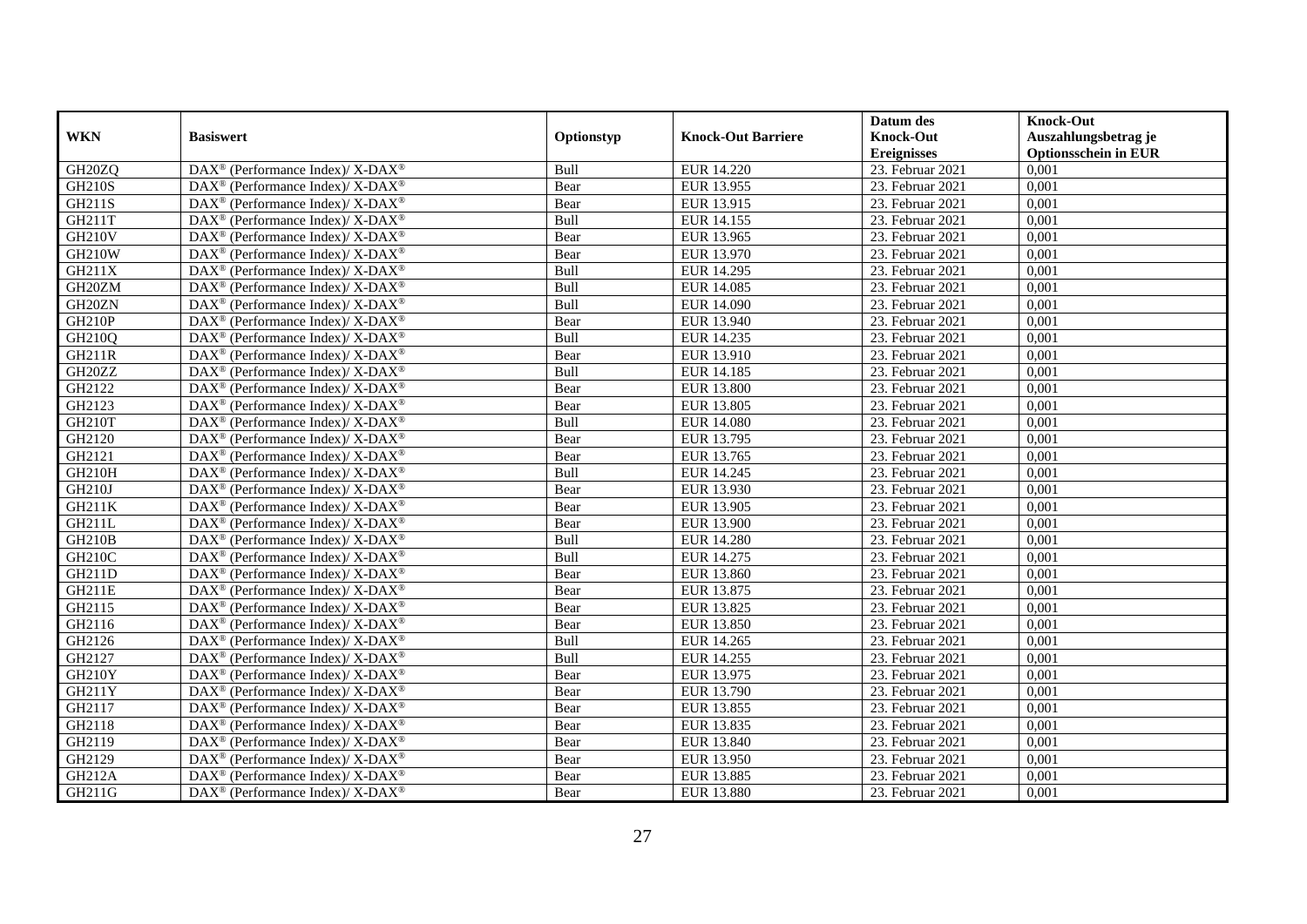|               |                                                          |            |                           | Datum des          | <b>Knock-Out</b>            |
|---------------|----------------------------------------------------------|------------|---------------------------|--------------------|-----------------------------|
| <b>WKN</b>    | <b>Basiswert</b>                                         | Optionstyp | <b>Knock-Out Barriere</b> | <b>Knock-Out</b>   | Auszahlungsbetrag je        |
|               |                                                          |            |                           | <b>Ereignisses</b> | <b>Optionsschein in EUR</b> |
| GH211J        | DAX <sup>®</sup> (Performance Index)/ X-DAX <sup>®</sup> | Bear       | EUR 13.895                | 23. Februar 2021   | 0,001                       |
| GH1W7D        | Fresenius Medical Care AG & Co. KGaA                     | Bull       | EUR 57,87629359           | 23. Februar 2021   | 0,001                       |
| GH0YF9        | EURO STOXX <sup>®</sup> Banks (Price EUR) Index          | Bear       | EUR 83,01423722           | 23. Februar 2021   | 0,001                       |
| <b>GHOYFA</b> | EURO STOXX <sup>®</sup> Banks (Price EUR) Index          | Bear       | EUR 83,10405809           | 23. Februar 2021   | 0,001                       |
| <b>GH1PVP</b> | EURO STOXX <sup>®</sup> Banks (Price EUR) Index          | Bear       | EUR 83,34016812           | 23. Februar 2021   | 0,001                       |
| GF8C3S        | Total S.A.                                               | Bear       | EUR 38,01788791           | 23. Februar 2021   | 0,001                       |
| <b>GH1PVJ</b> | EURO STOXX <sup>®</sup> Banks (Price EUR) Index          | Bear       | EUR 83,26021592           | 23. Februar 2021   | 0,001                       |
| <b>GH210X</b> | DAX <sup>®</sup> (Performance Index)/ X-DAX <sup>®</sup> | Bear       | EUR 13.980                | 23. Februar 2021   | 0,001                       |
| GH210Z        | DAX <sup>®</sup> (Performance Index)/ X-DAX <sup>®</sup> | Bear       | EUR 13.985                | 23. Februar 2021   | 0,001                       |
| GH2110        | DAX <sup>®</sup> (Performance Index)/ X-DAX <sup>®</sup> | Bear       | EUR 13.995                | 23. Februar 2021   | 0,001                       |
| GH2128        | DAX <sup>®</sup> (Performance Index)/X-DAX <sup>®</sup>  | Bear       | EUR 13.990                | 23. Februar 2021   | 0,001                       |
| GH1ZL2        | $K+SAG$                                                  | Bear       | <b>EUR 8,84</b>           | 23. Februar 2021   | 0,001                       |
| <b>GH1ZLN</b> | $K+SAG$                                                  | Bear       | <b>EUR 8,78</b>           | 23. Februar 2021   | 0,001                       |
| <b>GH1ZLP</b> | $K+SAG$                                                  | Bear       | <b>EUR 8.9</b>            | 23. Februar 2021   | 0.001                       |
| GH0G8S        | Volkswagen AG                                            | Bear       | EUR 174,1952822           | 23. Februar 2021   | 0,001                       |
| GF8ERN        | <b>BASF SE</b>                                           | Bear       | EUR 69,46605513           | 23. Februar 2021   | 0,001                       |
| GF8ERQ        | <b>BASF SE</b>                                           | Bear       | EUR 69,19834407           | 23. Februar 2021   | 0,001                       |
| GH1GD3        | Siemens Gamesa Renewable Energy, S.A.                    | Bull       | EUR 31,79800477           | 23. Februar 2021   | 0,001                       |
| GH0KS4        | HelloFresh SE                                            | Bull       | EUR 65,80667109           | 23. Februar 2021   | 0,001                       |
| GH0KS7        | HelloFresh SE                                            | Bull       | EUR 66,14805451           | 23. Februar 2021   | 0,001                       |
| GH0KS3        | HelloFresh SE                                            | Bull       | EUR 66,49947861           | 23. Februar 2021   | 0,001                       |
| GF9MJ3        | Sanofi                                                   | Bull       | EUR 76,20459517           | 23. Februar 2021   | 0,001                       |
| GC42TF        | ENI S.p.A.                                               | Bear       | EUR 9,41972866            | 23. Februar 2021   | 0,001                       |
| GF7ESH        | <b>E.ON SE</b>                                           | Bull       | EUR 8,54259184            | 23. Februar 2021   | 0,001                       |
| GH1KM2        | Ubisoft Entertainment S.A.                               | Bull       | EUR 70,90738217           | 23. Februar 2021   | 0,001                       |
| GF6HD5        | Accor S.A.                                               | Bear       | EUR 33,79356976           | 23. Februar 2021   | 0,001                       |
| <b>GH1ZYK</b> | Ageas N.V./S.A.                                          | Bear       | EUR 47,54                 | 23. Februar 2021   | 0,001                       |
| GH0Y50        | <b>BP</b> Plc                                            | Bear       | GBP 2,86733736            | 23. Februar 2021   | 0,001                       |
| GF88RZ        | Airbus SE                                                | Bear       | EUR 95,94410476           | 23. Februar 2021   | 0,001                       |
| GH1PY0        | ABN AMRO Bank N.V.                                       | Bear       | EUR 9,47433496            | 23. Februar 2021   | 0,001                       |
| GH0V6W        | Deutsche Lufthansa AG                                    | Bear       | EUR 11,63224263           | 23. Februar 2021   | 0,001                       |
| <b>GH1ZYA</b> | Airbus SE                                                | Bear       | <b>EUR 94,28</b>          | 23. Februar 2021   | 0,001                       |
| <b>GH1TWZ</b> | Aegon N.V.                                               | Bear       | EUR 4,07746766            | 23. Februar 2021   | 0,001                       |
| <b>GH1ZUG</b> | ABN AMRO Bank N.V.                                       | Bear       | <b>EUR 9,4</b>            | 23. Februar 2021   | 0,001                       |
| GH1ZY5        | Airbus SE                                                | Bear       | EUR 92,91                 | 23. Februar 2021   | 0,001                       |
| <b>GH0GAB</b> | Deutsche Lufthansa AG                                    | Bear       | EUR 11,4721779            | 23. Februar 2021   | 0,001                       |
| GH1GYQ        | A <sup>SM</sup> International N.V.                       | Bull       | EUR 226,48979307          | 23. Februar 2021   | 0,001                       |
| GH1ZY6        | Airbus SE                                                | Bear       | EUR 92,46                 | 23. Februar 2021   | 0,001                       |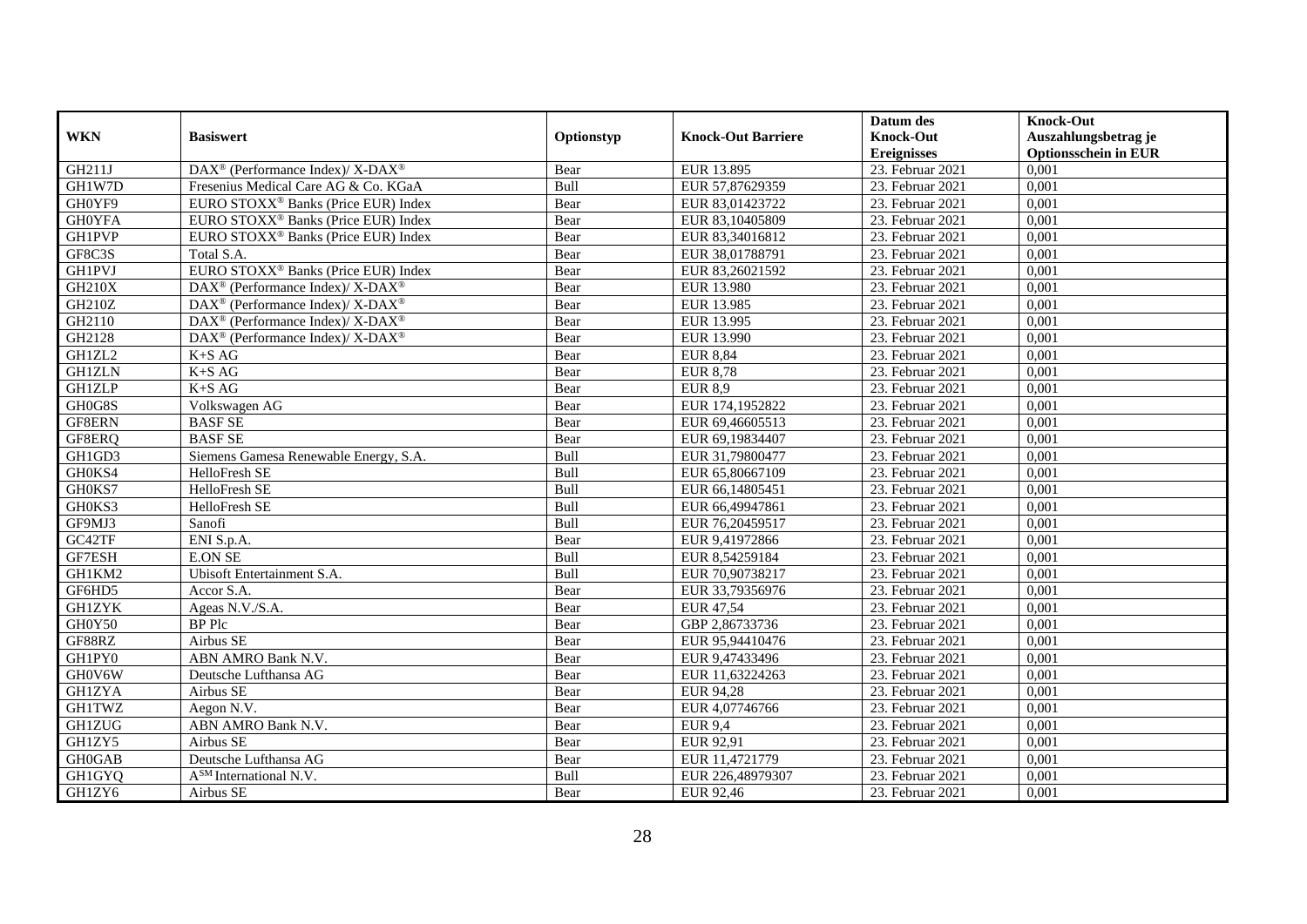|               |                                                    |            |                           | Datum des          | <b>Knock-Out</b>            |
|---------------|----------------------------------------------------|------------|---------------------------|--------------------|-----------------------------|
| <b>WKN</b>    | <b>Basiswert</b>                                   | Optionstyp | <b>Knock-Out Barriere</b> | <b>Knock-Out</b>   | Auszahlungsbetrag je        |
|               |                                                    |            |                           | <b>Ereignisses</b> | <b>Optionsschein in EUR</b> |
| GF9QQ0        | AstraZeneca Plc                                    | Bull       | GBP 71,73984666           | 23. Februar 2021   | 0,001                       |
| GH1WK7        | ACS, Actividades de Construcción y Servicios, S.A. | Bear       | EUR 25,45711109           | 23. Februar 2021   | 0,001                       |
| GH1ZT7        | Anglo American PLC                                 | Bull       | GBP 28,92                 | 23. Februar 2021   | 0,001                       |
| GH07D4        | Wacker Chemie AG                                   | Bull       | EUR 107,18255894          | 23. Februar 2021   | 0,001                       |
| GH1WH0        | Aviva PLC                                          | Bear       | GBP 3,79963485            | 23. Februar 2021   | 0,001                       |
| GH1ZY7        | Airbus SE                                          | Bear       | EUR 92,01                 | 23. Februar 2021   | 0,001                       |
| GH1ZZ0        | <b>AIXTRON SE</b>                                  | Bull       | $\overline{EUR}$ 17,9     | 23. Februar 2021   | 0,001                       |
| GH1W6M        | Delivery Hero AG                                   | Bull       | EUR 112,90541306          | 23. Februar 2021   | 0,001                       |
| GH1ZY9        | Airbus SE                                          | Bear       | EUR 93,82                 | 23. Februar 2021   | 0,001                       |
| GH2009        | A <sup>SM</sup> International N.V.                 | Bull       | EUR 238,22                | 23. Februar 2021   | 0,001                       |
| GH0V7G        | Delivery Hero AG                                   | Bull       | EUR 112,33153652          | 23. Februar 2021   | 0,001                       |
| GH1ZZ1        | <b>AIXTRON SE</b>                                  | Bull       | EUR 17,81                 | 23. Februar 2021   | 0,001                       |
| <b>GH1ZZH</b> | Airbus SE                                          | Bear       | EUR 93,37                 | 23. Februar 2021   | 0,001                       |
| <b>GH1KJL</b> | AXA S.A.                                           | Bear       | EUR 20,10397234           | 23. Februar 2021   | 0,001                       |
| GF8HJK        | Henkel AG & Co KGaA                                | Bull       | EUR 83,4635807            | 23. Februar 2021   | 0,001                       |
| <b>GH1KLF</b> | ASML Holding N.V.                                  | Bull       | EUR 477,16482619          | 23. Februar 2021   | 0,001                       |
| <b>GH1WBK</b> | Deutsche Post AG                                   | Bear       | EUR 43,03451854           | 23. Februar 2021   | 0,001                       |
| <b>GH1ZWU</b> | AtoS                                               | Bear       | EUR 64,06                 | 23. Februar 2021   | 0,001                       |
| <b>GH1ZWR</b> | AtoS                                               | Bear       | EUR 63,51                 | 23. Februar 2021   | 0,001                       |
| GH078H        | <b>Bechtle AG</b>                                  | Bull       | EUR 158,48799551          | 23. Februar 2021   | 0,001                       |
| GH1GZL        | ADYEN N.V.                                         | Bull       | EUR 2.112,45135146        | 23. Februar 2021   | 0,001                       |
| GH1GZM        | ADYEN N.V.                                         | Bull       | EUR 2.093,97080776        | 23. Februar 2021   | 0,001                       |
| GH1GZN        | ADYEN N.V.                                         | Bull       | EUR 2.078,57536294        | $23.$ Februar 2021 | 0,001                       |
| GH1GG7        | ADYEN N.V.                                         | Bull       | EUR 2.061,7475508         | 23. Februar 2021   | 0,001                       |
| GH1GZP        | ADYEN N.V.                                         | Bull       | EUR 2.069,34009937        | 23. Februar 2021   | 0,001                       |
| GH0GBJ        | Deutsche Lufthansa AG                              | Bear       | EUR 11,55191503           | 23. Februar 2021   | 0,001                       |
| GH0Y4B        | <b>BP</b> Plc                                      | Bear       | GBP 2,84737025            | 23. Februar 2021   | 0,001                       |
| GH1ZZ6        | <b>AIXTRON SE</b>                                  | Bull       | EUR 17,72                 | 23. Februar 2021   | 0,001                       |
| <b>GH0GAF</b> | Deutsche Lufthansa AG                              | Bear       | EUR 11,69145499           | 23. Februar 2021   | 0,001                       |
| GH1KM0        | ASML Holding N.V.                                  | Bull       | EUR 474,73271183          | 23. Februar 2021   | 0,001                       |
| GH1WJV        | Bayer AG                                           | Bear       | EUR 54,08160874           | 23. Februar 2021   | 0,001                       |
| GH0G9Y        | Volkswagen AG                                      | Bear       | EUR 174,99233223          | 23. Februar 2021   | 0,001                       |
| GH1KM3        | <b>Ubisoft Entertainment S.A.</b>                  | Bull       | EUR 70,30672667           | 23. Februar 2021   | 0,001                       |
| GF8AZJ        | Airbus SE                                          | Bear       | EUR 97,14972947           | $23.$ Februar 2021 | 0,001                       |
| <b>GH1ZWY</b> | AtoS                                               | Bear       | EUR 64,61                 | 23. Februar 2021   | 0,001                       |
| <b>GH0GBM</b> | Deutsche Lufthansa AG                              | Bear       | EUR 11,94063347           | 23. Februar 2021   | 0,001                       |
| GF8C3N        | Total S.A.                                         | Bear       | EUR 38,27538245           | 23. Februar 2021   | 0,001                       |
| GH1ZT9        | Anglo American PLC                                 | Bull       | GBP 28,43                 | 23. Februar 2021   | 0,001                       |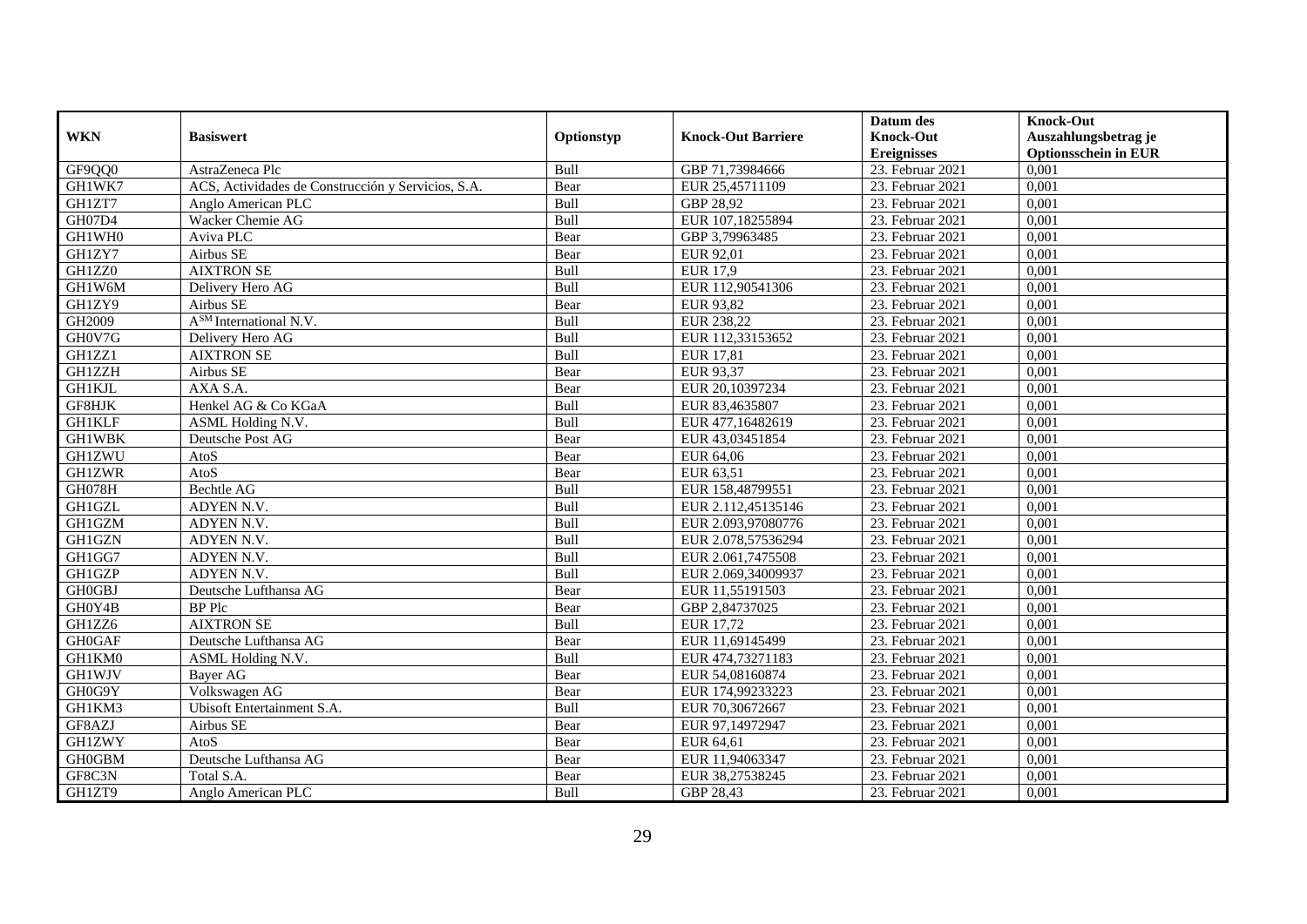|                     |                                                              |            |                           | Datum des          | <b>Knock-Out</b>            |
|---------------------|--------------------------------------------------------------|------------|---------------------------|--------------------|-----------------------------|
| <b>WKN</b>          | <b>Basiswert</b>                                             | Optionstyp | <b>Knock-Out Barriere</b> | <b>Knock-Out</b>   | Auszahlungsbetrag je        |
|                     |                                                              |            |                           | <b>Ereignisses</b> | <b>Optionsschein in EUR</b> |
| GF6MKJ              | <b>Bechtle AG</b>                                            | Bull       | EUR 157,03341783          | 23. Februar 2021   | 0,001                       |
| <b>GH1WCY</b>       | United Internet AG                                           | Bull       | EUR 37,68409785           | 23. Februar 2021   | 0,001                       |
| <b>GH1HEF</b>       | Publicis Groupe SA                                           | Bear       | EUR 48,60695645           | 23. Februar 2021   | 0,001                       |
| GF71WZ              | Airbus SE                                                    | Bear       | EUR 97,49020581           | 23. Februar 2021   | 0,001                       |
| GH0V6T              | Deutsche Lufthansa AG                                        | Bear       | EUR 11,80183793           | 23. Februar 2021   | 0,001                       |
| GH1PZ4              | Aena S.M.E., S.A.                                            | Bear       | EUR 139,77476617          | 23. Februar 2021   | 0,001                       |
| <b>GH1ZNN</b>       | $K+SAG$                                                      | Bear       | <b>EUR 8,95</b>           | 23. Februar 2021   | 0,001                       |
| <b>GH1DST</b>       | Deutsche Bank AG                                             | Bear       | EUR 9,87160114            | 23. Februar 2021   | 0,001                       |
| <b>GH1KKU</b>       | L'Oréal S.A.                                                 | Bull       | EUR 310,78667749          | 23. Februar 2021   | 0,001                       |
| GH1PY8              | <b>Associated British Foods PLC</b>                          | Bear       | GBP 24,23399785           | 23. Februar 2021   | 0,001                       |
| GF8AZH              | Airbus SE                                                    | Bear       | EUR 96,65467373           | 23. Februar 2021   | 0,001                       |
| <b>GH1PYV</b>       | Aena S.M.E., S.A.                                            | Bear       | EUR 138,33574663          | 23. Februar 2021   | 0,001                       |
| GC4GUX              | AstraZeneca Plc                                              | Bull       | GBP 71,46200755           | 23. Februar 2021   | 0,001                       |
| GH20WM              | DAX <sup>®</sup> (Performance Index)                         | Bear       | EUR 13.840                | 23. Februar 2021   | 0,001                       |
| GH0J32              | Covestro AG                                                  | Bear       | EUR 60,61239493           | 23. Februar 2021   | 0,001                       |
| GC7B92              | Total S.A.                                                   | Bear       | EUR 38,11215083           | 23. Februar 2021   | 0,001                       |
| <b>GH1ZVD</b>       | Aena S.M.E., S.A.                                            | Bear       | EUR 139,07                | 23. Februar 2021   | 0,001                       |
| GF88S1              | Airbus SE                                                    | Bear       | EUR 96.26098072           | 23. Februar 2021   | 0,001                       |
| GH20WK              | DAX <sup>®</sup> (Performance Index)                         | Bear       | EUR 13.975                | 23. Februar 2021   | 0,001                       |
| GH0J33              | Covestro AG                                                  | Bear       | EUR 60,32376449           | 23. Februar 2021   | 0,001                       |
| <b>GH213X</b>       | DAX <sup>®</sup> (Performance Index)                         | Bear       | EUR 13.950                | 23. Februar 2021   | 0,001                       |
| GB3UHG              | GBP/USD (WM-Fixing)                                          | Bear       | <b>USD 1,40942</b>        | 23. Februar 2021   | 0,001                       |
| GH1H9V              | Solvay SA                                                    | Bear       | EUR 98,70158595           | 23. Februar 2021   | 0,001                       |
| GH0J34              | Covestro AG                                                  | Bear       | EUR 60,8910726            | 23. Februar 2021   | 0,001                       |
| <b>GH20X3</b>       | $\text{DAX}^{\otimes}$ (Performance Index)                   | Bull       | <b>EUR 14.280</b>         | 23. Februar 2021   | 0,001                       |
| GH213Y              | DAX <sup>®</sup> (Performance Index)                         | Bear       | EUR 13.940                | 23. Februar 2021   | 0,001                       |
| GH0J35              | Covestro AG                                                  | Bear       | EUR 61,16975031           | 23. Februar 2021   | 0,001                       |
| GF5RWG              | Experian plc                                                 | Bull       | GBP 23,948                | 23. Februar 2021   | 0,001                       |
| <b>GH20X4</b>       | DAX <sup>®</sup> (Performance Index)                         | Bull       | EUR 14.215                | 23. Februar 2021   | 0,001                       |
| GH <sub>20</sub> VV | DAX <sup>®</sup> (Performance Index)                         | Bear       | <b>EUR 13.850</b>         | 23. Februar 2021   | 0,001                       |
| GH0J36              | Covestro AG                                                  | Bear       | EUR 61,73705842           | 23. Februar 2021   | 0,001                       |
| GH213H              | DAX <sup>®</sup> (Performance Index)                         | Bear       | EUR 13.975                | 23. Februar 2021   | 0,001                       |
| GH213Z              | $DAX^{\circledR}$ (Performance Index)                        | Bear       | EUR 13.940                | 23. Februar 2021   | 0,001                       |
| <b>GH20Y4</b>       | DAX <sup>®</sup> (Performance Index)                         | Bear       | EUR 13.910                | 23. Februar 2021   | 0,001                       |
| GH20VW              | $DAX^{\circledast}$ (Performance Index)                      | Bull       | EUR 14.190                | 23. Februar 2021   | 0,001                       |
| GH213J              | DAX <sup>®</sup> (Performance Index)                         | Bear       | EUR 13.975                | 23. Februar 2021   | 0,001                       |
| GH0J37              | Covestro AG                                                  | Bear       | EUR 61,45838074           | 23. Februar 2021   | 0,001                       |
| GH2140              | $\overline{\text{DAX}}^{\textcircled{}}$ (Performance Index) | Bear       | EUR 13.940                | 23. Februar 2021   | 0,001                       |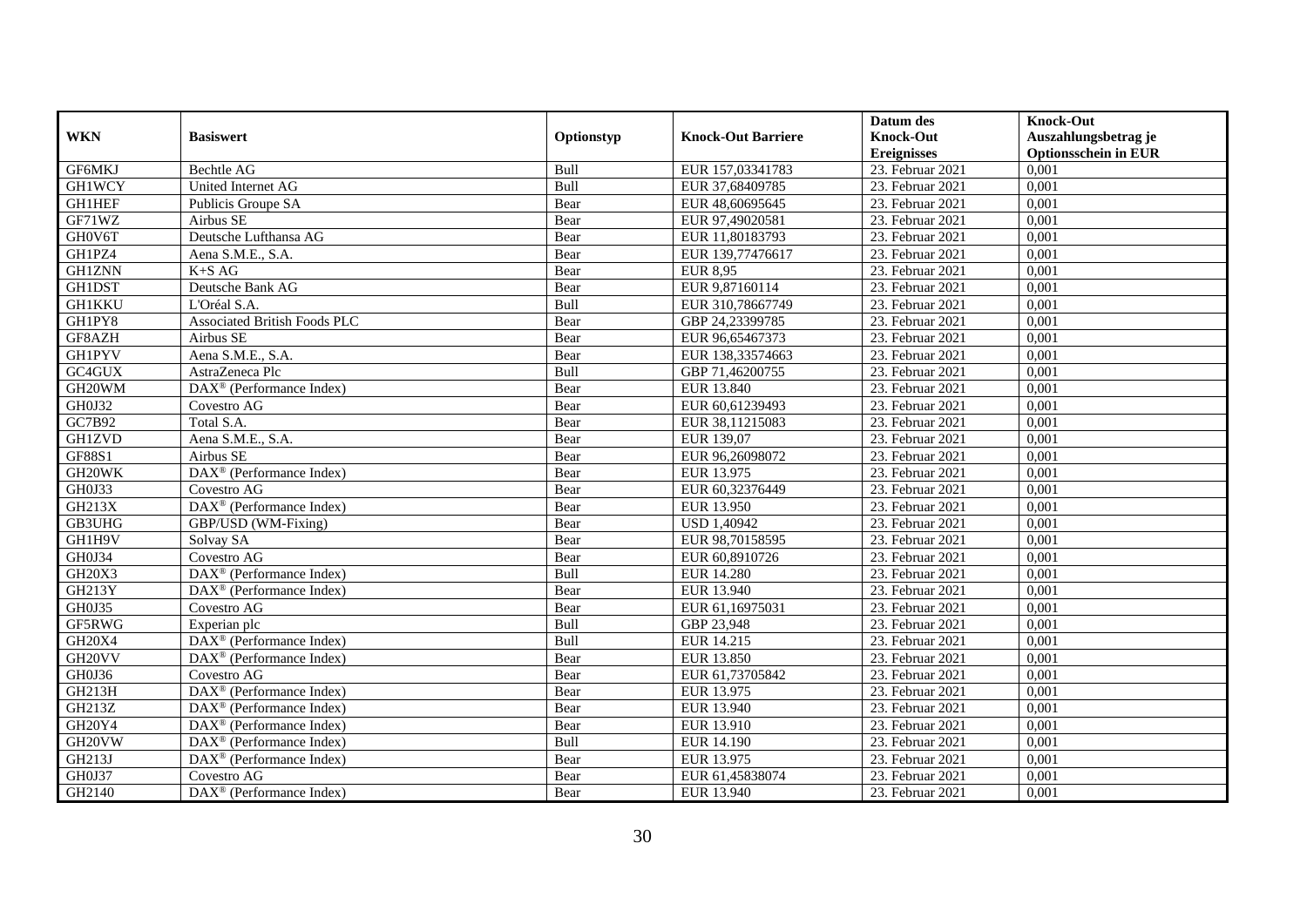|                                 |                                                       |             |                           | Datum des          | <b>Knock-Out</b>            |
|---------------------------------|-------------------------------------------------------|-------------|---------------------------|--------------------|-----------------------------|
| <b>WKN</b>                      | <b>Basiswert</b>                                      | Optionstyp  | <b>Knock-Out Barriere</b> | <b>Knock-Out</b>   | Auszahlungsbetrag je        |
|                                 |                                                       |             |                           | <b>Ereignisses</b> | <b>Optionsschein in EUR</b> |
| GH20Y5                          | DAX <sup>®</sup> (Performance Index)                  | Bear        | EUR 13.965                | 23. Februar 2021   | 0,001                       |
| <b>GH1ZSM</b>                   | Covestro AG                                           | Bear        | <b>EUR 59,46</b>          | 23. Februar 2021   | 0,001                       |
| GH20VX                          | $\overline{\text{DAX}^{\otimes}}$ (Performance Index) | Bear        | EUR 13.955                | 23. Februar 2021   | 0,001                       |
| GH213P                          | $DAX^{\circledcirc}$ (Performance Index)              | Bear        | EUR 13.970                | 23. Februar 2021   | 0,001                       |
| GH2143                          | DAX <sup>®</sup> (Performance Index)                  | Bear        | EUR 13.930                | 23. Februar 2021   | 0,001                       |
| GH <sub>20</sub> Y <sub>6</sub> | $\overline{\text{DAX}^{\otimes}}$ (Performance Index) | Bear        | EUR 13.865                | 23. Februar 2021   | 0,001                       |
| GH1680                          | Deutsche Lufthansa AG                                 | Bear        | EUR 12,00953734           | 23. Februar 2021   | 0,001                       |
| GH20VY                          | DAX <sup>®</sup> (Performance Index)                  | Bear        | EUR 13.815                | 23. Februar 2021   | 0,001                       |
| GH213Q                          | $\text{DAX}^{\textcircled{n}}$ (Performance Index)    | Bear        | EUR 13.970                | 23. Februar 2021   | 0,001                       |
| <b>GH1KTL</b>                   | Aeroports de Paris SA                                 | Bear        | EUR 102,93648594          | 23. Februar 2021   | 0,001                       |
| GH2147                          | $\text{DAX}^{\otimes}$ (Performance Index)            | Bear        | EUR 13.925                | 23. Februar 2021   | 0,001                       |
| <b>GH1KVU</b>                   | Amadeus IT Group S.A.                                 | Bear        | EUR 57,14173225           | $23.$ Februar 2021 | 0,001                       |
| GH20Z6                          | DAX <sup>®</sup> (Performance Index)                  | Bull        | EUR 14.285                | 23. Februar 2021   | 0,001                       |
| GH <sub>20VZ</sub>              | $\text{DAX}^{\textcircled{D}}$ (Performance Index)    | Bull        | EUR 14.295                | 23. Februar 2021   | 0,001                       |
| GH213V                          | DAX <sup>®</sup> (Performance Index)                  | Bear        | EUR 13.950                | 23. Februar 2021   | 0,001                       |
| GH1ZY3                          | Aeroports de Paris SA                                 | Bear        | EUR 100,64                | 23. Februar 2021   | 0,001                       |
| GH2148                          | DAX <sup>®</sup> (Performance Index)                  | Bear        | EUR 13.925                | 23. Februar 2021   | 0,001                       |
| <b>GH18Q8</b>                   | <b>BNP</b> Paribas S.A.                               | Bear        | EUR 49.7508874            | 23. Februar 2021   | 0,001                       |
| <b>GH20W5</b>                   | DAX <sup>®</sup> (Performance Index)                  | Bull        | <b>EUR 14.150</b>         | 23. Februar 2021   | 0,001                       |
| <b>GH213W</b>                   | DAX <sup>®</sup> (Performance Index)                  | Bear        | EUR 13.950                | 23. Februar 2021   | 0,001                       |
| <b>GH20Z8</b>                   | DAX <sup>®</sup> (Performance Index)                  | Bear        | EUR 13.860                | 23. Februar 2021   | 0,001                       |
| <b>GH215A</b>                   | $\overline{\text{DAX}^{\otimes}}$ (Performance Index) | Bear        | EUR 13.870                | 23. Februar 2021   | 0,001                       |
| <b>GH213K</b>                   | DAX <sup>®</sup> (Performance Index)                  | Bear        | EUR 13.975                | 23. Februar 2021   | 0,001                       |
| <b>GH20W6</b>                   | DAX <sup>®</sup> (Performance Index)                  | Bull        | <b>EUR 14.085</b>         | 23. Februar 2021   | 0,001                       |
| GH20WT                          | $\overline{\text{DAX}^{\otimes}}$ (Performance Index) | <b>Bull</b> | EUR 14.255                | 23. Februar 2021   | 0.001                       |
| GF9X86                          | Royal Dutch Shell plc                                 | Bear        | EUR 16,98223975           | 23. Februar 2021   | 0,001                       |
| <b>GH214N</b>                   | DAX <sup>®</sup> (Performance Index)                  | Bear        | <b>EUR 13.900</b>         | 23. Februar 2021   | 0,001                       |
| GH213L                          | $\text{DAX}^{\textcircled{D}}$ (Performance Index)    | Bear        | EUR 13.975                | 23. Februar 2021   | 0,001                       |
| GH20W0                          | $\overline{\text{DAX}^{\otimes}}$ (Performance Index) | Bear        | EUR 13.920                | 23. Februar 2021   | 0,001                       |
| GH20XV                          | DAX <sup>®</sup> (Performance Index)                  | Bull        | EUR 14.175                | 23. Februar 2021   | 0,001                       |
| <b>GH1BAK</b>                   | TecDAX <sup>®</sup> (Performance Index)               | Bull        | EUR 3.454,72              | 23. Februar 2021   | 0,001                       |
| GF9X82                          | Royal Dutch Shell plc                                 | Bear        | EUR 16,92258639           | 23. Februar 2021   | 0,001                       |
| <b>GH213M</b>                   | $\text{DAX}^{\textcircled{D}}$ (Performance Index)    | Bear        | EUR 13.975                | 23. Februar 2021   | 0,001                       |
| <b>GH214D</b>                   | DAX <sup>®</sup> (Performance Index)                  | Bear        | EUR 13.920                | 23. Februar 2021   | 0,001                       |
| <b>GH20W1</b>                   | DAX <sup>®</sup> (Performance Index)                  | Bear        | EUR 13.950                | 23. Februar 2021   | 0,001                       |
| GH18FB                          | STMicroelectronics N.V.                               | Bull        | EUR 33,5139846            | 23. Februar 2021   | 0,001                       |
| <b>GH1BAL</b>                   | TecDAX <sup>®</sup> (Performance Index)               | Bull        | EUR 3.451,19              | 23. Februar 2021   | 0,001                       |
| <b>GH213N</b>                   | DAX <sup>®</sup> (Performance Index)                  | Bear        | EUR 13.970                | 23. Februar 2021   | 0,001                       |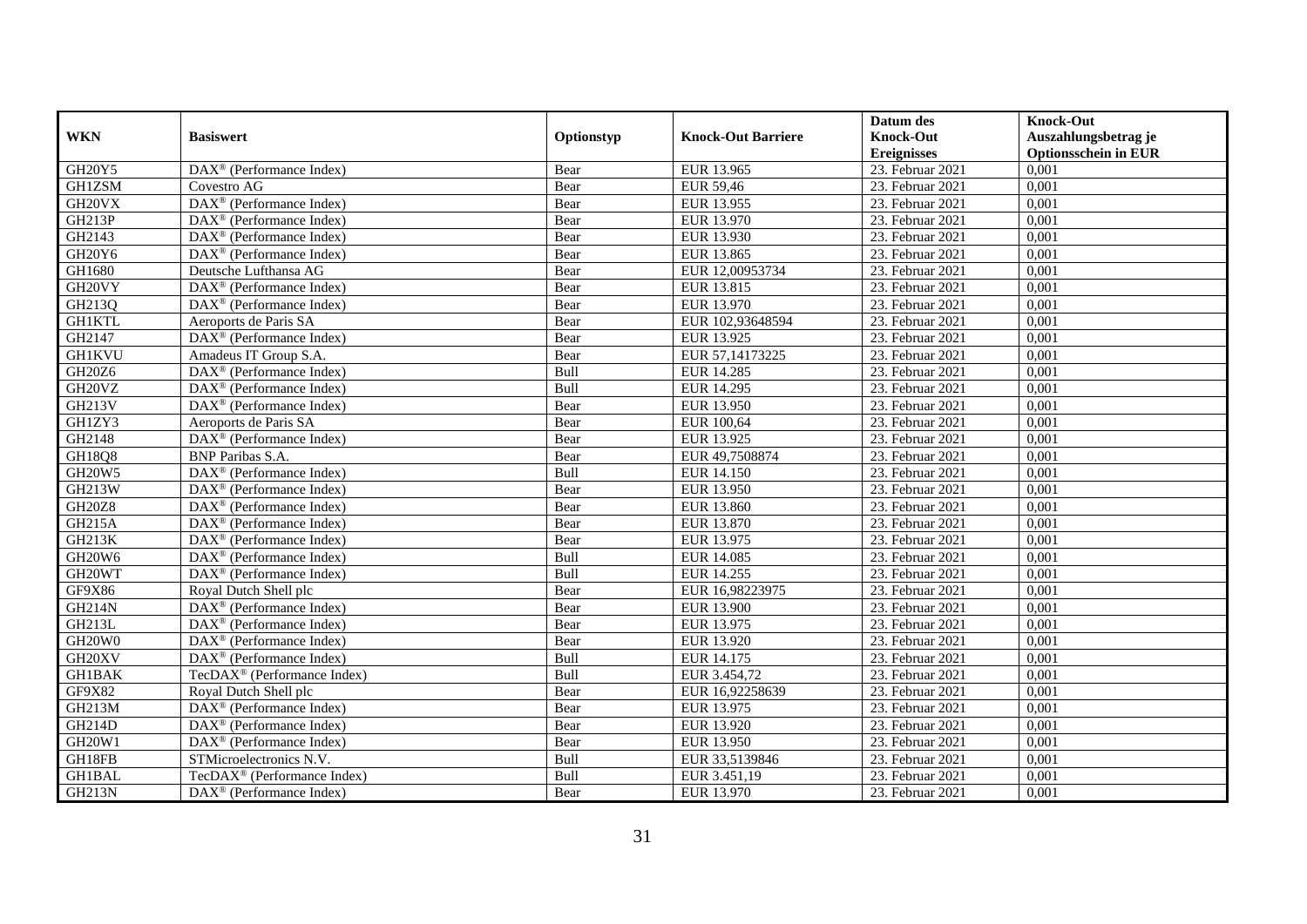|                     |                                                         |            |                           | Datum des          | <b>Knock-Out</b>            |
|---------------------|---------------------------------------------------------|------------|---------------------------|--------------------|-----------------------------|
| <b>WKN</b>          | <b>Basiswert</b>                                        | Optionstyp | <b>Knock-Out Barriere</b> | <b>Knock-Out</b>   | Auszahlungsbetrag je        |
|                     |                                                         |            |                           | <b>Ereignisses</b> | <b>Optionsschein in EUR</b> |
| GH20XW              | DAX <sup>®</sup> (Performance Index)                    | Bull       | EUR 14.180                | 23. Februar 2021   | 0,001                       |
| GH214E              | $\text{DAX}^{\textcircled{p}}$ (Performance Index)      | Bear       | EUR 13.920                | 23. Februar 2021   | 0,001                       |
| GH20W2              | $DAX^{\circledR}$ (Performance Index)                   | Bull       | <b>EUR 14.300</b>         | 23. Februar 2021   | 0,001                       |
| GH1BC6              | TecDAX <sup>®</sup> (Performance Index)                 | Bull       | EUR 3.444,14              | 23. Februar 2021   | 0,001                       |
| <b>GH213E</b>       | DAX <sup>®</sup> (Performance Index)                    | Bear       | EUR 13.980                | 23. Februar 2021   | 0,001                       |
| GH20YY              | DAX <sup>®</sup> (Performance Index)                    | Bear       | EUR 13.820                | 23. Februar 2021   | 0,001                       |
| <b>GH214F</b>       | $DAX^{\otimes}$ (Performance Index)                     | Bear       | EUR 13.920                | 23. Februar 2021   | 0,001                       |
| <b>GH20W4</b>       | DAX <sup>®</sup> (Performance Index)                    | Bull       | EUR 14.195                | 23. Februar 2021   | 0,001                       |
| GH1BAM              | TecDAX <sup>®</sup> (Performance Index)                 | Bull       | EUR 3.440,63              | 23. Februar 2021   | 0,001                       |
| <b>GH213F</b>       | DAX <sup>®</sup> (Performance Index)                    | Bear       | <b>EUR 13.980</b>         | 23. Februar 2021   | 0,001                       |
| GH20WL              | $\overline{\text{DAX}^{\otimes}}$ (Performance Index)   | Bear       | EUR 13.880                | 23. Februar 2021   | 0,001                       |
| GH215G              | DAX <sup>®</sup> (Performance Index)                    | Bear       | EUR 13.860                | 23. Februar 2021   | 0,001                       |
| GH213G              | $\text{DAX}^{\textcircled{n}}$ (Performance Index)      | Bear       | <b>EUR 13.980</b>         | 23. Februar 2021   | 0,001                       |
| <b>GH214P</b>       | DAX <sup>®</sup> (Performance Index)                    | Bear       | <b>EUR 13.900</b>         | 23. Februar 2021   | 0.001                       |
| GH20XM              | DAX <sup>®</sup> (Performance Index)                    | Bull       | EUR 14.090                | 23. Februar 2021   | 0,001                       |
| GH213T              | DAX <sup>®</sup> (Performance Index)                    | Bear       | EUR 13.950                | 23. Februar 2021   | 0,001                       |
| GH214Q              | DAX <sup>®</sup> (Performance Index)                    | Bear       | <b>EUR 13.900</b>         | 23. Februar 2021   | 0,001                       |
| GH20XN              | DAX <sup>®</sup> (Performance Index)                    | Bull       | EUR 14.270                | 23. Februar 2021   | 0,001                       |
| <b>GH213U</b>       | $\text{DAX}^{\textcircled{n}}$ (Performance Index)      | Bear       | EUR 13.950                | 23. Februar 2021   | 0,001                       |
| GH214V              | $\text{DAX}^{\otimes}$ (Performance Index)              | Bear       | EUR 13.890                | 23. Februar 2021   | 0,001                       |
| GH20YP              | DAX <sup>®</sup> (Performance Index)                    | Bear       | EUR 13.775                | 23. Februar 2021   | 0,001                       |
| GH1WB0              | Aurubis AG                                              | Bear       | EUR 73,80752265           | 23. Februar 2021   | 0,001                       |
| <b>GH213R</b>       | $\overline{\text{DAX}}^{\textcirc}$ (Performance Index) | Bear       | EUR 13.970                | 23. Februar 2021   | 0,001                       |
| GH <sub>20</sub> YQ | $\text{DAX}^{\textcircled{D}}$ (Performance Index)      | Bear       | <b>EUR 13.780</b>         | 23. Februar 2021   | 0,001                       |
| GH214W              | $\text{DAX}^{\textcircled{D}}$ (Performance Index)      | Bear       | <b>EUR 13.890</b>         | 23. Februar 2021   | 0,001                       |
| GH213S              | DAX <sup>®</sup> (Performance Index)                    | Bear       | EUR 13.970                | 23. Februar 2021   | 0,001                       |
| GH1BAQ              | TecDAX <sup>®</sup> (Performance Index)                 | Bull       | EUR 3.447,66              | 23. Februar 2021   | 0,001                       |
| <b>GH20X8</b>       | DAX <sup>®</sup> (Performance Index)                    | Bull       | <b>EUR 14.100</b>         | 23. Februar 2021   | 0,001                       |
| <b>GH214U</b>       | $\text{DAX}^{\textcircled{n}}$ (Performance Index)      | Bear       | EUR 13.890                | 23. Februar 2021   | 0,001                       |
| GH2149              | $\text{DAX}^{\textcircled{n}}$ (Performance Index)      | Bear       | EUR 13.925                | 23. Februar 2021   | 0,001                       |
| GH20Y9              | $DAX^{\otimes}$ (Performance Index)                     | Bull       | EUR 14.225                | 23. Februar 2021   | 0,001                       |
| GH20WP              | DAX <sup>®</sup> (Performance Index)                    | Bear       | EUR 13.870                | 23. Februar 2021   | 0,001                       |
| <b>GH214A</b>       | $\overline{\text{DAX}^{\otimes}}$ (Performance Index)   | Bear       | EUR 13.925                | 23. Februar 2021   | 0,001                       |
| GH20WQ              | $\overline{\text{DAX}}^{\textcirc}$ (Performance Index) | Bull       | EUR 14.275                | $23.$ Februar 2021 | 0,001                       |
| GH2141              | $\text{DAX}^{\textcircled{n}}$ (Performance Index)      | Bear       | EUR 13.940                | 23. Februar 2021   | 0,001                       |
| GH20XS              | $\text{DAX}^{\textcircled{n}}$ (Performance Index)      | Bear       | EUR 13.940                | 23. Februar 2021   | 0,001                       |
| GH2142              | $\text{DAX}^{\otimes}$ (Performance Index)              | Bear       | EUR 13.940                | 23. Februar 2021   | 0,001                       |
| GH20YT              | $\text{DAX}^{\textcircled{n}}$ (Performance Index)      | Bear       | EUR 13.790                | 23. Februar 2021   | 0,001                       |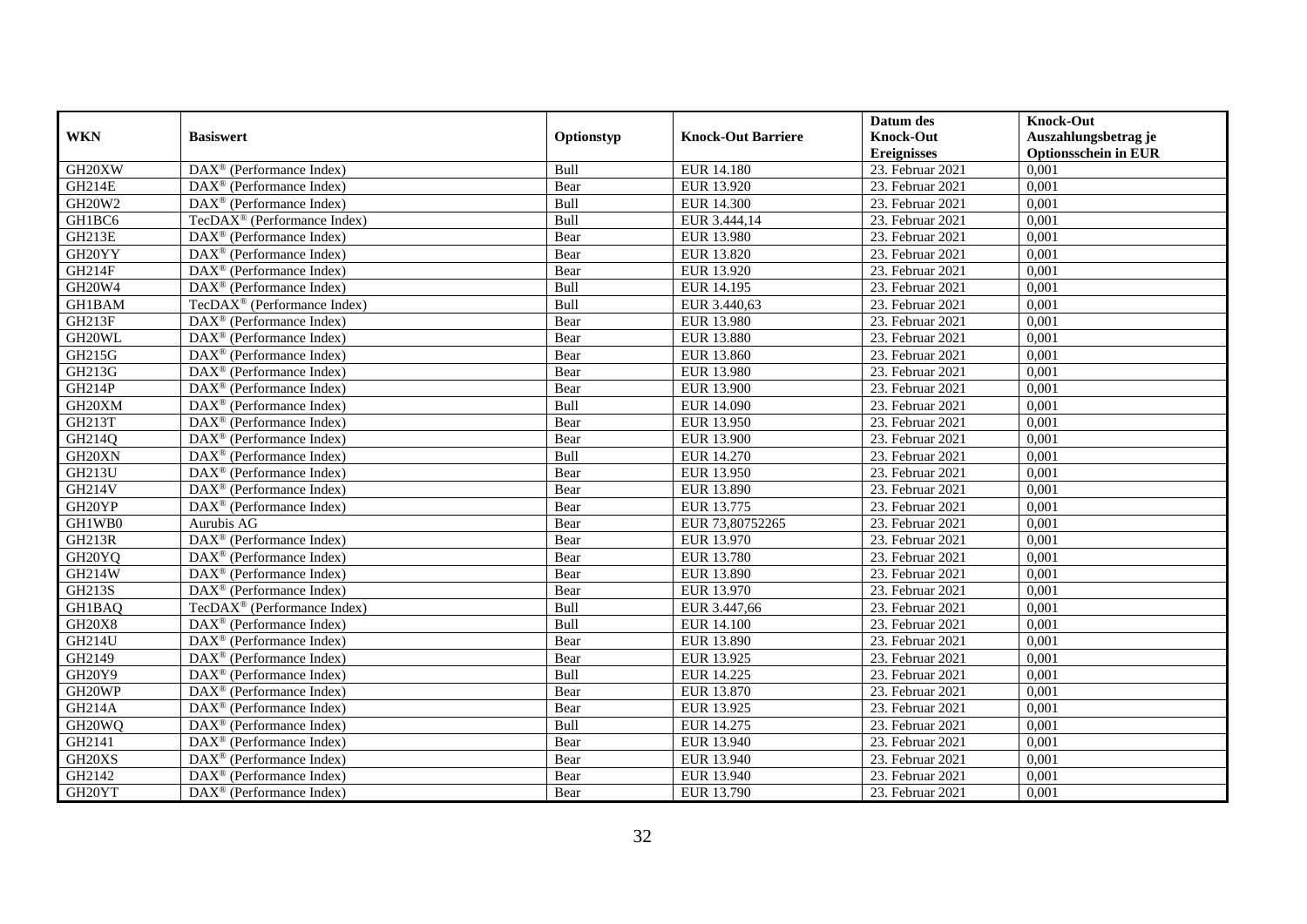|                     |                                                              |            |                           | Datum des          | <b>Knock-Out</b>            |
|---------------------|--------------------------------------------------------------|------------|---------------------------|--------------------|-----------------------------|
| <b>WKN</b>          | <b>Basiswert</b>                                             | Optionstyp | <b>Knock-Out Barriere</b> | <b>Knock-Out</b>   | Auszahlungsbetrag je        |
|                     |                                                              |            |                           | <b>Ereignisses</b> | <b>Optionsschein in EUR</b> |
| GH2154              | DAX <sup>®</sup> (Performance Index)                         | Bear       | EUR 13.875                | 23. Februar 2021   | 0,001                       |
| GH20WE              | $DAX^{\circledR}$ (Performance Index)                        | Bull       | EUR 14.125                | 23. Februar 2021   | 0,001                       |
| GH2150              | DAX <sup>®</sup> (Performance Index)                         | Bear       | EUR 13.880                | 23. Februar 2021   | 0,001                       |
| GH20XF              | $\text{DAX}^{\otimes}$ (Performance Index)                   | Bear       | EUR 13.960                | 23. Februar 2021   | 0,001                       |
| GH214K              | DAX <sup>®</sup> (Performance Index)                         | Bear       | EUR 13.910                | 23. Februar 2021   | 0,001                       |
| GH20XG              | $\text{DAX}^{\textcircled{n}}$ (Performance Index)           | Bear       | EUR 13.915                | 23. Februar 2021   | 0,001                       |
| GH214L              | $\text{DAX}^{\textcircled{n}}$ (Performance Index)           | Bear       | EUR 13.910                | 23. Februar 2021   | 0,001                       |
| GH20YH              | $\text{DAX}^{\textcircled{}}$ (Performance Index)            | Bull       | EUR 14.245                | 23. Februar 2021   | 0,001                       |
| <b>GH215N</b>       | $\text{DAX}^{\textcircled{p}}$ (Performance Index)           | Bear       | EUR 13.850                | 23. Februar 2021   | 0,001                       |
| GH20YJ              | $DAX^{\otimes}$ (Performance Index)                          | Bull       | EUR 14.135                | 23. Februar 2021   | 0,001                       |
| <b>GH214R</b>       | $\overline{\text{DAX}}^{\textcircled{}}$ (Performance Index) | Bear       | <b>EUR 13.900</b>         | 23. Februar 2021   | 0,001                       |
| GH <sub>20</sub> WB | $\overline{\text{DAX}^{\otimes}}$ (Performance Index)        | Bull       | <b>EUR 14.220</b>         | 23. Februar 2021   | 0,001                       |
| GH214S              | $\text{DAX}^{\textcircled{n}}$ (Performance Index)           | Bear       | EUR 13.900                | 23. Februar 2021   | 0,001                       |
| GH20WC              | DAX <sup>®</sup> (Performance Index)                         | Bear       | EUR 13.935                | 23. Februar 2021   | 0,001                       |
| GH215U              | DAX <sup>®</sup> (Performance Index)                         | Bear       | EUR 13.840                | 23. Februar 2021   | 0,001                       |
| GH20XD              | DAX <sup>®</sup> (Performance Index)                         | Bear       | EUR 13.830                | 23. Februar 2021   | 0,001                       |
| GH2145              | DAX <sup>®</sup> (Performance Index)                         | Bear       | EUR 13.930                | 23. Februar 2021   | 0,001                       |
| GH20XE              | $\overline{\text{DAX}}^{\textcirc}$ (Performance Index)      | Bull       | EUR 14.235                | 23. Februar 2021   | 0,001                       |
| GH2146              | DAX <sup>®</sup> (Performance Index)                         | Bear       | EUR 13.925                | 23. Februar 2021   | 0,001                       |
| GH20YF              | DAX <sup>®</sup> (Performance Index)                         | Bull       | EUR 14.050                | 23. Februar 2021   | 0,001                       |
| GH2157              | DAX <sup>®</sup> (Performance Index)                         | Bear       | EUR 13.875                | 23. Februar 2021   | 0,001                       |
| GH <sub>20</sub> YG | $\overline{\text{DAX}^{\otimes}}$ (Performance Index)        | Bear       | EUR 13.905                | 23. Februar 2021   | 0,001                       |
| GH2158              | $\text{DAX}^{\circledast}$ (Performance Index)               | Bear       | EUR 13.875                | 23. Februar 2021   | 0,001                       |
| GH <sub>20</sub> WV | DAX <sup>®</sup> (Performance Index)                         | Bull       | EUR 14.160                | 23. Februar 2021   | 0,001                       |
| GH2144              | DAX <sup>®</sup> (Performance Index)                         | Bear       | EUR 13.930                | 23. Februar 2021   | 0,001                       |
| GH20WW              | $\text{DAX}^{\otimes}$ (Performance Index)                   | Bull       | EUR 14.140                | 23. Februar 2021   | 0,001                       |
| GH2155              | $\text{DAX}^{\circledast}$ (Performance Index)               | Bear       | EUR 13.875                | 23. Februar 2021   | 0,001                       |
| GH20XY              | $DAX^{\circledR}$ (Performance Index)                        | Bull       | EUR 14.030                | $23.$ Februar 2021 | 0,001                       |
| GH2156              | $\text{DAX}^{\textcircled{p}}$ (Performance Index)           | Bear       | EUR 13.875                | 23. Februar 2021   | 0,001                       |
| <b>GH20Z0</b>       | $DAX^{\circledcirc}$ (Performance Index)                     | Bull       | EUR 14.130                | 23. Februar 2021   | 0,001                       |
| GH214B              | DAX <sup>®</sup> (Performance Index)                         | Bear       | EUR 13.920                | 23. Februar 2021   | 0,001                       |
| GH2114              | $\text{DAX}^{\otimes}$ (Performance Index)                   | Bear       | EUR 13.825                | 23. Februar 2021   | 0,001                       |
| GH214C              | $\overline{\text{DAX}^{\otimes}}$ (Performance Index)        | Bear       | EUR 13.920                | 23. Februar 2021   | 0,001                       |
| GH214X              | DAX <sup>®</sup> (Performance Index)                         | Bear       | EUR 13.890                | $23.$ Februar 2021 | 0,001                       |
| <b>GH20W7</b>       | $\text{DAX}^{\textcircled{n}}$ (Performance Index)           | Bull       | EUR 14.095                | 23. Februar 2021   | 0,001                       |
| GH214Y              | $\text{DAX}^{\textcircled{n}}$ (Performance Index)           | Bear       | EUR 13.890                | 23. Februar 2021   | 0,001                       |
| <b>GH20W8</b>       | $\text{DAX}^{\otimes}$ (Performance Index)                   | Bull       | EUR 14.065                | 23. Februar 2021   | 0,001                       |
| GH2151              | $\overline{\text{DAX}}^{\textcirc}$ (Performance Index)      | Bear       | <b>EUR 13.880</b>         | 23. Februar 2021   | 0,001                       |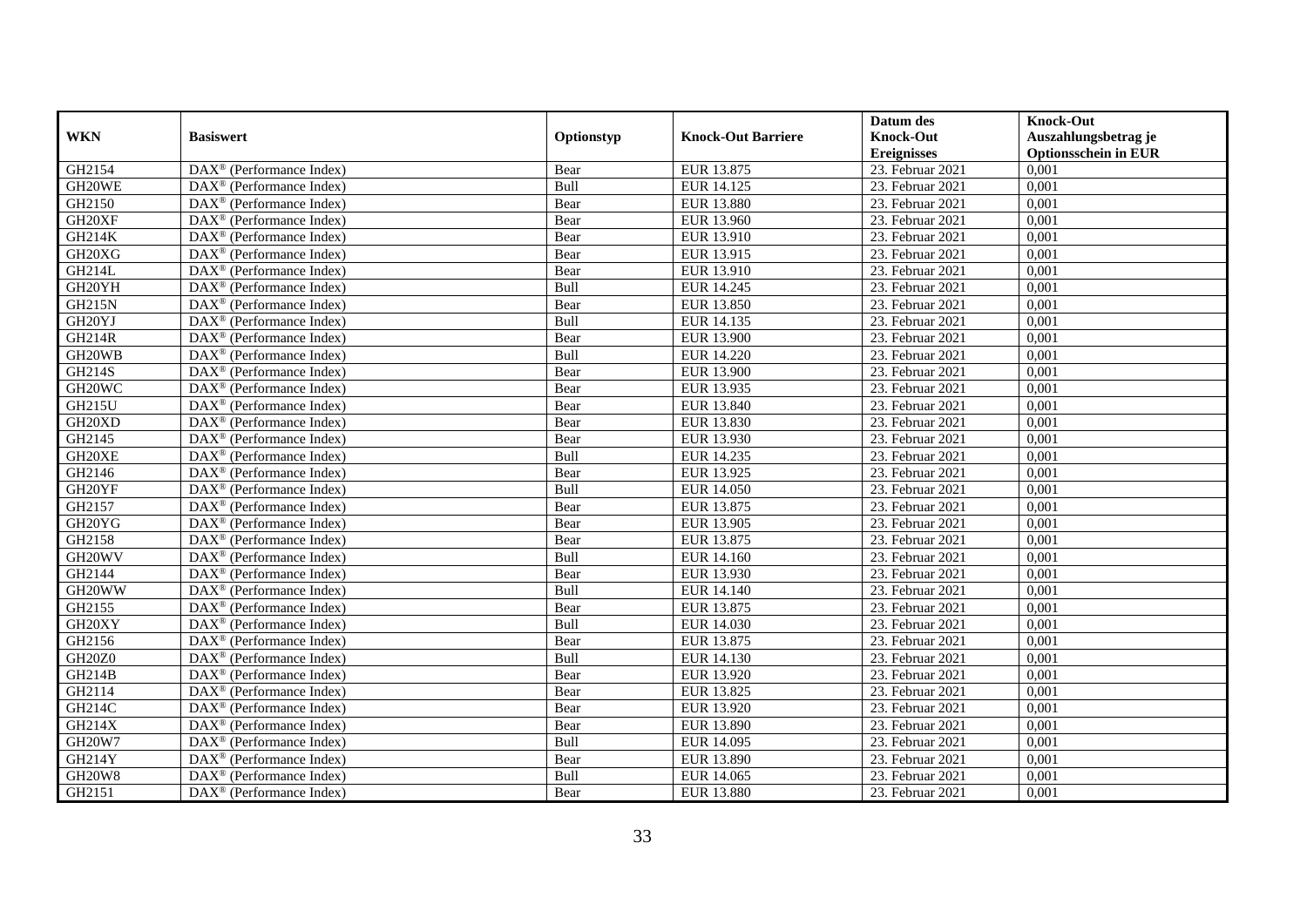|                                 |                                                              |             |                           | Datum des          | <b>Knock-Out</b>            |
|---------------------------------|--------------------------------------------------------------|-------------|---------------------------|--------------------|-----------------------------|
| <b>WKN</b>                      | <b>Basiswert</b>                                             | Optionstyp  | <b>Knock-Out Barriere</b> | <b>Knock-Out</b>   | Auszahlungsbetrag je        |
|                                 |                                                              |             |                           | <b>Ereignisses</b> | <b>Optionsschein in EUR</b> |
| GH20X9                          | DAX <sup>®</sup> (Performance Index)                         | Bull        | EUR 14.115                | 23. Februar 2021   | 0,001                       |
| GH2152                          | $DAX^{\circledR}$ (Performance Index)                        | Bear        | <b>EUR 13.880</b>         | 23. Februar 2021   | 0,001                       |
| GH <sub>20</sub> XA             | DAX <sup>®</sup> (Performance Index)                         | Bear        | EUR 13.980                | 23. Februar 2021   | 0,001                       |
| GH214G                          | $\text{DAX}^{\circledast}$ (Performance Index)               | Bear        | EUR 13.910                | 23. Februar 2021   | 0,001                       |
| GH <sub>20</sub> YB             | DAX <sup>®</sup> (Performance Index)                         | Bull        | EUR 14.230                | 23. Februar 2021   | 0,001                       |
| GH214H                          | $\text{DAX}^{\circledast}$ (Performance Index)               | Bear        | EUR 13.910                | 23. Februar 2021   | 0,001                       |
| GH20YC                          | $\text{DAX}^{\textcircled{n}}$ (Performance Index)           | Bull        | EUR 14.040                | 23. Februar 2021   | 0,001                       |
| GH214J                          | $\text{DAX}^{\textcircled{}}$ (Performance Index)            | Bear        | EUR 13.910                | 23. Februar 2021   | 0,001                       |
| GH <sub>20</sub> ZD             | $\text{DAX}^{\textcircled{p}}$ (Performance Index)           | Bear        | EUR 13.750                | 23. Februar 2021   | 0,001                       |
| GH20ZE                          | $DAX^{\otimes}$ (Performance Index)                          | Bull        | EUR 14.170                | 23. Februar 2021   | 0,001                       |
| GH20WH                          | $\overline{\text{DAX}}^{\textcircled{}}$ (Performance Index) | Bull        | <b>EUR 14.110</b>         | 23. Februar 2021   | 0,001                       |
| GH <sub>20</sub> WJ             | $\overline{\text{DAX}^{\otimes}}$ (Performance Index)        | Bull        | <b>EUR 14.240</b>         | 23. Februar 2021   | 0,001                       |
| GH20XK                          | $\text{DAX}^{\circledast}$ (Performance Index)               | Bear        | EUR 13.945                | 23. Februar 2021   | 0,001                       |
| GH20XL                          | DAX <sup>®</sup> (Performance Index)                         | Bear        | EUR 13.875                | 23. Februar 2021   | 0,001                       |
| GH20YM                          | DAX <sup>®</sup> (Performance Index)                         | Bear        | EUR 13.755                | 23. Februar 2021   | 0,001                       |
| GH20YN                          | DAX <sup>®</sup> (Performance Index)                         | Bear        | EUR 13.765                | 23. Februar 2021   | 0,001                       |
| GH20WR                          | DAX <sup>®</sup> (Performance Index)                         | Bull        | EUR 14.075                | 23. Februar 2021   | 0,001                       |
| GH20WS                          | $\overline{\text{DAX}}^{\textcirc}$ (Performance Index)      | <b>Bull</b> | EUR 14.060                | 23. Februar 2021   | 0,001                       |
| GH20XT                          | DAX <sup>®</sup> (Performance Index)                         | Bear        | EUR 13.845                | 23. Februar 2021   | 0,001                       |
| GH <sub>20</sub> XU             | DAX <sup>®</sup> (Performance Index)                         | Bear        | EUR 13.985                | 23. Februar 2021   | 0,001                       |
| GH20WX                          | DAX <sup>®</sup> (Performance Index)                         | Bull        | EUR 14.120                | 23. Februar 2021   | 0,001                       |
| GH20WY                          | $\overline{\text{DAX}^{\otimes}}$ (Performance Index)        | Bull        | <b>EUR 14.185</b>         | 23. Februar 2021   | 0,001                       |
| GH20XZ                          | $\text{DAX}^{\circledast}$ (Performance Index)               | Bull        | EUR 14.210                | 23. Februar 2021   | 0,001                       |
| GH <sub>20</sub> Y <sub>0</sub> | DAX <sup>®</sup> (Performance Index)                         | Bear        | EUR 13.895                | 23. Februar 2021   | 0,001                       |
| GH20Z2                          | DAX <sup>®</sup> (Performance Index)                         | Bear        | EUR 13.890                | 23. Februar 2021   | 0,001                       |
| GH20W9                          | $\text{DAX}^{\otimes}$ (Performance Index)                   | Bull        | <b>EUR 14.080</b>         | 23. Februar 2021   | 0,001                       |
| GH20WA                          | $\text{DAX}^{\circledast}$ (Performance Index)               | Bull        | EUR 14.165                | 23. Februar 2021   | 0,001                       |
| GH20XB                          | $\text{DAX}^{\textcircled{D}}$ (Performance Index)           | Bear        | EUR 13.885                | $23.$ Februar 2021 | 0,001                       |
| GH <sub>20</sub> XC             | $\text{DAX}^{\textcircled{D}}$ (Performance Index)           | Bear        | EUR 13.900                | 23. Februar 2021   | 0,001                       |
| GH <sub>20</sub> YD             | $DAX^{\circledcirc}$ (Performance Index)                     | Bear        | EUR 13.835                | 23. Februar 2021   | 0,001                       |
| GH20YE                          | DAX <sup>®</sup> (Performance Index)                         | Bull        | EUR 14.265                | 23. Februar 2021   | 0,001                       |
| GH20WN                          | $\text{DAX}^{\otimes}$ (Performance Index)                   | Bear        | EUR 13.805                | 23. Februar 2021   | 0,001                       |
| GH <sub>20</sub> XP             | $\overline{\text{DAX}^{\otimes}}$ (Performance Index)        | Bear        | EUR 13.970                | 23. Februar 2021   | 0,001                       |
| GH <sub>20</sub> XQ             | $\text{DAX}^{\circledast}$ (Performance Index)               | Bull        | EUR 14.145                | $23.$ Februar 2021 | 0,001                       |
| GH20YR                          | $\text{DAX}^{\textcircled{n}}$ (Performance Index)           | Bear        | EUR 13.785                | 23. Februar 2021   | 0,001                       |
| GH20YS                          | $\text{DAX}^{\textcircled{n}}$ (Performance Index)           | Bear        | EUR 13.770                | 23. Februar 2021   | 0,001                       |
| GH20ZU                          | $\text{DAX}^{\otimes}$ (Performance Index)                   | Bear        | EUR 13.760                | 23. Februar 2021   | 0,001                       |
| GH20X5                          | $\overline{\text{DAX}}^{\textcirc}$ (Performance Index)      | Bull        | EUR 14.205                | 23. Februar 2021   | 0,001                       |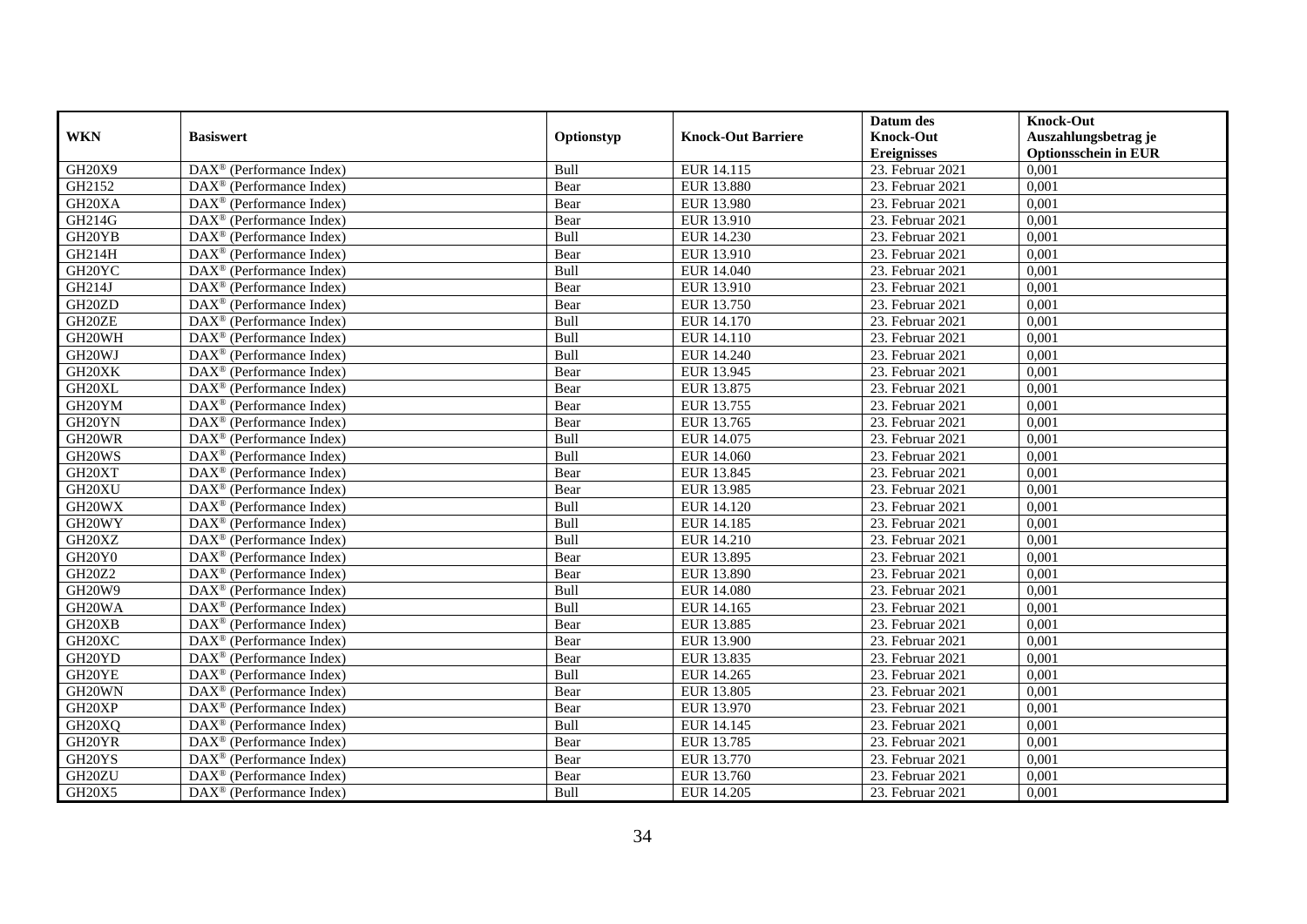|                                 |                                                              |             |                           | Datum des          | <b>Knock-Out</b>            |
|---------------------------------|--------------------------------------------------------------|-------------|---------------------------|--------------------|-----------------------------|
| <b>WKN</b>                      | <b>Basiswert</b>                                             | Optionstyp  | <b>Knock-Out Barriere</b> | <b>Knock-Out</b>   | Auszahlungsbetrag je        |
|                                 |                                                              |             |                           | <b>Ereignisses</b> | <b>Optionsschein in EUR</b> |
| GH20X6                          | DAX <sup>®</sup> (Performance Index)                         | Bull        | EUR 14.045                | 23. Februar 2021   | 0,001                       |
| GH20Y7                          | $\text{DAX}^{\textcircled{n}}$ (Performance Index)           | Bull        | <b>EUR 14.200</b>         | 23. Februar 2021   | 0,001                       |
| <b>GH20Y8</b>                   | DAX <sup>®</sup> (Performance Index)                         | Bear        | EUR 13.930                | 23. Februar 2021   | 0,001                       |
| GH20WF                          | $DAX^{\circledcirc}$ (Performance Index)                     | Bull        | EUR 14.105                | 23. Februar 2021   | 0,001                       |
| GH <sub>20</sub> W <sub>G</sub> | DAX <sup>®</sup> (Performance Index)                         | Bull        | <b>EUR 14.260</b>         | 23. Februar 2021   | 0,001                       |
| GH20XH                          | $\text{DAX}^{\textcircled{D}}$ (Performance Index)           | Bull        | EUR 14.055                | 23. Februar 2021   | 0,001                       |
| GH <sub>20</sub> XJ             | $DAX^{\otimes}$ (Performance Index)                          | Bear        | EUR 13.855                | 23. Februar 2021   | 0,001                       |
| GH20YK                          | $\text{DAX}^{\textcircled{n}}$ (Performance Index)           | Bear        | EUR 13.795                | 23. Februar 2021   | 0,001                       |
| GH20YL                          | $\text{DAX}^{\textcircled{n}}$ (Performance Index)           | Bear        | <b>EUR 13.800</b>         | 23. Februar 2021   | 0,001                       |
| GH20WZ                          | $\text{DAX}^{\otimes}$ (Performance Index)                   | Bear        | EUR 13.925                | 23. Februar 2021   | 0,001                       |
| GH20X0                          | $\overline{\text{DAX}}^{\textcircled{}}$ (Performance Index) | Bull        | EUR 14.035                | 23. Februar 2021   | 0,001                       |
| <b>GH20X1</b>                   | DAX <sup>®</sup> (Performance Index)                         | Bull        | <b>EUR 14.290</b>         | 23. Februar 2021   | 0,001                       |
| GH20Y1                          | DAX <sup>®</sup> (Performance Index)                         | Bull        | EUR 14.070                | 23. Februar 2021   | 0,001                       |
| <b>GH20Y2</b>                   | $DAX^{\circledR}$ (Performance Index)                        | Bear        | EUR 13.810                | 23. Februar 2021   | 0,001                       |
| GH20Y3                          | $\text{DAX}^{\otimes}$ (Performance Index)                   | Bull        | EUR 14.155                | 23. Februar 2021   | 0,001                       |
| GH20Z3                          | DAX <sup>®</sup> (Performance Index)                         | Bull        | <b>EUR 14.250</b>         | 23. Februar 2021   | 0,001                       |
| <b>GH1PVM</b>                   | EURO STOXX <sup>®</sup> Banks (Price EUR) Index              | Bear        | EUR 83,50007252           | 23. Februar 2021   | 0,001                       |
| GH0Y4R                          | <b>BP</b> Plc                                                | Bear        | GBP 2.90727159            | 23. Februar 2021   | 0,001                       |
| <b>GH1PVN</b>                   | EURO STOXX <sup>®</sup> Banks (Price EUR) Index              | Bear        | EUR 83,66997092           | 23. Februar 2021   | 0,001                       |
| <b>GH1BAR</b>                   | TecDAX <sup>®</sup> (Performance Index)                      | Bull        | EUR 3.429,99              | 23. Februar 2021   | 0,001                       |
| <b>GH1KPS</b>                   | EURO STOXX <sup>®</sup> Banks (Price EUR) Index              | Bear        | EUR 83,8630423            | 23. Februar 2021   | 0,001                       |
| <b>GH1BAS</b>                   | TecDAX <sup>®</sup> (Performance Index)                      | Bull        | EUR 3.426,44              | 23. Februar 2021   | 0,001                       |
| <b>GH1KNV</b>                   | EURO STOXX <sup>®</sup> Banks (Price EUR) Index              | Bear        | EUR 83,78310604           | 23. Februar 2021   | 0,001                       |
| <b>GH1PVS</b>                   | EURO STOXX <sup>®</sup> Banks (Price EUR) Index              | Bear        | EUR 83,5800247            | 23. Februar 2021   | 0,001                       |
| <b>GH1PVT</b>                   | EURO STOXX <sup>®</sup> Banks (Price EUR) Index              | Bear        | EUR 83,42012031           | 23. Februar 2021   | 0.001                       |
| <b>GH1BCC</b>                   | TecDAX <sup>®</sup> (Performance Index)                      | Bull        | EUR 3.437,11              | 23. Februar 2021   | 0,001                       |
| <b>GH1BAP</b>                   | TecDAX <sup>®</sup> (Performance Index)                      | Bull        | EUR 3.433,59              | 23. Februar 2021   | 0,001                       |
| GH214M                          | $\text{DAX}^{\textcircled{D}}$ (Performance Index)           | Bull        | <b>EUR 13.900</b>         | 23. Februar 2021   | 0,001                       |
| GH1BAT                          | TecDAX <sup>®</sup> (Performance Index)                      | Bull        | EUR 3.422,92              | 23. Februar 2021   | 0,001                       |
| <b>GH1BAU</b>                   | TecDAX <sup>®</sup> (Performance Index)                      | Bull        | EUR 3.419,4               | 23. Februar 2021   | 0,001                       |
| GH1BAV                          | TecDAX <sup>®</sup> (Performance Index)                      | Bull        | EUR 3.415,88              | 23. Februar 2021   | 0,001                       |
| GH07B5                          | Siemens Gamesa Renewable Energy, S.A.                        | <b>Bull</b> | EUR 31,31892486           | 23. Februar 2021   | 0,001                       |
| <b>GH0HYK</b>                   | Zalando SE                                                   | Bull        | EUR 89,83224465           | 23. Februar 2021   | 0,001                       |
| GH0KS5                          | HelloFresh SE                                                | Bull        | EUR 65,12390431           | 23. Februar 2021   | 0,001                       |
| GH0V7D                          | Deutsche Lufthansa AG                                        | Bear        | EUR 12,11109996           | 23. Februar 2021   | 0,001                       |
| GH1GYR                          | A <sup>SM</sup> International N.V.                           | Bull        | EUR 225,19785484          | 23. Februar 2021   | 0,001                       |
| <b>GF724W</b>                   | MorphoSys AG                                                 | Bull        | EUR 85,26185618           | 23. Februar 2021   | 0,001                       |
| GH1KM1                          | Ubisoft Entertainment S.A.                                   | Bull        | EUR 69,69606025           | 23. Februar 2021   | 0,001                       |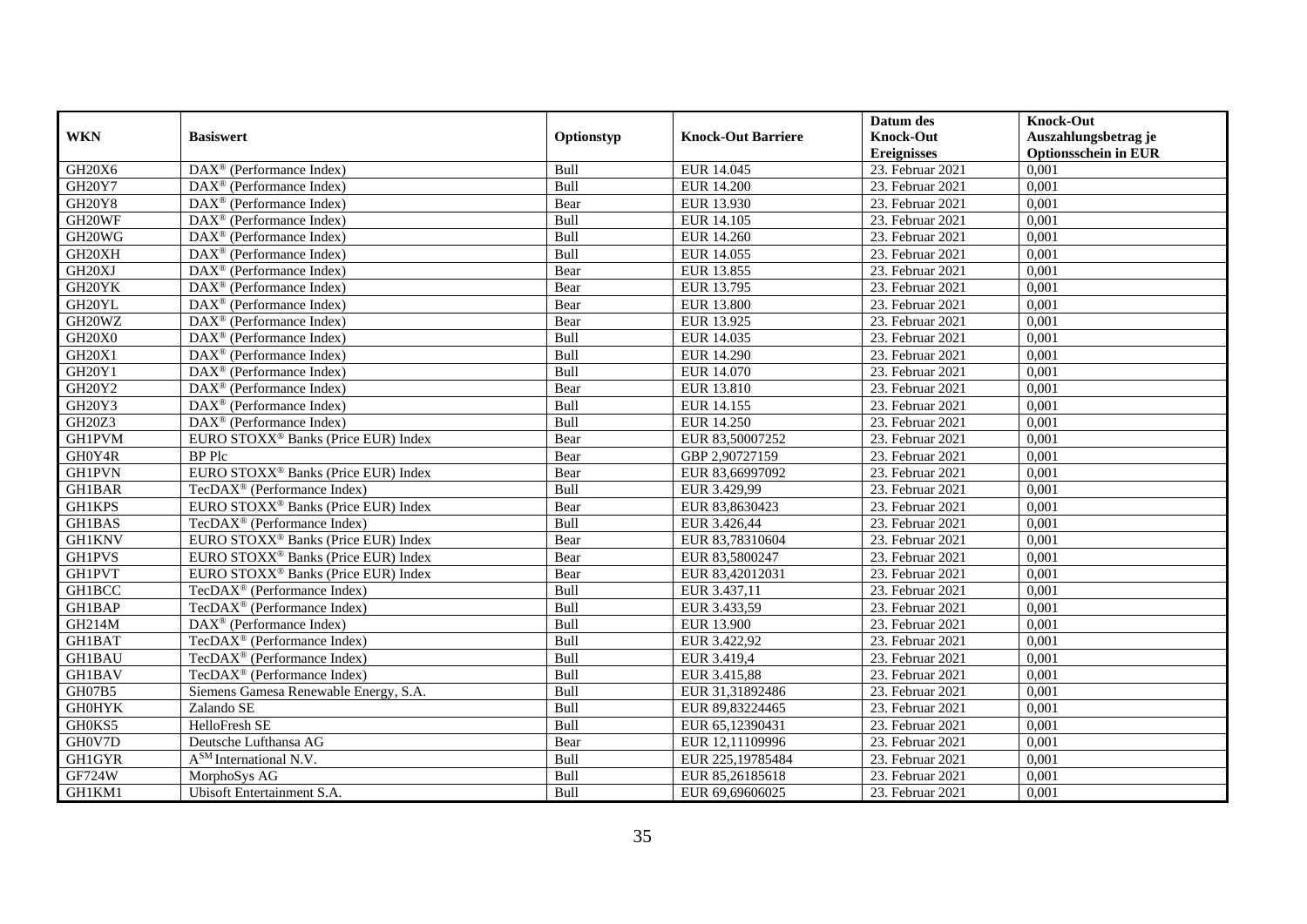|               |                                    |            |                           | Datum des          | <b>Knock-Out</b>            |
|---------------|------------------------------------|------------|---------------------------|--------------------|-----------------------------|
| <b>WKN</b>    | <b>Basiswert</b>                   | Optionstyp | <b>Knock-Out Barriere</b> | <b>Knock-Out</b>   | Auszahlungsbetrag je        |
|               |                                    |            |                           | <b>Ereignisses</b> | <b>Optionsschein in EUR</b> |
| <b>GH1TNA</b> | Commerzbank AG                     | Bear       | EUR 5,34786806            | 23. Februar 2021   | 0,001                       |
| GF9MJ6        | Sanofi                             | Bull       | EUR 75,8434835            | 23. Februar 2021   | 0,001                       |
| GH0KS6        | HelloFresh SE                      | Bull       | EUR 64,0897134            | 23. Februar 2021   | 0,001                       |
| GH1GG2        | ADYEN N.V.                         | Bull       | EUR 2.051,25020131        | 23. Februar 2021   | 0,001                       |
| GF8AZN        | Airbus SE                          | Bear       | EUR 98,31806087           | 23. Februar 2021   | 0,001                       |
| <b>GH1W53</b> | Ørsted $A/S$                       | Bull       | DKK 971,5853912           | 23. Februar 2021   | 0,001                       |
| GF9X83        | Royal Dutch Shell plc              | Bear       | EUR 17,11148872           | 23. Februar 2021   | 0,001                       |
| <b>GH0HYG</b> | Zalando SE                         | Bull       | EUR 88,78745005           | 23. Februar 2021   | 0,001                       |
| <b>GH1GYS</b> | A <sup>SM</sup> International N.V. | Bull       | EUR 223,91593162          | 23. Februar 2021   | 0,001                       |
| GH1W7X        | Deutsche Bank AG                   | Bear       | EUR 9,97845175            | 23. Februar 2021   | 0,001                       |
| GH1H0A        | Prosus NV                          | Bull       | EUR 101,83170848          | 23. Februar 2021   | 0,001                       |
| <b>GH1PYA</b> | Aeroports de Paris SA              | Bear       | EUR 103,69934572          | 23. Februar 2021   | 0,001                       |
| GH09GS        | Just Eat Takeaway.com N.V.         | Bull       | EUR 81,64798322           | 23. Februar 2021   | 0,001                       |
| GH0J2Q        | Covestro AG                        | Bear       | EUR 62,01573609           | 23. Februar 2021   | 0,001                       |
| GF4KN3        | MorphoSys AG                       | Bull       | EUR 84,76587367           | 23. Februar 2021   | 0,001                       |
| GF2M5H        | <b>E.ON SE</b>                     | Bull       | EUR 8,50811713            | 23. Februar 2021   | 0,001                       |
| GH1GF1        | ADYEN N.V.                         | Bull       | EUR 2.019,78820254        | 23. Februar 2021   | 0,001                       |
| GH1G5E        | <b>OIAGEN N.V.</b>                 | Bull       | EUR 44,81672674           | 23. Februar 2021   | 0,001                       |
| GF9QN9        | AstraZeneca Plc                    | Bull       | GBP 71,08748373           | 23. Februar 2021   | 0,001                       |
| <b>GH0KSA</b> | HelloFresh SE                      | Bull       | EUR 64,43109681           | 23. Februar 2021   | 0,001                       |
| GF9XBG        | Royal Dutch Shell plc              | Bear       | EUR 17,05183536           | 23. Februar 2021   | 0,001                       |
| GF8AZP        | Airbus SE                          | Bear       | EUR 97,81310407           | 23. Februar 2021   | 0,001                       |
| <b>GH0HYH</b> | Zalando SE                         | Bull       | EUR 87,48145678           | 23. Februar 2021   | 0,001                       |
| GF8YGX        | Ørsted A/S                         | Bull       | DKK 978,94832108          | 23. Februar 2021   | 0,001                       |
| GF61XB        | Airbus SE                          | Bear       | EUR 98,94339267           | 23. Februar 2021   | 0,001                       |
| GF8C3Z        | Total S.A.                         | Bear       | EUR 38,53287695           | 23. Februar 2021   | 0,001                       |
| GH0V7H        | Delivery Hero AG                   | Bull       | EUR 111,55932616          | 23. Februar 2021   | 0,001                       |
| GH1GG4        | ADYEN N.V.                         | Bull       | EUR 2.040,75285183        | 23. Februar 2021   | 0,001                       |
| <b>GH1KVV</b> | Amadeus IT Group S.A.              | Bear       | EUR 58,22063209           | 23. Februar 2021   | 0,001                       |
| <b>GC3TCW</b> | UCB S.A.                           | Bull       | EUR 81,42866291           | 23. Februar 2021   | 0,001                       |
| GH0KS8        | HelloFresh SE                      | Bull       | EUR 64,77248022           | 23. Februar 2021   | 0,001                       |
| GF8AZS        | Airbus SE                          | Bear       | EUR 98,64479763           | 23. Februar 2021   | 0,001                       |
| GF8C40        | Total S.A.                         | Bear       | EUR 38,79037149           | 23. Februar 2021   | 0,001                       |
| <b>GH1ZVN</b> | Aena S.M.E., S.A.                  | Bear       | EUR 140.49                | 23. Februar 2021   | 0,001                       |
| GH0V7L        | Delivery Hero AG                   | Bull       | EUR 110,68682872          | 23. Februar 2021   | 0,001                       |
| GH1H1D        | Aegon N.V.                         | Bear       | EUR 4,10299013            | 23. Februar 2021   | 0,001                       |
| GH0KS9        | HelloFresh SE                      | Bull       | EUR 65,46528772           | 23. Februar 2021   | 0,001                       |
| GF8AZ3        | Airbus SE                          | Bear       | EUR 99,30817225           | 23. Februar 2021   | 0,001                       |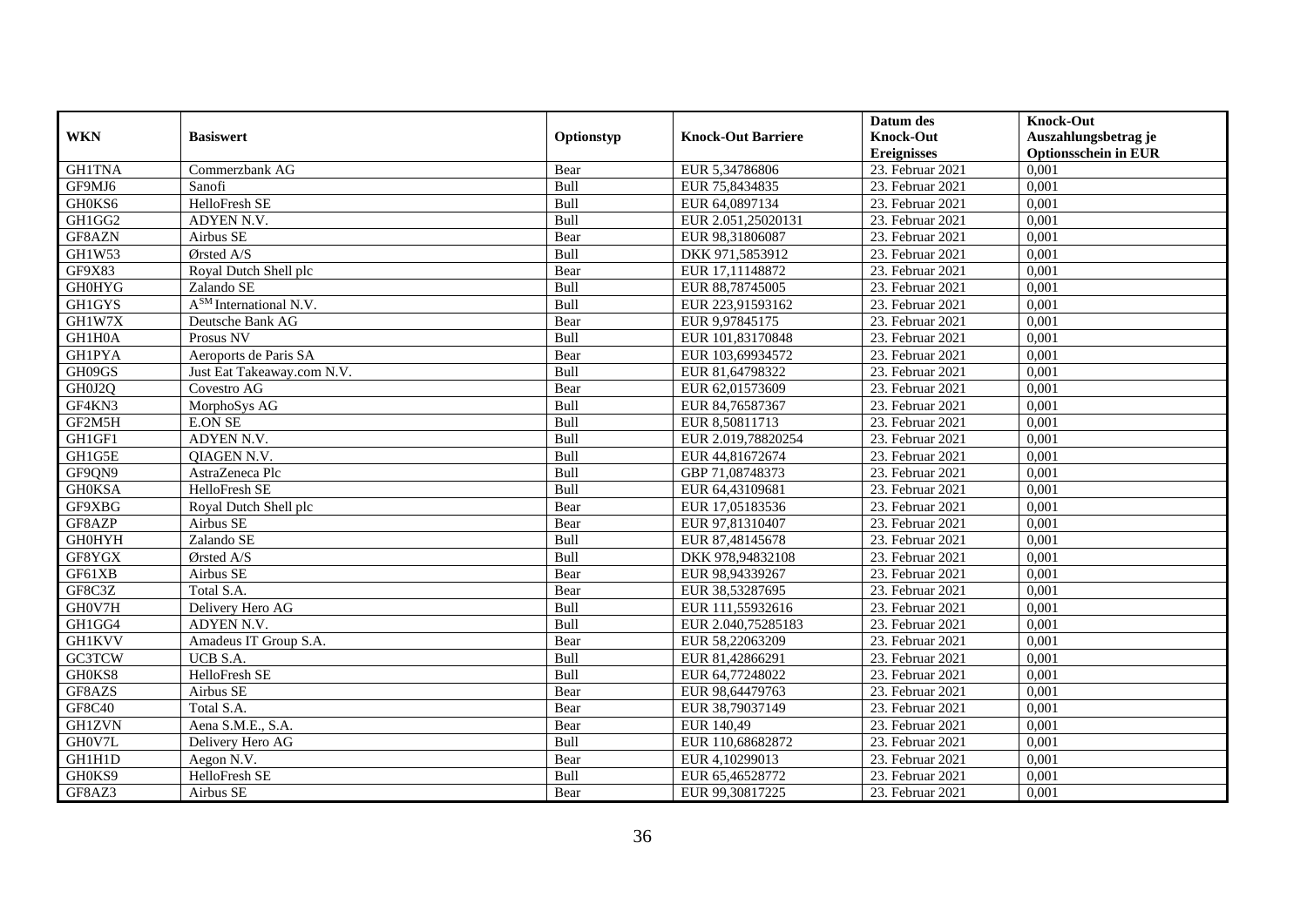|               |                                                              |             |                           | Datum des          | <b>Knock-Out</b>            |
|---------------|--------------------------------------------------------------|-------------|---------------------------|--------------------|-----------------------------|
| <b>WKN</b>    | <b>Basiswert</b>                                             | Optionstyp  | <b>Knock-Out Barriere</b> | <b>Knock-Out</b>   | Auszahlungsbetrag je        |
|               |                                                              |             |                           | <b>Ereignisses</b> | <b>Optionsschein in EUR</b> |
| <b>GH1HBQ</b> | Credit Suisse Group AG                                       | Bear        | CHF 13,07284758           | 23. Februar 2021   | 0,001                       |
| GC6XLG        | Just Eat Takeaway.com N.V.                                   | Bull        | EUR 82,47960721           | 23. Februar 2021   | 0,001                       |
| GH1W7L        | Deutsche Bank AG                                             | Bear        | EUR 9,9284595             | 23. Februar 2021   | 0,001                       |
| GH1GG5        | ADYEN N.V.                                                   | Bull        | EUR 2.030,26551892        | 23. Februar 2021   | 0,001                       |
| <b>GH1ZRQ</b> | Carrefour S.A.                                               | Bull        | EUR 14,75                 | 23. Februar 2021   | 0,001                       |
| <b>GH1KLN</b> | ASML Holding N.V.                                            | Bull        | EUR 472,30059746          | 23. Februar 2021   | 0,001                       |
| <b>GH0KSC</b> | HelloFresh SE                                                | Bull        | EUR 63,74833001           | 23. Februar 2021   | 0,001                       |
| GF78UH        | Airbus SE                                                    | Bear        | EUR 99,73406366           | 23. Februar 2021   | 0,001                       |
| <b>GF6MKK</b> | <b>Bechtle AG</b>                                            | Bull        | EUR 155,47094709          | 23. Februar 2021   | 0,001                       |
| GH1G5K        | QIAGEN N.V.                                                  | Bull        | EUR 44,37626752           | 23. Februar 2021   | 0,001                       |
| GH1GF5        | ADYEN N.V.                                                   | Bull        | EUR 2.009,28083651        | 23. Februar 2021   | 0,001                       |
| GH0GJ4        | Nokia Oyj                                                    | Bull        | EUR 3,28164808            | 23. Februar 2021   | 0,001                       |
| GH1H0B        | Prosus NV                                                    | Bull        | EUR 101,06078708          | 23. Februar 2021   | 0,001                       |
| GF88MS        | Wacker Chemie AG                                             | Bull        | EUR 105,54493289          | 23. Februar 2021   | 0,001                       |
| GH1KQ9        | <b>Associated British Foods PLC</b>                          | Bear        | GBP 24,43847902           | 23. Februar 2021   | 0,001                       |
| GH1ZY2        | Aeroports de Paris SA                                        | Bear        | EUR 105,14                | 23. Februar 2021   | 0,001                       |
| <b>GH1PYZ</b> | Aena S.M.E., S.A.                                            | Bear        | EUR 141,20379252          | 23. Februar 2021   | 0,001                       |
| GH07B6        | Siemens Gamesa Renewable Energy, S.A.                        | <b>Bull</b> | EUR 30,92743831           | 23. Februar 2021   | 0,001                       |
| GH1H0C        | Prosus NV                                                    | Bull        | EUR 100,83051187          | 23. Februar 2021   | 0,001                       |
| <b>GH1BAZ</b> | TecDAX <sup>®</sup> (Performance Index)                      | Bull        | EUR 3.408,82              | 23. Februar 2021   | 0,001                       |
| GC8021        | Koninklijke Ahold Delhaize N.V.                              | Bull        | EUR 21,97283306           | 23. Februar 2021   | 0,001                       |
| GF88MV        | Wacker Chemie AG                                             | Bull        | EUR 105,09980902          | 23. Februar 2021   | 0,001                       |
| GF10ZF        | Deutsche Wohnen AG                                           | Bull        | EUR 39,08339844           | $23.$ Februar 2021 | 0,001                       |
| GH2159        | DAX <sup>®</sup> (Performance Index)                         | Bull        | EUR 13.870                | 23. Februar 2021   | 0,001                       |
| GH1BB0        | TecDAX <sup>®</sup> (Performance Index)                      | Bull        | EUR 3.405,31              | 23. Februar 2021   | 0,001                       |
| <b>GH1PRU</b> | $AEX-Index^{\circledR}$                                      | Bull        | EUR 665,80584587          | 23. Februar 2021   | 0,001                       |
| GH214T        | DAX <sup>®</sup> (Performance Index)                         | Bull        | <b>EUR 13.890</b>         | 23. Februar 2021   | 0,001                       |
| GH215B        | $\text{DAX}^{\textcircled{D}}$ (Performance Index)           | Bull        | EUR 13.870                | 23. Februar 2021   | 0,001                       |
| <b>GH1BAX</b> | TecDAX <sup>®</sup> (Performance Index)                      | Bull        | EUR 3.401,78              | 23. Februar 2021   | 0,001                       |
| <b>GH215C</b> | DAX <sup>®</sup> (Performance Index)                         | Bull        | <b>EUR 13.870</b>         | 23. Februar 2021   | 0,001                       |
| GH1PS0        | $AEX-Index^{\circledR}$                                      | Bull        | EUR 663,74501701          | 23. Februar 2021   | 0,001                       |
| GH1BAY        | TecDAX <sup>®</sup> (Performance Index)                      | Bull        | EUR 3.398,26              | 23. Februar 2021   | 0,001                       |
| GH2153        | DAX <sup>®</sup> (Performance Index)                         | Bull        | EUR 13.875                | 23. Februar 2021   | 0,001                       |
| <b>GH1PSC</b> | $AEX-Index^{\circledR}$                                      | Bull        | EUR 664,43529464          | $23.$ Februar 2021 | 0,001                       |
| GH214Z        | DAX <sup>®</sup> (Performance Index)                         | Bull        | <b>EUR 13.880</b>         | 23. Februar 2021   | 0,001                       |
| GH1BBV        | TecDAX <sup>®</sup> (Performance Index)                      | Bull        | EUR 3.394,74              | 23. Februar 2021   | 0,001                       |
| <b>GH1PRX</b> | $AEX-Index^{\circledR}$                                      | Bull        | EUR 665,11556825          | 23. Februar 2021   | 0,001                       |
| GH215D        | $\overline{\text{DAX}}^{\textcircled{}}$ (Performance Index) | Bull        | EUR 13.870                | 23. Februar 2021   | 0,001                       |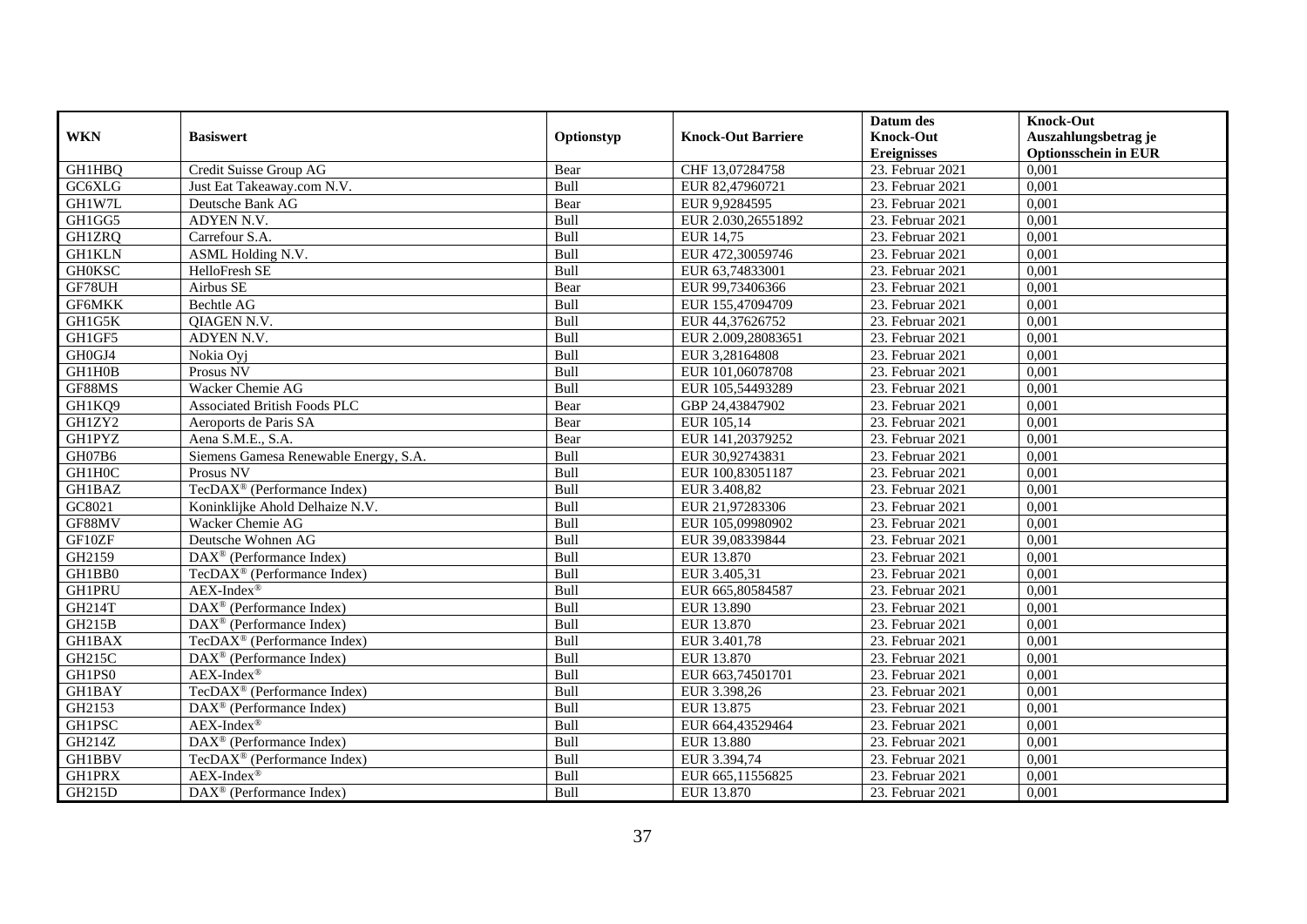|               |                                                                  |            |                           | Datum des          | <b>Knock-Out</b>            |
|---------------|------------------------------------------------------------------|------------|---------------------------|--------------------|-----------------------------|
| <b>WKN</b>    | <b>Basiswert</b>                                                 | Optionstyp | <b>Knock-Out Barriere</b> | <b>Knock-Out</b>   | Auszahlungsbetrag je        |
|               |                                                                  |            |                           | <b>Ereignisses</b> | <b>Optionsschein in EUR</b> |
| <b>GF6LBW</b> | Vonovia SE                                                       | Bull       | EUR 52,80408261           | 23. Februar 2021   | 0,001                       |
| <b>GH215E</b> | $\text{DAX}^{\textcircled{}}$ (Performance Index)                | Bull       | EUR 13.870                | 23. Februar 2021   | 0,001                       |
| <b>GH1BAW</b> | TecDAX <sup>®</sup> (Performance Index)                          | Bull       | EUR 3.412,35              | 23. Februar 2021   | 0,001                       |
| GA8ETB        | GlaxoSmithKline plc                                              | Bull       | GBP 11,975                | 23. Februar 2021   | 0,001                       |
| <b>GH1PRJ</b> | Nordex SE                                                        | Bull       | EUR 23,73733168           | 23. Februar 2021   | 0,001                       |
| GH1B9X        | TecDAX <sup>®</sup> (Performance Index)                          | Bull       | EUR 3.387,7               | 23. Februar 2021   | 0,001                       |
| GH1B9W        | TecDAX <sup>®</sup> (Performance Index)                          | Bull       | EUR 3.391,18              | 23. Februar 2021   | 0,001                       |
| <b>GH1ZME</b> | Vodafone Group Plc                                               | Bull       | GBP 1,29                  | 23. Februar 2021   | 0,001                       |
| <b>GH1RDU</b> | $\text{DAX}^{\textcircled{D}}$ (Performance Index)               | Bull       | EUR 13.790                | 23. Februar 2021   | 0,001                       |
| GH216B        | $DAX^{\otimes}$ (Performance Index)                              | Bull       | EUR 13.820                | 23. Februar 2021   | 0,001                       |
| GH216C        | DAX <sup>®</sup> (Performance Index)                             | Bull       | EUR 13.810                | 23. Februar 2021   | 0,001                       |
| <b>GH1KKA</b> | ASML Holding N.V.                                                | Bull       | EUR 469,87849177          | 23. Februar 2021   | 0,001                       |
| GH1PR1        | Nordex SE                                                        | Bull       | EUR 23,43698585           | 23. Februar 2021   | 0,001                       |
| GF9EYN        | <b>SAP SE</b>                                                    | Bull       | EUR 101,85241371          | 23. Februar 2021   | 0,001                       |
| GH1KJH        | <b>Ubisoft Entertainment S.A.</b>                                | Bull       | EUR 69,0853938            | 23. Februar 2021   | 0,001                       |
| GF92KM        | Zalando SE                                                       | Bull       | EUR 85,8295076            | 23. Februar 2021   | 0,001                       |
| <b>GH0ZAQ</b> | $DAX^{\circledast}$ (Performance Index)/ X-DAX <sup>®</sup>      | Bull       | <b>EUR 13.800</b>         | 23. Februar 2021   | 0,001                       |
| GF6MKL        | Bechtle AG                                                       | Bull       | EUR 153,55104832          | 23. Februar 2021   | 0,001                       |
| GH1G5L        | <b>OIAGEN N.V.</b>                                               | Bull       | EUR 43,94581873           | 23. Februar 2021   | 0,001                       |
| GH215P        | DAX <sup>®</sup> (Performance Index)                             | Bull       | EUR 13.850                | 23. Februar 2021   | 0,001                       |
| <b>GH0GDE</b> | <b>VERBUND AG</b>                                                | Bull       | EUR 63,36859192           | 23. Februar 2021   | 0,001                       |
| GF8AZ4        | Airbus SE                                                        | Bear       | EUR 101,27849396          | 23. Februar 2021   | 0,001                       |
| <b>GH1ZUL</b> | <b>Associated British Foods PLC</b>                              | Bear       | GBP 24,64                 | 23. Februar 2021   | 0,001                       |
| <b>GH164N</b> | Evotec AG                                                        | Bull       | EUR 31,9652193            | 23. Februar 2021   | 0,001                       |
| GF7VVU        | Deutsche Wohnen AG                                               | Bull       | EUR 38,97555928           | 23. Februar 2021   | 0,001                       |
| GH09JG        | Just Eat Takeaway.com N.V.                                       | Bull       | EUR 80,65337878           | 23. Februar 2021   | 0,001                       |
| GC8AS6        | Vonovia SE                                                       | Bull       | EUR 52,44633746           | 23. Februar 2021   | 0,001                       |
| GH1W6K        | Delivery Hero AG                                                 | Bull       | EUR 107,57468535          | 23. Februar 2021   | 0,001                       |
| <b>GH1DNR</b> | Symrise AG                                                       | Bull       | EUR 99,13926608           | 23. Februar 2021   | 0,001                       |
| GF92KL        | Zalando SE                                                       | Bull       | EUR 85,33449277           | 23. Februar 2021   | 0,001                       |
| GF8K3X        | <b>RWE AG</b>                                                    | Bull       | EUR 31,34808853           | 23. Februar 2021   | 0,001                       |
| GF8YH1        | Ørsted A/S                                                       | Bull       | DKK 950,98211365          | 23. Februar 2021   | 0,001                       |
| GH1GF7        | ADYEN N.V.                                                       | Bull       | EUR 1.998,78348703        | 23. Februar 2021   | 0,001                       |
| GH1QYZ        | $\text{DAX}^{\circledR}$ (Performance Index)/ X-DAX <sup>®</sup> | Bull       | <b>EUR 13.800</b>         | $23.$ Februar 2021 | 0,001                       |
| GF9K5R        | Delivery Hero AG                                                 | Bull       | EUR 109,3389997           | 23. Februar 2021   | 0,001                       |
| GH07AK        | Siemens Gamesa Renewable Energy, S.A.                            | Bull       | EUR 30,13442706           | 23. Februar 2021   | 0,001                       |
| GH163S        | Evotec AG                                                        | Bull       | EUR 32,12574771           | 23. Februar 2021   | 0,001                       |
| <b>GH1WCT</b> | United Internet AG                                               | Bull       | EUR 37,27405326           | 23. Februar 2021   | 0,001                       |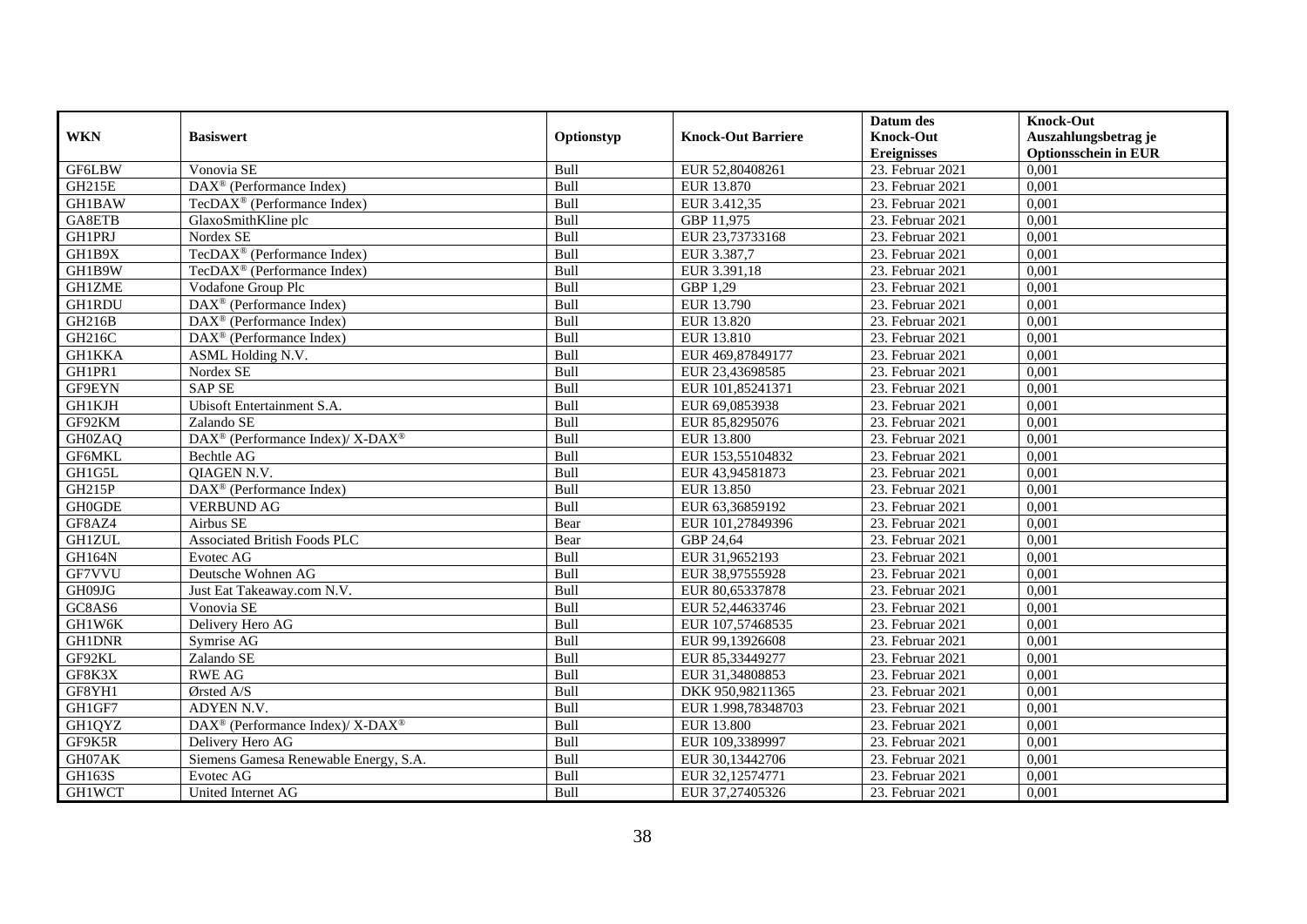|               |                                                                    |            |                           | Datum des          | <b>Knock-Out</b>            |
|---------------|--------------------------------------------------------------------|------------|---------------------------|--------------------|-----------------------------|
| <b>WKN</b>    | <b>Basiswert</b>                                                   | Optionstyp | <b>Knock-Out Barriere</b> | <b>Knock-Out</b>   | Auszahlungsbetrag je        |
|               |                                                                    |            |                           | <b>Ereignisses</b> | <b>Optionsschein in EUR</b> |
| <b>GH1ZLC</b> | HelloFresh SE                                                      | Bull       | EUR 62,99                 | 23. Februar 2021   | 0,001                       |
| GH215Q        | $\overline{\text{DAX}^{\otimes}}$ (Performance Index)              | Bull       | EUR 13.850                | 23. Februar 2021   | 0,001                       |
| GH1W6J        | Delivery Hero AG                                                   | Bull       | EUR 108,4248014           | 23. Februar 2021   | 0,001                       |
| <b>GH1ZSK</b> | Accor S.A.                                                         | Bear       | EUR 34,35                 | 23. Februar 2021   | 0,001                       |
| GH1W5B        | Ørsted A/S                                                         | Bull       | DKK 966,15469033          | 23. Februar 2021   | 0,001                       |
| <b>GH1DNS</b> | Symrise AG                                                         | Bull       | EUR 98,61858718           | 23. Februar 2021   | 0,001                       |
| GH19DN        | $\text{DAX}^{\circledR}$ (Performance Index)/ X-DAX <sup>®</sup>   | Bull       | <b>EUR 13.800</b>         | 23. Februar 2021   | 0,001                       |
| GH1GX0        | Siemens AG                                                         | Bull       | EUR 128,85434585          | 23. Februar 2021   | 0,001                       |
| GH1ZQB        | Bechtle AG                                                         | Bull       | EUR 154,58                | 23. Februar 2021   | 0,001                       |
| GH163T        | Evotec AG                                                          | Bull       | EUR 32,45683755           | 23. Februar 2021   | 0,001                       |
| GH19C0        | DAX <sup>®</sup> (Performance Index)                               | Bull       | EUR 13.780                | 23. Februar 2021   | 0,001                       |
| <b>GH215F</b> | $\overline{\text{DAX}^{\otimes}}$ (Performance Index)              | Bull       | EUR 13.860                | 23. Februar 2021   | 0,001                       |
| GH217B        | $\text{DAX}^{\circledast}$ (Performance Index)/ X-DAX <sup>®</sup> | Bull       | <b>EUR 13.800</b>         | 23. Februar 2021   | 0,001                       |
| GF92KH        | Zalando SE                                                         | Bull       | EUR 86,1123732            | 23. Februar 2021   | 0,001                       |
| GH1W4Y        | Ørsted A/S                                                         | Bull       | DKK 960,70398687          | 23. Februar 2021   | 0,001                       |
| GF8YH5        | <b>E.ON SE</b>                                                     | Bull       | EUR 8,46038281            | 23. Februar 2021   | 0,001                       |
| GH1H0D        | Prosus NV                                                          | Bull       | EUR 100,17973405          | 23. Februar 2021   | 0,001                       |
| <b>GH163U</b> | Evotec AG                                                          | Bull       | EUR 32.29630915           | 23. Februar 2021   | 0,001                       |
| GH1QX3        | DAX <sup>®</sup> (Performance Index)                               | Bull       | <b>EUR 13.800</b>         | 23. Februar 2021   | 0,001                       |
| GF6DR8        | Airbus SE                                                          | Bear       | EUR 100,52897129          | 23. Februar 2021   | 0,001                       |
| <b>GH215H</b> | $\overline{\text{DAX}^{\otimes}}$ (Performance Index)              | Bull       | EUR 13.860                | 23. Februar 2021   | 0,001                       |
| GF8AZ7        | Airbus SE                                                          | Bear       | EUR 100,99136164          | 23. Februar 2021   | 0,001                       |
| GH18FH        | STMicroelectronics N.V.                                            | Bull       | EUR 33,15329599           | $23.$ Februar 2021 | 0,001                       |
| GH1GWZ        | Siemens AG                                                         | Bull       | EUR 129,22473204          | 23. Februar 2021   | 0,001                       |
| GH19C1        | $\overline{\text{DAX}^{\otimes}}$ (Performance Index)              | Bull       | EUR 13.775                | 23. Februar 2021   | 0,001                       |
| GH216H        | $\text{DAX}^{\otimes}$ (Performance Index)                         | Bull       | EUR 13.780                | 23. Februar 2021   | 0,001                       |
| <b>GH0KRL</b> | HelloFresh SE                                                      | Bull       | EUR 63,39690594           | 23. Februar 2021   | 0,001                       |
| GF8AZ1        | Airbus SE                                                          | Bear       | EUR 100,04085469          | 23. Februar 2021   | 0,001                       |
| GH1QX4        | DAX <sup>®</sup> (Performance Index)                               | Bull       | EUR 13.775                | 23. Februar 2021   | 0,001                       |
| <b>GH215R</b> | $\overline{\text{DAX}^{\otimes}}$ (Performance Index)              | Bull       | EUR 13.850                | 23. Februar 2021   | 0,001                       |
| GH19BY        | $\text{DAX}^{\textcircled{D}}$ (Performance Index)                 | Bull       | <b>EUR 13.800</b>         | 23. Februar 2021   | 0,001                       |
| GH215S        | DAX <sup>®</sup> (Performance Index)                               | Bull       | EUR 13.850                | 23. Februar 2021   | 0,001                       |
| <b>GH0YGY</b> | TecDAX <sup>®</sup> (Performance Index)                            | Bull       | EUR 3.375,52              | 23. Februar 2021   | 0,001                       |
| <b>GH0YNS</b> | $\text{DAX}^{\circledast}$ (Performance Index)                     | Bull       | EUR 13.793,47244802       | $23.$ Februar 2021 | 0,001                       |
| <b>GH1PSJ</b> | $AEX-Index^{\circledR}$                                            | Bull       | EUR 661,00391455          | 23. Februar 2021   | 0,001                       |
| GH215X        | $\text{DAX}^{\textcircled{n}}$ (Performance Index)                 | Bull       | EUR 13.840                | 23. Februar 2021   | 0,001                       |
| GH19BZ        | DAX <sup>®</sup> (Performance Index)                               | Bull       | EUR 13.790                | 23. Februar 2021   | 0,001                       |
| <b>GH0YGZ</b> | TecDAX <sup>®</sup> (Performance Index)                            | Bull       | EUR 3.372,11              | 23. Februar 2021   | 0,001                       |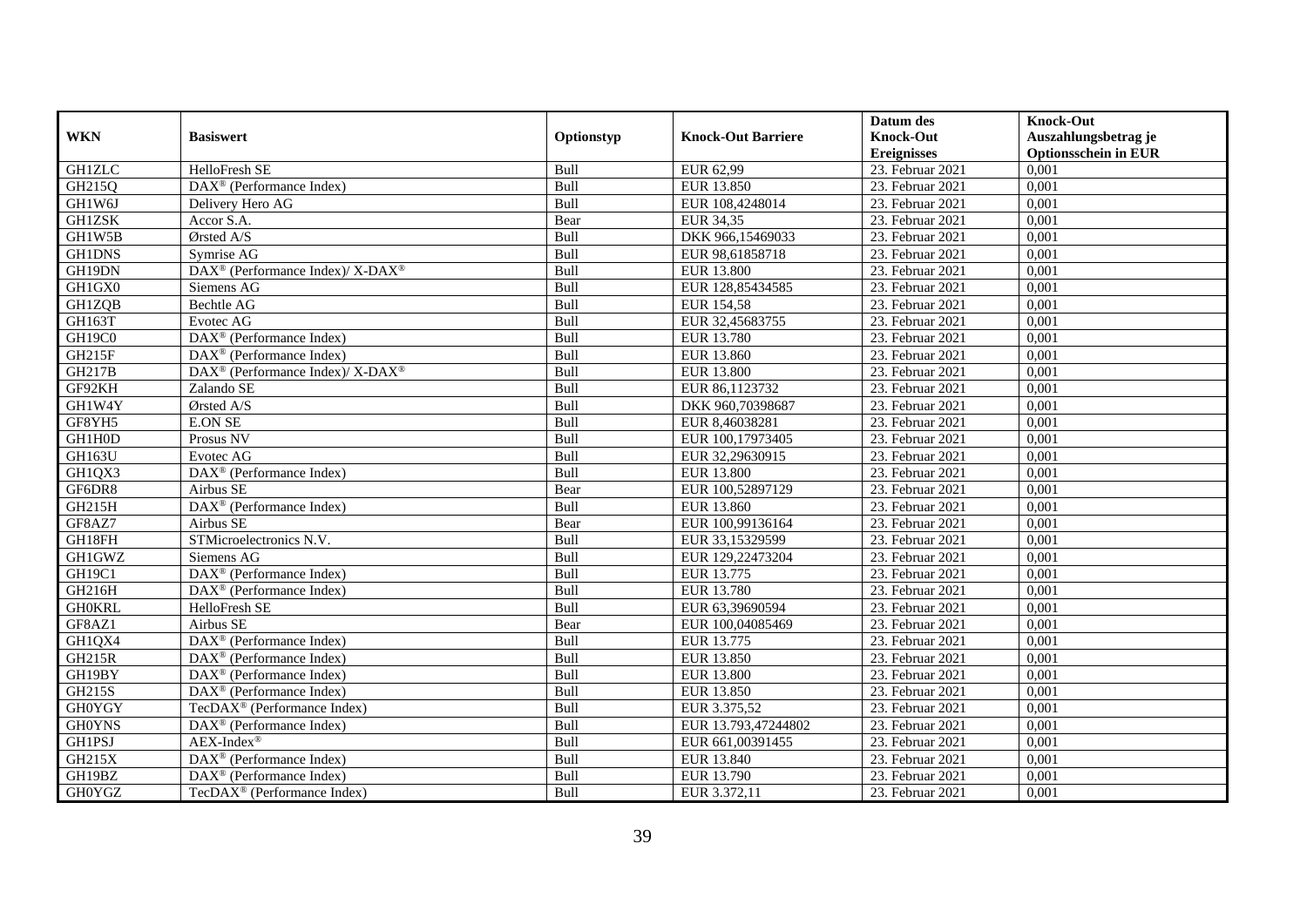|               |                                                         |            |                           | Datum des          | <b>Knock-Out</b>            |
|---------------|---------------------------------------------------------|------------|---------------------------|--------------------|-----------------------------|
| <b>WKN</b>    | <b>Basiswert</b>                                        | Optionstyp | <b>Knock-Out Barriere</b> | <b>Knock-Out</b>   | Auszahlungsbetrag je        |
|               |                                                         |            |                           | <b>Ereignisses</b> | <b>Optionsschein in EUR</b> |
| <b>GHOYTJ</b> | $\overline{\text{DAX}}^{\textcirc}$ (Performance Index) | Bull       | EUR 13.798,47915953       | 23. Februar 2021   | 0,001                       |
| GH1PS5        | $AEX-Index^{\circledR}$                                 | Bull       | EUR 660,31363691          | 23. Februar 2021   | 0,001                       |
| GH215Y        | DAX <sup>®</sup> (Performance Index)                    | Bull       | EUR 13.840                | 23. Februar 2021   | 0,001                       |
| <b>GH1BCU</b> | Cancom SE                                               | Bull       | EUR 52,82365209           | 23. Februar 2021   | 0,001                       |
| <b>GH0YNU</b> | DAX <sup>®</sup> (Performance Index)                    | Bull       | EUR 13.788,46573653       | 23. Februar 2021   | 0,001                       |
| GH215V        | DAX <sup>®</sup> (Performance Index)                    | Bull       | EUR 13.840                | 23. Februar 2021   | 0,001                       |
| GH0YH0        | TecDAX <sup>®</sup> (Performance Index)                 | Bull       | EUR 3.365,28              | 23. Februar 2021   | 0,001                       |
| GH0YH1        | TecDAX <sup>®</sup> (Performance Index)                 | Bull       | EUR 3.361,85              | 23. Februar 2021   | 0,001                       |
| <b>GH215W</b> | $\text{DAX}^{\textcircled{D}}$ (Performance Index)      | Bull       | EUR 13.840                | 23. Februar 2021   | 0,001                       |
| <b>GH1PRZ</b> | $AEX-Index^{\circledR}$                                 | Bull       | EUR 661,68418815          | 23. Februar 2021   | 0,001                       |
| GH0YH2        | TecDAX <sup>®</sup> (Performance Index)                 | Bull       | EUR 3.358,43              | 23. Februar 2021   | 0,001                       |
| GH216D        | DAX <sup>®</sup> (Performance Index)                    | Bull       | EUR 13.810                | 23. Februar 2021   | 0,001                       |
| <b>GH1PRV</b> | $AEX-Index^{\circledR}$                                 | Bull       | EUR 663,05473938          | 23. Februar 2021   | 0,001                       |
| GH0YH3        | TecDAX <sup>®</sup> (Performance Index)                 | Bull       | EUR 3.355,02              | 23. Februar 2021   | 0,001                       |
| GH216E        | DAX <sup>®</sup> (Performance Index)                    | Bull       | EUR 13.810                | 23. Februar 2021   | 0,001                       |
| GH1BA1        | TecDAX <sup>®</sup> (Performance Index)                 | Bull       | EUR 3.384,14              | 23. Februar 2021   | 0,001                       |
| GH2165        | DAX <sup>®</sup> (Performance Index)                    | Bull       | EUR 13.825                | 23. Februar 2021   | 0,001                       |
| <b>GH1PRW</b> | $AEX-Index^{\circledR}$                                 | Bull       | EUR 662,37446578          | 23. Februar 2021   | 0,001                       |
| GH1ZQH        | Merck KGaA                                              | Bull       | EUR 135,81                | 23. Februar 2021   | 0,001                       |
| <b>GH0YGX</b> | TecDAX <sup>®</sup> (Performance Index)                 | Bull       | EUR 3.368,69              | 23. Februar 2021   | 0,001                       |
| GH2166        | DAX <sup>®</sup> (Performance Index)                    | Bull       | EUR 13.825                | 23. Februar 2021   | 0,001                       |
| GH0Z21        | $\overline{\text{DAX}^{\otimes}}$ (Performance Index)   | Bull       | EUR 13.775                | 23. Februar 2021   | 0,001                       |
| GH2161        | $\overline{\text{DAX}^{\otimes}}$ (Performance Index)   | Bull       | EUR 13.830                | 23. Februar 2021   | 0,001                       |
| <b>GH0YGU</b> | TecDAX <sup>®</sup> (Performance Index)                 | Bull       | EUR 3.378,94              | 23. Februar 2021   | 0,001                       |
| GH2162        | $\text{DAX}^{\textcircled{n}}$ (Performance Index)      | Bull       | EUR 13.825                | 23. Februar 2021   | 0,001                       |
| GH0Z22        | $\text{DAX}^{\otimes}$ (Performance Index)              | Bull       | EUR 13.775                | 23. Februar 2021   | 0,001                       |
| <b>GH215M</b> | DAX <sup>®</sup> (Performance Index)                    | Bull       | <b>EUR 13.850</b>         | 23. Februar 2021   | 0,001                       |
| GH0Z1G        | $\text{DAX}^{\textcircled{p}}$ (Performance Index)      | Bull       | <b>EUR 13.800</b>         | $23.$ Februar 2021 | 0,001                       |
| GH215T        | $\text{DAX}^{\textcircled{p}}$ (Performance Index)      | Bull       | EUR 13.840                | 23. Februar 2021   | 0,001                       |
| GH0Z1P        | $\text{DAX}^{\textcircled{p}}$ (Performance Index)      | Bull       | EUR 13.790                | 23. Februar 2021   | 0,001                       |
| GH2169        | DAX <sup>®</sup> (Performance Index)                    | Bull       | EUR 13.820                | 23. Februar 2021   | 0,001                       |
| GH216A        | $\text{DAX}^{\textcircled{n}}$ (Performance Index)      | Bull       | EUR 13.820                | 23. Februar 2021   | 0,001                       |
| GH0Z1Q        | $\overline{\text{DAX}^{\otimes}}$ (Performance Index)   | Bull       | EUR 13.790                | 23. Februar 2021   | 0,001                       |
| GH2167        | DAX <sup>®</sup> (Performance Index)                    | Bull       | EUR 13.820                | $23.$ Februar 2021 | 0,001                       |
| GH0Z1W        | $\text{DAX}^{\textcircled{n}}$ (Performance Index)      | Bull       | <b>EUR 13.780</b>         | 23. Februar 2021   | 0,001                       |
| GH2168        | $\text{DAX}^{\textcircled{n}}$ (Performance Index)      | Bull       | EUR 13.820                | 23. Februar 2021   | 0,001                       |
| GH0Z1H        | $\text{DAX}^{\otimes}$ (Performance Index)              | Bull       | EUR 13.800                | 23. Februar 2021   | 0,001                       |
| GH216F        | $\text{DAX}^{\textcircled{n}}$ (Performance Index)      | Bull       | EUR 13.810                | 23. Februar 2021   | 0,001                       |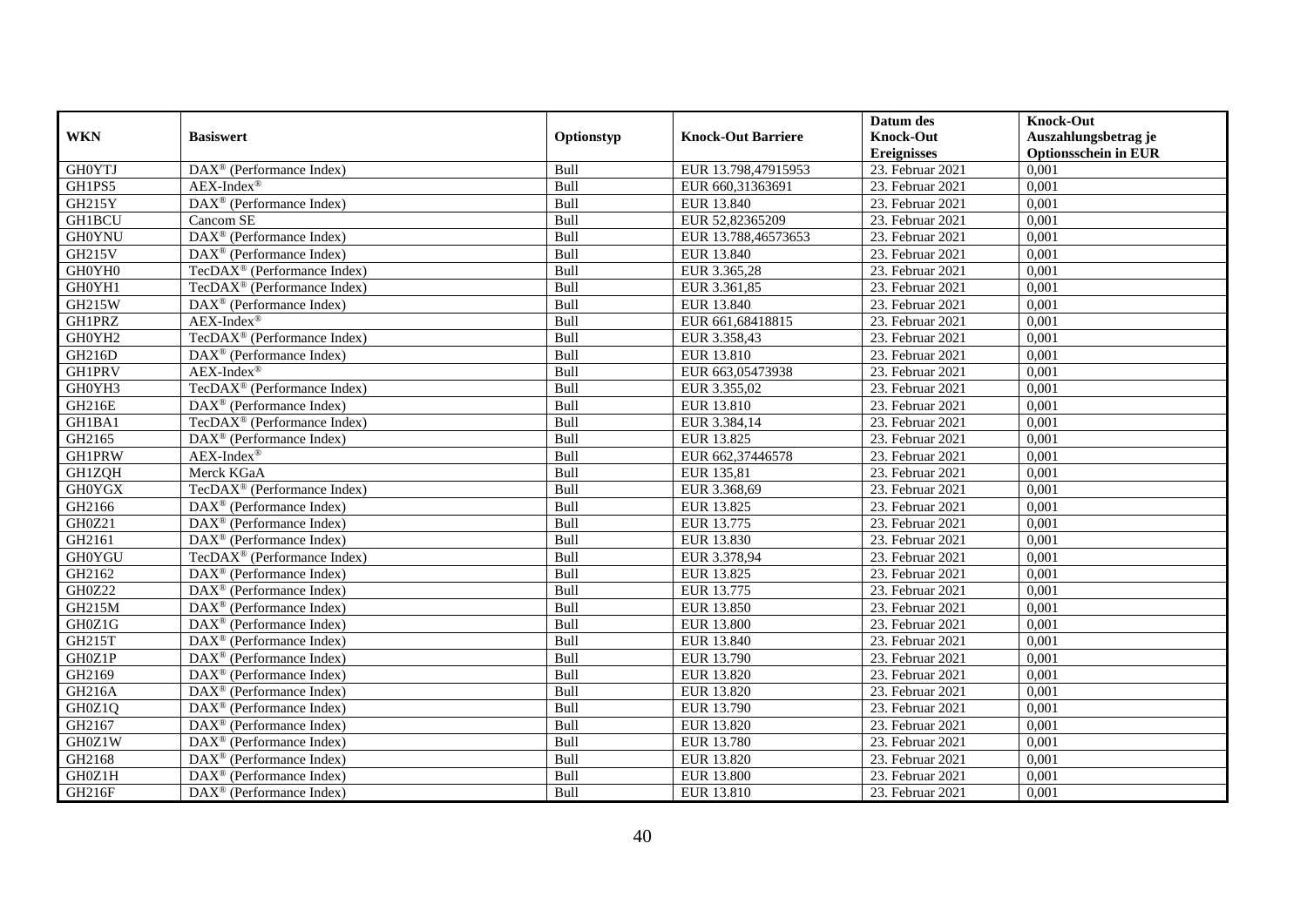|               |                                                              |            |                           | Datum des          | <b>Knock-Out</b>            |
|---------------|--------------------------------------------------------------|------------|---------------------------|--------------------|-----------------------------|
| <b>WKN</b>    | <b>Basiswert</b>                                             | Optionstyp | <b>Knock-Out Barriere</b> | <b>Knock-Out</b>   | Auszahlungsbetrag je        |
|               |                                                              |            |                           | <b>Ereignisses</b> | <b>Optionsschein in EUR</b> |
| GH216G        | DAX <sup>®</sup> (Performance Index)                         | Bull       | EUR 13.810                | 23. Februar 2021   | 0,001                       |
| GH0Z1J        | $\text{DAX}^{\textcircled{n}}$ (Performance Index)           | Bull       | <b>EUR 13.800</b>         | 23. Februar 2021   | 0,001                       |
| GH0Z1K        | DAX <sup>®</sup> (Performance Index)                         | Bull       | <b>EUR 13.800</b>         | 23. Februar 2021   | 0,001                       |
| GH215Z        | $\text{DAX}^{\otimes}$ (Performance Index)                   | Bull       | EUR 13.830                | 23. Februar 2021   | 0,001                       |
| GH0Z1R        | DAX <sup>®</sup> (Performance Index)                         | Bull       | EUR 13.790                | 23. Februar 2021   | 0,001                       |
| GH2160        | $\text{DAX}^{\textcircled{p}}$ (Performance Index)           | Bull       | EUR 13.830                | 23. Februar 2021   | 0,001                       |
| GH2163        | $DAX^{\otimes}$ (Performance Index)                          | Bull       | EUR 13.825                | 23. Februar 2021   | 0,001                       |
| GH0Z1S        | $\text{DAX}^{\textcircled{n}}$ (Performance Index)           | Bull       | EUR 13.790                | 23. Februar 2021   | 0,001                       |
| GH2164        | $\text{DAX}^{\textcircled{n}}$ (Performance Index)           | Bull       | EUR 13.825                | 23. Februar 2021   | 0,001                       |
| GH215J        | $\text{DAX}^{\otimes}$ (Performance Index)                   | Bull       | EUR 13.860                | 23. Februar 2021   | 0,001                       |
| <b>GH215K</b> | $\overline{\text{DAX}}^{\textcircled{}}$ (Performance Index) | Bull       | EUR 13.860                | 23. Februar 2021   | 0,001                       |
| <b>GH215L</b> | $\overline{\text{DAX}}^{\textcirc}$ (Performance Index)      | Bull       | EUR 13.860                | 23. Februar 2021   | 0,001                       |
| <b>GH1RDX</b> | $\text{DAX}^{\textcircled{n}}$ (Performance Index)           | Bull       | EUR 13.760                | 23. Februar 2021   | 0,001                       |
| GH19C2        | $DAX^{\circledR}$ (Performance Index)                        | Bull       | EUR 13.770                | 23. Februar 2021   | 0,001                       |
| GH0Z27        | $\text{DAX}^{\otimes}$ (Performance Index)                   | Bull       | EUR 13.770                | 23. Februar 2021   | 0,001                       |
| GH1BV4        | DAX <sup>®</sup> (Performance Index)                         | Bull       | EUR 13.760                | 23. Februar 2021   | 0,001                       |
| GH0Z28        | DAX <sup>®</sup> (Performance Index)                         | Bull       | EUR 13.770                | 23. Februar 2021   | 0,001                       |
| <b>GH1RDV</b> | $DAX^{\circledR}$ (Performance Index)                        | Bull       | EUR 13.780                | 23. Februar 2021   | 0,001                       |
| GH0Z25        | DAX <sup>®</sup> (Performance Index)                         | Bull       | EUR 13.770                | 23. Februar 2021   | 0,001                       |
| <b>GH1RDW</b> | DAX <sup>®</sup> (Performance Index)                         | Bull       | EUR 13.770                | 23. Februar 2021   | 0,001                       |
| GH0Z26        | DAX <sup>®</sup> (Performance Index)                         | Bull       | EUR 13.770                | 23. Februar 2021   | 0,001                       |
| GH0Z1Z        | $\overline{\text{DAX}^{\otimes}}$ (Performance Index)        | Bull       | EUR 13.775                | 23. Februar 2021   | 0,001                       |
| GH0Z20        | DAX <sup>®</sup> (Performance Index)                         | Bull       | EUR 13.775                | 23. Februar 2021   | 0,001                       |
| GH0Z2B        | $\text{DAX}^{\circledast}$ (Performance Index)               | Bull       | EUR 13.760                | 23. Februar 2021   | 0,001                       |
| GH0Z2C        | DAX <sup>®</sup> (Performance Index)                         | Bull       | EUR 13.760                | 23. Februar 2021   | 0.001                       |
| GH0Z2D        | DAX <sup>®</sup> (Performance Index)                         | Bull       | EUR 13.760                | 23. Februar 2021   | 0,001                       |
| GH0Z2E        | $\overline{\text{DAX}^{\otimes}}$ (Performance Index)        | Bull       | EUR 13.760                | 23. Februar 2021   | 0,001                       |
| GH0YH4        | TecDAX <sup>®</sup> (Performance Index)                      | Bull       | EUR 3.351,6               | 23. Februar 2021   | 0,001                       |
| <b>GH0YNQ</b> | $\overline{\text{DAX}}^{\textcircled{}}$ (Performance Index) | Bull       | EUR 13.783,45902499       | 23. Februar 2021   | 0,001                       |
| GH1PS3        | $AEX-Index^{\circledR}$                                      | Bull       | EUR 659,62335929          | 23. Februar 2021   | 0,001                       |
| GH0YH5        | TecDAX <sup>®</sup> (Performance Index)                      | Bull       | EUR 3.348,18              | 23. Februar 2021   | 0,001                       |
| <b>GH0YNT</b> | $\text{DAX}^{\circledast}$ (Performance Index)               | Bull       | EUR 13.768,43889046       | 23. Februar 2021   | 0,001                       |
| GH1PR7        | $AEX-Index^{\circledR}$                                      | Bull       | EUR 658,94308568          | 23. Februar 2021   | 0,001                       |
| <b>GH0YFZ</b> | TecDAX <sup>®</sup> (Performance Index)                      | Bull       | EUR 3.334,53              | 23. Februar 2021   | 0,001                       |
| GH0YP1        | DAX <sup>®</sup> (Performance Index)                         | Bull       | EUR 13.758,42546747       | 23. Februar 2021   | 0,001                       |
| GH0YH6        | TecDAX <sup>®</sup> (Performance Index)                      | Bull       | EUR 3.341,35              | 23. Februar 2021   | 0,001                       |
| <b>GH0YUY</b> | DAX <sup>®</sup> (Performance Index)                         | Bull       | EUR 13.773,44560199       | 23. Februar 2021   | 0,001                       |
| GH0YH7        | TecDAX <sup>®</sup> (Performance Index)                      | Bull       | EUR 3.337,94              | 23. Februar 2021   | 0,001                       |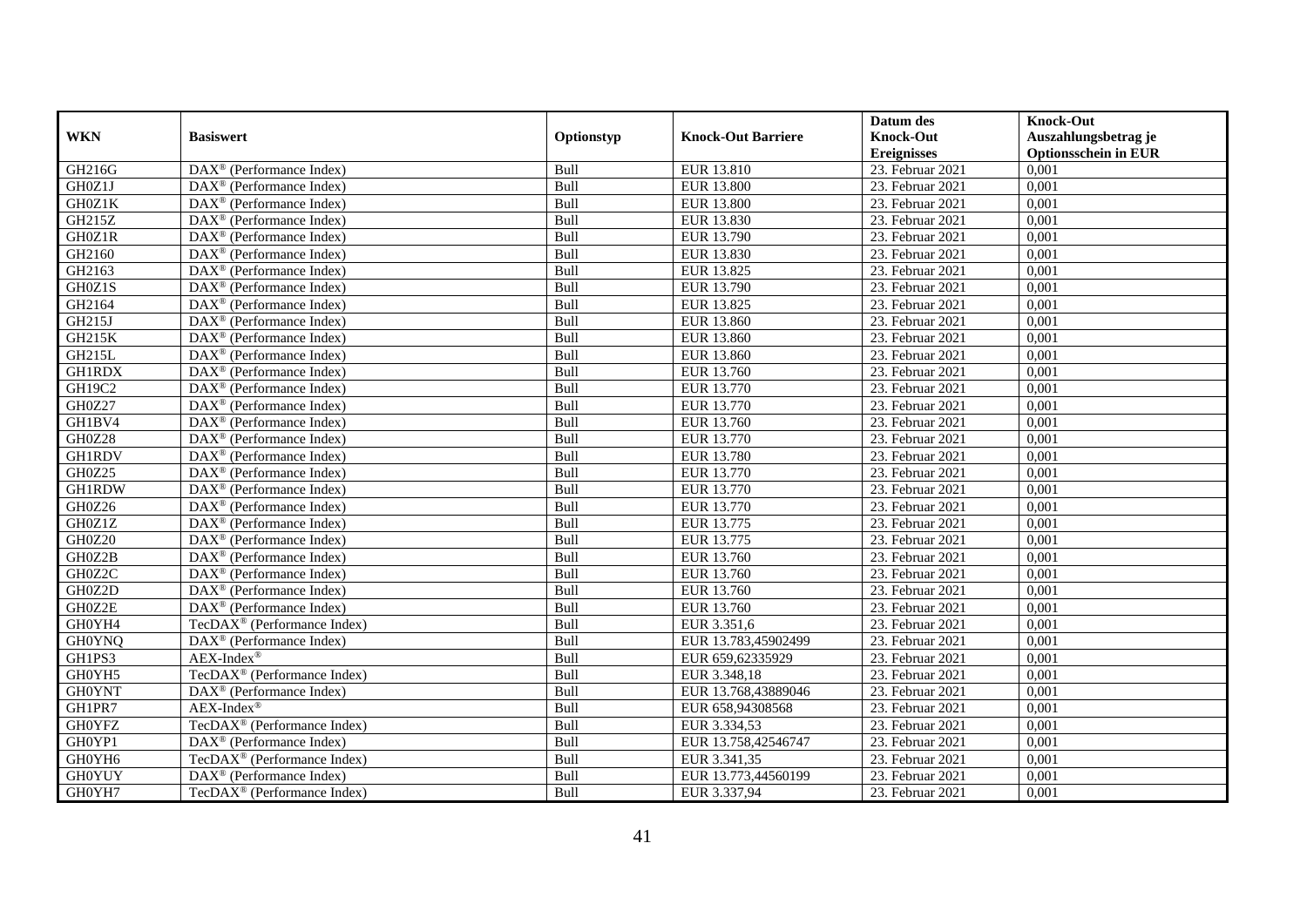|               |                                                             |            |                           | Datum des          | <b>Knock-Out</b>            |
|---------------|-------------------------------------------------------------|------------|---------------------------|--------------------|-----------------------------|
| <b>WKN</b>    | <b>Basiswert</b>                                            | Optionstyp | <b>Knock-Out Barriere</b> | <b>Knock-Out</b>   | Auszahlungsbetrag je        |
|               |                                                             |            |                           | <b>Ereignisses</b> | <b>Optionsschein in EUR</b> |
| <b>GH0YUZ</b> | $\overline{\text{DAX}^{\otimes}(\text{Performance Index})}$ | Bull       | EUR 13.763,43217896       | 23. Februar 2021   | 0,001                       |
| GH0YH8        | $TecDAX^{\circledast}$ (Performance Index)                  | Bull       | EUR 3.344,76              | 23. Februar 2021   | 0,001                       |
| GH0YP2        | $DAX^{\circledcirc}$ (Performance Index)                    | Bull       | EUR 13.778,45231347       | 23. Februar 2021   | 0,001                       |
| GH1GD4        | Siemens Gamesa Renewable Energy, S.A.                       | Bull       | EUR 30,35628162           | 23. Februar 2021   | 0,001                       |
| <b>GH1PPX</b> | Engie                                                       | Bull       | EUR 12,57505767           | 23. Februar 2021   | 0,001                       |
| GH0V60        | Nordex SE                                                   | Bull       | EUR 22,87205282           | 23. Februar 2021   | 0,001                       |
| GH0V62        | Nordex SE                                                   | Bull       | EUR 22,7515679            | 23. Februar 2021   | 0,001                       |
| GH0V66        | Nordex SE                                                   | Bull       | EUR 22,631083             | 23. Februar 2021   | 0,001                       |
| GF92KK        | Zalando SE                                                  | Bull       | EUR 84,74855691           | 23. Februar 2021   | 0,001                       |
| GH07AT        | <b>Bechtle AG</b>                                           | Bull       | EUR 151,83019029          | 23. Februar 2021   | 0,001                       |
| GF92MX        | Varta AG                                                    | Bull       | EUR 111,34760298          | 23. Februar 2021   | 0,001                       |
| GF92NV        | <b>SAP SE</b>                                               | Bull       | EUR 101,54513555          | 23. Februar 2021   | 0,001                       |
| GH1BCT        | Cancom SE                                                   | Bull       | EUR 52,5431548            | 23. Februar 2021   | 0,001                       |
| GF5YR3        | <b>E.ON SE</b>                                              | Bull       | EUR 8,4383372             | 23. Februar 2021   | 0.001                       |
| GH163V        | Evotec AG                                                   | Bull       | EUR 31,63412945           | 23. Februar 2021   | 0,001                       |
| GH1W56        | Ørsted A/S                                                  | Bull       | DKK 944,37187907          | 23. Februar 2021   | 0,001                       |
| <b>GH1DPV</b> | Deutsche Post AG                                            | Bull       | EUR 41,68741756           | $23.$ Februar 2021 | 0,001                       |
| GH1GGD        | ADYEN N.V.                                                  | Bull       | EUR 1.988,3161872         | 23. Februar 2021   | 0,001                       |
| <b>GH1ZTX</b> | ABB Ltd                                                     | Bull       | CHF 26,32                 | 23. Februar 2021   | 0,001                       |
| GH01XL        | Iberdrola S.A.                                              | Bull       | EUR 10,10638632           | 23. Februar 2021   | 0,001                       |
| GF8K3E        | <b>RWE AG</b>                                               | Bull       | EUR 31,18748356           | 23. Februar 2021   | 0,001                       |
| GH18FE        | STMicroelectronics N.V.                                     | Bull       | EUR 32,79260737           | 23. Februar 2021   | 0,001                       |
| GF8BWJ        | MorphoSys AG                                                | Bull       | EUR 84,43942959           | 23. Februar 2021   | 0,001                       |
| GF92P4        | <b>SAP SE</b>                                               | Bull       | EUR 101,51495868          | 23. Februar 2021   | 0,001                       |
| GF92MW        | Varta AG                                                    | Bull       | EUR 111,23628576          | 23. Februar 2021   | 0,001                       |
| GC6XLH        | Just Eat Takeaway.com N.V.                                  | Bull       | EUR 80,19253152           | 23. Februar 2021   | 0,001                       |
| GC83T5        | Wolters Kluwer N.V.                                         | Bull       | EUR 67,33757798           | 23. Februar 2021   | 0,001                       |
| GH1642        | Evotec AG                                                   | Bull       | EUR 31,8046909            | 23. Februar 2021   | 0,001                       |
| GH1GGC        | ADYEN N.V.                                                  | Bull       | EUR 1.977,79880463        | 23. Februar 2021   | 0,001                       |
| <b>GH1WCW</b> | United Internet AG                                          | Bull       | EUR 36,85400759           | 23. Februar 2021   | 0,001                       |
| GF88MW        | Wacker Chemie AG                                            | Bull       | EUR 104,20956142          | 23. Februar 2021   | 0,001                       |
| GF92LN        | Varta AG                                                    | Bull       | EUR 110,65946003          | 23. Februar 2021   | 0,001                       |
| <b>GH1GYT</b> | A <sup>SM</sup> International N.V.                          | Bull       | EUR 220,78122875          | 23. Februar 2021   | 0,001                       |
| GF92LK        | Varta AG                                                    | Bull       | EUR 111,12496849          | 23. Februar 2021   | 0,001                       |
| GH1GYU        | A <sup>SM</sup> International N.V.                          | Bull       | EUR 218,93846412          | 23. Februar 2021   | 0,001                       |
| GF92LH        | Varta AG                                                    | Bull       | EUR 110,93269327          | 23. Februar 2021   | 0,001                       |
| GF88MU        | Wacker Chemie AG                                            | Bull       | EUR 103,76443754          | 23. Februar 2021   | 0,001                       |
| GF92LJ        | Varta AG                                                    | Bull       | EUR 110,8011365           | 23. Februar 2021   | 0,001                       |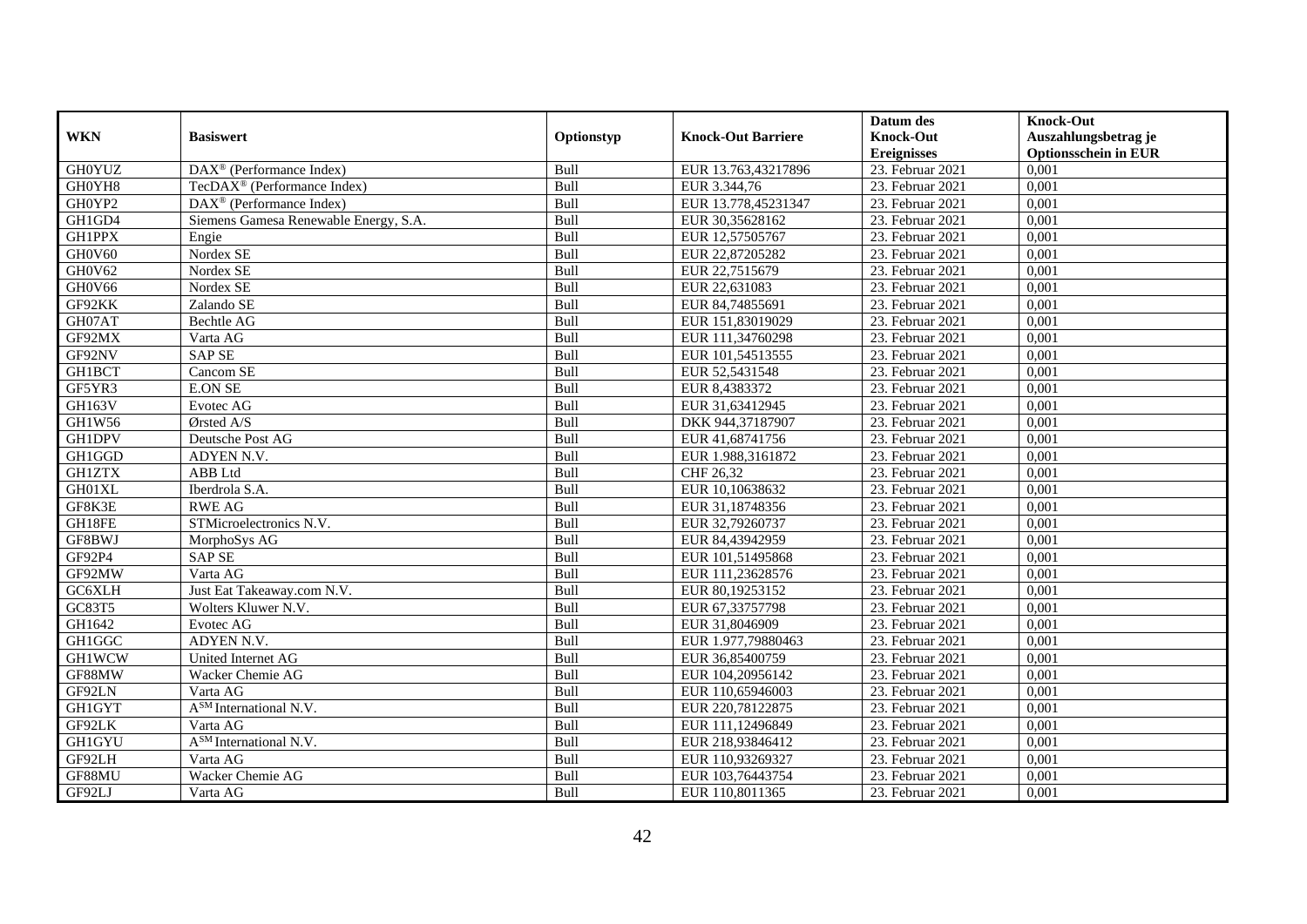|               |                                                 |            |                           | Datum des          | <b>Knock-Out</b>            |
|---------------|-------------------------------------------------|------------|---------------------------|--------------------|-----------------------------|
| <b>WKN</b>    | <b>Basiswert</b>                                | Optionstyp | <b>Knock-Out Barriere</b> | <b>Knock-Out</b>   | Auszahlungsbetrag je        |
|               |                                                 |            |                           | <b>Ereignisses</b> | <b>Optionsschein in EUR</b> |
| <b>GH0HZT</b> | Novartis AG                                     | Bull       | CHF 78,22333994           | 23. Februar 2021   | 0,001                       |
| GH0V68        | Nordex SE                                       | Bull       | EUR 22,51059807           | 23. Februar 2021   | 0,001                       |
| GH07B7        | Siemens Gamesa Renewable Energy, S.A.           | Bull       | EUR 30,53595176           | 23. Februar 2021   | 0,001                       |
| GH0V6C        | Nordex SE                                       | Bull       | EUR 22,15918377           | 23. Februar 2021   | 0,001                       |
| GH07AZ        | Siemens Gamesa Renewable Energy, S.A.           | Bull       | EUR 29,74294051           | 23. Februar 2021   | 0,001                       |
| GH0V6D        | Nordex SE                                       | Bull       | EUR 21,92825433           | 23. Februar 2021   | 0,001                       |
| GH0V69        | Nordex SE                                       | Bull       | EUR 22,40015359           | 23. Februar 2021   | 0,001                       |
| GH0V6A        | Nordex SE                                       | Bull       | EUR 22,04873924           | 23. Februar 2021   | 0,001                       |
| GH0V6B        | Nordex SE                                       | Bull       | EUR 22,27966865           | 23. Februar 2021   | 0,001                       |
| GH0V6G        | Nordex SE                                       | Bull       | EUR 21,57684              | 23. Februar 2021   | 0,001                       |
| GH0V6H        | Nordex SE                                       | Bull       | EUR 21,45635509           | 23. Februar 2021   | 0,001                       |
| GH0V6E        | Nordex SE                                       | Bull       | EUR 21,68728452           | 23. Februar 2021   | 0,001                       |
| GH0V6F        | Nordex SE                                       | Bull       | EUR 21,80776942           | 23. Februar 2021   | 0,001                       |
| GH0V5L        | Nordex SE                                       | Bull       | EUR 21,22542568           | 23. Februar 2021   | 0,001                       |
| <b>GH1KKQ</b> | <b>ASML Holding N.V.</b>                        | Bull       | EUR 467,44637741          | 23. Februar 2021   | 0,001                       |
| GH1GX1        | Siemens AG                                      | Bull       | EUR 128,3838553           | 23. Februar 2021   | 0,001                       |
| GH0V6J        | Nordex SE                                       | Bull       | EUR 21,33587017           | 23. Februar 2021   | 0,001                       |
| GH1GD5        | Siemens Gamesa Renewable Energy, S.A.           | Bull       | EUR 29.39513287           | 23. Februar 2021   | 0,001                       |
| GH1KL6        | <b>Ubisoft Entertainment S.A.</b>               | Bull       | EUR 68,4847383            | 23. Februar 2021   | 0,001                       |
| GH1DPS        | Deutsche Post AG                                | Bull       | EUR 41,47717843           | 23. Februar 2021   | 0,001                       |
| GH1W7F        | Fresenius Medical Care AG & Co. KGaA            | Bull       | EUR 57,57626097           | 23. Februar 2021   | 0,001                       |
| GH1GF8        | ADYEN N.V.                                      | Bull       | EUR 1.967,31147169        | 23. Februar 2021   | 0,001                       |
| <b>GH1DNT</b> | Symrise AG                                      | Bull       | EUR 98,09790828           | 23. Februar 2021   | 0,001                       |
| GH1GX2        | Siemens AG                                      | Bull       | EUR 127,75319777          | 23. Februar 2021   | 0,001                       |
| GH1GF9        | ADYEN N.V.                                      | Bull       | EUR 1.956,77405599        | 23. Februar 2021   | 0,001                       |
| GH1GX3        | Siemens AG                                      | Bull       | EUR 127,60304122          | 23. Februar 2021   | 0,001                       |
| GH1G58        | <b>QIAGEN N.V.</b>                              | Bull       | EUR 43,06490027           | 23. Februar 2021   | 0,001                       |
| <b>GH1ZWW</b> | AtoS                                            | Bear       | EUR 65,15                 | 23. Februar 2021   | 0,001                       |
| GH0J19        | Novartis AG                                     | Bull       | CHF 77,75289887           | 23. Februar 2021   | 0,001                       |
| <b>GH1BBA</b> | HeidelbergCement AG                             | Bear       | EUR 66,87705831           | 23. Februar 2021   | 0,001                       |
| GH163E        | Evotec AG                                       | Bull       | EUR 30,81142136           | 23. Februar 2021   | 0,001                       |
| GH163B        | Evotec AG                                       | Bull       | EUR 29,65762343           | 23. Februar 2021   | 0,001                       |
| GH1637        | Evotec AG                                       | Bull       | EUR 30,97194977           | 23. Februar 2021   | 0,001                       |
| <b>GH1ZLZ</b> | Vodafone Group Plc                              | Bull       | GBP 1,28                  | 23. Februar 2021   | 0,001                       |
| GH1KQ0        | EURO STOXX <sup>®</sup> Banks (Price EUR) Index | Bear       | EUR 83,94297857           | 23. Februar 2021   | 0,001                       |
| <b>GH18E9</b> | S&P 500 <sup>®</sup> Index                      | Bull       | USD 3.854,36121215        | 23. Februar 2021   | 0,001                       |
| GH1DPA        | S&P 500 <sup>®</sup> Index                      | Bull       | USD 3.868,27562494        | 23. Februar 2021   | 0,001                       |
| <b>GH18E7</b> | $S\&P 500^{\circ}$ Index                        | Bull       | USD 3.858,27589744        | 23. Februar 2021   | 0,001                       |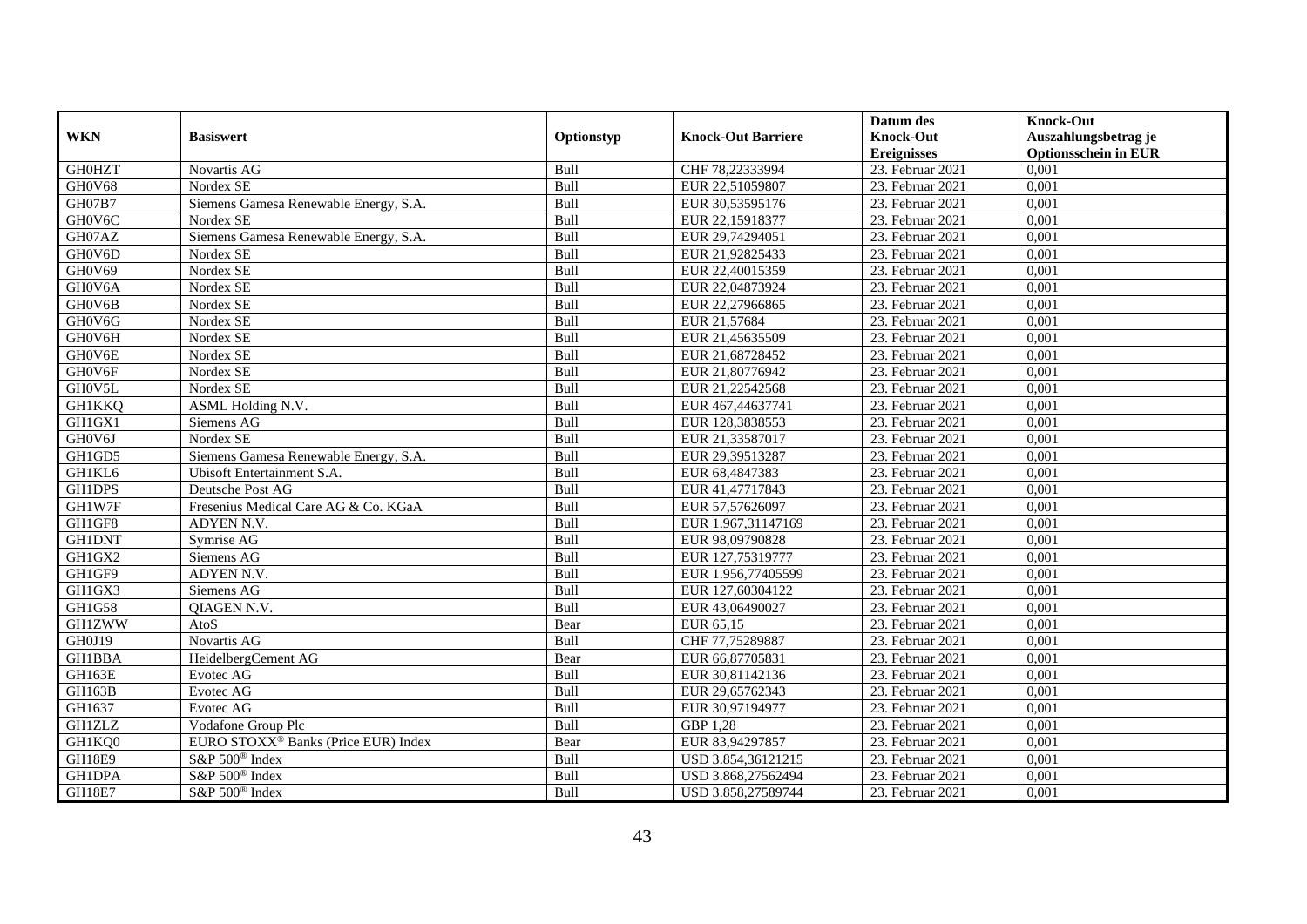|               |                                 |             |                           | Datum des          | <b>Knock-Out</b>            |
|---------------|---------------------------------|-------------|---------------------------|--------------------|-----------------------------|
| <b>WKN</b>    | <b>Basiswert</b>                | Optionstyp  | <b>Knock-Out Barriere</b> | <b>Knock-Out</b>   | Auszahlungsbetrag je        |
|               |                                 |             |                           | <b>Ereignisses</b> | <b>Optionsschein in EUR</b> |
| GH18EA        | S&P 500 <sup>®</sup> Index      | Bull        | USD 3.850,45653882        | 23. Februar 2021   | 0,001                       |
| <b>GH1ZWK</b> | Activision Blizzard, Inc.       | Bull        | <b>USD 95,87</b>          | 23. Februar 2021   | 0,001                       |
| GH1TS6        | Regeneron Pharmaceuticals, Inc. | Bull        | USD 458,22671632          | 23. Februar 2021   | 0,001                       |
| GH18M3        | NetEase Inc ADR                 | Bull        | USD 117,02361631          | 23. Februar 2021   | 0,001                       |
| <b>GH1ZWD</b> | Activision Blizzard, Inc.       | Bull        | <b>USD 95,37</b>          | 23. Februar 2021   | 0,001                       |
| GH1WA3        | eBay Inc.                       | Bull        | USD 60,88690185           | 23. Februar 2021   | 0,001                       |
| GH0Y56        | ServiceNow Inc                  | Bull        | USD 548,56596338          | 23. Februar 2021   | 0,001                       |
| GH1DMH        | Microsoft Corporation           | Bull        | USD 231,23690798          | 23. Februar 2021   | 0,001                       |
| GH18LP        | NetEase Inc ADR                 | Bull        | USD 115,28985888          | 23. Februar 2021   | 0,001                       |
| GH1ZX0        | Activision Blizzard, Inc.       | Bull        | <b>USD 98,39</b>          | 23. Februar 2021   | 0,001                       |
| <b>GH0DTF</b> | Peloton Interactive Inc.        | Bull        | USD 124,99445771          | 23. Februar 2021   | 0,001                       |
| GH0Y3W        | ServiceNow Inc                  | Bull        | USD 541,89716943          | 23. Februar 2021   | 0,001                       |
| <b>GH1KJR</b> | JPMorgan Chase & Co.            | Bear        | USD 150,23916788          | 23. Februar 2021   | 0,001                       |
| <b>GH1GHJ</b> | Align Technology, Inc.          | <b>Bull</b> | USD 571,84112368          | 23. Februar 2021   | 0.001                       |
| GH1DMQ        | <b>Microsoft Corporation</b>    | Bull        | USD 230,02586715          | 23. Februar 2021   | 0,001                       |
| GH18LZ        | NetEase Inc ADR                 | Bull        | USD 116,16174846          | 23. Februar 2021   | 0,001                       |
| GH0G4S        | Amazon.com. Inc.                | Bull        | USD 3.138,03732481        | 23. Februar 2021   | 0,001                       |
| GH1ZX1        | Activision Blizzard, Inc.       | Bull        | <b>USD 99,4</b>           | 23. Februar 2021   | 0,001                       |
| <b>GH1GJN</b> | Agilent Technologies, Inc.      | Bull        | USD 122,21358901          | 23. Februar 2021   | 0,001                       |
| GH1GHL        | Align Technology, Inc.          | Bull        | USD 565,10863068          | 23. Februar 2021   | 0,001                       |
| <b>GH1B88</b> | Nvidia Corporation              | Bull        | USD 560,26757337          | 23. Februar 2021   | 0,001                       |
| GF7H8J        | Advanced Micro Devices, Inc.    | Bull        | USD 82,93944048           | 23. Februar 2021   | 0,001                       |
| GH18KS        | NetEase Inc ADR                 | Bull        | USD 114,42799101          | 23. Februar 2021   | 0,001                       |
| GH1ZX2        | Activision Blizzard, Inc.       | Bull        | <b>USD 98,89</b>          | 23. Februar 2021   | 0,001                       |
| <b>GH1PNG</b> | Paycom Software, Inc.           | Bull        | USD 375,02973613          | 23. Februar 2021   | 0,001                       |
| <b>GH0DNN</b> | Alibaba Group Holding Limited   | Bull        | <b>USD 251,977</b>        | 23. Februar 2021   | 0,001                       |
| <b>GF7H84</b> | Advanced Micro Devices, Inc.    | Bull        | USD 84,46593325           | 23. Februar 2021   | 0,001                       |
| <b>GH1ZYC</b> | Align Technology, Inc.          | Bull        | <b>USD 568,42</b>         | 23. Februar 2021   | 0,001                       |
| GH1ZS8        | MSCI Inc.                       | Bull        | <b>USD 411,74</b>         | 23. Februar 2021   | 0,001                       |
| GH1G7H        | Autodesk, Inc.                  | Bull        | USD 291,78696352          | 23. Februar 2021   | 0,001                       |
| GH11DE        | NASDAQ-100 Index®               | Bull        | <b>USD 13.000</b>         | 23. Februar 2021   | 0,001                       |
| GH1ZX3        | Activision Blizzard, Inc.       | Bull        | <b>USD 97,38</b>          | 23. Februar 2021   | 0,001                       |
| GH1B6J        | Nvidia Corporation              | Bull        | USD 568,95505747          | 23. Februar 2021   | 0,001                       |
| <b>GH0DNV</b> | Alibaba Group Holding Limited   | Bull        | <b>USD 250,633</b>        | 23. Februar 2021   | 0,001                       |
| <b>GH1ZYG</b> | Align Technology, Inc.          | Bull        | <b>USD 588,98</b>         | 23. Februar 2021   | 0,001                       |
| GF71W8        | Advanced Micro Devices, Inc.    | Bull        | USD 83,21675702           | 23. Februar 2021   | 0,001                       |
| GH1621        | Moderna Inc                     | Bull        | USD 157,06812507          | 23. Februar 2021   | 0,001                       |
| GH1ZS9        | MSCI Inc.                       | Bull        | <b>USD 428,77</b>         | 23. Februar 2021   | 0,001                       |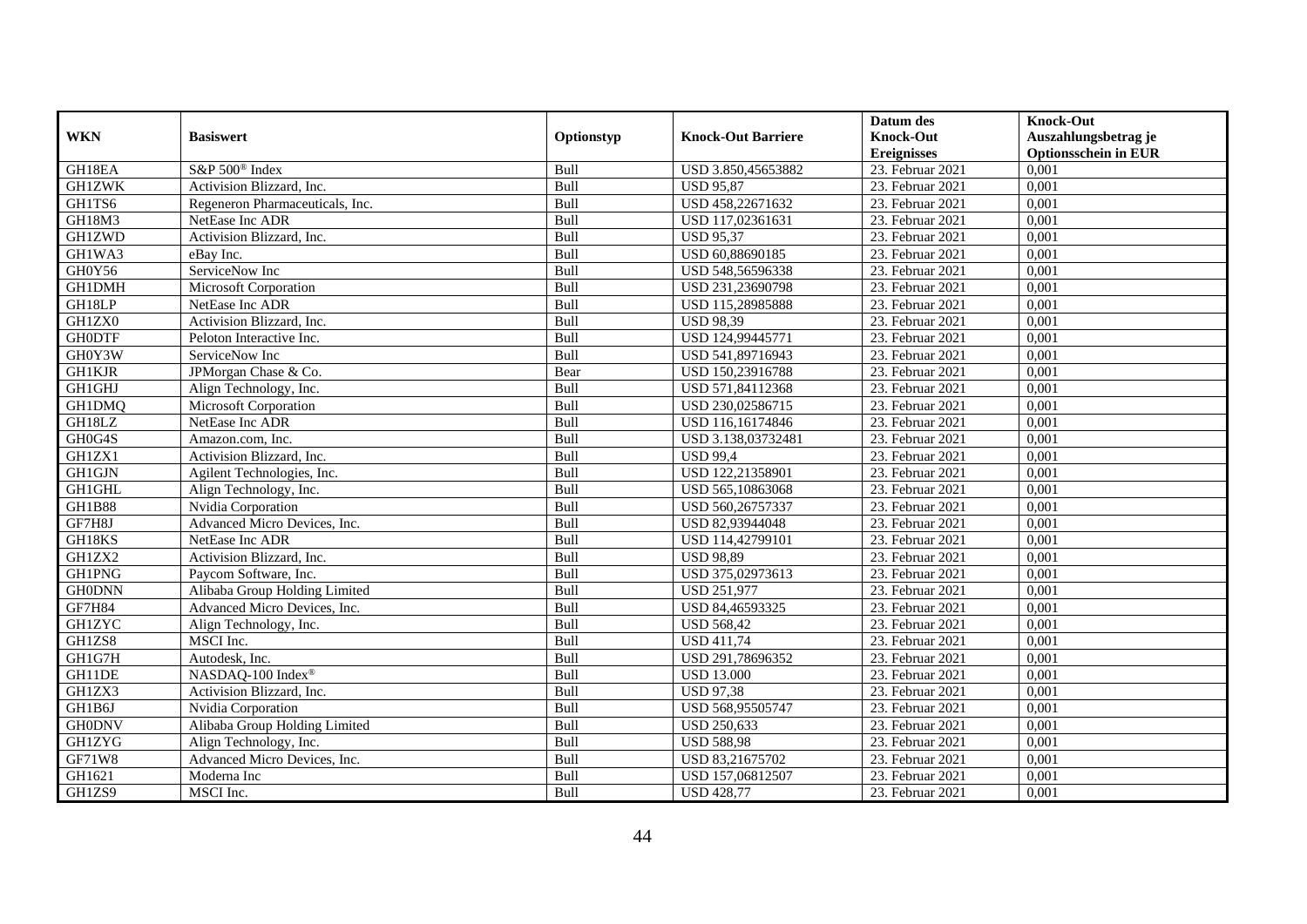|               |                                                   |            |                           | Datum des          | <b>Knock-Out</b>            |
|---------------|---------------------------------------------------|------------|---------------------------|--------------------|-----------------------------|
| <b>WKN</b>    | <b>Basiswert</b>                                  | Optionstyp | <b>Knock-Out Barriere</b> | <b>Knock-Out</b>   | Auszahlungsbetrag je        |
|               |                                                   |            |                           | <b>Ereignisses</b> | <b>Optionsschein in EUR</b> |
| GH11DF        | NASDAQ-100 Index®                                 | Bull       | <b>USD 12.980</b>         | 23. Februar 2021   | 0,001                       |
| <b>GH1BEV</b> | Texas Instruments Incorporated                    | Bull       | USD 172,69078536          | 23. Februar 2021   | 0,001                       |
| GH1ZX4        | Activision Blizzard, Inc.                         | Bull       | <b>USD 97,89</b>          | 23. Februar 2021   | 0,001                       |
| GH1W95        | Plug Power Inc                                    | Bull       | USD 44,20298849           | 23. Februar 2021   | 0,001                       |
| GF6DV8        | <b>Truist Financial Corp</b>                      | Bear       | USD 59,3175362            | 23. Februar 2021   | 0,001                       |
| <b>GH1ZSL</b> | MSCI Inc.                                         | Bull       | <b>USD 416</b>            | 23. Februar 2021   | 0,001                       |
| <b>GH0DLF</b> | Alibaba Group Holding Limited                     | Bull       | <b>USD 249,292</b>        | 23. Februar 2021   | 0,001                       |
| <b>GH200C</b> | American International Group, Inc.                | Bear       | <b>USD 43,82</b>          | 23. Februar 2021   | 0,001                       |
| GH161G        | Moderna Inc                                       | Bull       | USD 153,32243039          | 23. Februar 2021   | 0,001                       |
| GH11DG        | NASDAQ-100 Index®                                 | Bull       | <b>USD 12.980</b>         | 23. Februar 2021   | 0,001                       |
| GH1B6G        | Nvidia Corporation                                | Bull       | USD 571,85088551          | 23. Februar 2021   | 0,001                       |
| GF71W9        | Advanced Micro Devices, Inc.                      | Bull       | USD 82,78875023           | 23. Februar 2021   | 0,001                       |
| GH1ZX5        | Activision Blizzard, Inc.                         | Bull       | <b>USD 96,88</b>          | 23. Februar 2021   | 0,001                       |
| <b>GH1DUC</b> | NIKE, Inc.                                        | Bull       | USD 135,50412514          | 23. Februar 2021   | 0,001                       |
| <b>GH1ZRE</b> | MSCI Inc.                                         | Bull       | <b>USD 407,48</b>         | 23. Februar 2021   | 0,001                       |
| GH1KK9        | Alibaba Group Holding Limited                     | Bull       | <b>USD 253,928</b>        | 23. Februar 2021   | 0,001                       |
| GH1B6M        | Nvidia Corporation                                | Bull       | USD 563,1634014           | 23. Februar 2021   | 0,001                       |
| GH11DA        | NASDAO-100 Index®                                 | Bull       | <b>USD 13.080</b>         | 23. Februar 2021   | 0,001                       |
| GH161H        | Moderna Inc                                       | Bull       | USD 148,35160231          | 23. Februar 2021   | 0,001                       |
| <b>GF7H80</b> | Advanced Micro Devices, Inc.                      | Bull       | USD 84,86282137           | 23. Februar 2021   | 0,001                       |
| GH1ZS5        | MSCI Inc.                                         | Bull       | <b>USD 420,25</b>         | 23. Februar 2021   | 0,001                       |
| GH1ZX8        | Activision Blizzard, Inc.                         | Bull       | <b>USD 96,38</b>          | 23. Februar 2021   | 0,001                       |
| <b>GH0GEY</b> | NextEra Energy, Inc.                              | Bull       | USD 74,42454724           | $23.$ Februar 2021 | 0,001                       |
| GH18LB        | PayPal Holdings, Inc.                             | Bull       | USD 269,38241116          | 23. Februar 2021   | 0,001                       |
| GH1B7Q        | Nvidia Corporation                                | Bull       | USD 566,05922945          | 23. Februar 2021   | 0,001                       |
| <b>GH1ZSJ</b> | Agilent Technologies, Inc.                        | Bull       | <b>USD 125,23</b>         | 23. Februar 2021   | 0,001                       |
| GH11DB        | NASDAQ-100 Index®                                 | Bull       | <b>USD 13.050</b>         | 23. Februar 2021   | 0,001                       |
| GH161M        | Moderna Inc                                       | Bull       | USD 155,34088785          | $23.$ Februar 2021 | 0,001                       |
| GF7H8A        | Advanced Micro Devices, Inc.                      | Bull       | USD 83,61109728           | 23. Februar 2021   | 0,001                       |
| GH1ZS3        | MSCI Inc.                                         | Bull       | <b>USD 424,51</b>         | 23. Februar 2021   | 0,001                       |
| <b>GH1KXJ</b> | ANSYS Inc.                                        | Bull       | USD 376,42107421          | 23. Februar 2021   | 0,001                       |
| GH18LC        | PayPal Holdings, Inc.                             | Bull       | USD 266,63912783          | 23. Februar 2021   | 0,001                       |
| <b>GH1DUB</b> | NIKE, Inc.                                        | Bull       | USD 134,61291415          | 23. Februar 2021   | 0,001                       |
| <b>GH1PPU</b> | Paycom Software, Inc.                             | Bull       | USD 371,68635079          | $23.$ Februar 2021 | 0,001                       |
| GH11DC        | NASDAQ-100 Index®                                 | Bull       | <b>USD 13.040</b>         | 23. Februar 2021   | 0,001                       |
| GH1GDR        | <b>Cognizant Technology Solutions Corporation</b> | Bull       | USD 72,76045887           | 23. Februar 2021   | 0,001                       |
| GH1KX1        | Arista Networks, Inc.                             | Bull       | USD 283,43405518          | 23. Februar 2021   | 0,001                       |
| GH0GB6        | Mercadolibre Inc.                                 | Bull       | USD 1.710,80868762        | 23. Februar 2021   | 0,001                       |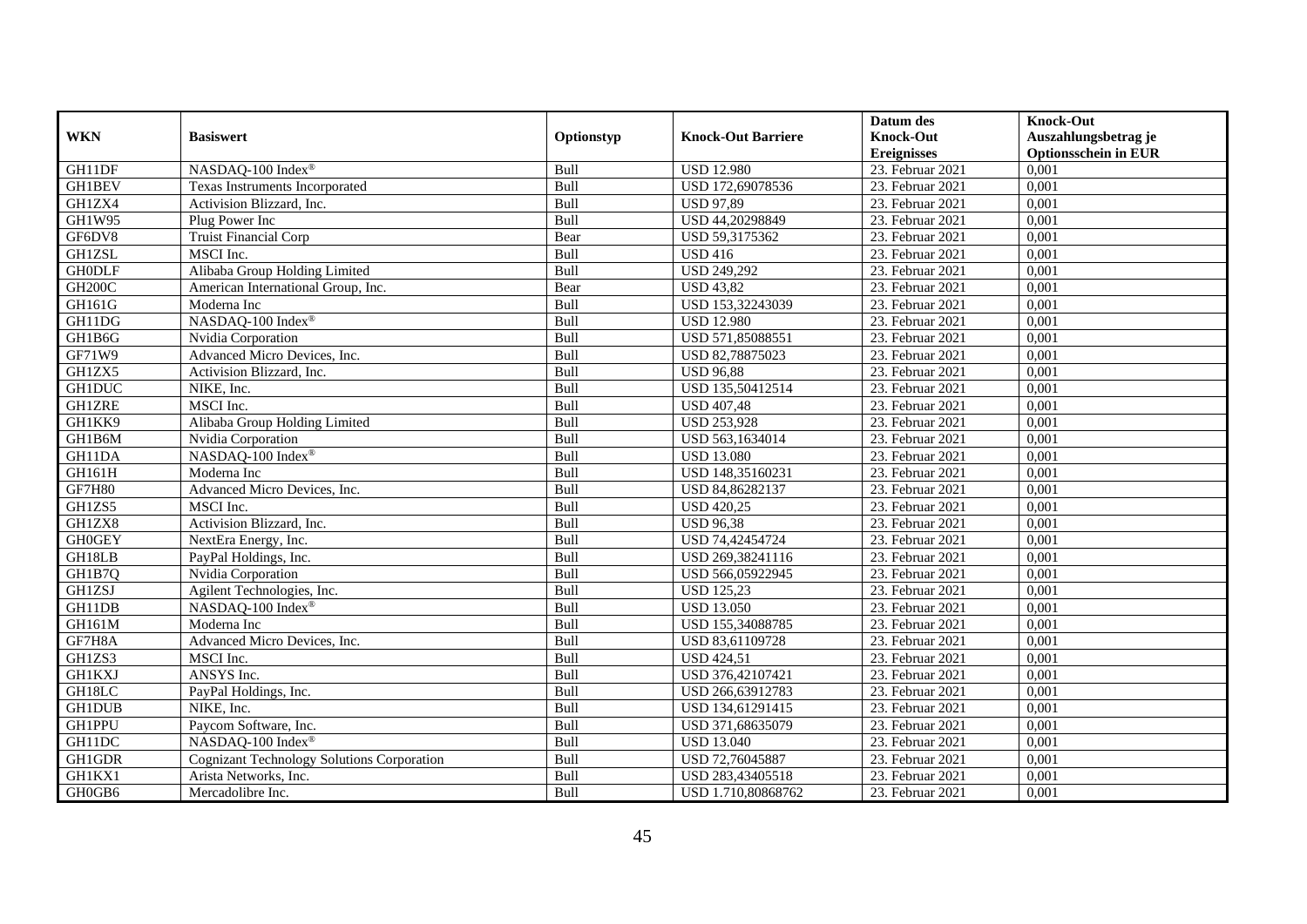|               |                                   |             |                           | Datum des          | <b>Knock-Out</b>            |
|---------------|-----------------------------------|-------------|---------------------------|--------------------|-----------------------------|
| <b>WKN</b>    | <b>Basiswert</b>                  | Optionstyp  | <b>Knock-Out Barriere</b> | <b>Knock-Out</b>   | Auszahlungsbetrag je        |
|               |                                   |             |                           | <b>Ereignisses</b> | <b>Optionsschein in EUR</b> |
| GH18JL        | PayPal Holdings, Inc.             | Bull        | USD 257,04764824          | 23. Februar 2021   | 0,001                       |
| <b>GF7H86</b> | Advanced Micro Devices, Inc.      | Bull        | USD 84,59822921           | 23. Februar 2021   | 0,001                       |
| GH1W9C        | <b>Ballard Power Systems Inc</b>  | Bull        | USD 27,76854488           | 23. Februar 2021   | 0,001                       |
| GH11DD        | NASDAQ-100 Index®                 | Bull        | <b>USD 13.020</b>         | 23. Februar 2021   | 0,001                       |
| GH1B4D        | Alphabet Inc. - Class C           | Bull        | USD 2.028,13407432        | 23. Februar 2021   | 0,001                       |
| GH18JM        | PayPal Holdings, Inc.             | Bull        | USD 255,66599461          | 23. Februar 2021   | 0,001                       |
| <b>GH1KUX</b> | The Allstate Corporation          | Bear        | USD 106,44089704          | 23. Februar 2021   | 0,001                       |
| GF7H9R        | Advanced Micro Devices, Inc.      | Bull        | USD 84,06904512           | 23. Februar 2021   | 0,001                       |
| GH1B2Z        | Alphabet Inc. - Class C           | Bull        | USD 2.048,9872506         | 23. Februar 2021   | 0,001                       |
| GH07E7        | <b>Ballard Power Systems Inc</b>  | Bull        | USD 28,99057364           | 23. Februar 2021   | 0,001                       |
| GH1BD9        | Snap Inc.                         | Bull        | USD 60,39765847           | 23. Februar 2021   | 0,001                       |
| GF9F1T        | Apple Inc.                        | Bull        | USD 125,21046212          | 23. Februar 2021   | 0,001                       |
| GH18KN        | PayPal Holdings, Inc.             | Bull        | USD 270,7540528           | 23. Februar 2021   | 0,001                       |
| GH1ZZS        | The Allstate Corporation          | Bear        | <b>USD 105,86</b>         | 23. Februar 2021   | 0,001                       |
| GH1B32        | Alphabet Inc. - Class C           | Bull        | USD 2.038,5556569         | 23. Februar 2021   | 0,001                       |
| <b>GF7H87</b> | Advanced Micro Devices, Inc.      | Bull        | USD 84,26240087           | 23. Februar 2021   | 0,001                       |
| GF8BUE        | Intuitive Surgical, Inc.          | Bull        | USD 735,59329202          | 23. Februar 2021   | 0,001                       |
| GF8R0R        | Apple Inc.                        | <b>Bull</b> | USD 123.61495908          | 23. Februar 2021   | 0,001                       |
| GH18KJ        | PayPal Holdings, Inc.             | Bull        | USD 268,0107695           | 23. Februar 2021   | 0,001                       |
| GH1BD6        | Snap Inc.                         | Bull        | USD 61,01969418           | 23. Februar 2021   | 0,001                       |
| GH07E8        | <b>Ballard Power Systems Inc</b>  | Bull        | USD 29,15230624           | 23. Februar 2021   | 0,001                       |
| <b>GH1GCC</b> | Beyond Meat, Inc.                 | Bull        | USD 147,1600062           | 23. Februar 2021   | 0,001                       |
| GH1B1P        | Alphabet Inc. - Class C           | Bull        | USD 2.059,41884431        | $23.$ Februar 2021 | 0,001                       |
| GH16CT        | Adobe Inc.                        | Bull        | USD 461,8844205           | 23. Februar 2021   | 0,001                       |
| GH07E1        | <b>Ballard Power Systems Inc.</b> | Bull        | USD 27,3227059            | 23. Februar 2021   | 0,001                       |
| GH18KV        | PayPal Holdings, Inc.             | Bull        | USD 262,52420288          | 23. Februar 2021   | 0,001                       |
| GH1GCD        | Beyond Meat, Inc.                 | Bull        | USD 149,33636559          | 23. Februar 2021   | 0,001                       |
| GF8R3U        | Apple Inc.                        | Bull        | USD 123,21262264          | 23. Februar 2021   | 0,001                       |
| GH1TS2        | Peloton Interactive Inc.          | Bull        | USD 121,53902081          | 23. Februar 2021   | 0,001                       |
| GF6HW5        | Trip.com Group Limited            | Bear        | USD 41,18579851           | 23. Februar 2021   | 0,001                       |
| GH1G89        | <b>General Motors Company</b>     | Bull        | USD 50,85109905           | 23. Februar 2021   | 0,001                       |
| GH07E5        | <b>Ballard Power Systems Inc</b>  | Bull        | USD 26,64545053           | 23. Februar 2021   | 0,001                       |
| GF8R2C        | Apple Inc.                        | Bull        | USD 123,42384927          | 23. Februar 2021   | 0,001                       |
| GH1G8A        | <b>General Motors Company</b>     | Bull        | USD 51,55207915           | $23.$ Februar 2021 | 0,001                       |
| GF9B8Y        | Tesla Inc                         | Bull        | USD 686,72227676          | 23. Februar 2021   | 0,001                       |
| GH1HB1        | BlackRock, Inc.                   | Bull        | USD 695,43791076          | 23. Februar 2021   | 0,001                       |
| GF6BHA        | <b>QUALCOMM</b> Incorporated      | Bull        | USD 135,66751322          | 23. Februar 2021   | 0,001                       |
| GH07E6        | <b>Ballard Power Systems Inc</b>  | Bull        | USD 28,83894929           | 23. Februar 2021   | 0,001                       |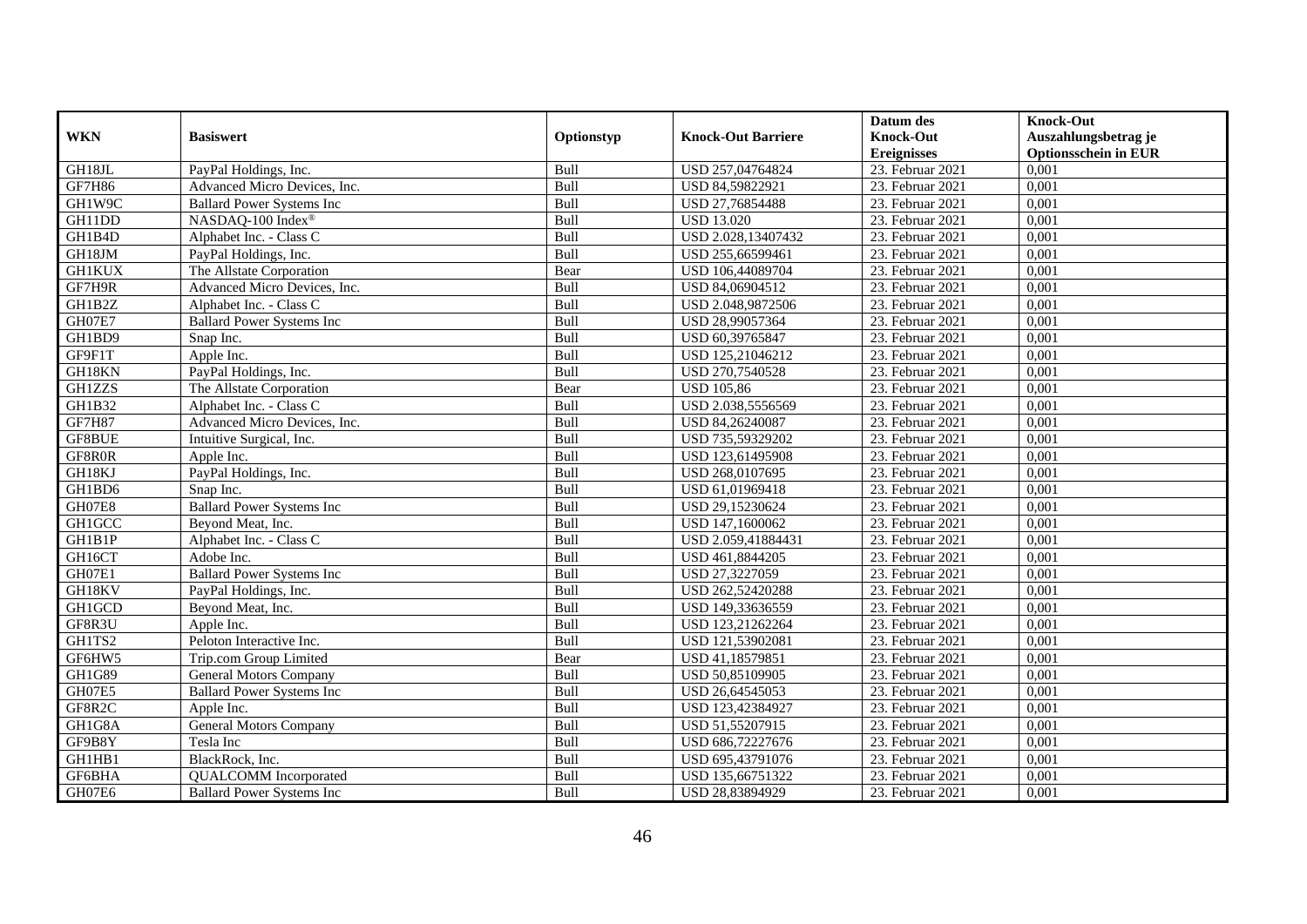|               |                                  |            |                           | Datum des          | <b>Knock-Out</b>            |
|---------------|----------------------------------|------------|---------------------------|--------------------|-----------------------------|
| <b>WKN</b>    | <b>Basiswert</b>                 | Optionstyp | <b>Knock-Out Barriere</b> | <b>Knock-Out</b>   | Auszahlungsbetrag je        |
|               |                                  |            |                           | <b>Ereignisses</b> | <b>Optionsschein in EUR</b> |
| GF8R0U        | Apple Inc.                       | Bull       | USD 122,99133763          | 23. Februar 2021   | 0,001                       |
| GF9B8J        | Tesla Inc                        | Bull       | USD 697,73758897          | 23. Februar 2021   | 0,001                       |
| GH1TS0        | <b>Ballard Power Systems Inc</b> | Bull       | USD 28,42495588           | 23. Februar 2021   | 0,001                       |
| <b>GF6URK</b> | <b>QUALCOMM</b> Incorporated     | Bull       | USD 137,55111402          | 23. Februar 2021   | 0,001                       |
| GF8R2L        | Apple Inc.                       | Bull       | USD 123,95694498          | 23. Februar 2021   | 0,001                       |
| GF9B8K        | Tesla Inc                        | Bull       | USD 696,77665722          | 23. Februar 2021   | 0,001                       |
| GH07EC        | <b>Ballard Power Systems Inc</b> | Bull       | USD 28,06061101           | 23. Februar 2021   | 0,001                       |
| GF67HQ        | <b>QUALCOMM</b> Incorporated     | Bull       | USD 138,35056318          | 23. Februar 2021   | 0,001                       |
| GH16BG        | Adobe Inc.                       | Bull       | USD 459,44026958          | 23. Februar 2021   | 0,001                       |
| GF9B8R        | Tesla Inc                        | Bull       | USD 696,25067351          | 23. Februar 2021   | 0,001                       |
| GH18JN        | PayPal Holdings, Inc.            | Bull       | USD 258,40927792          | 23. Februar 2021   | 0,001                       |
| GH16AX        | Airbnb, Inc.                     | Bull       | USD 190,22020896          | 23. Februar 2021   | 0,001                       |
| GF9B9S        | Tesla Inc                        | Bull       | USD 706,86138286          | 23. Februar 2021   | 0.001                       |
| GH16CL        | Airbnb, Inc.                     | Bull       | USD 189,24734381          | 23. Februar 2021   | 0,001                       |
| GH18KQ        | PayPal Holdings, Inc.            | Bull       | USD 263,89584453          | 23. Februar 2021   | 0,001                       |
| GF9B96        | Tesla Inc                        | Bull       | USD 669,95148927          | 23. Februar 2021   | 0,001                       |
| GF67HR        | <b>QUALCOMM</b> Incorporated     | Bull       | USD 136,71869215          | 23. Februar 2021   | 0,001                       |
| GH16AZ        | Airbnb. Inc.                     | Bull       | USD 188,27447868          | 23. Februar 2021   | 0.001                       |
| GF9B91        | Tesla Inc                        | Bull       | USD 706,15332793          | 23. Februar 2021   | 0,001                       |
| GH18JJ        | PayPal Holdings, Inc.            | Bull       | USD 259,79093156          | 23. Februar 2021   | 0,001                       |
| GH16AV        | Airbnb, Inc.                     | Bull       | USD 191,19307409          | 23. Februar 2021   | 0,001                       |
| GF9B8B        | Tesla Inc                        | Bull       | USD 701,48016517          | 23. Februar 2021   | 0,001                       |
| GH18JK        | PayPal Holdings, Inc.            | Bull       | USD 261,15256124          | 23. Februar 2021   | 0,001                       |
| GH16B6        | Airbnb, Inc.                     | Bull       | USD 187,30161353          | 23. Februar 2021   | 0,001                       |
| GH18KM        | PayPal Holdings, Inc.            | Bull       | USD 265,2674862           | 23. Februar 2021   | 0,001                       |
| GF9B9D        | Tesla Inc                        | Bull       | USD 703,81674653          | 23. Februar 2021   | 0,001                       |
| GF9B7L        | Tesla Inc                        | Bull       | USD 681,07806725          | 23. Februar 2021   | 0,001                       |
| GF9B8N        | Tesla Inc                        | Bull       | USD 693,85340175          | 23. Februar 2021   | 0,001                       |
| GF9B8P        | Tesla Inc                        | Bull       | USD 692,41706169          | 23. Februar 2021   | 0,001                       |
| GF9B7F        | Tesla Inc                        | Bull       | USD 685,48823809          | 23. Februar 2021   | 0,001                       |
| GF9B7R        | Tesla Inc                        | Bull       | USD 666,81581732          | 23. Februar 2021   | 0,001                       |
| GF9B9V        | Tesla Inc                        | Bull       | USD 706,39608961          | 23. Februar 2021   | 0,001                       |
| GF9B8D        | Tesla Inc                        | Bull       | USD 698,67829055          | 23. Februar 2021   | 0,001                       |
| GF9B92        | Tesla Inc                        | Bull       | USD 705,9206813           | 23. Februar 2021   | 0,001                       |
| GF9B7U        | Tesla Inc                        | Bull       | USD 677,34560606          | 23. Februar 2021   | 0,001                       |
| GF9B8W        | Tesla Inc                        | Bull       | USD 688,9071321           | 23. Februar 2021   | 0,001                       |
| GF9B94        | Tesla Inc                        | Bull       | USD 705,2227414           | 23. Februar 2021   | 0,001                       |
| GF9B8F        | Tesla Inc                        | Bull       | USD 697,26218064          | 23. Februar 2021   | 0,001                       |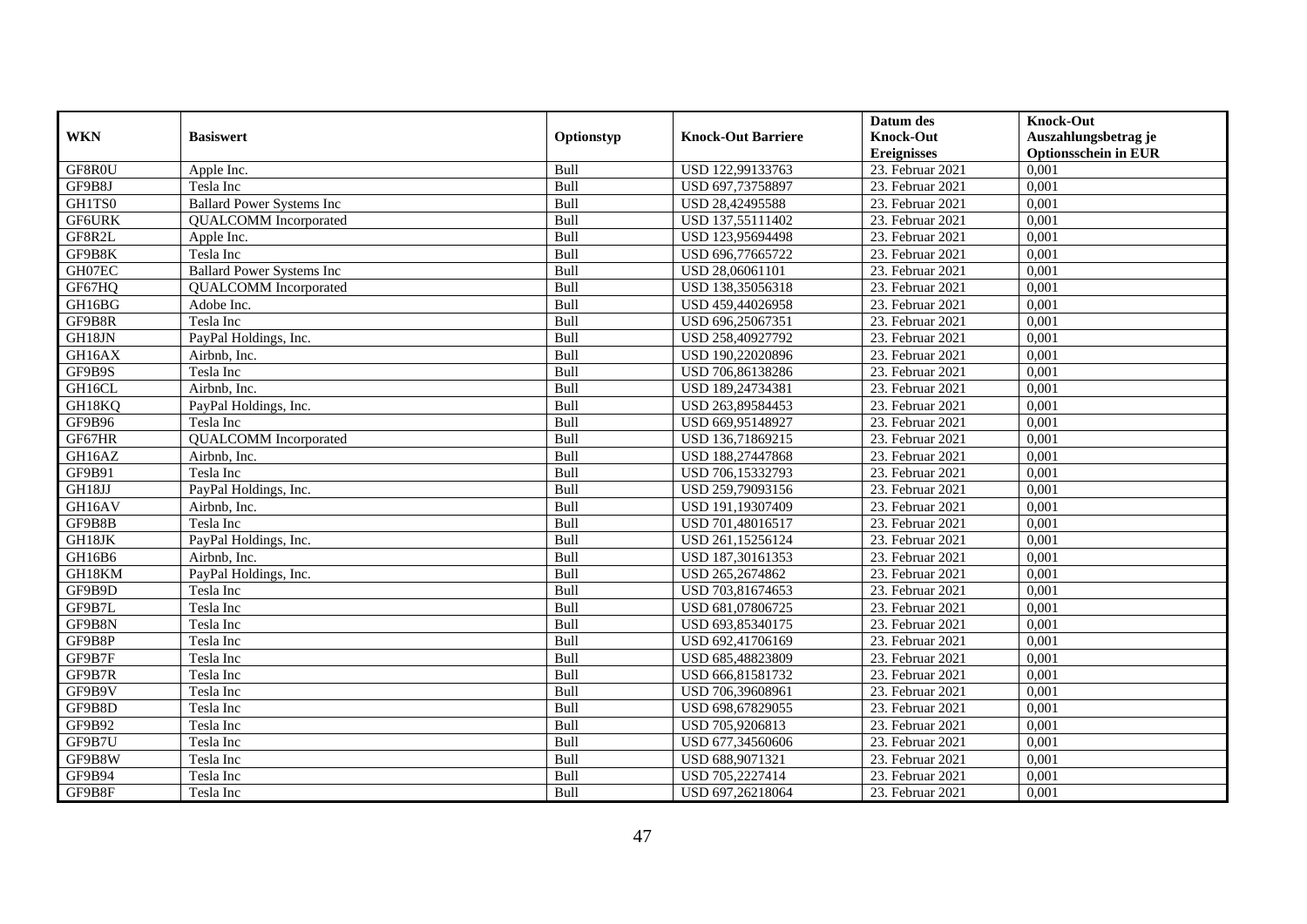|               |                            |            |                           | Datum des          | <b>Knock-Out</b>            |
|---------------|----------------------------|------------|---------------------------|--------------------|-----------------------------|
| <b>WKN</b>    | <b>Basiswert</b>           | Optionstyp | <b>Knock-Out Barriere</b> | <b>Knock-Out</b>   | Auszahlungsbetrag je        |
|               |                            |            |                           | <b>Ereignisses</b> | <b>Optionsschein in EUR</b> |
| <b>GH0VRB</b> | NASDAQ-100 Index®          | Bull       | <b>USD 12.920</b>         | 23. Februar 2021   | 0,001                       |
| <b>GH1DME</b> | NASDAO-100 Index®          | Bull       | <b>USD 12.939,54</b>      | 23. Februar 2021   | 0,001                       |
| GH16WC        | S&P 500 <sup>®</sup> Index | Bull       | <b>USD 3.860</b>          | 23. Februar 2021   | 0,001                       |
| GH1W5R        | NASDAQ-100 Index®          | Bull       | USD 13.207,96             | 23. Februar 2021   | 0,001                       |
| <b>GH0VRC</b> | NASDAQ-100 Index®          | Bull       | <b>USD 12.910</b>         | 23. Februar 2021   | 0,001                       |
| GH18EC        | S&P 500 <sup>®</sup> Index | Bull       | USD 3.842,63718022        | 23. Februar 2021   | 0,001                       |
| GH1DNG        | NASDAQ-100 Index®          | Bull       | USD 12.953,31             | 23. Februar 2021   | 0,001                       |
| GH1W5Z        | NASDAQ-100 Index®          | Bull       | USD 13.221,52             | 23. Februar 2021   | 0,001                       |
| GH16WD        | S&P 500 <sup>®</sup> Index | Bull       | <b>USD 3.857,5</b>        | 23. Februar 2021   | 0,001                       |
| GH18ED        | $S\&P 500^{\circ}$ Index   | Bull       | USD 3.846,55186549        | 23. Februar 2021   | 0,001                       |
| <b>GHOVRA</b> | NASDAQ-100 Index®          | Bull       | <b>USD 12.920</b>         | 23. Februar 2021   | 0,001                       |
| <b>GH1DPJ</b> | NASDAQ-100 Index®          | Bull       | <b>USD 12.884,68</b>      | 23. Februar 2021   | 0,001                       |
| GH18DD        | S&P 500 <sup>®</sup> Index | Bull       | USD 3.830,90313627        | 23. Februar 2021   | 0,001                       |
| GH16W4        | S&P 500 <sup>®</sup> Index | Bull       | <b>USD 3.870</b>          | 23. Februar 2021   | 0,001                       |
| <b>GH0VRD</b> | NASDAQ-100 Index®          | Bull       | <b>USD 12.910</b>         | 23. Februar 2021   | 0,001                       |
| <b>GH1DMV</b> | NASDAQ-100 Index®          | Bull       | USD 12.925,73             | 23. Februar 2021   | 0,001                       |
| GH16W5        | S&P 500 <sup>®</sup> Index | Bull       | <b>USD 3.867,5</b>        | 23. Februar 2021   | 0,001                       |
| GH18EE        | S&P 500 <sup>®</sup> Index | Bull       | USD 3.834,8078096         | 23. Februar 2021   | 0.001                       |
| GH16WN        | S&P 500 <sup>®</sup> Index | Bull       | <b>USD 3.847,5</b>        | 23. Februar 2021   | 0,001                       |
| <b>GH1DMJ</b> | NASDAQ-100 Index®          | Bull       | USD 12.898,51             | 23. Februar 2021   | 0,001                       |
| <b>GHOVRE</b> | NASDAQ-100 Index®          | Bull       | <b>USD 12.900</b>         | 23. Februar 2021   | 0,001                       |
| GH18EF        | S&P 500 <sup>®</sup> Index | Bull       | USD 3.838,7224949         | 23. Februar 2021   | 0,001                       |
| GH16WE        | S&P 500 <sup>®</sup> Index | Bull       | <b>USD 3.857,5</b>        | $23.$ Februar 2021 | 0,001                       |
| <b>GH1DMN</b> | NASDAQ-100 Index®          | Bull       | USD 12.870,91             | 23. Februar 2021   | 0,001                       |
| <b>GHOVRF</b> | NASDAQ-100 Index®          | Bull       | <b>USD 12.900</b>         | 23. Februar 2021   | 0,001                       |
| GH16WF        | S&P 500 <sup>®</sup> Index | Bull       | <b>USD 3.855</b>          | 23. Februar 2021   | 0,001                       |
| <b>GH1DPT</b> | NASDAQ-100 Index®          | Bull       | USD 12.966,99             | 23. Februar 2021   | 0,001                       |
| <b>GH0VRG</b> | NASDAQ-100 Index®          | Bull       | <b>USD 12.890</b>         | 23. Februar 2021   | 0,001                       |
| GH16WG        | S&P 500 <sup>®</sup> Index | Bull       | <b>USD 3.855</b>          | 23. Februar 2021   | 0,001                       |
| <b>GH1DNB</b> | NASDAO-100 Index®          | Bull       | USD 12.911,89             | 23. Februar 2021   | 0,001                       |
| GH0Z9V        | NASDAQ-100 Index®          | Bull       | <b>USD 13.210</b>         | 23. Februar 2021   | 0,001                       |
| GH16WH        | S&P 500 <sup>®</sup> Index | Bull       | <b>USD 3.852,5</b>        | 23. Februar 2021   | 0,001                       |
| GH0Z9W        | NASDAQ-100 Index®          | Bull       | <b>USD 13.210</b>         | 23. Februar 2021   | 0,001                       |
| GH16WL        | S&P 500 <sup>®</sup> Index | Bull       | <b>USD 3.850</b>          | $23.$ Februar 2021 | 0,001                       |
| GH11D6        | NASDAQ-100 Index®          | Bull       | <b>USD 13.150</b>         | 23. Februar 2021   | 0,001                       |
| GH16WM        | S&P 500 <sup>®</sup> Index | Bull       | <b>USD 3.847,5</b>        | 23. Februar 2021   | 0,001                       |
| GH11D7        | NASDAQ-100 Index®          | Bull       | <b>USD 13.140</b>         | 23. Februar 2021   | 0,001                       |
| GH16W3        | S&P 500 <sup>®</sup> Index | Bull       | <b>USD 3.870</b>          | 23. Februar 2021   | 0,001                       |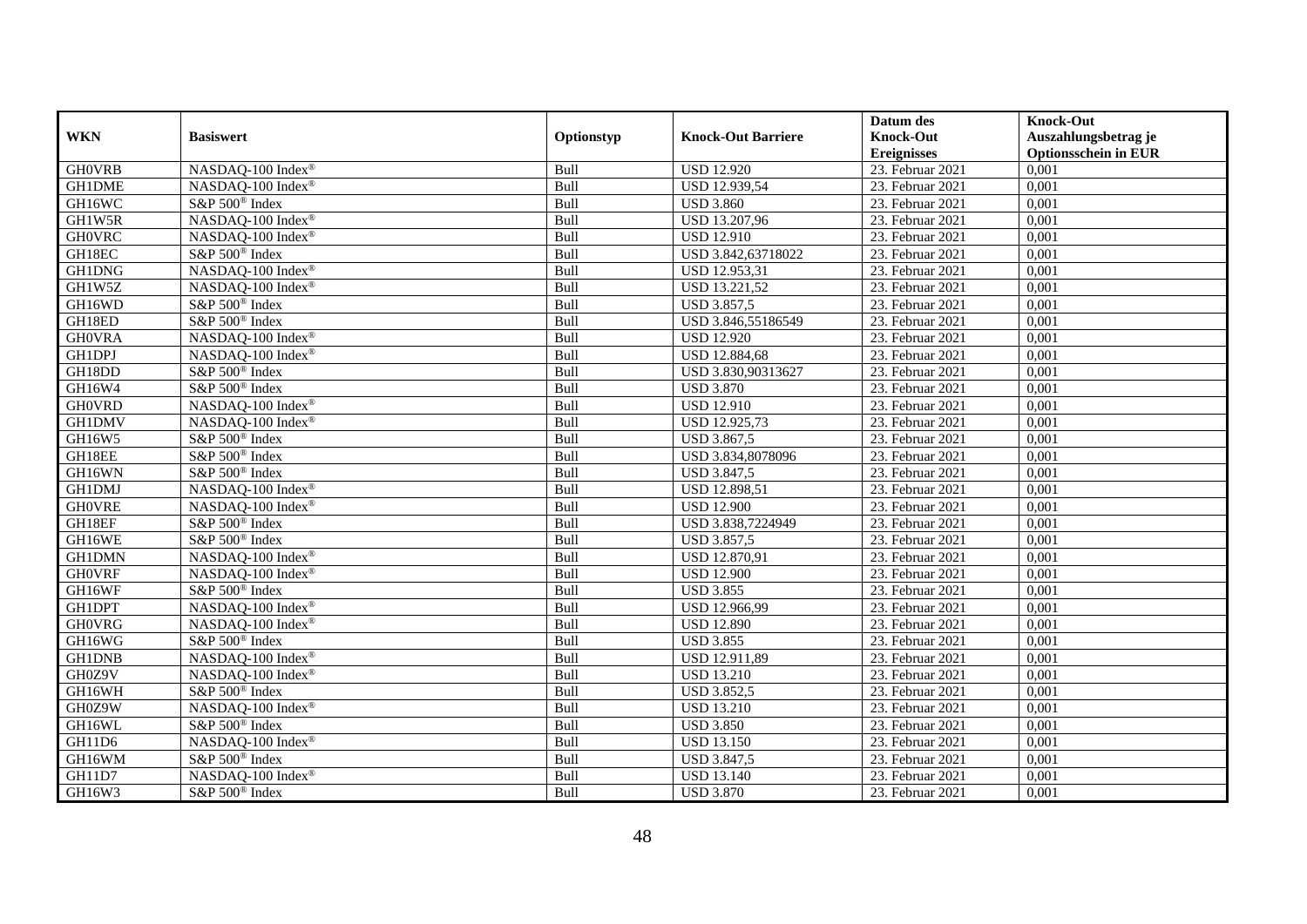|               |                            |            |                           | Datum des          | <b>Knock-Out</b>            |
|---------------|----------------------------|------------|---------------------------|--------------------|-----------------------------|
| <b>WKN</b>    | <b>Basiswert</b>           | Optionstyp | <b>Knock-Out Barriere</b> | <b>Knock-Out</b>   | Auszahlungsbetrag je        |
|               |                            |            |                           | <b>Ereignisses</b> | <b>Optionsschein in EUR</b> |
| GH0ZA3        | NASDAQ-100 Index®          | Bull       | <b>USD 13.150</b>         | 23. Februar 2021   | 0,001                       |
| GH19EK        | S&P 500 <sup>®</sup> Index | Bull       | <b>USD 3.872,5</b>        | 23. Februar 2021   | 0,001                       |
| GH0ZA4        | NASDAQ-100 Index®          | Bull       | <b>USD 13.140</b>         | 23. Februar 2021   | 0,001                       |
| GH19EL        | S&P 500 <sup>®</sup> Index | Bull       | <b>USD 3.872,5</b>        | 23. Februar 2021   | 0,001                       |
| GH0Z9X        | NASDAQ-100 Index®          | Bull       | <b>USD 13.200</b>         | 23. Februar 2021   | 0,001                       |
| GH16WA        | S&P 500 <sup>®</sup> Index | Bull       | USD 3.862,5               | 23. Februar 2021   | 0,001                       |
| GH0Z9Y        | NASDAQ-100 Index®          | Bull       | <b>USD 13.190</b>         | 23. Februar 2021   | 0,001                       |
| GH16WB        | S&P 500 <sup>®</sup> Index | Bull       | <b>USD 3.860</b>          | 23. Februar 2021   | 0,001                       |
| GH11D8        | NASDAQ-100 Index®          | Bull       | <b>USD 13.120</b>         | 23. Februar 2021   | 0,001                       |
| GH16W6        | S&P 500 <sup>®</sup> Index | Bull       | USD 3.867,5               | 23. Februar 2021   | 0,001                       |
| GH11D9        | NASDAQ-100 Index®          | Bull       | <b>USD 13.100</b>         | 23. Februar 2021   | 0,001                       |
| GH16W7        | S&P 500 <sup>®</sup> Index | Bull       | <b>USD 3.865</b>          | 23. Februar 2021   | 0,001                       |
| GH0ZA9        | NASDAQ-100 Index®          | Bull       | <b>USD 13.090</b>         | 23. Februar 2021   | 0,001                       |
| <b>GH16W8</b> | S&P 500 <sup>®</sup> Index | Bull       | <b>USD 3.865</b>          | 23. Februar 2021   | 0,001                       |
| <b>GH0ZAA</b> | NASDAQ-100 Index®          | Bull       | <b>USD 13.080</b>         | 23. Februar 2021   | 0,001                       |
| GH16W9        | S&P 500 <sup>®</sup> Index | Bull       | USD 3.862,5               | 23. Februar 2021   | 0,001                       |
| GH0ZA5        | NASDAQ-100 Index®          | Bull       | <b>USD 13.130</b>         | 23. Februar 2021   | 0,001                       |
| GH16WJ        | S&P 500 <sup>®</sup> Index | Bull       | <b>USD 3.852,5</b>        | 23. Februar 2021   | 0,001                       |
| GH0ZA6        | NASDAQ-100 Index®          | Bull       | <b>USD 13.120</b>         | 23. Februar 2021   | 0,001                       |
| GH16WK        | S&P 500 <sup>®</sup> Index | Bull       | <b>USD 3.850</b>          | 23. Februar 2021   | 0,001                       |
| <b>GH0ZAF</b> | NASDAQ-100 Index®          | Bull       | <b>USD 13.030</b>         | 23. Februar 2021   | 0,001                       |
| <b>GH0ZAG</b> | NASDAQ-100 Index®          | Bull       | <b>USD 13.010</b>         | 23. Februar 2021   | 0,001                       |
| <b>GH0ZAB</b> | NASDAQ-100 Index®          | Bull       | <b>USD 13.070</b>         | 23. Februar 2021   | 0,001                       |
| <b>GH0ZAC</b> | NASDAQ-100 Index®          | Bull       | <b>USD 13.060</b>         | 23. Februar 2021   | 0,001                       |
| GH0Z9Z        | NASDAQ-100 Index®          | Bull       | <b>USD 13.190</b>         | 23. Februar 2021   | 0,001                       |
| GH0ZA0        | NASDAQ-100 Index®          | Bull       | <b>USD 13.180</b>         | 23. Februar 2021   | 0,001                       |
| GH0Z9U        | NASDAQ-100 Index®          | Bull       | <b>USD 13.220</b>         | 23. Februar 2021   | 0,001                       |
| GH11D4        | NASDAQ-100 Index®          | Bull       | <b>USD 13.220</b>         | 23. Februar 2021   | 0,001                       |
| GH11D5        | NASDAQ-100 Index®          | Bull       | <b>USD 13.200</b>         | 23. Februar 2021   | 0,001                       |
| GH0ZA1        | NASDAQ-100 Index®          | Bull       | <b>USD 13.170</b>         | 23. Februar 2021   | 0,001                       |
| GH0ZA2        | NASDAQ-100 Index®          | Bull       | <b>USD 13.160</b>         | 23. Februar 2021   | 0,001                       |
| GH0ZA7        | NASDAQ-100 Index®          | Bull       | <b>USD 13.110</b>         | 23. Februar 2021   | 0,001                       |
| GH0ZA8        | NASDAQ-100 Index®          | Bull       | <b>USD 13.100</b>         | 23. Februar 2021   | 0,001                       |
| <b>GH0ZAD</b> | NASDAQ-100 Index®          | Bull       | <b>USD 13.050</b>         | $23.$ Februar 2021 | 0,001                       |
| <b>GH0ZAE</b> | NASDAQ-100 Index®          | Bull       | <b>USD 13.040</b>         | 23. Februar 2021   | 0,001                       |
| <b>GH0KNY</b> | Electronic Arts Inc.       | Bull       | USD 137,33349577          | 23. Februar 2021   | 0,001                       |
| GH1DPH        | NASDAQ-100 Index®          | Bull       | USD 12.843,58             | 23. Februar 2021   | 0,001                       |
| GH16X0        | S&P 500 <sup>®</sup> Index | Bull       | <b>USD 3.832,5</b>        | 23. Februar 2021   | 0,001                       |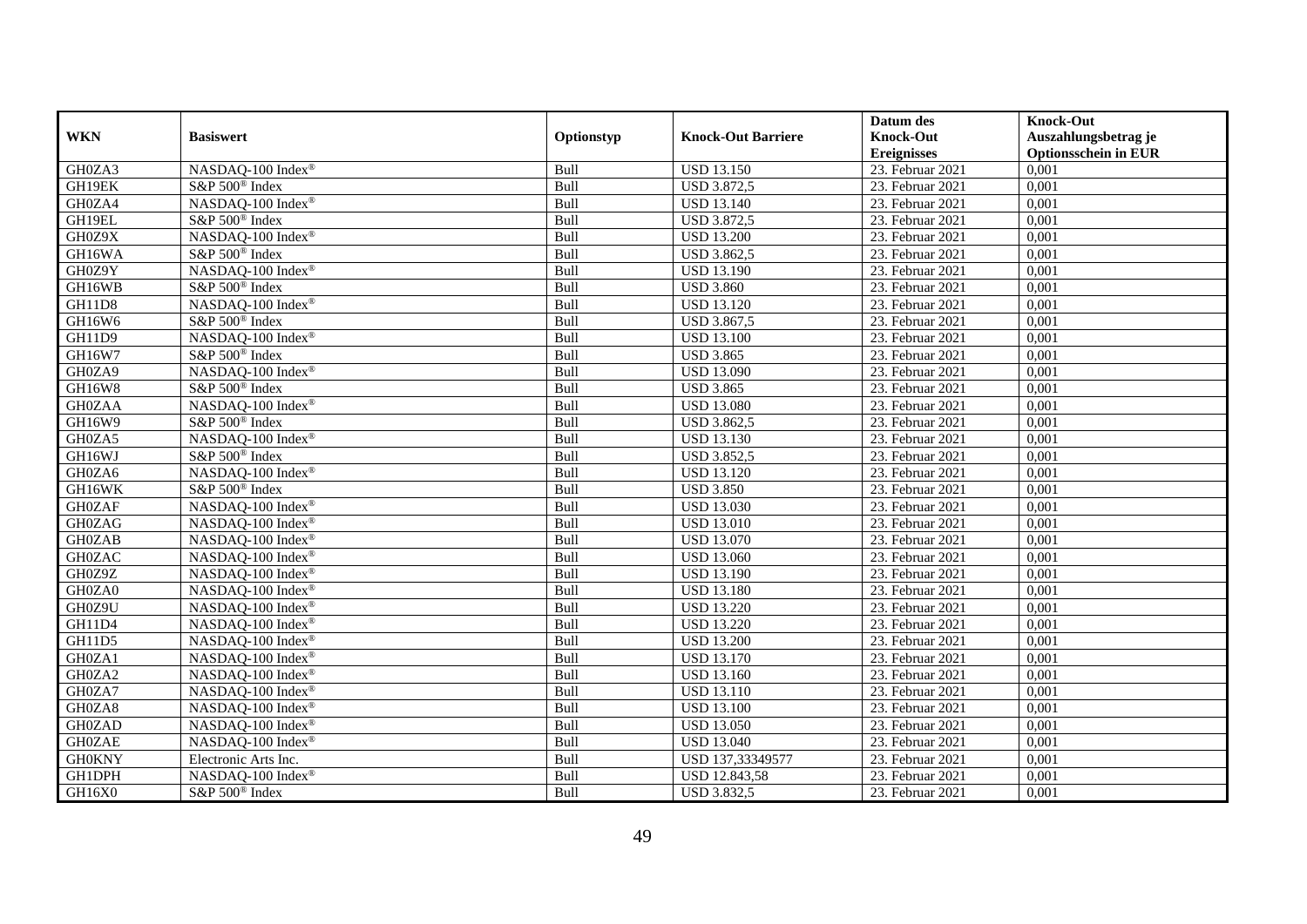|               |                                                    |            |                           | Datum des          | <b>Knock-Out</b>            |
|---------------|----------------------------------------------------|------------|---------------------------|--------------------|-----------------------------|
| <b>WKN</b>    | <b>Basiswert</b>                                   | Optionstyp | <b>Knock-Out Barriere</b> | <b>Knock-Out</b>   | Auszahlungsbetrag je        |
|               |                                                    |            |                           | <b>Ereignisses</b> | <b>Optionsschein in EUR</b> |
| <b>GH1TLV</b> | Baidu, Inc.                                        | Bull       | USD 295,01915682          | 23. Februar 2021   | 0,001                       |
| <b>GH1TTL</b> | Twitter, Inc.                                      | Bull       | USD 69,1720475            | 23. Februar 2021   | 0,001                       |
| <b>GH1ZWG</b> | Activision Blizzard, Inc.                          | Bull       | <b>USD 94,87</b>          | 23. Februar 2021   | 0,001                       |
| GH1ZV3        | Anglo American PLC                                 | Bull       | GBP 27,44                 | 23. Februar 2021   | 0,001                       |
| <b>GH1DNN</b> | NASDAQ-100 Index®                                  | Bull       | USD 12.857,19             | 23. Februar 2021   | 0,001                       |
| GC9X3L        | Marsh & McLennan Companies Inc                     | Bear       | USD 118,96805078          | 23. Februar 2021   | 0,001                       |
| GH1TL8        | Baidu, Inc.                                        | Bull       | USD 297,3907578           | 23. Februar 2021   | 0,001                       |
| GH16X1        | S&P 500 <sup>®</sup> Index                         | Bull       | <b>USD 3.830</b>          | 23. Februar 2021   | 0,001                       |
| GH1G7R        | <b>General Motors Company</b>                      | Bull       | USD 50,16013296           | 23. Februar 2021   | 0,001                       |
| <b>GH1ZWJ</b> | Activision Blizzard, Inc.                          | Bull       | <b>USD 93,86</b>          | 23. Februar 2021   | 0,001                       |
| <b>GH1DPM</b> | Microsoft Corporation                              | Bull       | USD 228,8048177           | 23. Februar 2021   | 0,001                       |
| GH18KU        | NetEase Inc ADR                                    | Bull       | USD 113,56612317          | 23. Februar 2021   | 0,001                       |
| GH16X2        | S&P 500 <sup>®</sup> Index                         | Bull       | <b>USD 3.830</b>          | 23. Februar 2021   | 0,001                       |
| GH1WA6        | eBay Inc.                                          | Bull       | USD 60,25683043           | 23. Februar 2021   | 0,001                       |
| GH1B3Y        | Alphabet Inc. - Class C                            | Bull       | USD 2.017,71249174        | 23. Februar 2021   | 0,001                       |
| GH07EL        | <b>Ballard Power Systems Inc</b>                   | Bull       | USD 27,54508829           | 23. Februar 2021   | 0,001                       |
| <b>GH1ZWF</b> | Activision Blizzard, Inc.                          | Bull       | <b>USD 94,36</b>          | 23. Februar 2021   | 0,001                       |
| <b>GH0VRK</b> | NASDAO-100 Index®                                  | Bull       | <b>USD 12.880</b>         | 23. Februar 2021   | 0,001                       |
| GH16WP        | S&P 500 <sup>®</sup> Index                         | Bull       | <b>USD 3.845</b>          | 23. Februar 2021   | 0,001                       |
| <b>GH1TLC</b> | Baidu, Inc.                                        | Bull       | USD 290,28596161          | 23. Februar 2021   | 0,001                       |
| <b>GH1TTX</b> | Twitter, Inc.                                      | Bull       | USD 67,24031474           | 23. Februar 2021   | 0,001                       |
| GH1GD9        | Beyond Meat, Inc.                                  | Bull       | USD 143,07807868          | 23. Februar 2021   | 0,001                       |
| <b>GH1ZRD</b> | <b>Barrick Gold Corporation</b>                    | Bull       | <b>USD 19,86</b>          | $23.$ Februar 2021 | 0,001                       |
| GH18B6        | NIO Inc                                            | Bull       | USD 49,85464146           | 23. Februar 2021   | 0,001                       |
| <b>GHOVRL</b> | NASDAQ-100 Index®                                  | Bull       | <b>USD 12.870</b>         | 23. Februar 2021   | 0,001                       |
| GH18KX        | NetEase Inc ADR                                    | Bull       | USD 112,69423358          | 23. Februar 2021   | 0,001                       |
| GH1KX0        | Arista Networks, Inc.                              | Bull       | USD 271,49661634          | 23. Februar 2021   | 0,001                       |
| GH16WS        | S&P 500 <sup>®</sup> Index                         | Bull       | <b>USD 3.842,5</b>        | $23.$ Februar 2021 | 0,001                       |
| <b>GF790D</b> | Adobe Inc.                                         | Bull       | USD 452,35514638          | 23. Februar 2021   | 0,001                       |
| GH1TU1        | Twitter, Inc.                                      | Bull       | USD 68,01100605           | 23. Februar 2021   | 0,001                       |
| GH11EN        | S&P 500 <sup>®</sup> Index                         | Bull       | <b>USD 3.820</b>          | 23. Februar 2021   | 0,001                       |
| GH16BA        | Airbnb, Inc.                                       | Bull       | USD 178,54582725          | 23. Februar 2021   | 0,001                       |
| GH01PU        | NASDAQ-100 Index®                                  | Bull       | USD 12.790,11             | 23. Februar 2021   | 0,001                       |
| <b>GH1WJY</b> | ACS, Actividades de Construcción y Servicios, S.A. | Bear       | EUR 25,99704982           | $23.$ Februar 2021 | 0,001                       |
| GH1TS4        | Peloton Interactive Inc.                           | Bull       | USD 123,10042139          | 23. Februar 2021   | 0,001                       |
| GH1BF4        | Texas Instruments Incorporated                     | Bull       | USD 170,2685301           | 23. Februar 2021   | 0,001                       |
| GH0Y6X        | NIKE, Inc.                                         | Bull       | USD 133,51229601          | 23. Februar 2021   | 0,001                       |
| <b>GH0ZAH</b> | NASDAQ-100 Index®                                  | Bull       | <b>USD 12.950</b>         | 23. Februar 2021   | 0,001                       |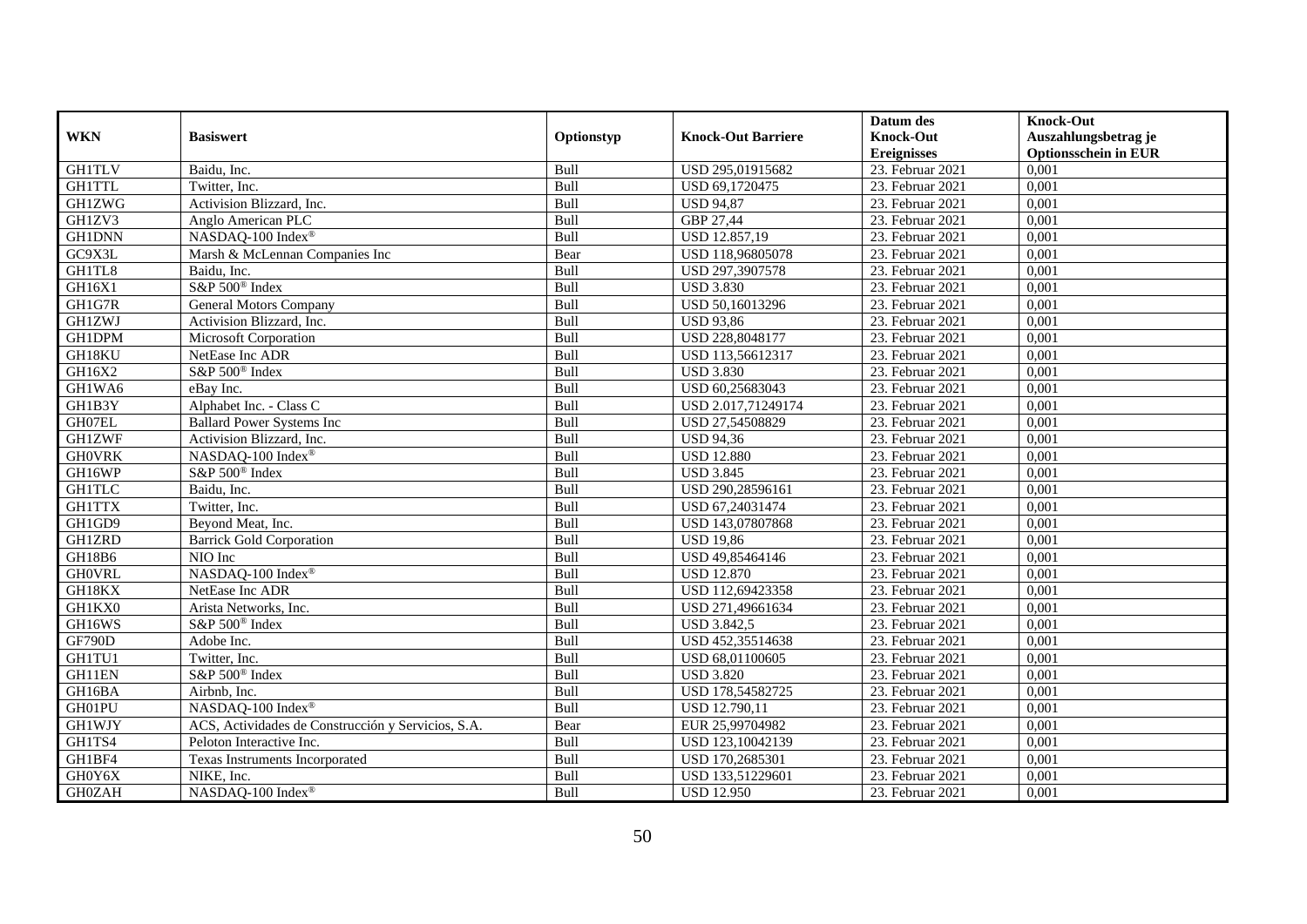|               |                                  |            |                           | Datum des          | <b>Knock-Out</b>            |
|---------------|----------------------------------|------------|---------------------------|--------------------|-----------------------------|
| <b>WKN</b>    | <b>Basiswert</b>                 | Optionstyp | <b>Knock-Out Barriere</b> | <b>Knock-Out</b>   | Auszahlungsbetrag je        |
|               |                                  |            |                           | <b>Ereignisses</b> | <b>Optionsschein in EUR</b> |
| GH16WT        | S&P 500 <sup>®</sup> Index       | Bull       | <b>USD 3.840</b>          | 23. Februar 2021   | 0,001                       |
| <b>GH1HCF</b> | DuPont de Nemours, Inc.          | Bull       | USD 67,70433547           | 23. Februar 2021   | 0,001                       |
| GH11EP        | $S\&P 500^{\circ}$ Index         | Bull       | <b>USD 3.820</b>          | 23. Februar 2021   | 0,001                       |
| GH16BB        | Airbnb, Inc.                     | Bull       | USD 176,60009699          | 23. Februar 2021   | 0,001                       |
| GH0Y4G        | ServiceNow Inc                   | Bull       | USD 535,21834724          | 23. Februar 2021   | 0,001                       |
| GH18JS        | PayPal Holdings, Inc.            | Bull       | USD 254,29435296          | 23. Februar 2021   | 0,001                       |
| GF1JHN        | The Walt Disney Company          | Bear       | USD 194,71458335          | 23. Februar 2021   | 0,001                       |
| <b>GH0AVJ</b> | NASDAQ-100 Index®                | Bull       | <b>USD 12.840</b>         | 23. Februar 2021   | 0,001                       |
| GH1W9F        | <b>Ballard Power Systems Inc</b> | Bull       | USD 26,39812318           | 23. Februar 2021   | 0,001                       |
| GH18BY        | NIO Inc                          | Bull       | USD 47,68573864           | 23. Februar 2021   | 0,001                       |
| GH16X3        | S&P 500 <sup>®</sup> Index       | Bull       | <b>USD 3.827,5</b>        | 23. Februar 2021   | 0,001                       |
| <b>GH0DTM</b> | Peloton Interactive Inc.         | Bull       | USD 117,17852708          | 23. Februar 2021   | 0,001                       |
| <b>GH0ZAJ</b> | NASDAQ-100 Index®                | Bull       | <b>USD 12.950</b>         | 23. Februar 2021   | 0,001                       |
| GH1H2C        | Beyond Meat, Inc.                | Bull       | USD 143,35889924          | 23. Februar 2021   | 0,001                       |
| GH11EK        | S&P 500 <sup>®</sup> Index       | Bull       | <b>USD 3.825</b>          | 23. Februar 2021   | 0,001                       |
| <b>GH1TTN</b> | Twitter, Inc.                    | Bull       | USD 68,79170633           | 23. Februar 2021   | 0,001                       |
| GH1B6T        | Nvidia Corporation               | Bull       | USD 537,10094911          | 23. Februar 2021   | 0,001                       |
| GH1WA9        | eBav Inc.                        | Bull       | USD 59.94679529           | 23. Februar 2021   | 0,001                       |
| <b>GH1PXQ</b> | <b>Automatic Data Processing</b> | Bear       | USD 174,18066183          | 23. Februar 2021   | 0,001                       |
| <b>GH1TSW</b> | Peloton Interactive Inc.         | Bull       | USD 118,99674038          | 23. Februar 2021   | 0,001                       |
| GH18C3        | NIO Inc                          | Bull       | USD 49,05134412           | 23. Februar 2021   | 0,001                       |
| GH1BD7        | Snap Inc.                        | Bull       | USD 59,1736528            | 23. Februar 2021   | 0,001                       |
| <b>GH0VRT</b> | NASDAQ-100 Index®                | Bull       | <b>USD 12.830</b>         | $23.$ Februar 2021 | 0,001                       |
| <b>GH0AVQ</b> | NASDAQ-100 Index®                | Bull       | <b>USD 12.810</b>         | 23. Februar 2021   | 0,001                       |
| GH1B5B        | Salesforce.com, Inc.             | Bull       | USD 230,75967337          | 23. Februar 2021   | 0,001                       |
| GH16X4        | S&P 500 <sup>®</sup> Index       | Bull       | <b>USD 3.827,5</b>        | 23. Februar 2021   | 0,001                       |
| GH1W9V        | <b>Ballard Power Systems Inc</b> | Bull       | USD 27,07833249           | 23. Februar 2021   | 0,001                       |
| GH11EL        | S&P 500 <sup>®</sup> Index       | Bull       | <b>USD 3.825</b>          | $23.$ Februar 2021 | 0,001                       |
| GH16AY        | Airbnb, Inc.                     | Bull       | USD 186,32874839          | 23. Februar 2021   | 0,001                       |
| <b>GH1TTP</b> | Twitter, Inc.                    | Bull       | USD 67,63066488           | 23. Februar 2021   | 0,001                       |
| GH1W8X        | Plug Power Inc                   | Bull       | USD 47,57397901           | 23. Februar 2021   | 0,001                       |
| GF7H8K        | Advanced Micro Devices, Inc.     | Bull       | USD 81,56559697           | 23. Februar 2021   | 0,001                       |
| <b>GF861E</b> | Apple Inc.                       | Bull       | USD 119,29147881          | 23. Februar 2021   | 0,001                       |
| GH1W9E        | NIO Inc                          | Bull       | USD 47,05382617           | $23.$ Februar 2021 | 0,001                       |
| <b>GH0VRU</b> | NASDAQ-100 Index®                | Bull       | <b>USD 12.820</b>         | 23. Februar 2021   | 0,001                       |
| GH1BDD        | Snap Inc.                        | Bull       | USD 57,94964708           | 23. Februar 2021   | 0,001                       |
| GH16A1        | Airbnb, Inc.                     | Bull       | USD 175,63726139          | 23. Februar 2021   | 0,001                       |
| GH1B5E        | Salesforce.com, Inc.             | Bull       | USD 231,9514276           | 23. Februar 2021   | 0,001                       |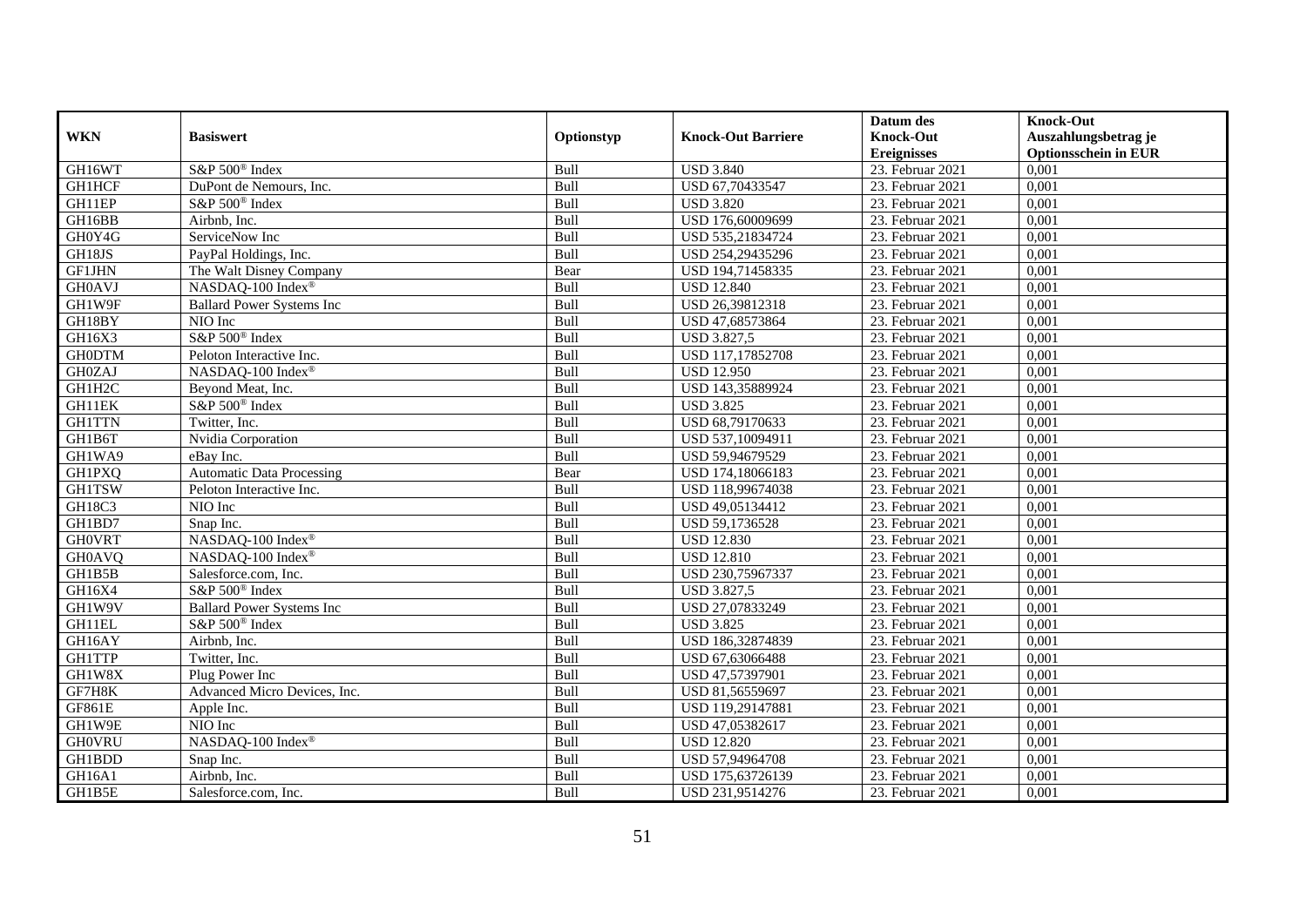|               |                                  |             |                           | Datum des          | <b>Knock-Out</b>            |
|---------------|----------------------------------|-------------|---------------------------|--------------------|-----------------------------|
| <b>WKN</b>    | <b>Basiswert</b>                 | Optionstyp  | <b>Knock-Out Barriere</b> | <b>Knock-Out</b>   | Auszahlungsbetrag je        |
|               |                                  |             |                           | <b>Ereignisses</b> | <b>Optionsschein in EUR</b> |
| GH11EM        | S&P 500 <sup>®</sup> Index       | Bull        | <b>USD 3.822,5</b>        | 23. Februar 2021   | 0,001                       |
| GH16X5        | S&P 500 <sup>®</sup> Index       | Bull        | <b>USD 3.822,5</b>        | 23. Februar 2021   | 0,001                       |
| <b>GH1TVD</b> | Twitter, Inc.                    | Bull        | USD 66,85997357           | 23. Februar 2021   | 0,001                       |
| GH1W8Y        | Plug Power Inc                   | Bull        | USD 47,05382617           | 23. Februar 2021   | 0,001                       |
| <b>GH0AVL</b> | NASDAQ-100 Index®                | Bull        | <b>USD 12.830</b>         | 23. Februar 2021   | 0,001                       |
| GH1W8P        | Square Inc                       | Bull        | USD 263,01711854          | 23. Februar 2021   | 0,001                       |
| GH1G7M        | Autodesk, Inc.                   | Bull        | USD 289,36283481          | 23. Februar 2021   | 0,001                       |
| GH1PN9        | Paycom Software, Inc.            | Bull        | USD 368,36298571          | 23. Februar 2021   | 0,001                       |
| <b>GH0VRM</b> | NASDAQ-100 Index®                | Bull        | <b>USD 12.870</b>         | 23. Februar 2021   | 0,001                       |
| GH18DF        | S&P 500 <sup>®</sup> Index       | Bull        | USD 3.819,16909236        | 23. Februar 2021   | 0,001                       |
| <b>GH1BDE</b> | Snap Inc.                        | Bull        | USD 57,32761141           | 23. Februar 2021   | 0,001                       |
| GH16B2        | Airbnb, Inc.                     | Bull        | USD 182,43728783          | 23. Februar 2021   | 0,001                       |
| <b>GH1TVE</b> | Twitter, Inc.                    | Bull        | USD 68,4013562            | 23. Februar 2021   | 0,001                       |
| GH16WY        | S&P 500 <sup>®</sup> Index       | <b>Bull</b> | <b>USD 3.835</b>          | 23. Februar 2021   | 0.001                       |
| <b>GH0AVN</b> | NASDAQ-100 Index®                | Bull        | <b>USD 12.820</b>         | 23. Februar 2021   | 0,001                       |
| GH1W93        | Plug Power Inc                   | Bull        | USD 46,00351755           | 23. Februar 2021   | 0,001                       |
| GH06R4        | NASDAQ-100 Index®                | Bull        | <b>USD 12.800</b>         | 23. Februar 2021   | 0,001                       |
| <b>GH1KUV</b> | <b>Automatic Data Processing</b> | Bear        | USD 173,15832676          | 23. Februar 2021   | 0,001                       |
| <b>GH0DKX</b> | Alibaba Group Holding Limited    | Bull        | <b>USD 246,599</b>        | 23. Februar 2021   | 0,001                       |
| GH1W8J        | NIO Inc                          | Bull        | USD 48,63429057           | 23. Februar 2021   | 0,001                       |
| GH1WB5        | eBay Inc.                        | Bull        | USD 60,57686671           | 23. Februar 2021   | 0,001                       |
| <b>GHOVRN</b> | NASDAQ-100 Index®                | Bull        | <b>USD 12.860</b>         | 23. Februar 2021   | 0,001                       |
| GH16B3        | Airbnb, Inc.                     | Bull        | USD 181,46442267          | 23. Februar 2021   | 0,001                       |
| <b>GH1BDB</b> | Snap Inc.                        | Bull        | USD 59,78565563           | 23. Februar 2021   | 0,001                       |
| GH16WZ        | S&P 500 <sup>®</sup> Index       | Bull        | <b>USD 3.832,5</b>        | 23. Februar 2021   | 0,001                       |
| GH1WA5        | Plug Power Inc                   | Bull        | USD 46,80375269           | 23. Februar 2021   | 0,001                       |
| <b>GH1TTK</b> | Twitter, Inc.                    | Bull        | USD 69,9527478            | 23. Februar 2021   | 0,001                       |
| GC3435        | The TJX Companies, Inc.          | Bear        | USD 70,84971109           | 23. Februar 2021   | 0,001                       |
| GH06R6        | NASDAQ-100 Index®                | Bull        | <b>USD 12.790</b>         | 23. Februar 2021   | 0,001                       |
| <b>GH1PMA</b> | Facebook, Inc.                   | Bull        | USD 256,82591843          | 23. Februar 2021   | 0,001                       |
| GH16BF        | Adobe Inc.                       | Bull        | USD 457,00613567          | 23. Februar 2021   | 0,001                       |
| GH1W8K        | NIO Inc                          | Bull        | USD 49,54455804           | 23. Februar 2021   | 0,001                       |
| GH16B0        | Airbnb, Inc.                     | Bull        | USD 183,41015297          | 23. Februar 2021   | 0,001                       |
| <b>GH0VRV</b> | NASDAQ-100 Index®                | Bull        | <b>USD 12.810</b>         | 23. Februar 2021   | 0,001                       |
| GH1B6U        | Nvidia Corporation               | Bull        | USD 554,47591732          | 23. Februar 2021   | 0,001                       |
| GH18EG        | STMicroelectronics N.V.          | Bull        | EUR 32,07123012           | 23. Februar 2021   | 0,001                       |
| GH16WQ        | S&P 500 <sup>®</sup> Index       | Bull        | <b>USD 3.845</b>          | 23. Februar 2021   | 0,001                       |
| <b>GH1TTE</b> | Twitter, Inc.                    | Bull        | USD 70,33308896           | 23. Februar 2021   | 0,001                       |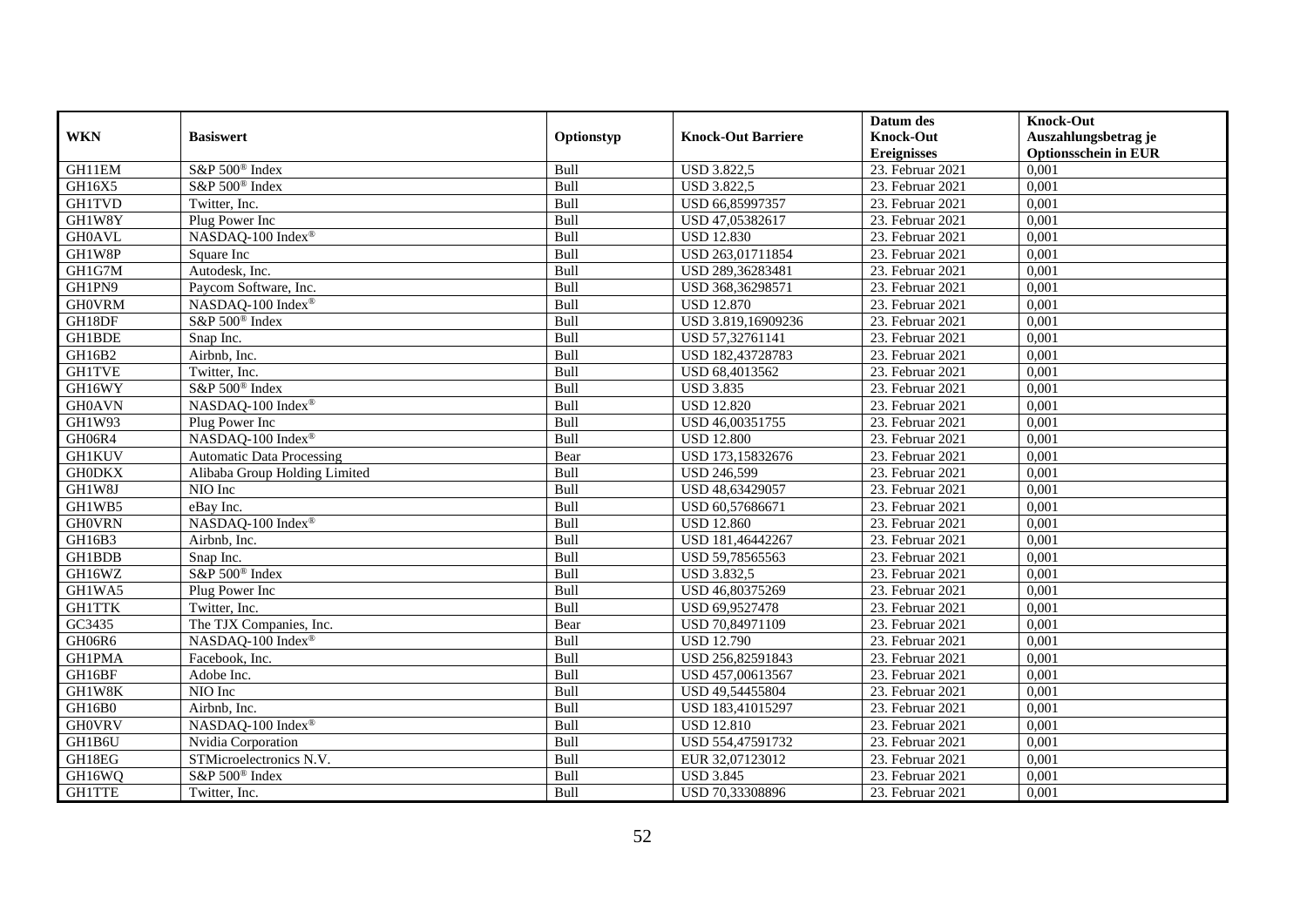|               |                               |            |                           | Datum des          | <b>Knock-Out</b>            |
|---------------|-------------------------------|------------|---------------------------|--------------------|-----------------------------|
| <b>WKN</b>    | <b>Basiswert</b>              | Optionstyp | <b>Knock-Out Barriere</b> | <b>Knock-Out</b>   | Auszahlungsbetrag je        |
|               |                               |            |                           | <b>Ereignisses</b> | <b>Optionsschein in EUR</b> |
| GH1W8L        | NIO Inc                       | Bull       | USD 48,25417888           | 23. Februar 2021   | 0,001                       |
| GH0Y4Z        | ServiceNow Inc                | Bull       | USD 528,53952506          | 23. Februar 2021   | 0,001                       |
| <b>GHOVRW</b> | NASDAQ-100 Index®             | Bull       | <b>USD 12.800</b>         | 23. Februar 2021   | 0,001                       |
| GH16B1        | Airbnb, Inc.                  | Bull       | USD 184,38301811          | 23. Februar 2021   | 0,001                       |
| GH16WR        | S&P 500 <sup>®</sup> Index    | Bull       | <b>USD 3.842,5</b>        | 23. Februar 2021   | 0,001                       |
| GC41Z0        | FleetCor Technologies, Inc.   | Bear       | <b>USD 289,862</b>        | 23. Februar 2021   | 0,001                       |
| GH1652        | Alibaba Group Holding Limited | Bull       | USD 247,815               | 23. Februar 2021   | 0,001                       |
| <b>GH1TTF</b> | Twitter, Inc.                 | Bull       | USD 69,56239765           | 23. Februar 2021   | 0,001                       |
| <b>GH1PNH</b> | Paycom Software, Inc.         | Bull       | USD 365,03962065          | 23. Februar 2021   | 0,001                       |
| GH18BA        | NIO Inc                       | Bull       | USD 42,91616065           | 23. Februar 2021   | 0,001                       |
| GH16WW        | S&P 500 <sup>®</sup> Index    | Bull       | <b>USD 3.837,5</b>        | 23. Februar 2021   | 0,001                       |
| <b>GHOVRP</b> | NASDAQ-100 Index®             | Bull       | <b>USD 12.860</b>         | 23. Februar 2021   | 0,001                       |
| GH1W8Z        | Plug Power Inc                | Bull       | USD 47,31390259           | 23. Februar 2021   | 0,001                       |
| <b>GH1ZPR</b> | NIO Inc                       | Bull       | <b>USD 44,27</b>          | 23. Februar 2021   | 0,001                       |
| GH16B7        | Airbnb, Inc.                  | Bull       | USD 185,35588323          | 23. Februar 2021   | 0,001                       |
| GH16WX        | S&P 500 <sup>®</sup> Index    | Bull       | <b>USD 3.835</b>          | 23. Februar 2021   | 0,001                       |
| <b>GHOVRQ</b> | NASDAQ-100 Index®             | Bull       | <b>USD 12.850</b>         | 23. Februar 2021   | 0,001                       |
| GH1W90        | Plug Power Inc                | Bull       | USD 46.54367627           | 23. Februar 2021   | 0,001                       |
| <b>GH1PNP</b> | Paycom Software, Inc.         | Bull       | USD 361,70624544          | 23. Februar 2021   | 0,001                       |
| <b>GHOVRH</b> | NASDAQ-100 Index®             | Bull       | <b>USD 12.890</b>         | 23. Februar 2021   | 0,001                       |
| GH16WU        | S&P 500 <sup>®</sup> Index    | Bull       | <b>USD 3.840</b>          | 23. Februar 2021   | 0,001                       |
| GH16B9        | Airbnb, Inc.                  | Bull       | USD 177,57296213          | 23. Februar 2021   | 0,001                       |
| GH1W65        | Square Inc                    | Bull       | USD 250,90540926          | $23.$ Februar 2021 | 0,001                       |
| GH1W8W        | Plug Power Inc                | Bull       | USD 47,83405543           | 23. Februar 2021   | 0,001                       |
| <b>GHOVRJ</b> | NASDAQ-100 Index®             | Bull       | <b>USD 12.880</b>         | 23. Februar 2021   | 0,001                       |
| GH16WV        | S&P 500 <sup>®</sup> Index    | Bull       | USD 3.837,5               | 23. Februar 2021   | 0,001                       |
| GH1W9X        | Plug Power Inc                | Bull       | USD 38,68136603           | 23. Februar 2021   | 0,001                       |
| GH16CK        | Airbnb. Inc.                  | Bull       | USD 180,49155752          | $23.$ Februar 2021 | 0,001                       |
| GH18NK        | Constellation Brands, Inc.    | Bull       | USD 220,93308487          | 23. Februar 2021   | 0,001                       |
| <b>GHOVRR</b> | NASDAQ-100 Index®             | Bull       | <b>USD 12.850</b>         | 23. Februar 2021   | 0,001                       |
| GH1W91        | Plug Power Inc                | Bull       | USD 46,28359985           | 23. Februar 2021   | 0,001                       |
| GH1W66        | Square Inc                    | Bull       | USD 246,87484044          | 23. Februar 2021   | 0,001                       |
| <b>GHOVRS</b> | NASDAQ-100 Index®             | Bull       | <b>USD 12.840</b>         | 23. Februar 2021   | 0,001                       |
| GH1W92        | Plug Power Inc                | Bull       | USD 44,92320011           | $23.$ Februar 2021 | 0,001                       |
| <b>GHOVRX</b> | NASDAQ-100 Index®             | Bull       | <b>USD 12.790</b>         | 23. Februar 2021   | 0,001                       |
| GH1B6N        | Nvidia Corporation            | Bull       | USD 557,38176553          | 23. Februar 2021   | 0,001                       |
| GH1W63        | Square Inc                    | Bull       | USD 260,32673885          | 23. Februar 2021   | 0,001                       |
| GH1W64        | Square Inc                    | Bull       | USD 248,21502958          | 23. Februar 2021   | 0,001                       |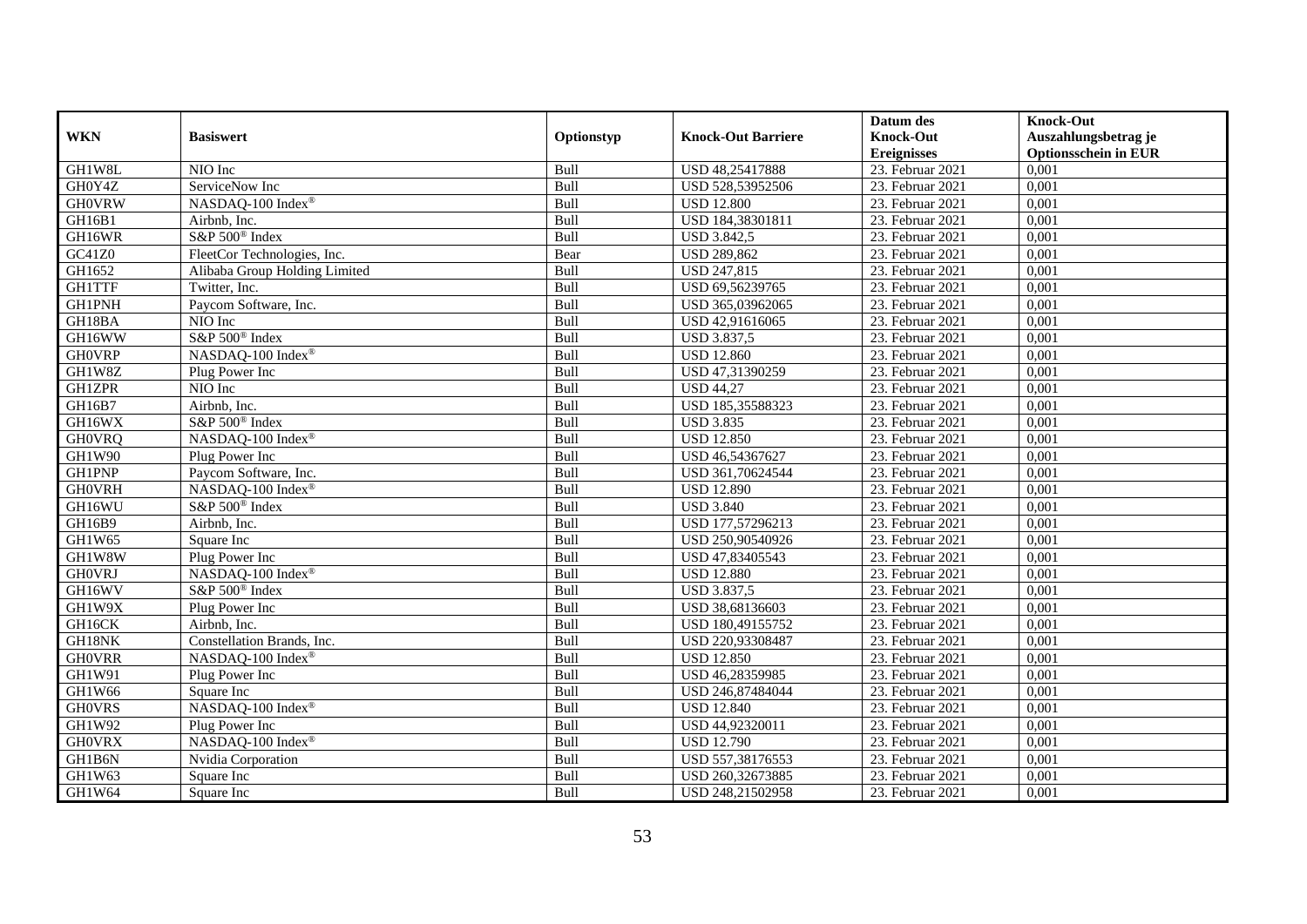|                    |                                   |            |                           | Datum des          | <b>Knock-Out</b>            |
|--------------------|-----------------------------------|------------|---------------------------|--------------------|-----------------------------|
| <b>WKN</b>         | <b>Basiswert</b>                  | Optionstyp | <b>Knock-Out Barriere</b> | <b>Knock-Out</b>   | Auszahlungsbetrag je        |
|                    |                                   |            |                           | <b>Ereignisses</b> | <b>Optionsschein in EUR</b> |
| GH1W6B             | Square Inc                        | Bull       | USD 238,35363788          | 23. Februar 2021   | 0,001                       |
| GH1W6C             | Square Inc                        | Bull       | USD 241,50408249          | 23. Februar 2021   | 0,001                       |
| GH1W6E             | Square Inc                        | Bull       | USD 240,01387218          | 23. Februar 2021   | 0,001                       |
| GH1W68             | Square Inc                        | Bull       | USD 245,53465131          | 23. Februar 2021   | 0,001                       |
| GH1W69             | Square Inc                        | Bull       | USD 244,18446076          | 23. Februar 2021   | 0,001                       |
| GH1W6A             | Square Inc                        | Bull       | USD 242,84427162          | 23. Februar 2021   | 0,001                       |
| GH1W6U             | Square Inc                        | Bull       | USD 249,56522012          | 23. Februar 2021   | 0,001                       |
| GH1W62             | Square Inc                        | Bull       | USD 252,25559981          | 23. Februar 2021   | 0,001                       |
| GH1W7U             | Square Inc                        | Bull       | USD 265,70749822          | 23. Februar 2021   | 0,001                       |
| GH1W5V             | Square Inc                        | Bull       | USD 257,63635917          | 23. Februar 2021   | 0,001                       |
| GH1W5W             | Square Inc                        | Bull       | USD 256,28616862          | 23. Februar 2021   | 0,001                       |
| GH1W60             | Square Inc                        | Bull       | USD 254,94597949          | 23. Februar 2021   | 0,001                       |
| <b>GH1BDC</b>      | Snap Inc.                         | Bull       | USD 58,56164993           | 23. Februar 2021   | 0,001                       |
| GH18MS             | Regeneron Pharmaceuticals, Inc.   | Bull       | USD 452,5916857           | 23. Februar 2021   | 0,001                       |
| <b>GH1DUF</b>      | NIKE, Inc.                        | Bull       | USD 131,95930841          | 23. Februar 2021   | 0,001                       |
| <b>GH1KYF</b>      | Amgen Inc.                        | Bear       | USD 237,59574943          | 23. Februar 2021   | 0,001                       |
| GH1B36             | Alphabet Inc. - Class C           | Bull       | USD 2.007,29090917        | 23. Februar 2021   | 0,001                       |
| <b>GH1TTT</b>      | Twitter, Inc.                     | Bull       | USD 66,46962342           | 23. Februar 2021   | 0,001                       |
| GH161J             | Moderna Inc                       | Bull       | USD 138,46015655          | 23. Februar 2021   | 0,001                       |
| <b>GH1TNF</b>      | Baidu, Inc.                       | Bull       | USD 299,75235203          | 23. Februar 2021   | 0,001                       |
| GF6MME             | Advanced Micro Devices, Inc.      | Bull       | USD 81,34591655           | 23. Februar 2021   | 0,001                       |
| GF8609             | Apple Inc.                        | Bull       | USD 120,49952198          | 23. Februar 2021   | 0,001                       |
| GH18AH             | NIO Inc                           | Bull       | USD 45,77790746           | 23. Februar 2021   | 0,001                       |
| GH1B5F             | Salesforce.com, Inc.              | Bull       | USD 233,14318186          | 23. Februar 2021   | 0,001                       |
| GH1H2H             | Pfizer Inc.                       | Bull       | USD 33,99159204           | 23. Februar 2021   | 0,001                       |
| GH1WFD             | ABB Ltd                           | Bull       | CHF 25,83158554           | 23. Februar 2021   | 0,001                       |
| GH1G7L             | Autodesk, Inc.                    | Bull       | USD 286,94872316          | 23. Februar 2021   | 0,001                       |
| <b>GF1LUY</b>      | Walmart Inc.                      | Bull       | USD 135,93834817          | 23. Februar 2021   | 0,001                       |
| GF8K6Z             | The Home Depot, Inc.              | Bull       | USD 261,23759814          | 23. Februar 2021   | 0,001                       |
| GH1B6R             | Nvidia Corporation                | Bull       | USD 551,58008929          | 23. Februar 2021   | 0,001                       |
| <b>GH1TJK</b>      | Baidu, Inc.                       | Bull       | USD 292,64755584          | 23. Februar 2021   | 0,001                       |
| GF9B7W             | Tesla Inc                         | Bull       | USD 632,66733803          | 23. Februar 2021   | 0,001                       |
| GH162H             | Moderna Inc                       | Bull       | USD 144,23435079          | 23. Februar 2021   | 0,001                       |
| GH18B5             | The Boeing Company                | Bull       | USD 207,27856334          | 23. Februar 2021   | 0,001                       |
| GC <sub>2GN7</sub> | Regeneron Pharmaceuticals, Inc.   | Bull       | USD 455,94589509          | 23. Februar 2021   | 0,001                       |
| GH1W5N             | Square Inc                        | Bull       | USD 261,6769294           | 23. Februar 2021   | 0,001                       |
| GH1G7Q             | <b>General Motors Company</b>     | Bull       | USD 49,46916687           | 23. Februar 2021   | 0,001                       |
| <b>GH1DXU</b>      | Bayerische Motoren Werke AG (BMW) | Bull       | EUR 69,01850542           | 23. Februar 2021   | 0,001                       |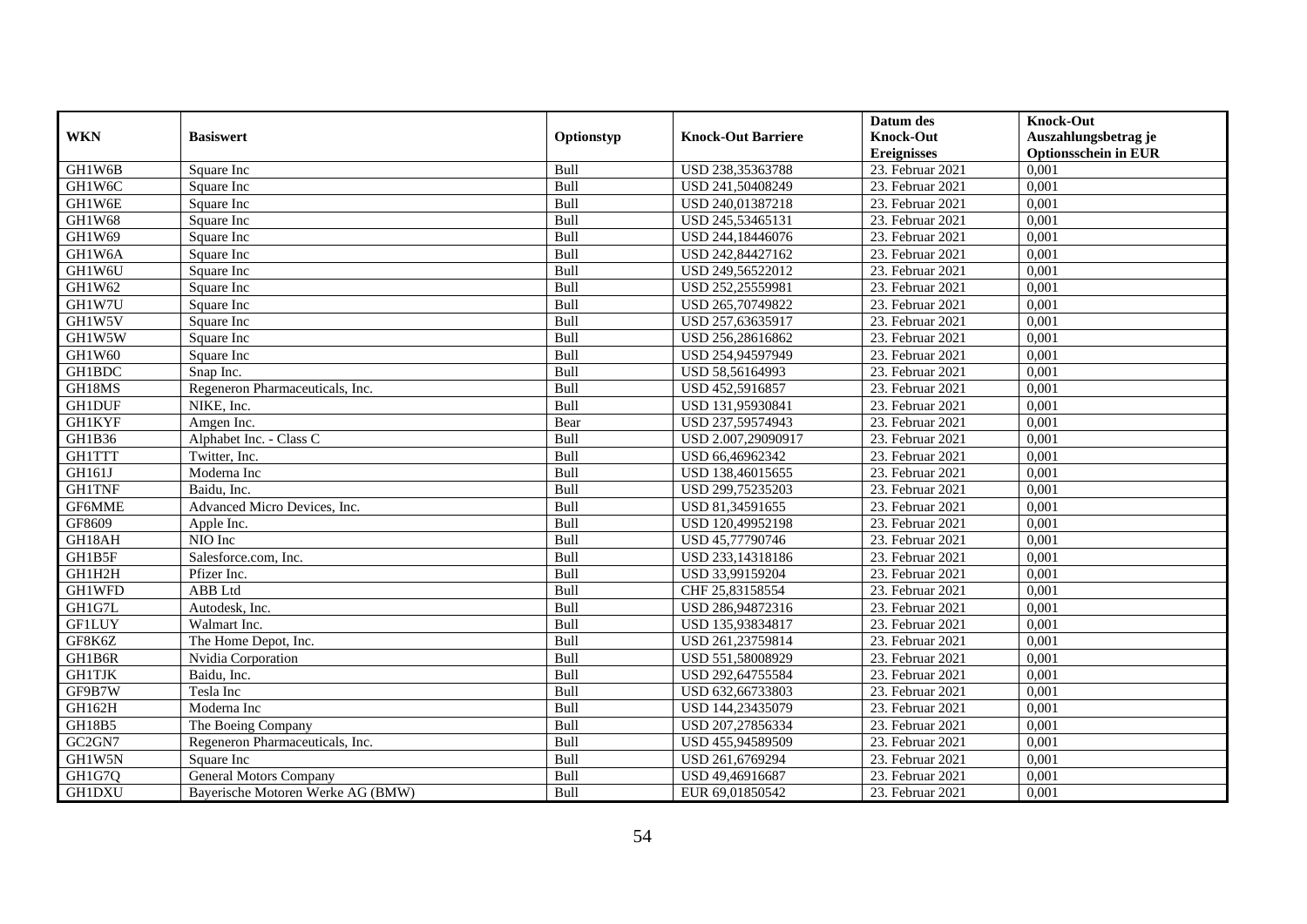|               |                                     |            |                           | Datum des          | <b>Knock-Out</b>            |
|---------------|-------------------------------------|------------|---------------------------|--------------------|-----------------------------|
| <b>WKN</b>    | <b>Basiswert</b>                    | Optionstyp | <b>Knock-Out Barriere</b> | <b>Knock-Out</b>   | Auszahlungsbetrag je        |
|               |                                     |            |                           | <b>Ereignisses</b> | <b>Optionsschein in EUR</b> |
| GF6MMF        | Advanced Micro Devices, Inc.        | Bull       | USD 81,20307915           | 23. Februar 2021   | 0,001                       |
| GF861S        | Apple Inc.                          | Bull       | USD 119,0599372           | 23. Februar 2021   | 0,001                       |
| <b>GF534V</b> | <b>Costco Wholesale Corporation</b> | Bull       | USD 347,20329976          | 23. Februar 2021   | 0,001                       |
| GF8R1L        | The Home Depot, Inc.                | Bull       | USD 260,87993087          | 23. Februar 2021   | 0,001                       |
| GH1B6S        | Nvidia Corporation                  | Bull       | USD 545,78843323          | 23. Februar 2021   | 0,001                       |
| GH1B5H        | Salesforce.com, Inc.                | Bull       | USD 229,56791914          | 23. Februar 2021   | 0,001                       |
| GH18A6        | NIO Inc                             | Bull       | USD 50,29645502           | 23. Februar 2021   | 0,001                       |
| GH0GG0        | Nokia Oyj                           | Bull       | EUR 3,2415056             | 23. Februar 2021   | 0,001                       |
| GF9B7S        | Tesla Inc                           | Bull       | USD 645,00772451          | 23. Februar 2021   | 0,001                       |
| GH16B5        | Airbnb, Inc.                        | Bull       | USD 179,5186924           | 23. Februar 2021   | 0,001                       |
| GH0GC6        | Mercadolibre Inc.                   | Bull       | USD 1.673,23502117        | 23. Februar 2021   | 0,001                       |
| GH18NG        | Regeneron Pharmaceuticals, Inc.     | Bull       | USD 449,85841437          | 23. Februar 2021   | 0,001                       |
| GF7H8H        | Advanced Micro Devices, Inc.        | Bull       | USD 82,08460453           | 23. Februar 2021   | 0,001                       |
| GH1W7R        | Square Inc                          | Bull       | USD 264,36730908          | 23. Februar 2021   | 0,001                       |
| GF790K        | Adobe Inc.                          | Bull       | USD 450,33417003          | 23. Februar 2021   | 0,001                       |
| GH1B6V        | Nvidia Corporation                  | Bull       | USD 539,98675697          | 23. Februar 2021   | 0,001                       |
| GH0GG1        | Nokia Ovi                           | Bull       | EUR 3,20136314            | 23. Februar 2021   | 0,001                       |
| GF92E6        | Tesla Inc                           | Bull       | USD 621,74090894          | 23. Februar 2021   | 0,001                       |
| GH18JU        | PayPal Holdings, Inc.               | Bull       | USD 252,92271132          | 23. Februar 2021   | 0,001                       |
| GF6MMG        | Advanced Micro Devices, Inc.        | Bull       | USD 80,78476948           | 23. Februar 2021   | 0,001                       |
| GH1B6P        | Nvidia Corporation                  | Bull       | USD 548,69428141          | 23. Februar 2021   | 0,001                       |
| GF860G        | Apple Inc.                          | Bull       | USD 120,19751116          | 23. Februar 2021   | 0,001                       |
| GH1W5U        | Square Inc                          | Bull       | USD 258,98654972          | $23.$ Februar 2021 | 0,001                       |
| GF6MMH        | Advanced Micro Devices, Inc.        | Bull       | USD 80,48889195           | 23. Februar 2021   | 0,001                       |
| GF3Q7L        | Lululemon Athletica Inc.            | Bull       | USD 310,1099401           | 23. Februar 2021   | 0,001                       |
| GF6URL        | <b>QUALCOMM</b> Incorporated        | Bull       | USD 135,09061071          | 23. Februar 2021   | 0,001                       |
| GH1B6Q        | Nvidia Corporation                  | Bull       | USD 542,89260518          | 23. Februar 2021   | 0,001                       |
| GF861L        | Apple Inc.                          | Bull       | USD 120,65052735          | $23.$ Februar 2021 | 0,001                       |
| GH18CR        | Square Inc                          | Bull       | USD 232,82942707          | 23. Februar 2021   | 0,001                       |
| GF9F1U        | Apple Inc.                          | Bull       | USD 124,96947359          | 23. Februar 2021   | 0,001                       |
| GH1KW3        | Applied Materials, Inc.             | Bull       | USD 110,87276632          | 23. Februar 2021   | 0,001                       |
| GF4NH5        | Paycom Software, Inc.               | Bull       | USD 357,61745026          | 23. Februar 2021   | 0,001                       |
| GH1650        | Alibaba Group Holding Limited       | Bull       | <b>USD 245,153</b>        | 23. Februar 2021   | 0,001                       |
| GF85ZK        | Apple Inc.                          | Bull       | USD 119,57335556          | $23.$ Februar 2021 | 0,001                       |
| GF9F1V        | Apple Inc.                          | Bull       | USD 124,78873224          | 23. Februar 2021   | 0,001                       |
| GH18CY        | Square Inc                          | Bull       | USD 234,02177987          | 23. Februar 2021   | 0,001                       |
| GF71WA        | Advanced Micro Devices, Inc.        | Bull       | USD 82,48303105           | 23. Februar 2021   | 0,001                       |
| GF861N        | Apple Inc.                          | Bull       | USD 120,72099653          | 23. Februar 2021   | 0,001                       |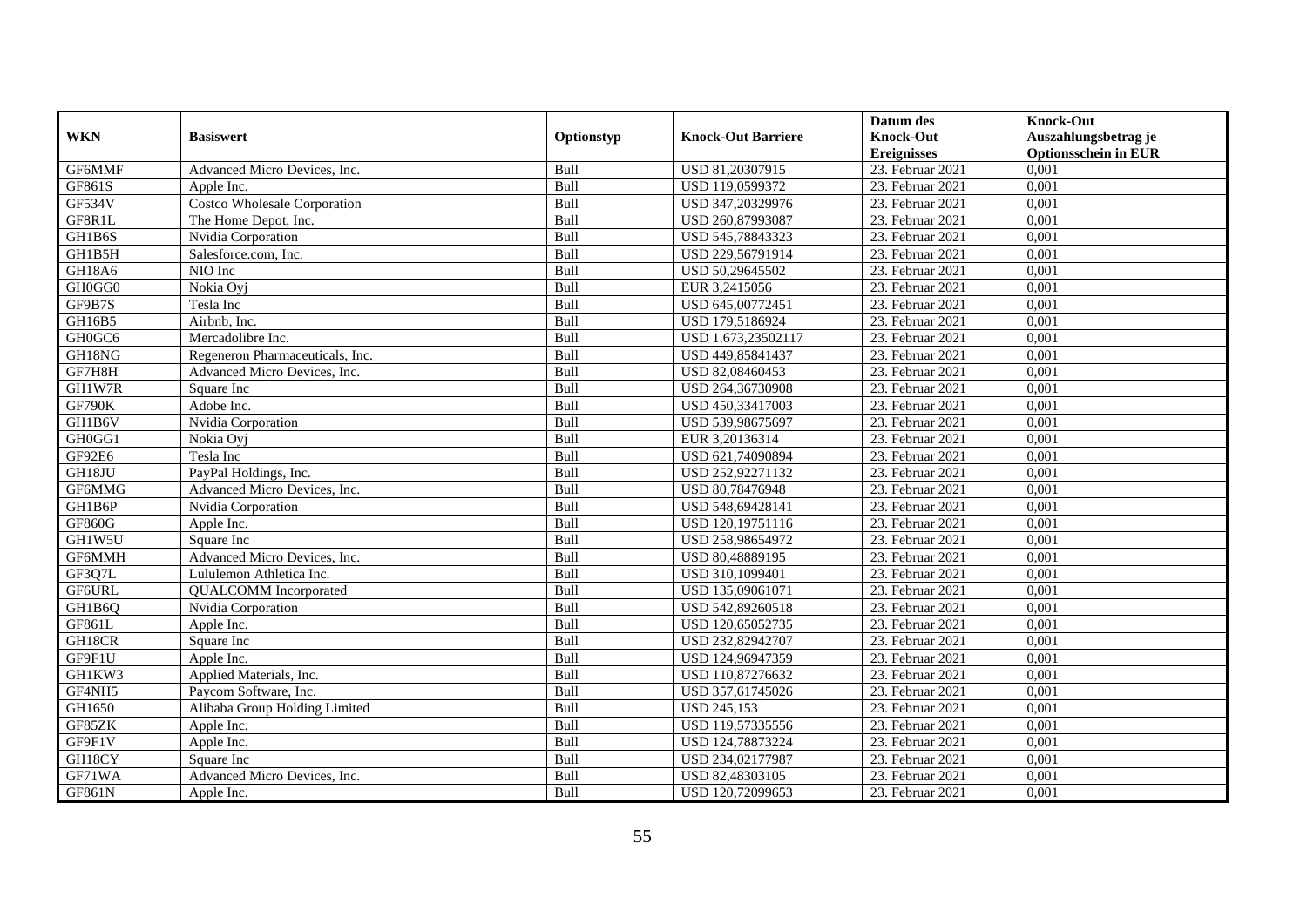|               |                                                 |            |                           | Datum des          | <b>Knock-Out</b>            |
|---------------|-------------------------------------------------|------------|---------------------------|--------------------|-----------------------------|
| <b>WKN</b>    | <b>Basiswert</b>                                | Optionstyp | <b>Knock-Out Barriere</b> | <b>Knock-Out</b>   | Auszahlungsbetrag je        |
|               |                                                 |            |                           | <b>Ereignisses</b> | <b>Optionsschein in EUR</b> |
| <b>GH0DLT</b> | Alibaba Group Holding Limited                   | Bull       | <b>USD 243,913</b>        | 23. Februar 2021   | 0,001                       |
| GF9F1Z        | Apple Inc.                                      | Bull       | USD 124,58790843          | 23. Februar 2021   | 0,001                       |
| GH0G4A        | Amazon.com, Inc.                                | Bull       | USD 3.121,40273917        | 23. Februar 2021   | 0,001                       |
| GH1W61        | Square Inc                                      | Bull       | USD 253,59578894          | 23. Februar 2021   | 0,001                       |
| GF6MMJ        | Advanced Micro Devices, Inc.                    | Bull       | USD 79,89713688           | 23. Februar 2021   | 0,001                       |
| GF8616        | Apple Inc.                                      | Bull       | USD 119,93576848          | 23. Februar 2021   | 0,001                       |
| GF9F2H        | Apple Inc.                                      | Bull       | USD 121,95711738          | 23. Februar 2021   | 0,001                       |
| GF6MMD        | Advanced Micro Devices, Inc.                    | Bull       | USD 81,8152395            | 23. Februar 2021   | 0,001                       |
| GH18CS        | Square Inc                                      | Bull       | USD 235,21413267          | 23. Februar 2021   | 0,001                       |
| GF8R0V        | Apple Inc.                                      | Bull       | USD 122,32748253          | 23. Februar 2021   | 0,001                       |
| GH0J08        | Facebook, Inc.                                  | Bull       | USD 255,35801722          | 23. Februar 2021   | 0,001                       |
| GF6MGD        | Amazon.com, Inc.                                | Bull       | USD 3.096,02710052        | 23. Februar 2021   | 0,001                       |
| GH1DMG        | NASDAQ-100 Index®                               | Bull       | USD 12.829,54             | 23. Februar 2021   | 0,001                       |
| GH18H4        | S&P 500 <sup>®</sup> Index                      | Bull       | USD 3.826,99846296        | 23. Februar 2021   | 0,001                       |
| GH01P9        | NASDAQ-100 Index®                               | Bull       | USD 12.764,88             | 23. Februar 2021   | 0,001                       |
| GH11EW        | S&P 500 <sup>®</sup> Index                      | Bull       | <b>USD 3.807,5</b>        | 23. Februar 2021   | 0,001                       |
| GH1HH7        | Dow Jones Industrial Average® Index             | Bull       | <b>USD 31.280</b>         | 23. Februar 2021   | 0,001                       |
| <b>GH0VRZ</b> | NASDAO-100 Index®                               | Bull       | <b>USD 12.770</b>         | 23. Februar 2021   | 0,001                       |
| GH18DG        | S&P 500 <sup>®</sup> Index                      | Bull       | USD 3.823,08377764        | 23. Februar 2021   | 0,001                       |
| <b>GH1DPR</b> | NASDAQ-100 Index®                               | Bull       | USD 12.816,21             | 23. Februar 2021   | 0,001                       |
| GH11EU        | S&P 500 <sup>®</sup> Index                      | Bull       | <b>USD 3.810</b>          | 23. Februar 2021   | 0,001                       |
| GH1E38        | Dow Jones Industrial Average® Index             | Bull       | <b>USD 31.220</b>         | 23. Februar 2021   | 0,001                       |
| GH01Q2        | NASDAQ-100 Index®                               | Bull       | USD 12.781,69             | $23.$ Februar 2021 | 0,001                       |
| <b>GH1PPC</b> | Gilead Sciences, Inc.                           | Bull       | USD 63,22717359           | 23. Februar 2021   | 0,001                       |
| GH16X6        | S&P 500 <sup>®</sup> Index                      | Bull       | <b>USD 3.817,5</b>        | 23. Februar 2021   | 0,001                       |
| GH0VS0        | NASDAQ-100 Index®                               | Bull       | <b>USD 12.760</b>         | 23. Februar 2021   | 0,001                       |
| GH1HH8        | Dow Jones Industrial Average <sup>®</sup> Index | Bull       | <b>USD 31.280</b>         | 23. Februar 2021   | 0,001                       |
| GH18DH        | S&P 500 <sup>®</sup> Index                      | Bull       | USD 3.815,26441904        | $23.$ Februar 2021 | 0,001                       |
| GH11EV        | S&P 500 <sup>®</sup> Index                      | Bull       | <b>USD 3.810</b>          | 23. Februar 2021   | 0,001                       |
| GH01RA        | NASDAQ-100 Index®                               | Bull       | <b>USD 12.770,47</b>      | 23. Februar 2021   | 0,001                       |
| GH16X7        | S&P 500 <sup>®</sup> Index                      | Bull       | <b>USD 3.812,5</b>        | 23. Februar 2021   | 0,001                       |
| GH06R8        | NASDAQ-100 Index®                               | Bull       | <b>USD 12.780</b>         | 23. Februar 2021   | 0,001                       |
| <b>GH1E39</b> | Dow Jones Industrial Average® Index             | Bull       | <b>USD 31.220</b>         | 23. Februar 2021   | 0,001                       |
| GH1HH9        | Dow Jones Industrial Average <sup>®</sup> Index | Bull       | <b>USD 31.250</b>         | $23.$ Februar 2021 | 0,001                       |
| <b>GHOVRY</b> | NASDAQ-100 Index®                               | Bull       | <b>USD 12.780</b>         | 23. Februar 2021   | 0,001                       |
| GH11EQ        | S&P 500 <sup>®</sup> Index                      | Bull       | <b>USD 3.817,5</b>        | 23. Februar 2021   | 0,001                       |
| GH16X8        | S&P 500 <sup>®</sup> Index                      | Bull       | <b>USD 3.807,5</b>        | 23. Februar 2021   | 0,001                       |
| GH168Y        | S&P 500 <sup>®</sup> Index                      | Bull       | USD 3.806,96071475        | 23. Februar 2021   | 0,001                       |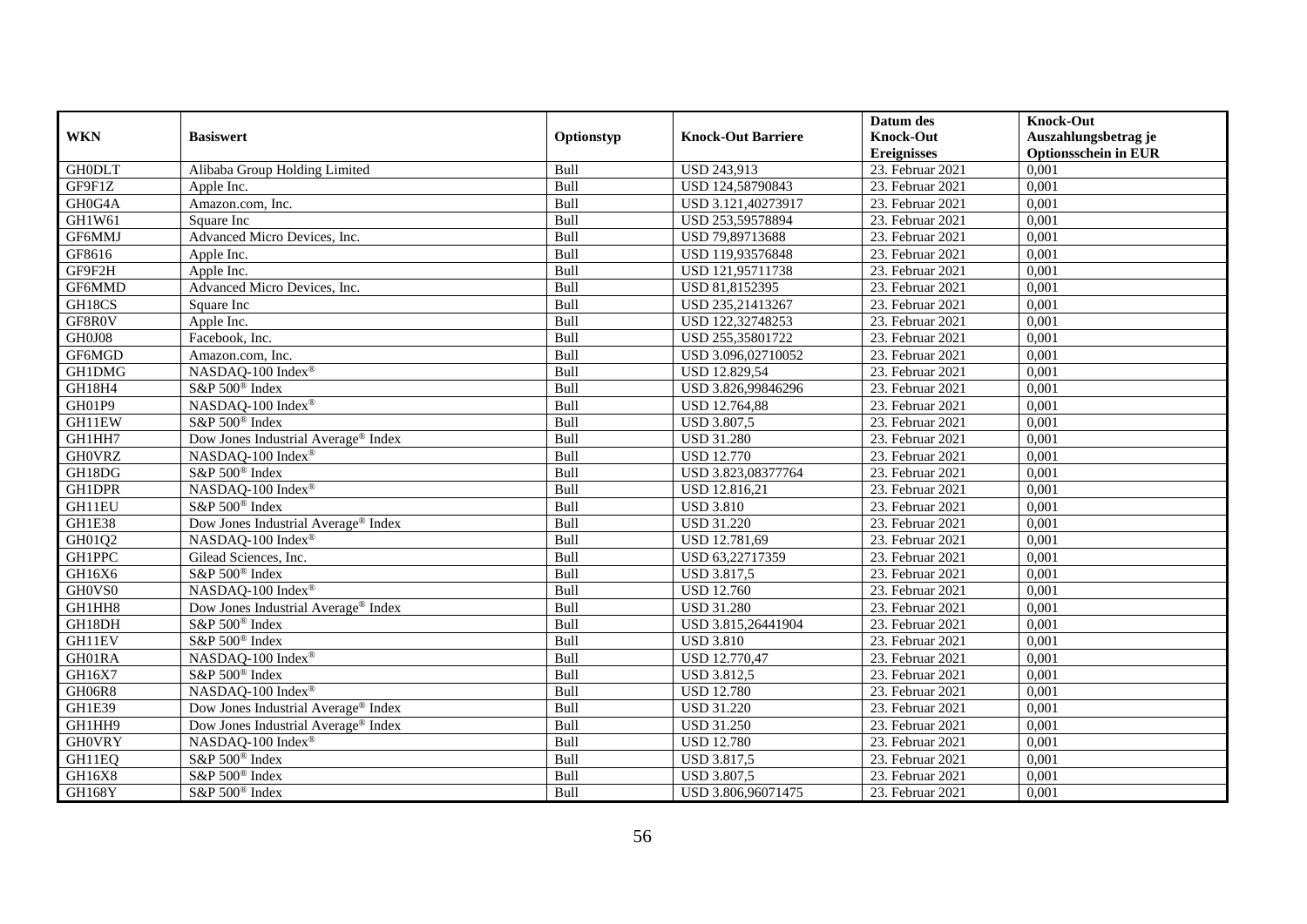|               |                                                 |            |                           | Datum des          | <b>Knock-Out</b>            |
|---------------|-------------------------------------------------|------------|---------------------------|--------------------|-----------------------------|
| <b>WKN</b>    | <b>Basiswert</b>                                | Optionstyp | <b>Knock-Out Barriere</b> | <b>Knock-Out</b>   | Auszahlungsbetrag je        |
|               |                                                 |            |                           | <b>Ereignisses</b> | <b>Optionsschein in EUR</b> |
| GH06RA        | NASDAQ-100 Index®                               | Bull       | <b>USD 12.770</b>         | 23. Februar 2021   | 0,001                       |
| GH1E3A        | Dow Jones Industrial Average® Index             | Bull       | <b>USD 31.200</b>         | 23. Februar 2021   | 0,001                       |
| GH11ER        | S&P 500 <sup>®</sup> Index                      | Bull       | <b>USD 3.815</b>          | 23. Februar 2021   | 0,001                       |
| GH1HHA        | Dow Jones Industrial Average® Index             | Bull       | <b>USD 31.250</b>         | 23. Februar 2021   | 0,001                       |
| GH16A0        | S&P 500 <sup>®</sup> Index                      | Bull       | USD 3.810,82567091        | 23. Februar 2021   | 0,001                       |
| GH06RC        | NASDAQ-100 Index®                               | Bull       | <b>USD 12.760</b>         | 23. Februar 2021   | 0,001                       |
| GH11ES        | S&P 500 <sup>®</sup> Index                      | Bull       | <b>USD 3.815</b>          | 23. Februar 2021   | 0,001                       |
| <b>GH1HHB</b> | Dow Jones Industrial Average® Index             | Bull       | <b>USD 31.240</b>         | 23. Februar 2021   | 0,001                       |
| GH1E3B        | Dow Jones Industrial Average® Index             | Bull       | <b>USD 31.200</b>         | 23. Februar 2021   | 0,001                       |
| GH11ET        | S&P 500 <sup>®</sup> Index                      | Bull       | <b>USD 3.812,5</b>        | 23. Februar 2021   | 0,001                       |
| <b>GH1HHC</b> | Dow Jones Industrial Average <sup>®</sup> Index | Bull       | <b>USD 31.240</b>         | 23. Februar 2021   | 0,001                       |
| GH1E3C        | Dow Jones Industrial Average® Index             | Bull       | <b>USD 31.180</b>         | 23. Februar 2021   | 0,001                       |
| GH1E3D        | Dow Jones Industrial Average <sup>®</sup> Index | Bull       | <b>USD 31.180</b>         | 23. Februar 2021   | 0,001                       |
| GH1PK7        | NextEra Energy, Inc.                            | Bull       | USD 73,46157209           | 23. Februar 2021   | 0,001                       |
| GF0B28        | The Home Depot, Inc.                            | Bull       | USD 259,9928067           | 23. Februar 2021   | 0,001                       |
| <b>GF0AYP</b> | Williams Companies Inc.                         | Bear       | USD 23,37093449           | 23. Februar 2021   | 0,001                       |
| <b>GF867E</b> | The Home Depot, Inc.                            | Bull       | USD 258,673784            | 23. Februar 2021   | 0,001                       |
| GF8R1M        | The Home Depot, Inc.                            | Bull       | USD 259,20176172          | 23. Februar 2021   | 0,001                       |
| <b>GH1PKN</b> | Monster Beverage Corporation                    | Bull       | USD 88,49750991           | 23. Februar 2021   | 0,001                       |
| GH01Q0        | NASDAQ-100 Index®                               | Bull       | USD 12.777,46             | 23. Februar 2021   | 0,001                       |
| GH1W8C        | MasterCard Incorporated                         | Bear       | USD 345,62197594          | 23. Februar 2021   | 0,001                       |
| <b>GH1PQG</b> | Gilead Sciences, Inc.                           | Bull       | USD 62,89703171           | 23. Februar 2021   | 0,001                       |
| GH09DL        | Plug Power Inc                                  | Bull       | USD 40,44204004           | 23. Februar 2021   | 0,001                       |
| GH07E4        | <b>Ballard Power Systems Inc</b>                | Bull       | USD 25,90754543           | 23. Februar 2021   | 0,001                       |
| GH1W94        | Plug Power Inc                                  | Bull       | USD 42,97262696           | 23. Februar 2021   | 0.001                       |
| <b>GH1TRZ</b> | <b>Ballard Power Systems Inc</b>                | Bull       | USD 29,42618716           | 23. Februar 2021   | 0,001                       |
| GH09DQ        | Plug Power Inc                                  | Bull       | USD 45,50234524           | 23. Februar 2021   | 0,001                       |
| GA9JQD        | Southwest Airlines Co                           | Bear       | USD 56,45826067           | 23. Februar 2021   | 0,001                       |
| GB9LTH        | EUR/GBP (WM-Fixing)                             | Bull       | GBP 0,86196               | 23. Februar 2021   | 0,001                       |
| <b>GH1PKP</b> | Monster Beverage Corporation                    | Bull       | USD 87,71691445           | 23. Februar 2021   | 0,001                       |
| GH1GH0        | EURO STOXX <sup>®</sup> Banks (Price EUR) Index | Bear       | EUR 84,05771238           | 23. Februar 2021   | 0,001                       |
| GH1W8A        | MasterCard Incorporated                         | Bear       | USD 347,30183973          | 23. Februar 2021   | 0,001                       |
| <b>GH1HCW</b> | Walgreens Boots Alliance, Inc.                  | Bull       | USD 48,03015455           | 23. Februar 2021   | 0,001                       |
| GF8EWL        | American Express Company                        | Bear       | USD 138,05748463          | 23. Februar 2021   | 0,001                       |
| GH1WH3        | American Express Company                        | Bear       | USD 136,44514576          | 23. Februar 2021   | 0,001                       |
| GH1W8U        | MasterCard Incorporated                         | Bear       | USD 348,98170352          | 23. Februar 2021   | 0,001                       |
| GH1GHW        | Align Technology, Inc.                          | Bull       | USD 558,41621206          | 23. Februar 2021   | 0,001                       |
| GH16BK        | Agilent Technologies, Inc.                      | Bull       | USD 120,84009327          | 23. Februar 2021   | 0,001                       |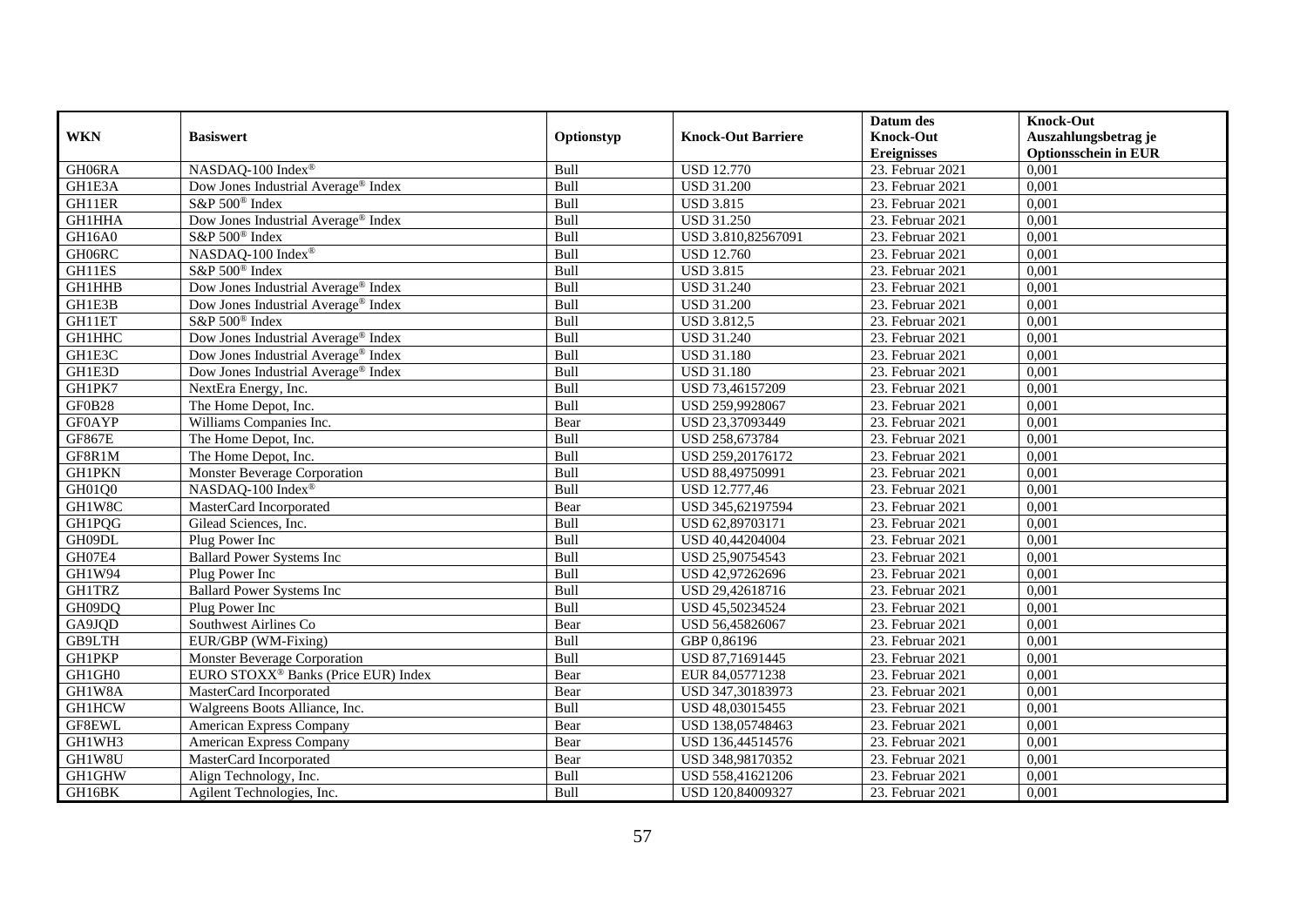|               |                                                                                        |            |                           | Datum des          | <b>Knock-Out</b>            |
|---------------|----------------------------------------------------------------------------------------|------------|---------------------------|--------------------|-----------------------------|
| <b>WKN</b>    | <b>Basiswert</b>                                                                       | Optionstyp | <b>Knock-Out Barriere</b> | <b>Knock-Out</b>   | Auszahlungsbetrag je        |
|               |                                                                                        |            |                           | <b>Ereignisses</b> | <b>Optionsschein in EUR</b> |
| GF9X69        | The Walt Disney Company                                                                | Bear       | USD 196,85473342          | 23. Februar 2021   | 0,001                       |
| <b>GH1PKK</b> | Monster Beverage Corporation                                                           | Bull       | USD 86,92631134           | 23. Februar 2021   | 0,001                       |
| GH1KM9        | Cintas Corp                                                                            | Bull       | USD 331,75377796          | 23. Februar 2021   | 0,001                       |
| GF3D2Z        | <b>RWE AG</b>                                                                          | Bull       | EUR 31,03322695           | 23. Februar 2021   | 0,001                       |
| GH1GX5        | Siemens AG                                                                             | Bull       | EUR 126,87227931          | 23. Februar 2021   | 0,001                       |
| <b>GH1GYV</b> | $A^{SM}$ International N.V.                                                            | Bull       | EUR 216,53485809          | 23. Februar 2021   | 0,001                       |
| GF17YY        | Henkel AG & Co KGaA                                                                    | Bull       | EUR 82,84775747           | 23. Februar 2021   | 0,001                       |
| GF7VT3        | Wacker Chemie AG                                                                       | Bull       | EUR 102,78483632          | 23. Februar 2021   | 0,001                       |
| GF8YCJ        | Rheinmetall AG                                                                         | Bull       | EUR 82,43088604           | 23. Februar 2021   | 0,001                       |
| GF8YD6        | Rheinmetall AG                                                                         | Bull       | EUR 82,69244365           | 23. Februar 2021   | 0,001                       |
| GF92KS        | Zalando SE                                                                             | Bull       | EUR 84,02118815           | 23. Februar 2021   | 0,001                       |
| GF92N6        | <b>SAP SE</b>                                                                          | Bull       | EUR 100,86112676          | 23. Februar 2021   | 0,001                       |
| GF92NA        | <b>SAP SE</b>                                                                          | Bull       | EUR 100,57947605          | 23. Februar 2021   | 0,001                       |
| GF92NB        | <b>SAP SE</b>                                                                          | Bull       | EUR 100,65994766          | 23. Februar 2021   | 0,001                       |
| GF92NE        | <b>SAP SE</b>                                                                          | Bull       | EUR 100,46882752          | 23. Februar 2021   | 0,001                       |
| GH07AG        | Siemens Gamesa Renewable Energy, S.A.                                                  | Bull       | EUR 29,24103466           | 23. Februar 2021   | 0,001                       |
| GH09FJ        | Just Eat Takeaway.com N.V.                                                             | Bull       | EUR 79,64872782           | 23. Februar 2021   | 0,001                       |
| <b>GH0DNL</b> | TecDAX <sup>®</sup> (Performance Index)                                                | Bull       | EUR 3.308,51              | 23. Februar 2021   | 0,001                       |
| <b>GHOVGR</b> | $\text{DAX}^{\textcircled{n}}$ (Performance Index)                                     | Bull       | EUR 13.674,22763924       | 23. Februar 2021   | 0,001                       |
| <b>GHOVJK</b> | $\text{DAX}^{\textcircled{n}}$ (Performance Index)                                     | Bull       | EUR 13.699,26287493       | 23. Februar 2021   | 0,001                       |
| <b>GHOVJL</b> | DAX <sup>®</sup> (Performance Index)                                                   | Bull       | EUR 13.694,25582782       | 23. Februar 2021   | 0,001                       |
| <b>GH0VJM</b> | $\overline{\text{DAX}}^{\textcirc}$ (Performance Index)                                | Bull       | EUR 13.669,22059211       | 23. Februar 2021   | 0,001                       |
| GH0VK6        | DAX <sup>®</sup> (Performance Index)                                                   | Bull       | EUR 13.714,28401632       | $23.$ Februar 2021 | 0,001                       |
| GH0VK8        | $\text{DAX}^{\textcircled{D}}$ (Performance Index)                                     | Bull       | EUR 13.709,27696918       | 23. Februar 2021   | 0,001                       |
| <b>GHOVKA</b> | $\text{DAX}^{\textcircled{D}}$ (Performance Index)                                     | Bull       | EUR 13.704,26992204       | 23. Februar 2021   | 0,001                       |
| <b>GHOVKB</b> | DAX <sup>®</sup> (Performance Index)                                                   | Bull       | EUR 13.689,24878066       | 23. Februar 2021   | 0,001                       |
| <b>GHOVKC</b> | DAX <sup>®</sup> (Performance Index)                                                   | Bull       | EUR 13.684,24173352       | 23. Februar 2021   | 0,001                       |
| <b>GHOVKE</b> | $\overline{\text{DAX}^{\otimes}}$ (Performance Index)                                  | Bull       | EUR 13.679,2346864        | 23. Februar 2021   | 0,001                       |
| <b>GH0VLB</b> | $\overline{\text{DAX}^{\textcircled{\tiny 0}}}$ (Performance Index)/X-DAX <sup>®</sup> | Bull       | EUR 13.674,22763924       | 23. Februar 2021   | 0,001                       |
| GH0VM8        | $DAX^{\circledcirc}$ (Performance Index)/ X-DAX <sup>®</sup>                           | Bull       | EUR 13.694,25582782       | 23. Februar 2021   | 0.001                       |
| <b>GH0VMB</b> | $DAX^{\circledcirc}$ (Performance Index)/ X-DAX <sup>®</sup>                           | Bull       | EUR 13.679,2346864        | 23. Februar 2021   | 0,001                       |
| <b>GHOVMC</b> | $\text{DAX}^{\circledR}$ (Performance Index)/ X-DAX <sup>®</sup>                       | Bull       | EUR 13.684,24173352       | 23. Februar 2021   | 0,001                       |
| <b>GH0YNV</b> | $\overline{\text{DAX}^{\otimes}}$ (Performance Index)                                  | Bull       | EUR 13.723,37848692       | 23. Februar 2021   | 0,001                       |
| <b>GH0YPA</b> | $\overline{\text{DAX}}^{\textcirc}$ (Performance Index)                                | Bull       | EUR 13.753,41875597       | 23. Februar 2021   | 0,001                       |
| <b>GH0YPH</b> | DAX <sup>®</sup> (Performance Index)                                                   | Bull       | EUR 13.718,3717754        | 23. Februar 2021   | 0,001                       |
| <b>GH0YPK</b> | DAX <sup>®</sup> (Performance Index)                                                   | Bull       | EUR 13.743,40533296       | 23. Februar 2021   | 0,001                       |
| <b>GH0YPM</b> | $\text{DAX}^{\otimes}$ (Performance Index)                                             | Bull       | EUR 13.733,39190992       | 23. Februar 2021   | 0,001                       |
| <b>GH0YQF</b> | DAX <sup>®</sup> (Performance Index)                                                   | Bull       | EUR 13.748,41204444       | 23. Februar 2021   | 0,001                       |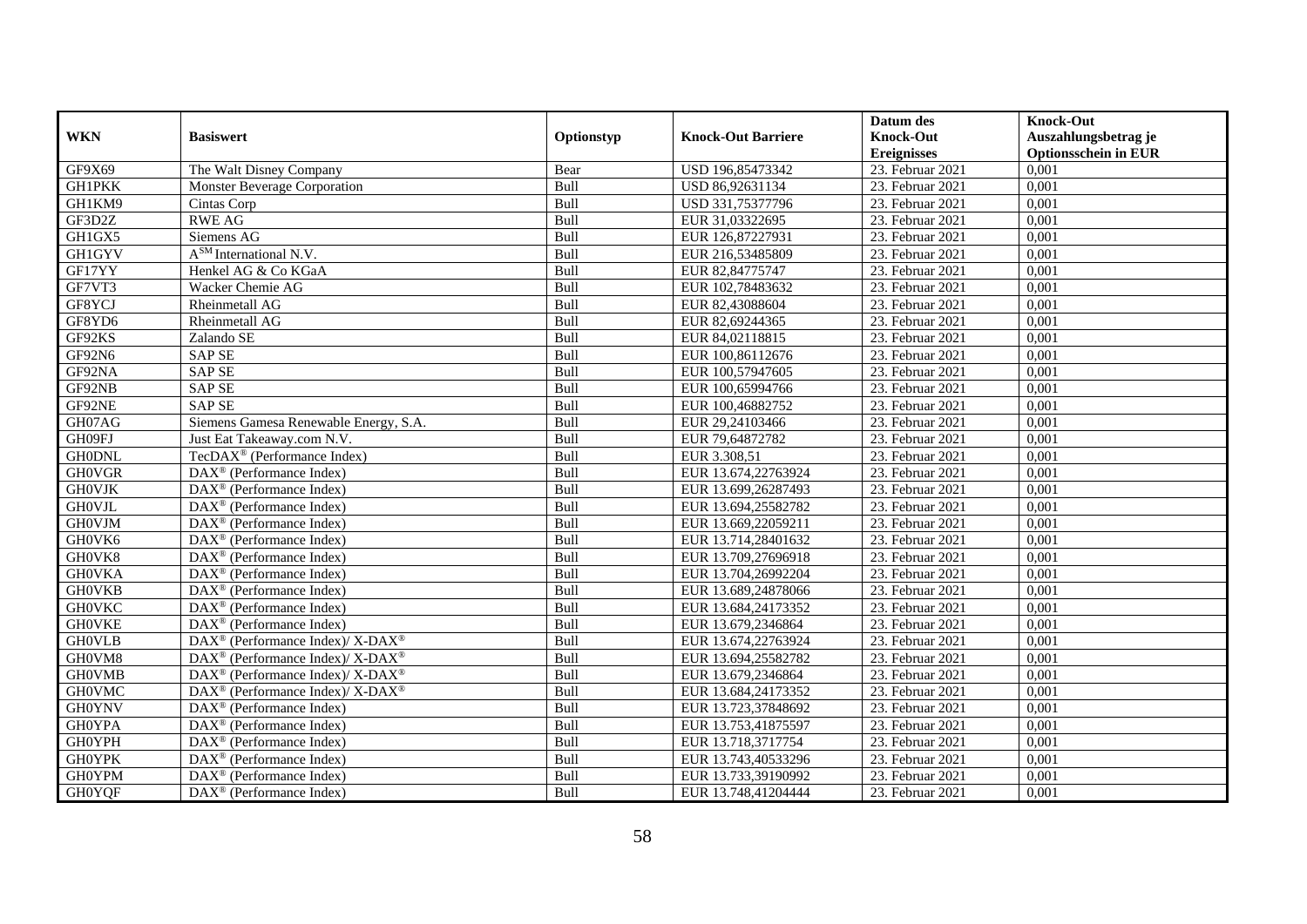| <b>WKN</b>    | <b>Basiswert</b>                                                    | Optionstyp | <b>Knock-Out Barriere</b> | Datum des<br><b>Knock-Out</b> | <b>Knock-Out</b><br>Auszahlungsbetrag je |
|---------------|---------------------------------------------------------------------|------------|---------------------------|-------------------------------|------------------------------------------|
|               |                                                                     |            |                           | <b>Ereignisses</b>            | <b>Optionsschein in EUR</b>              |
| <b>GHOYQS</b> | DAX <sup>®</sup> (Performance Index)                                | Bull       | EUR 13.728,38519842       | 23. Februar 2021              | 0,001                                    |
| <b>GHOYRJ</b> | DAX <sup>®</sup> (Performance Index)/ X-DAX <sup>®</sup>            | Bull       | EUR 13.683,32479487       | 23. Februar 2021              | 0,001                                    |
| <b>GH0YRS</b> | $\text{DAX}^{\circledR}$ (Performance Index)/ X-DAX <sup>®</sup>    | Bull       | EUR 13.733,39190992       | 23. Februar 2021              | 0,001                                    |
| <b>GH0YSU</b> | DAX <sup>®</sup> (Performance Index)                                | Bull       | EUR 13.738,39862143       | 23. Februar 2021              | 0,001                                    |
| GH0YT9        | $\text{DAX}^{\circledast}$ (Performance Index)/ X-DAX <sup>®</sup>  | Bull       | EUR 13.693,33821789       | 23. Februar 2021              | 0,001                                    |
| GH0YV1        | $\text{DAX}^{\circledast}$ (Performance Index)/ X-DAX <sup>®</sup>  | Bull       | EUR 13.703,35164088       | 23. Februar 2021              | 0,001                                    |
| GH1638        | Evotec AG                                                           | Bull       | EUR 31,14251119           | 23. Februar 2021              | 0,001                                    |
| GH1B47        | HelloFresh SE                                                       | Bull       | EUR 61,68046746           | 23. Februar 2021              | 0,001                                    |
| <b>GH1BBN</b> | Cancom SE                                                           | Bull       | EUR 52,2626575            | 23. Februar 2021              | 0,001                                    |
| <b>GH1KKD</b> | Nokia Ovi                                                           | Bull       | EUR 3,26319907            | $23.$ Februar 2021            | 0,001                                    |
| <b>GH1PUR</b> | EURO STOXX 50 <sup>®</sup> Index (Price EUR)                        | Bull       | EUR 3.659,1216883         | 23. Februar 2021              | 0,001                                    |
| <b>GH1PUS</b> | EURO STOXX 50 <sup>®</sup> Index (Price EUR)                        | Bull       | EUR 3.655,38018347        | 23. Februar 2021              | 0,001                                    |
| <b>GH1PUV</b> | EURO STOXX $50^{\circ}$ Index (Price EUR)                           | Bull       | EUR 3.647,91718187        | 23. Februar 2021              | 0,001                                    |
| <b>GH1PUW</b> | EURO STOXX $50^{\circ}$ Index (Price EUR)                           | Bull       | EUR 3.651,63867866        | 23. Februar 2021              | 0,001                                    |
| <b>GH212E</b> | Dow Jones Industrial Average® Index                                 | Bear       | <b>USD 31.620</b>         | 23. Februar 2021              | 0,001                                    |
| GH0DQZ        | Fiserv, Inc.                                                        | Bear       | <b>USD 115,405</b>        | 23. Februar 2021              | 0,001                                    |
| GH1W8B        | MasterCard Incorporated                                             | Bear       | USD 350,66156732          | 23. Februar 2021              | 0,001                                    |
| <b>GH212F</b> | Dow Jones Industrial Average <sup>®</sup> Index                     | Bear       | <b>USD 31.620</b>         | 23. Februar 2021              | 0,001                                    |
| GH212G        | Dow Jones Industrial Average® Index                                 | Bear       | <b>USD 31.600</b>         | 23. Februar 2021              | 0,001                                    |
| GH212H        | Dow Jones Industrial Average® Index                                 | Bear       | <b>USD 31.600</b>         | 23. Februar 2021              | 0,001                                    |
| GH1W8D        | MasterCard Incorporated                                             | Bear       | USD 352,3514303           | 23. Februar 2021              | 0,001                                    |
| GH212J        | Dow Jones Industrial Average <sup>®</sup> Index                     | Bear       | <b>USD 31.580</b>         | 23. Februar 2021              | 0,001                                    |
| <b>GC6ELU</b> | EOG Resources Inc.                                                  | Bear       | USD 67,70884057           | 23. Februar 2021              | 0,001                                    |
| <b>GH212K</b> | Dow Jones Industrial Average® Index                                 | Bear       | <b>USD 31.580</b>         | 23. Februar 2021              | 0,001                                    |
| GB6TX6        | Marriott International Inc.                                         | Bear       | USD 148,897642            | 23. Februar 2021              | 0,001                                    |
| GF71FA        | Snap Inc.                                                           | Bear       | USD 70,30771481           | 23. Februar 2021              | 0,001                                    |
| GH23RT        | ICE Brent Crude Oil Future (Generic Front Month<br>Future)          | Bull       | <b>USD 64,84</b>          | 24. Februar 2021              | 0,001                                    |
| GH23RU        | ICE Brent Crude Oil Future (Generic Front Month<br>Future)          | Bull       | <b>USD 64,34</b>          | 24. Februar 2021              | 0,001                                    |
| GB2HGK        | GBP/USD (WM-Fixing)                                                 | Bear       | <b>USD 1,4222</b>         | 24. Februar 2021              | 0,001                                    |
| GB7PHG        | GBP/USD (WM-Fixing)                                                 | Bear       | <b>USD 1,41744</b>        | 24. Februar 2021              | 0,001                                    |
| GH1W8E        | MasterCard Incorporated                                             | Bear       | USD 354,0212949           | 23. Februar 2021              | 0,001                                    |
| GB9GDZ        | EUR/GBP (WM-Fixing)                                                 | Bull       | GBP 0,85435               | 24. Februar 2021              | 0,001                                    |
| GB6MUN        | EUR/GBP (WM-Fixing)                                                 | Bull       | GBP 0,85741               | 24. Februar 2021              | 0,001                                    |
| <b>GH23R7</b> | NYMEX Light, Sweet Crude Oil Future (Generic Front<br>Month Future) | Bull       | <b>USD 61,21</b>          | 24. Februar 2021              | 0.001                                    |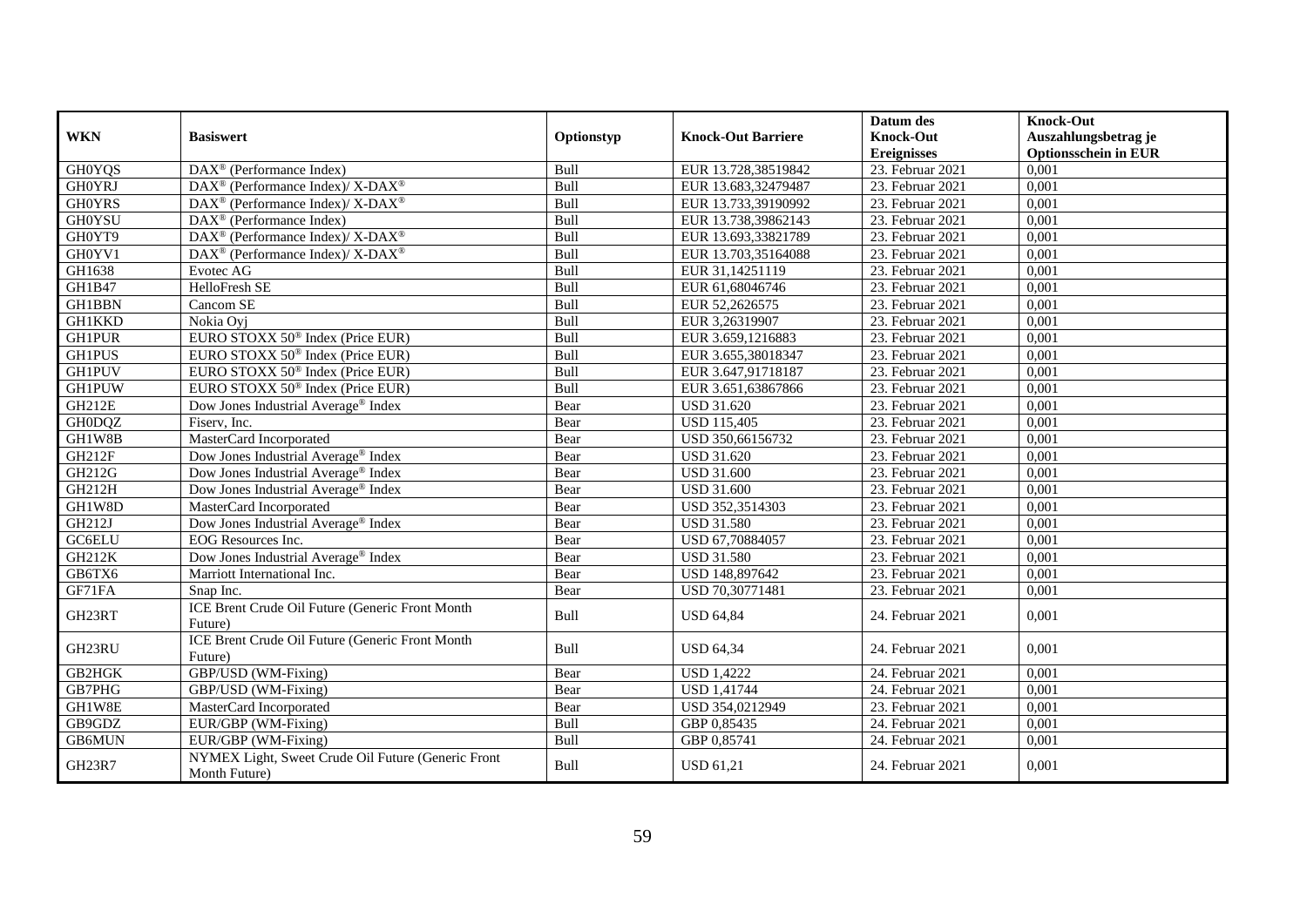|                     |                                                                     |            |                           | Datum des          | <b>Knock-Out</b>                                    |
|---------------------|---------------------------------------------------------------------|------------|---------------------------|--------------------|-----------------------------------------------------|
| <b>WKN</b>          | <b>Basiswert</b>                                                    | Optionstyp | <b>Knock-Out Barriere</b> | <b>Knock-Out</b>   | Auszahlungsbetrag je<br><b>Optionsschein in EUR</b> |
|                     | NYMEX Light, Sweet Crude Oil Future (Generic Front                  |            |                           | <b>Ereignisses</b> |                                                     |
| GH23R5              | Month Future)                                                       | Bull       | <b>USD 62,21</b>          | 24. Februar 2021   | 0,001                                               |
| GH23R6              | NYMEX Light, Sweet Crude Oil Future (Generic Front<br>Month Future) | Bull       | <b>USD 61,71</b>          | 24. Februar 2021   | 0,001                                               |
| GH24B5              | DAX <sup>®</sup> (Performance Index)/ X-DAX <sup>®</sup>            | Bull       | EUR 14.195                | 24. Februar 2021   | 0,001                                               |
| GH24BR              | $DAX^{\circledcirc}$ (Performance Index)/ X- $DAX^{\circledcirc}$   | Bull       | EUR 14.235                | 24. Februar 2021   | 0,001                                               |
| GH23HW              | $DAX^{\circledast}$ (Performance Index)/ X-DAX <sup>®</sup>         | Bear       | <b>EUR 13.800</b>         | 24. Februar 2021   | 0,001                                               |
| GH24CJ              | $DAX^{\circledast}$ (Performance Index)/X-DAX <sup>®</sup>          | Bear       | EUR 13.775                | 24. Februar 2021   | 0,001                                               |
| GH23HX              | DAX <sup>®</sup> (Performance Index)/X-DAX <sup>®</sup>             | Bear       | <b>EUR 13.800</b>         | 24. Februar 2021   | 0,001                                               |
| GH24CV              | DAX <sup>®</sup> (Performance Index)/ X-DAX <sup>®</sup>            | Bear       | EUR 13.805                | 24. Februar 2021   | 0,001                                               |
| <b>GH24D0</b>       | DAX <sup>®</sup> (Performance Index)/X-DAX <sup>®</sup>             | Bear       | EUR 13.700                | 24. Februar 2021   | 0,001                                               |
| GH24DF              | DAX <sup>®</sup> (Performance Index)/X-DAX <sup>®</sup>             | Bull       | EUR 14.130                | 24. Februar 2021   | 0,001                                               |
| GH24BS              | $DAX^{\circledast}$ (Performance Index)/X-DAX <sup>®</sup>          | Bull       | EUR 14.230                | 24. Februar 2021   | 0,001                                               |
| GH24CL              | $DAX^{\circledcirc}$ (Performance Index)/X-DAX <sup>®</sup>         | Bear       | EUR 13.760                | 24. Februar 2021   | 0,001                                               |
| GH24CM              | $DAX^{\circledast}$ (Performance Index)/X-DAX <sup>®</sup>          | Bear       | EUR 13.785                | 24. Februar 2021   | 0,001                                               |
| GH24AZ              | $DAX^{\circledast}$ (Performance Index)/X-DAX <sup>®</sup>          | Bull       | <b>EUR 14.225</b>         | 24. Februar 2021   | 0,001                                               |
| GH24B6              | DAX <sup>®</sup> (Performance Index)/ X-DAX <sup>®</sup>            | Bull       | EUR 14.190                | 24. Februar 2021   | 0,001                                               |
| <b>GH24A7</b>       | $DAX^{\circledast}$ (Performance Index)/X-DAX <sup>®</sup>          | Bull       | EUR 14.095                | $24.$ Februar 2021 | 0,001                                               |
| GH24C7              | $DAX^{\circledast}$ (Performance Index)/X-DAX <sup>®</sup>          | Bull       | EUR 14.065                | 24. Februar 2021   | 0,001                                               |
| GH24AB              | DAX <sup>®</sup> (Performance Index)/X-DAX <sup>®</sup>             | Bull       | <b>EUR 14.060</b>         | 24. Februar 2021   | 0,001                                               |
| GH24DA              | $DAX^{\circledast}$ (Performance Index)/X-DAX <sup>®</sup>          | Bull       | EUR 14.160                | 24. Februar 2021   | 0,001                                               |
| GH24AX              | DAX <sup>®</sup> (Performance Index)/ X-DAX <sup>®</sup>            | Bull       | EUR 14.100                | 24. Februar 2021   | 0,001                                               |
| GH <sub>24</sub> CF | DAX <sup>®</sup> (Performance Index)/X-DAX <sup>®</sup>             | Bear       | EUR 13.740                | 24. Februar 2021   | 0,001                                               |
| GH24AG              | $DAX^{\circledast}$ (Performance Index)/X-DAX <sup>®</sup>          | Bull       | EUR 14.040                | 24. Februar 2021   | 0,001                                               |
| GH24CG              | DAX <sup>®</sup> (Performance Index)/ X-DAX <sup>®</sup>            | Bear       | EUR 13.750                | 24. Februar 2021   | 0,001                                               |
| GH24A4              | $DAX^{\circledast}$ (Performance Index)/X-DAX <sup>®</sup>          | Bull       | EUR 13.980                | 24. Februar 2021   | 0.001                                               |
| GH24D1              | DAX <sup>®</sup> (Performance Index)/X-DAX <sup>®</sup>             | Bear       | EUR 13.705                | 24. Februar 2021   | 0,001                                               |
| GH <sub>24</sub> AQ | DAX <sup>®</sup> (Performance Index)/ X-DAX <sup>®</sup>            | Bull       | EUR 14.120                | 24. Februar 2021   | 0,001                                               |
| GH24BN              | DAX <sup>®</sup> (Performance Index)/X-DAX <sup>®</sup>             | Bull       | EUR 14.245                | 24. Februar 2021   | 0,001                                               |
| <b>GH249Z</b>       | $DAX^{\circledcirc}$ (Performance Index)/X-DAX <sup>®</sup>         | Bull       | EUR 14.005                | 24. Februar 2021   | 0,001                                               |
| GH24CP              | DAX <sup>®</sup> (Performance Index)/X-DAX <sup>®</sup>             | Bear       | EUR 13.780                | 24. Februar 2021   | 0,001                                               |
| GH24AN              | DAX <sup>®</sup> (Performance Index)/X-DAX <sup>®</sup>             | Bull       | EUR 14.145                | 24. Februar 2021   | 0,001                                               |
| GH <sub>24</sub> CQ | $DAX^{\circledast}$ (Performance Index)/ X-DAX <sup>®</sup>         | Bear       | EUR 13.770                | 24. Februar 2021   | 0,001                                               |
| GH24AR              | DAX <sup>®</sup> (Performance Index)/ X-DAX <sup>®</sup>            | Bull       | EUR 14.140                | 24. Februar 2021   | 0,001                                               |
| GH24BB              | DAX <sup>®</sup> (Performance Index)/ X-DAX <sup>®</sup>            | Bull       | <b>EUR 14.185</b>         | 24. Februar 2021   | 0,001                                               |
| GH24AS              | DAX <sup>®</sup> (Performance Index)/X-DAX <sup>®</sup>             | Bull       | EUR 14.115                | 24. Februar 2021   | 0,001                                               |
| GH24CD              | DAX <sup>®</sup> (Performance Index)/ X-DAX <sup>®</sup>            | Bear       | EUR 13.745                | 24. Februar 2021   | 0,001                                               |
| <b>GH24A8</b>       | DAX <sup>®</sup> (Performance Index)/X-DAX <sup>®</sup>             | Bull       | EUR 14.090                | 24. Februar 2021   | 0,001                                               |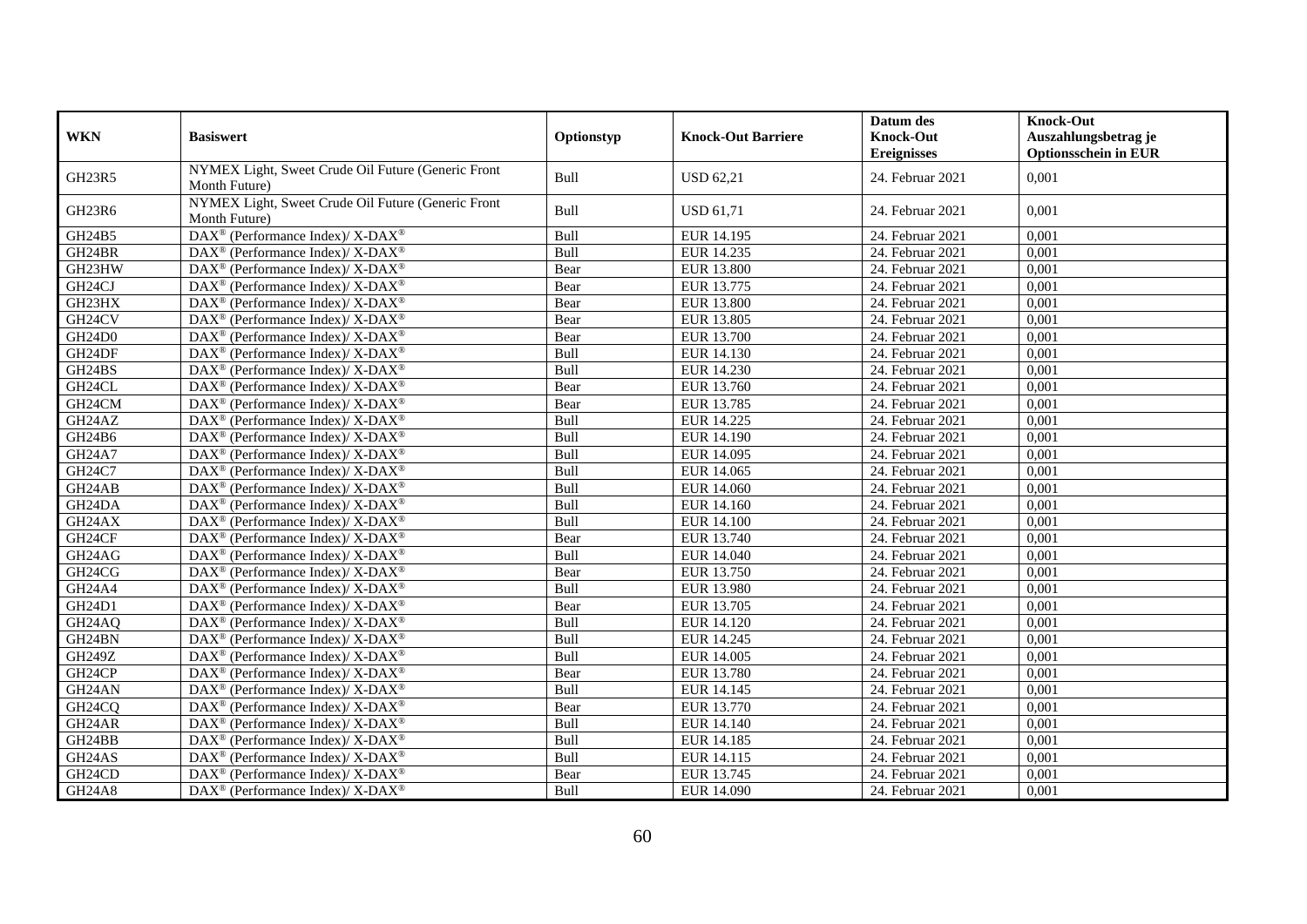|                     |                                                                    |            |                           | Datum des          | <b>Knock-Out</b>            |
|---------------------|--------------------------------------------------------------------|------------|---------------------------|--------------------|-----------------------------|
| <b>WKN</b>          | <b>Basiswert</b>                                                   | Optionstyp | <b>Knock-Out Barriere</b> | <b>Knock-Out</b>   | Auszahlungsbetrag je        |
|                     |                                                                    |            |                           | <b>Ereignisses</b> | <b>Optionsschein in EUR</b> |
| GH24CE              | DAX <sup>®</sup> (Performance Index)/X-DAX <sup>®</sup>            | Bear       | EUR 13.755                | 24. Februar 2021   | 0,001                       |
| GH24AC              | $DAX^{\circledast}$ (Performance Index)/ X-DAX <sup>®</sup>        | Bull       | EUR 14.075                | 24. Februar 2021   | 0,001                       |
| GH24BP              | $DAX^{\circledast}$ (Performance Index)/ X-DAX <sup>®</sup>        | Bull       | EUR 14.250                | 24. Februar 2021   | 0,001                       |
| <b>GH249W</b>       | $DAX^{\circledast}$ (Performance Index)/ X-DAX <sup>®</sup>        | Bull       | EUR 14.025                | 24. Februar 2021   | 0,001                       |
| GH24BQ              | $\text{DAX}^{\circledast}$ (Performance Index)/ X-DAX <sup>®</sup> | Bull       | <b>EUR 14.240</b>         | 24. Februar 2021   | 0,001                       |
| GH24AD              | DAX <sup>®</sup> (Performance Index)/ X-DAX <sup>®</sup>           | Bull       | EUR 14.055                | 24. Februar 2021   | 0,001                       |
| GH <sub>24</sub> CR | $DAX^{\circledast}$ (Performance Index)/ X-DAX <sup>®</sup>        | Bear       | EUR 13.790                | 24. Februar 2021   | 0,001                       |
| GH24AE              | $DAX^{\circledast}$ (Performance Index)/ X-DAX <sup>®</sup>        | Bull       | <b>EUR 14.050</b>         | 24. Februar 2021   | 0,001                       |
| GH24CS              | $DAX^{\circledast}$ (Performance Index)/ X-DAX <sup>®</sup>        | Bear       | EUR 13.795                | 24. Februar 2021   | 0,001                       |
| GH24AF              | $DAX^{\circledast}$ (Performance Index)/ X-DAX <sup>®</sup>        | Bull       | EUR 14.045                | 24. Februar 2021   | 0,001                       |
| GH24D6              | $DAX^{\circledast}$ (Performance Index)/ X-DAX <sup>®</sup>        | Bear       | EUR 13.715                | 24. Februar 2021   | 0,001                       |
| GH24AT              | DAX <sup>®</sup> (Performance Index)/ X-DAX <sup>®</sup>           | Bull       | EUR 14.135                | 24. Februar 2021   | 0,001                       |
| GH24B9              | $DAX^{\circledast}$ (Performance Index)/ X-DAX <sup>®</sup>        | Bull       | EUR 14.165                | 24. Februar 2021   | 0,001                       |
| GH24AU              | DAX <sup>®</sup> (Performance Index)/ X-DAX <sup>®</sup>           | Bull       | EUR 14.125                | 24. Februar 2021   | 0,001                       |
| GH24BA              | DAX <sup>®</sup> (Performance Index)/ X-DAX <sup>®</sup>           | Bull       | EUR 14.175                | 24. Februar 2021   | 0,001                       |
| <b>GH249X</b>       | DAX <sup>®</sup> (Performance Index)/ X-DAX <sup>®</sup>           | Bull       | EUR 14.020                | 24. Februar 2021   | 0,001                       |
| GH24CB              | DAX <sup>®</sup> (Performance Index)/ X-DAX <sup>®</sup>           | Bear       | EUR 13.730                | 24. Februar 2021   | 0,001                       |
| <b>GH249Y</b>       | $DAX^{\circledast}$ (Performance Index)/ X-DAX <sup>®</sup>        | Bull       | EUR 14.015                | 24. Februar 2021   | 0,001                       |
| GH <sub>24</sub> CC | $DAX^{\circledast}$ (Performance Index)/ X-DAX <sup>®</sup>        | Bear       | EUR 13.735                | 24. Februar 2021   | 0,001                       |
| <b>GH24B0</b>       | DAX <sup>®</sup> (Performance Index)/ X-DAX <sup>®</sup>           | Bull       | <b>EUR 14.220</b>         | 24. Februar 2021   | 0,001                       |
| GH24DE              | DAX <sup>®</sup> (Performance Index)/X-DAX <sup>®</sup>            | Bear       | EUR 13.725                | 24. Februar 2021   | 0,001                       |
| <b>GH24A1</b>       | $\text{DAX}^{\circledast}$ (Performance Index)/ X-DAX <sup>®</sup> | Bull       | <b>EUR 14.010</b>         | 24. Februar 2021   | 0,001                       |
| GH24B7              | DAX <sup>®</sup> (Performance Index)/ X-DAX <sup>®</sup>           | Bull       | EUR 14.170                | 24. Februar 2021   | 0,001                       |
| <b>GH24A2</b>       | $DAX^{\circledast}$ (Performance Index)/ X-DAX <sup>®</sup>        | Bull       | EUR 13.995                | 24. Februar 2021   | 0,001                       |
| <b>GH24B8</b>       | DAX <sup>®</sup> (Performance Index)/ X-DAX <sup>®</sup>           | Bull       | <b>EUR 14.180</b>         | 24. Februar 2021   | 0.001                       |
| GH24B3              | DAX <sup>®</sup> (Performance Index)/ X-DAX <sup>®</sup>           | Bull       | <b>EUR 14.200</b>         | 24. Februar 2021   | 0,001                       |
| GH <sub>24</sub> CA | DAX <sup>®</sup> (Performance Index)/ X-DAX <sup>®</sup>           | Bull       | EUR 14.035                | 24. Februar 2021   | 0,001                       |
| GH24B4              | DAX <sup>®</sup> (Performance Index)/ X-DAX <sup>®</sup>           | Bull       | EUR 14.205                | 24. Februar 2021   | 0,001                       |
| GH24DB              | DAX <sup>®</sup> (Performance Index)/ X-DAX <sup>®</sup>           | Bull       | <b>EUR 14.080</b>         | 24. Februar 2021   | 0,001                       |
| <b>GH24A3</b>       | $\text{DAX}^{\circledast}$ (Performance Index)/ X-DAX <sup>®</sup> | Bull       | EUR 13.990                | 24. Februar 2021   | 0,001                       |
| GH24DC              | $DAX^{\circledast}$ (Performance Index)/ X-DAX <sup>®</sup>        | Bear       | EUR 13.810                | 24. Februar 2021   | 0,001                       |
| GH24AK              | DAX <sup>®</sup> (Performance Index)/X-DAX <sup>®</sup>            | Bull       | <b>EUR 14.150</b>         | 24. Februar 2021   | 0,001                       |
| GH24CH              | $DAX^{\circledast}$ (Performance Index)/ X-DAX <sup>®</sup>        | Bear       | EUR 13.765                | 24. Februar 2021   | 0,001                       |
| GH24AL              | DAX <sup>®</sup> (Performance Index)/ X-DAX <sup>®</sup>           | Bull       | EUR 14.155                | 24. Februar 2021   | 0,001                       |
| GH24CK              | DAX <sup>®</sup> (Performance Index)/ X-DAX <sup>®</sup>           | Bull       | EUR 14.105                | 24. Februar 2021   | 0,001                       |
| <b>GH24A9</b>       | $\text{DAX}^{\circledast}$ (Performance Index)/ X-DAX <sup>®</sup> | Bull       | EUR 14.085                | 24. Februar 2021   | 0,001                       |
| GH24D7              | DAX <sup>®</sup> (Performance Index)/ X-DAX <sup>®</sup>           | Bear       | EUR 13.720                | 24. Februar 2021   | 0,001                       |
| GH <sub>24</sub> AA | DAX <sup>®</sup> (Performance Index)/ X-DAX <sup>®</sup>           | Bull       | EUR 14.070                | 24. Februar 2021   | 0,001                       |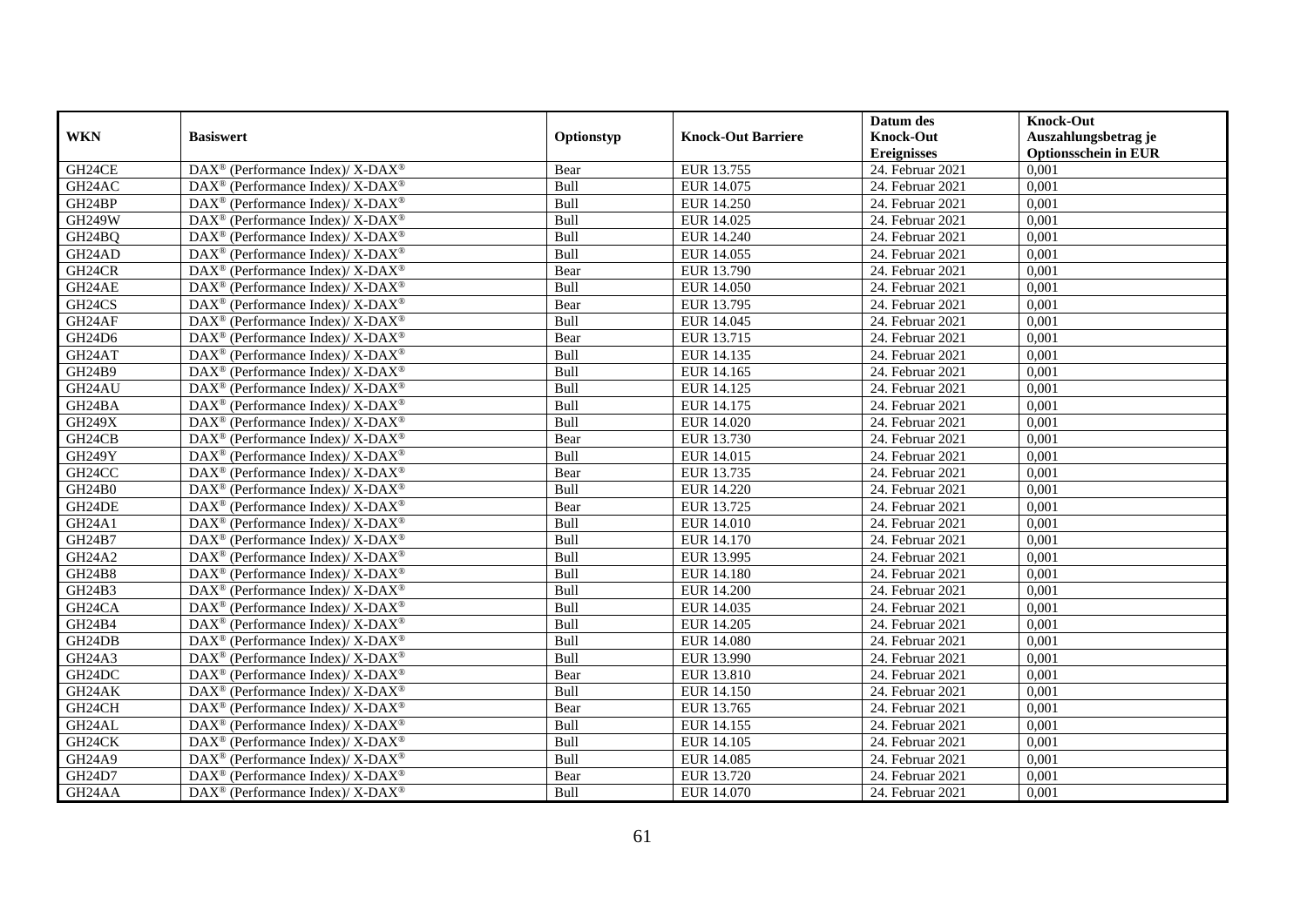|                     |                                                                    |             |                           | Datum des          | <b>Knock-Out</b>            |
|---------------------|--------------------------------------------------------------------|-------------|---------------------------|--------------------|-----------------------------|
| <b>WKN</b>          | <b>Basiswert</b>                                                   | Optionstyp  | <b>Knock-Out Barriere</b> | <b>Knock-Out</b>   | Auszahlungsbetrag je        |
|                     |                                                                    |             |                           | <b>Ereignisses</b> | <b>Optionsschein in EUR</b> |
| GH24CT              | DAX <sup>®</sup> (Performance Index)/ X-DAX <sup>®</sup>           | Bull        | EUR 14.215                | 24. Februar 2021   | 0,001                       |
| <b>GH24A0</b>       | $\text{DAX}^{\circledR}$ (Performance Index)/ X-DAX <sup>®</sup>   | Bull        | <b>EUR 14.000</b>         | 24. Februar 2021   | 0,001                       |
| GH24CU              | $\text{DAX}^{\circledast}$ (Performance Index)/ X-DAX <sup>®</sup> | Bear        | <b>EUR 13.800</b>         | 24. Februar 2021   | 0,001                       |
| GH24B1              | DAX <sup>®</sup> (Performance Index)/ X-DAX <sup>®</sup>           | Bull        | EUR 14.210                | 24. Februar 2021   | 0,001                       |
| GH24D4              | DAX <sup>®</sup> (Performance Index)/ X-DAX <sup>®</sup>           | Bear        | EUR 13.710                | 24. Februar 2021   | 0,001                       |
| GH <sub>24</sub> AV | $DAX^{\circledast}$ (Performance Index)/ X-DAX <sup>®</sup>        | Bull        | EUR 14.110                | 24. Februar 2021   | 0,001                       |
| <b>GH24A5</b>       | $DAX^{\circledast}$ (Performance Index)/ X-DAX <sup>®</sup>        | Bull        | EUR 13.985                | 24. Februar 2021   | 0,001                       |
| GH24AJ              | $\text{DAX}^{\circledast}$ (Performance Index)/ X-DAX <sup>®</sup> | Bull        | EUR 14.030                | 24. Februar 2021   | 0,001                       |
| GC697U              | Lloyds Banking Group plc                                           | Bear        | GBP 0,40969253            | 24. Februar 2021   | 0,001                       |
| GH23E3              | DAX <sup>®</sup> (Performance Index)                               | Bear        | EUR 13.775                | 24. Februar 2021   | 0,001                       |
| GH23D2              | $\overline{\text{DAX}^{\otimes}}$ (Performance Index)              | Bear        | EUR 13.830                | 24. Februar 2021   | 0,001                       |
| GF4ZQ5              | AstraZeneca Plc                                                    | Bull        | GBP 70,53702776           | 24. Februar 2021   | 0,001                       |
| GF9QN6              | AstraZeneca Plc                                                    | Bull        | GBP 70,76226082           | 24. Februar 2021   | 0,001                       |
| GF9QNA              | AstraZeneca Plc                                                    | <b>Bull</b> | GBP 70.09980561           | 24. Februar 2021   | 0.001                       |
| <b>GH1KTM</b>       | Aeroports de Paris SA                                              | Bear        | EUR 105,9017591           | 24. Februar 2021   | 0,001                       |
| <b>GH1PYE</b>       | Aeroports de Paris SA                                              | Bear        | EUR 106,66520796          | 24. Februar 2021   | 0,001                       |
| GH23HU              | DAX <sup>®</sup> (Performance Index)/X-DAX <sup>®</sup>            | Bear        | <b>EUR 13.900</b>         | 24. Februar 2021   | 0,001                       |
| GH24BX              | $\text{DAX}^{\circledast}$ (Performance Index)/ X-DAX <sup>®</sup> | Bear        | EUR 13.860                | 24. Februar 2021   | 0,001                       |
| GH23HV              | $\text{DAX}^{\circledast}$ (Performance Index)/ X-DAX <sup>®</sup> | Bear        | <b>EUR 13.900</b>         | 24. Februar 2021   | 0,001                       |
| GH23CN              | $\text{DAX}^{\otimes}$ (Performance Index)                         | Bear        | EUR 13.860                | 24. Februar 2021   | 0,001                       |
| GH24C0              | DAX <sup>®</sup> (Performance Index)/ X-DAX <sup>®</sup>           | Bear        | EUR 13.885                | 24. Februar 2021   | 0,001                       |
| <b>GH1WDC</b>       | Aurubis AG                                                         | Bear        | EUR 74,13492954           | 24. Februar 2021   | 0,001                       |
| GH24C3              | $DAX^{\circledast}$ (Performance Index)/ X-DAX <sup>®</sup>        | Bear        | <b>EUR 13.900</b>         | 24. Februar 2021   | 0,001                       |
| GH23CP              | $\overline{\text{DAX}}^{\textcirc}$ (Performance Index)            | Bear        | EUR 13.860                | 24. Februar 2021   | 0,001                       |
| GH1H9W              | Solvay SA                                                          | Bear        | EUR 101,22513155          | 24. Februar 2021   | 0,001                       |
| GH1WB3              | Aurubis AG                                                         | Bear        | EUR 74,4748146            | 24. Februar 2021   | 0,001                       |
| GH24C1              | DAX <sup>®</sup> (Performance Index)/X-DAX <sup>®</sup>            | Bear        | <b>EUR 13.880</b>         | 24. Februar 2021   | 0,001                       |
| GH23DQ              | DAX <sup>®</sup> (Performance Index)                               | Bear        | <b>EUR 13.800</b>         | 24. Februar 2021   | 0,001                       |
| GH24C2              | $\text{DAX}^{\circledast}$ (Performance Index)/ X-DAX <sup>®</sup> | Bear        | EUR 13.895                | 24. Februar 2021   | 0,001                       |
| GH23DR              | $\text{DAX}^{\circledast}$ (Performance Index)                     | Bear        | <b>EUR 13.800</b>         | 24. Februar 2021   | 0,001                       |
| GH24BV              | $DAX^{\circledast}$ (Performance Index)/ X-DAX <sup>®</sup>        | Bear        | EUR 13.845                | 24. Februar 2021   | 0,001                       |
| GH24BW              | DAX <sup>®</sup> (Performance Index)/ X-DAX <sup>®</sup>           | Bear        | EUR 13.855                | 24. Februar 2021   | 0,001                       |
| GH <sub>23</sub> CA | $\text{DAX}^{\textcircled{D}}$ (Performance Index)                 | Bear        | <b>EUR 13.880</b>         | 24. Februar 2021   | 0,001                       |
| GH24CY              | $\text{DAX}^{\circledR}$ (Performance Index)/ X-DAX <sup>®</sup>   | Bear        | EUR 13.820                | 24. Februar 2021   | 0,001                       |
| GH23CB              | $\text{DAX}^{\circledast}$ (Performance Index)                     | Bear        | EUR 13.875                | 24. Februar 2021   | 0,001                       |
| GH24BZ              | DAX <sup>®</sup> (Performance Index)/X-DAX <sup>®</sup>            | Bear        | EUR 13.890                | 24. Februar 2021   | 0,001                       |
| GH23DC              | $\text{DAX}^{\otimes}$ (Performance Index)                         | Bear        | EUR 13.820                | 24. Februar 2021   | 0,001                       |
| <b>GH249K</b>       | $\text{DAX}^{\textcircled{n}}$ (Performance Index)                 | Bear        | EUR 13.705                | 24. Februar 2021   | 0,001                       |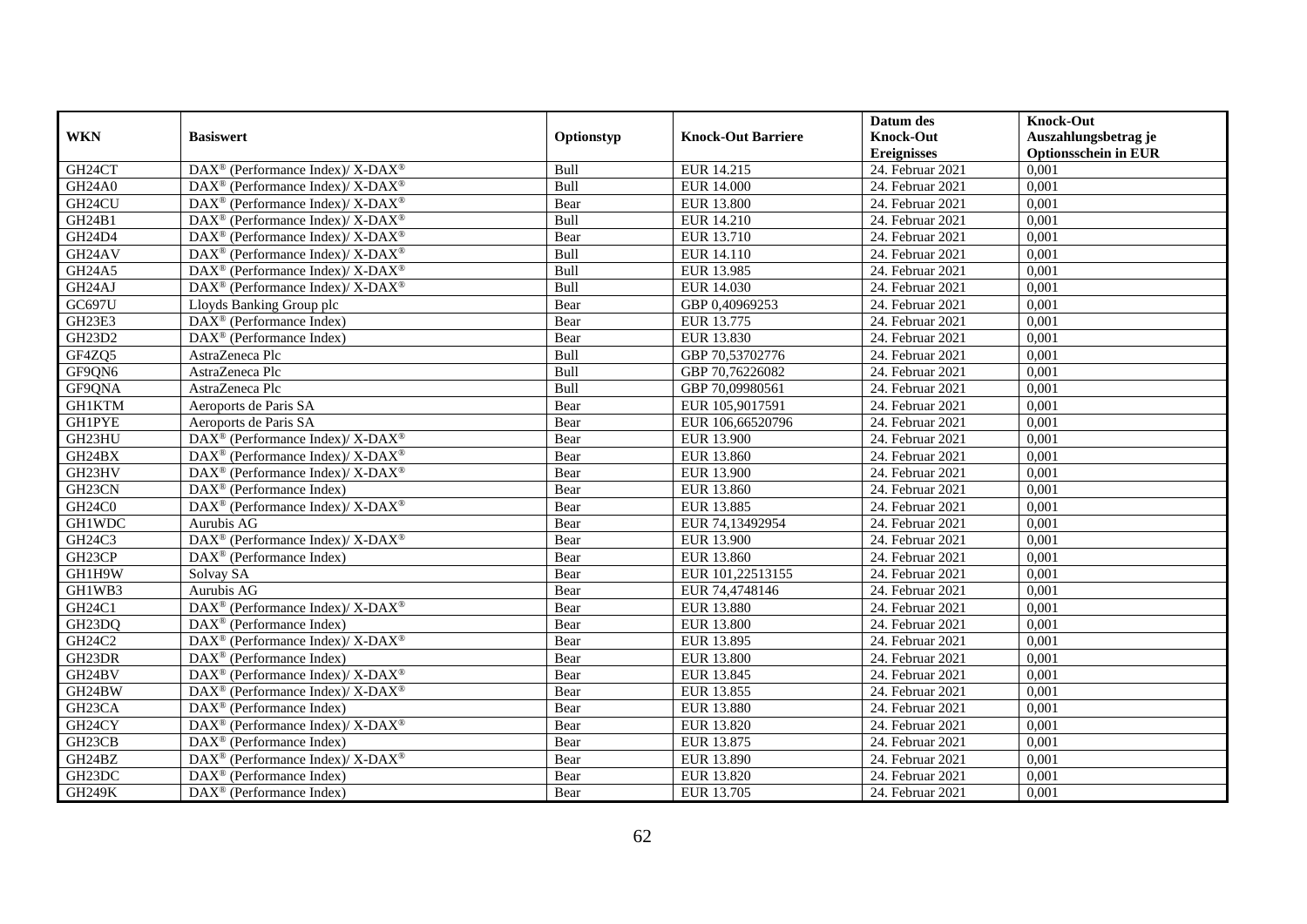|                     |                                                                                         |            |                           | Datum des          | <b>Knock-Out</b>            |
|---------------------|-----------------------------------------------------------------------------------------|------------|---------------------------|--------------------|-----------------------------|
| <b>WKN</b>          | <b>Basiswert</b>                                                                        | Optionstyp | <b>Knock-Out Barriere</b> | <b>Knock-Out</b>   | Auszahlungsbetrag je        |
|                     |                                                                                         |            |                           | <b>Ereignisses</b> | <b>Optionsschein in EUR</b> |
| GH24D2              | DAX <sup>®</sup> (Performance Index)/ X-DAX <sup>®</sup>                                | Bear       | EUR 13.865                | 24. Februar 2021   | 0,001                       |
| GH <sub>23</sub> DD | $DAX^{\circledR}$ (Performance Index)                                                   | Bear       | EUR 13.820                | 24. Februar 2021   | 0,001                       |
| <b>GH247K</b>       | DAX <sup>®</sup> (Performance Index)                                                    | Bull       | <b>EUR 14.000</b>         | 24. Februar 2021   | 0,001                       |
| GH24C4              | DAX <sup>®</sup> (Performance Index)/ X-DAX <sup>®</sup>                                | Bear       | EUR 13.910                | 24. Februar 2021   | 0,001                       |
| GH1B41              | Hugo Boss AG                                                                            | Bear       | EUR 30,51363916           | 24. Februar 2021   | 0,001                       |
| GH23EF              | DAX <sup>®</sup> (Performance Index)                                                    | Bear       | EUR 13.760                | 24. Februar 2021   | 0,001                       |
| <b>GH247L</b>       | $\text{DAX}^{\textcircled{n}}$ (Performance Index)                                      | Bear       | EUR 13.810                | 24. Februar 2021   | 0,001                       |
| GH24D5              | $\text{DAX}^{\circledast}$ (Performance Index)/ $\overline{\text{X-DAX}^{\circledast}}$ | Bear       | EUR 13.875                | 24. Februar 2021   | 0,001                       |
| <b>GH1TXU</b>       | Aena S.M.E., S.A.                                                                       | Bear       | EUR 143,22867246          | 24. Februar 2021   | 0,001                       |
| <b>GH23C8</b>       | DAX <sup>®</sup> (Performance Index)                                                    | Bear       | <b>EUR 13.880</b>         | 24. Februar 2021   | 0,001                       |
| <b>GH249P</b>       | $\overline{\text{DAX}}^{\textcirc}$ (Performance Index)                                 | Bear       | EUR 13.815                | 24. Februar 2021   | 0,001                       |
| GH24BY              | DAX <sup>®</sup> (Performance Index)/ X-DAX <sup>®</sup>                                | Bear       | EUR 13.850                | 24. Februar 2021   | 0,001                       |
| GH2497              | $\text{DAX}^{\circledast}$ (Performance Index)                                          | Bull       | EUR 14.175                | 24. Februar 2021   | 0,001                       |
| GH23C9              | DAX <sup>®</sup> (Performance Index)                                                    | Bear       | <b>EUR 13.880</b>         | 24. Februar 2021   | 0,001                       |
| GH24CZ              | DAX <sup>®</sup> (Performance Index)/ X-DAX <sup>®</sup>                                | Bear       | EUR 13.830                | 24. Februar 2021   | 0,001                       |
| GH247Q              | $\overline{\text{DAX}}^{\textcircled{}}$ (Performance Index)                            | Bear       | <b>EUR 13.880</b>         | 24. Februar 2021   | 0,001                       |
| GH24BT              | DAX <sup>®</sup> (Performance Index)/X-DAX <sup>®</sup>                                 | Bear       | EUR 13.835                | 24. Februar 2021   | 0,001                       |
| GH <sub>23</sub> DA | $DAX^{\circledR}$ (Performance Index)                                                   | Bear       | EUR 13.820                | 24. Februar 2021   | 0,001                       |
| <b>GH249T</b>       | DAX <sup>®</sup> (Performance Index)                                                    | Bear       | EUR 13.745                | 24. Februar 2021   | 0,001                       |
| GH24BU              | DAX <sup>®</sup> (Performance Index)/ X-DAX <sup>®</sup>                                | Bear       | EUR 13.840                | 24. Februar 2021   | 0,001                       |
| GH23DB              | $\overline{\text{DAX}^{\otimes}}$ (Performance Index)                                   | Bear       | EUR 13.820                | 24. Februar 2021   | 0,001                       |
| GH24AY              | $\overline{\text{DAX}^{\otimes}}$ (Performance Index)                                   | Bull       | <b>EUR 14.080</b>         | 24. Februar 2021   | 0,001                       |
| GH24CW              | $\text{DAX}^{\circledast}$ (Performance Index)/ X-DAX <sup>®</sup>                      | Bear       | EUR 13.815                | 24. Februar 2021   | 0,001                       |
| <b>GH247A</b>       | DAX <sup>®</sup> (Performance Index)                                                    | Bull       | EUR 14.120                | 24. Februar 2021   | 0,001                       |
| GH23BY              | $\text{DAX}^{\textcircled{n}}$ (Performance Index)                                      | Bear       | <b>EUR 13.900</b>         | 24. Februar 2021   | 0,001                       |
| GH24DD              | $DAX^{\circledast}$ (Performance Index)/X-DAX <sup>®</sup>                              | Bear       | EUR 13.825                | 24. Februar 2021   | 0,001                       |
| <b>GH249E</b>       | $\text{DAX}^{\circledast}$ (Performance Index)                                          | Bull       | EUR 14.105                | 24. Februar 2021   | 0,001                       |
| GH24C5              | $\text{DAX}^{\textcircled{\tiny{\textcircled{\tiny \dag}}}}$ (Performance Index)/X-DAX® | Bear       | EUR 13.905                | 24. Februar 2021   | 0,001                       |
| GH23BZ              | $\text{DAX}^{\textcircled{D}}$ (Performance Index)                                      | Bear       | EUR 13.900                | 24. Februar 2021   | 0,001                       |
| GH2480              | $DAX^{\circledR}$ (Performance Index)                                                   | Bear       | EUR 13.805                | 24. Februar 2021   | 0,001                       |
| GH24D3              | $\text{DAX}^{\circledR}$ (Performance Index)/ X-DAX <sup>®</sup>                        | Bear       | EUR 13.870                | 24. Februar 2021   | 0,001                       |
| GH23D0              | $\text{DAX}^{\textcircled{n}}$ (Performance Index)                                      | Bear       | EUR 13.840                | 24. Februar 2021   | 0,001                       |
| GH2478              | $\overline{\text{DAX}^{\otimes}}$ (Performance Index)                                   | Bull       | EUR 13.985                | 24. Februar 2021   | 0,001                       |
| <b>GH249M</b>       | DAX <sup>®</sup> (Performance Index)                                                    | Bear       | EUR 13.720                | 24. Februar 2021   | 0,001                       |
| GH23D1              | $\text{DAX}^{\textcircled{n}}$ (Performance Index)                                      | Bear       | EUR 13.840                | 24. Februar 2021   | 0,001                       |
| <b>GH247X</b>       | $\text{DAX}^{\textcircled{n}}$ (Performance Index)                                      | Bear       | EUR 13.795                | 24. Februar 2021   | 0,001                       |
| GH23CS              | $\text{DAX}^{\otimes}$ (Performance Index)                                              | Bear       | EUR 13.850                | 24. Februar 2021   | 0,001                       |
| GH2477              | $\text{DAX}^{\textcircled{n}}$ (Performance Index)                                      | Bull       | EUR 14.110                | 24. Februar 2021   | 0,001                       |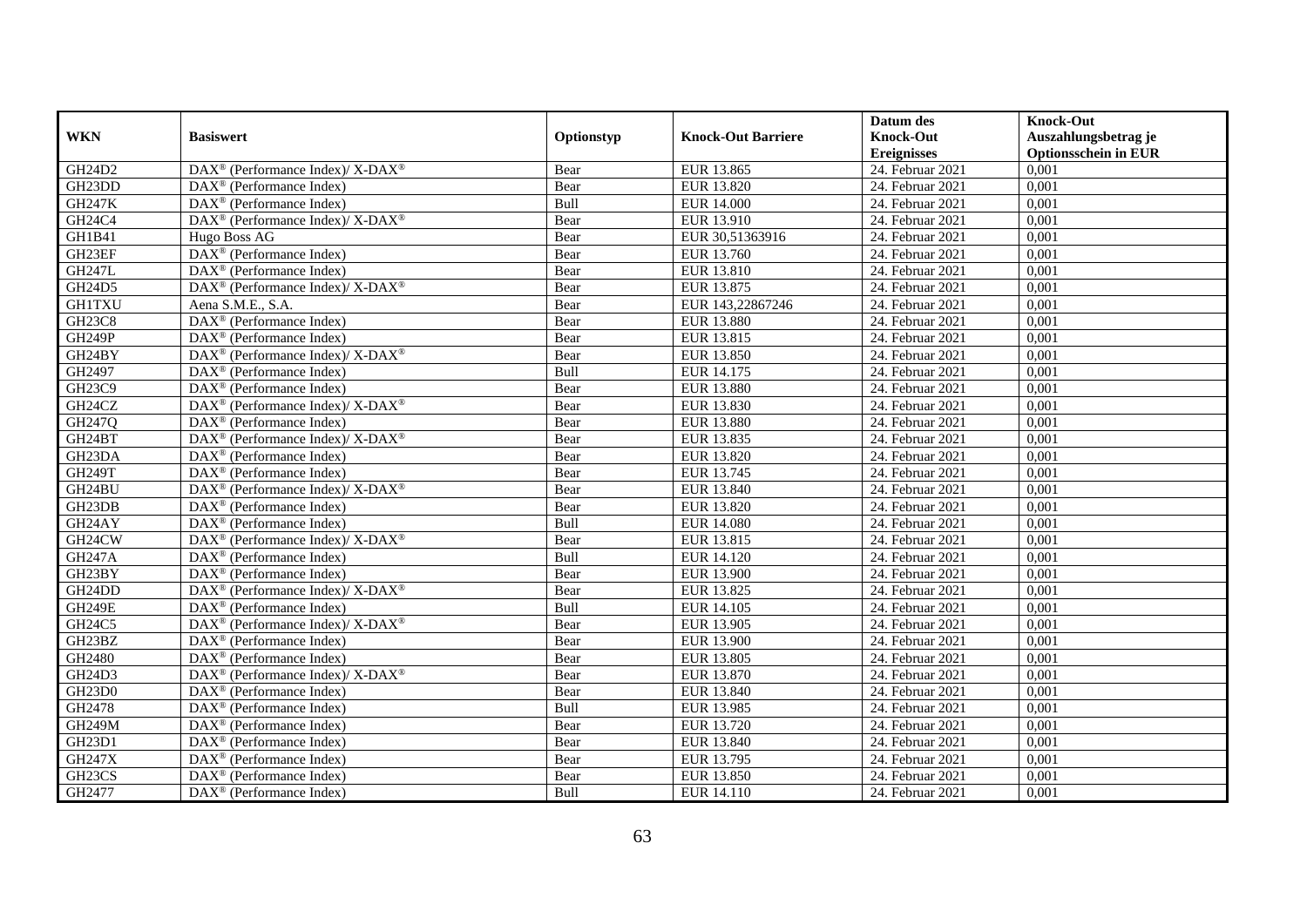|                     |                                                              |            |                           | Datum des          | <b>Knock-Out</b>            |
|---------------------|--------------------------------------------------------------|------------|---------------------------|--------------------|-----------------------------|
| <b>WKN</b>          | <b>Basiswert</b>                                             | Optionstyp | <b>Knock-Out Barriere</b> | <b>Knock-Out</b>   | Auszahlungsbetrag je        |
|                     |                                                              |            |                           | <b>Ereignisses</b> | <b>Optionsschein in EUR</b> |
| GH23CT              | DAX <sup>®</sup> (Performance Index)                         | Bear       | EUR 13.850                | 24. Februar 2021   | 0,001                       |
| GH2479              | $DAX^{\circledR}$ (Performance Index)                        | Bull       | EUR 14.145                | 24. Februar 2021   | 0,001                       |
| GH23DU              | DAX <sup>®</sup> (Performance Index)                         | Bear       | EUR 13.790                | 24. Februar 2021   | 0,001                       |
| GH2489              | $\text{DAX}^{\otimes}$ (Performance Index)                   | Bear       | EUR 13.860                | 24. Februar 2021   | 0,001                       |
| GH23DV              | DAX <sup>®</sup> (Performance Index)                         | Bear       | EUR 13.790                | 24. Februar 2021   | 0,001                       |
| <b>GH248A</b>       | $\text{DAX}^{\textcircled{n}}$ (Performance Index)           | Bear       | EUR 13.865                | 24. Februar 2021   | 0,001                       |
| GH23CC              | $\text{DAX}^{\textcircled{n}}$ (Performance Index)           | Bear       | EUR 13.875                | 24. Februar 2021   | 0,001                       |
| <b>GH248B</b>       | $\text{DAX}^{\textcircled{}}$ (Performance Index)            | Bear       | <b>EUR 13.890</b>         | 24. Februar 2021   | 0,001                       |
| <b>GH247T</b>       | $\text{DAX}^{\textcircled{D}}$ (Performance Index)           | Bear       | EUR 13.775                | 24. Februar 2021   | 0,001                       |
| GH <sub>23</sub> CD | $DAX^{\otimes}$ (Performance Index)                          | Bear       | EUR 13.875                | 24. Februar 2021   | 0,001                       |
| GH23DE              | $\overline{\text{DAX}}^{\textcircled{}}$ (Performance Index) | Bear       | EUR 13.820                | 24. Februar 2021   | 0,001                       |
| <b>GH247U</b>       | $\overline{\text{DAX}^{\otimes}}$ (Performance Index)        | Bear       | <b>EUR 13.885</b>         | 24. Februar 2021   | 0,001                       |
| GH23DF              | $\text{DAX}^{\textcircled{n}}$ (Performance Index)           | Bear       | EUR 13.810                | 24. Februar 2021   | 0,001                       |
| <b>GH248W</b>       | DAX <sup>®</sup> (Performance Index)                         | Bull       | EUR 14.245                | 24. Februar 2021   | 0,001                       |
| GH247H              | DAX <sup>®</sup> (Performance Index)                         | Bear       | EUR 13.830                | 24. Februar 2021   | 0,001                       |
| GH23BT              | DAX <sup>®</sup> (Performance Index)                         | Bear       | EUR 13.910                | 24. Februar 2021   | 0,001                       |
| GH247J              | DAX <sup>®</sup> (Performance Index)                         | Bear       | EUR 13.760                | 24. Februar 2021   | 0,001                       |
| GH23CU              | $\overline{\text{DAX}}^{\textcirc}$ (Performance Index)      | Bear       | EUR 13.850                | 24. Februar 2021   | 0,001                       |
| <b>GH247M</b>       | DAX <sup>®</sup> (Performance Index)                         | Bear       | EUR 13.900                | 24. Februar 2021   | 0,001                       |
| GH23CV              | DAX <sup>®</sup> (Performance Index)                         | Bear       | EUR 13.850                | 24. Februar 2021   | 0,001                       |
| <b>GH247N</b>       | DAX <sup>®</sup> (Performance Index)                         | Bull       | <b>EUR 14.220</b>         | 24. Februar 2021   | 0,001                       |
| GH23DW              | $\overline{\text{DAX}^{\otimes}}$ (Performance Index)        | Bear       | EUR 13.790                | 24. Februar 2021   | 0,001                       |
| GH248Q              | $\text{DAX}^{\circledast}$ (Performance Index)               | Bear       | EUR 13.770                | 24. Februar 2021   | 0,001                       |
| GH23DX              | DAX <sup>®</sup> (Performance Index)                         | Bear       | EUR 13.790                | 24. Februar 2021   | 0,001                       |
| GH2473              | DAX <sup>®</sup> (Performance Index)                         | Bull       | EUR 14.075                | 24. Februar 2021   | 0,001                       |
| GH23BW              | $\text{DAX}^{\otimes}$ (Performance Index)                   | Bear       | EUR 13.910                | 24. Februar 2021   | 0,001                       |
| GH2474              | $\text{DAX}^{\circledast}$ (Performance Index)               | Bull       | EUR 14.060                | 24. Februar 2021   | 0,001                       |
| GH23BX              | $DAX^{\circledR}$ (Performance Index)                        | Bear       | EUR 13.910                | $24.$ Februar 2021 | 0,001                       |
| GH2485              | $\text{DAX}^{\textcircled{D}}$ (Performance Index)           | Bull       | EUR 14.070                | 24. Februar 2021   | 0,001                       |
| GH23CY              | $DAX^{\circledcirc}$ (Performance Index)                     | Bear       | EUR 13.840                | 24. Februar 2021   | 0,001                       |
| GH2486              | DAX <sup>®</sup> (Performance Index)                         | Bear       | EUR 13.845                | 24. Februar 2021   | 0,001                       |
| GH23CZ              | $\text{DAX}^{\otimes}$ (Performance Index)                   | Bear       | EUR 13.840                | 24. Februar 2021   | 0,001                       |
| GH2498              | $\overline{\text{DAX}^{\otimes}}$ (Performance Index)        | Bull       | EUR 14.195                | 24. Februar 2021   | 0,001                       |
| GH23E0              | $\text{DAX}^{\otimes}$ (Performance Index)                   | Bear       | <b>EUR 13.780</b>         | 24. Februar 2021   | 0,001                       |
| <b>GH247Y</b>       | DAX <sup>®</sup> (Performance Index)                         | Bear       | EUR 13.785                | 24. Februar 2021   | 0,001                       |
| GH23E1              | $\text{DAX}^{\textcircled{n}}$ (Performance Index)           | Bear       | EUR 13.780                | 24. Februar 2021   | 0,001                       |
| <b>GH248Z</b>       | $\text{DAX}^{\otimes}$ (Performance Index)                   | Bull       | EUR 14.215                | 24. Februar 2021   | 0,001                       |
| GH23CE              | $\overline{\text{DAX}}^{\textcirc}$ (Performance Index)      | Bear       | EUR 13.875                | 24. Februar 2021   | 0,001                       |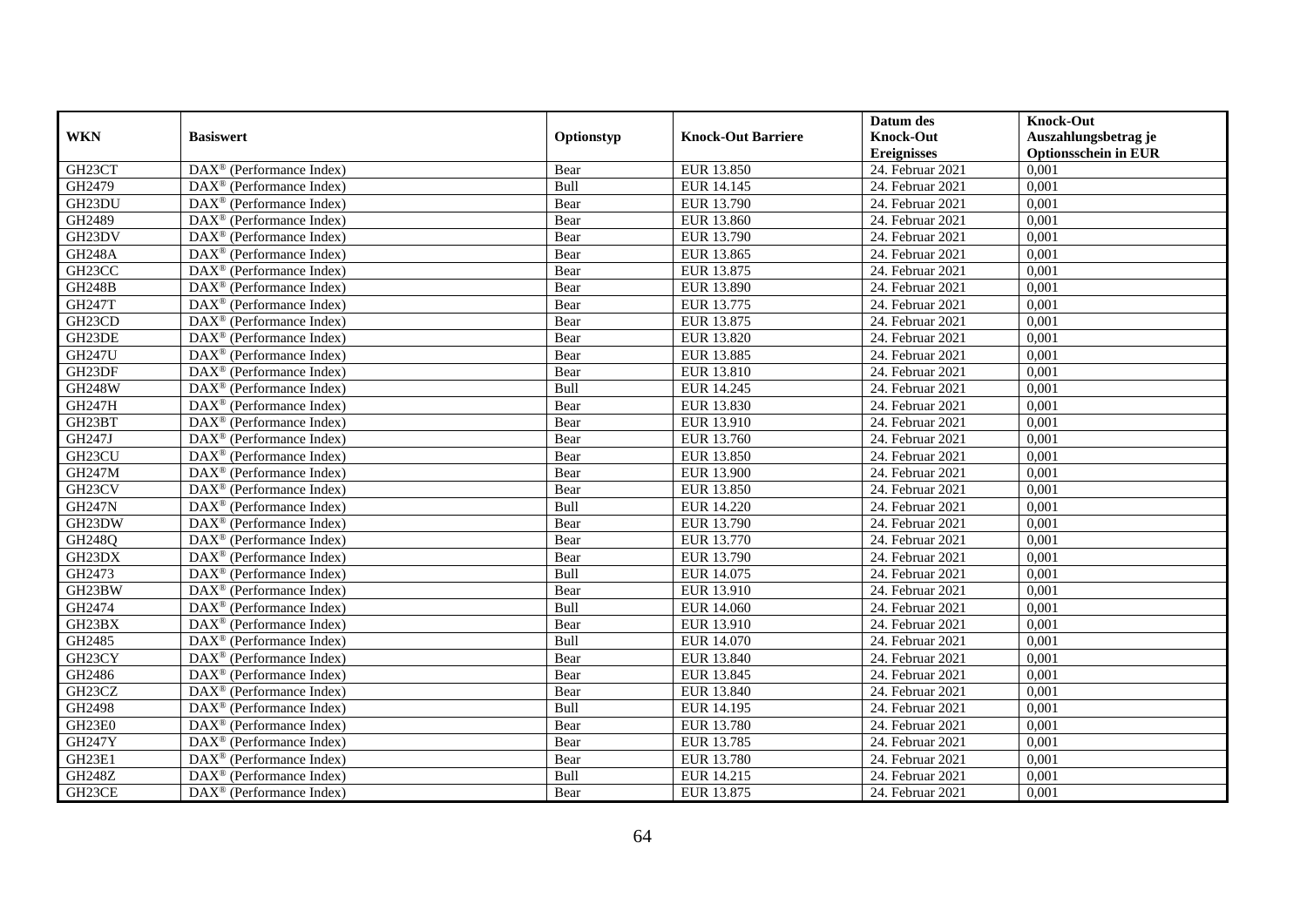|                                 |                                                              |            |                           | Datum des          | <b>Knock-Out</b>            |
|---------------------------------|--------------------------------------------------------------|------------|---------------------------|--------------------|-----------------------------|
| <b>WKN</b>                      | <b>Basiswert</b>                                             | Optionstyp | <b>Knock-Out Barriere</b> | <b>Knock-Out</b>   | Auszahlungsbetrag je        |
|                                 |                                                              |            |                           | <b>Ereignisses</b> | <b>Optionsschein in EUR</b> |
| GH2490                          | DAX <sup>®</sup> (Performance Index)                         | Bull       | EUR 14.230                | 24. Februar 2021   | 0,001                       |
| <b>GH24D8</b>                   | $DAX^{\circledR}$ (Performance Index)                        | Bear       | EUR 13.710                | 24. Februar 2021   | 0,001                       |
| GH23CF                          | DAX <sup>®</sup> (Performance Index)                         | Bear       | EUR 13.875                | 24. Februar 2021   | 0,001                       |
| <b>GH246Y</b>                   | $\text{DAX}^{\otimes}$ (Performance Index)                   | Bull       | EUR 14.005                | 24. Februar 2021   | 0,001                       |
| GH23CG                          | DAX <sup>®</sup> (Performance Index)                         | Bear       | EUR 13.870                | 24. Februar 2021   | 0,001                       |
| GH247Z                          | $\text{DAX}^{\textcircled{n}}$ (Performance Index)           | Bear       | EUR 13.790                | 24. Februar 2021   | 0,001                       |
| GH23DG                          | $\text{DAX}^{\textcircled{n}}$ (Performance Index)           | Bear       | EUR 13.810                | 24. Februar 2021   | 0,001                       |
| GH2491                          | $DAX^{\otimes}$ (Performance Index)                          | Bull       | EUR 14.225                | 24. Februar 2021   | 0,001                       |
| GH23DH                          | $\text{DAX}^{\textcircled{D}}$ (Performance Index)           | Bear       | EUR 13.810                | 24. Februar 2021   | 0,001                       |
| GH2492                          | $DAX^{\otimes}$ (Performance Index)                          | Bull       | EUR 14.210                | 24. Februar 2021   | 0,001                       |
| GH2471                          | $\overline{\text{DAX}}^{\textcircled{}}$ (Performance Index) | Bull       | <b>EUR 14.090</b>         | 24. Februar 2021   | 0,001                       |
| GH23DJ                          | $\overline{\text{DAX}^{\otimes}}$ (Performance Index)        | Bear       | EUR 13.810                | 24. Februar 2021   | 0,001                       |
| GH2472                          | $\text{DAX}^{\textcircled{n}}$ (Performance Index)           | Bull       | <b>EUR 14.040</b>         | 24. Februar 2021   | 0,001                       |
| GH23C2                          | DAX <sup>®</sup> (Performance Index)                         | Bear       | <b>EUR 13.900</b>         | 24. Februar 2021   | 0,001                       |
| GH2483                          | DAX <sup>®</sup> (Performance Index)                         | Bear       | EUR 13.825                | 24. Februar 2021   | 0,001                       |
| GH <sub>23</sub> C <sub>3</sub> | DAX <sup>®</sup> (Performance Index)                         | Bear       | <b>EUR 13.890</b>         | 24. Februar 2021   | 0,001                       |
| GH2484                          | DAX <sup>®</sup> (Performance Index)                         | Bear       | EUR 13.820                | 24. Februar 2021   | 0,001                       |
| <b>GH23D4</b>                   | $\overline{\text{DAX}}^{\textcirc}$ (Performance Index)      | Bear       | EUR 13.830                | 24. Februar 2021   | 0,001                       |
| GH2495                          | DAX <sup>®</sup> (Performance Index)                         | Bull       | <b>EUR 14.200</b>         | 24. Februar 2021   | 0,001                       |
| GH23D5                          | DAX <sup>®</sup> (Performance Index)                         | Bear       | EUR 13.825                | 24. Februar 2021   | 0,001                       |
| GH2496                          | DAX <sup>®</sup> (Performance Index)                         | Bull       | EUR 14.160                | 24. Februar 2021   | 0,001                       |
| GH23E6                          | $\overline{\text{DAX}^{\otimes}}$ (Performance Index)        | Bear       | EUR 13.775                | 24. Februar 2021   | 0,001                       |
| <b>GH247R</b>                   | $\text{DAX}^{\circledast}$ (Performance Index)               | Bear       | EUR 13.765                | 24. Februar 2021   | 0,001                       |
| <b>GH23E7</b>                   | DAX <sup>®</sup> (Performance Index)                         | Bear       | EUR 13.775                | 24. Februar 2021   | 0,001                       |
| <b>GH248U</b>                   | DAX <sup>®</sup> (Performance Index)                         | Bull       | EUR 14.250                | 24. Februar 2021   | 0,001                       |
| GH <sub>23</sub> CQ             | $\text{DAX}^{\otimes}$ (Performance Index)                   | Bear       | EUR 13.860                | 24. Februar 2021   | 0,001                       |
| <b>GH249V</b>                   | $\text{DAX}^{\circledast}$ (Performance Index)               | Bear       | EUR 13.875                | 24. Februar 2021   | 0,001                       |
| GH23CR                          | $DAX^{\circledR}$ (Performance Index)                        | Bear       | EUR 13.860                | $24.$ Februar 2021 | 0,001                       |
| GH246Z                          | $\text{DAX}^{\textcircled{D}}$ (Performance Index)           | Bull       | EUR 14.085                | 24. Februar 2021   | 0,001                       |
| GH23DT                          | $\text{DAX}^{\circledR}$ (Performance Index)                 | Bear       | EUR 13.790                | 24. Februar 2021   | 0,001                       |
| GH2470                          | DAX <sup>®</sup> (Performance Index)                         | Bull       | EUR 14.030                | 24. Februar 2021   | 0,001                       |
| GH23C4                          | $\text{DAX}^{\otimes}$ (Performance Index)                   | Bear       | <b>EUR 13.890</b>         | 24. Februar 2021   | 0,001                       |
| GH2481                          | $\overline{\text{DAX}^{\otimes}}$ (Performance Index)        | Bear       | EUR 13.840                | 24. Februar 2021   | 0,001                       |
| GH2482                          | DAX <sup>®</sup> (Performance Index)                         | Bull       | <b>EUR 13.980</b>         | 24. Februar 2021   | 0,001                       |
| GH23C5                          | $\text{DAX}^{\textcircled{n}}$ (Performance Index)           | Bear       | EUR 13.890                | 24. Februar 2021   | 0,001                       |
| GH2493                          | $\text{DAX}^{\textcircled{n}}$ (Performance Index)           | Bear       | EUR 13.870                | 24. Februar 2021   | 0,001                       |
| GH23D6                          | $\text{DAX}^{\otimes}$ (Performance Index)                   | Bear       | EUR 13.825                | 24. Februar 2021   | 0,001                       |
| GH2494                          | $\overline{\text{DAX}}^{\textcirc}$ (Performance Index)      | Bull       | EUR 14.205                | 24. Februar 2021   | 0,001                       |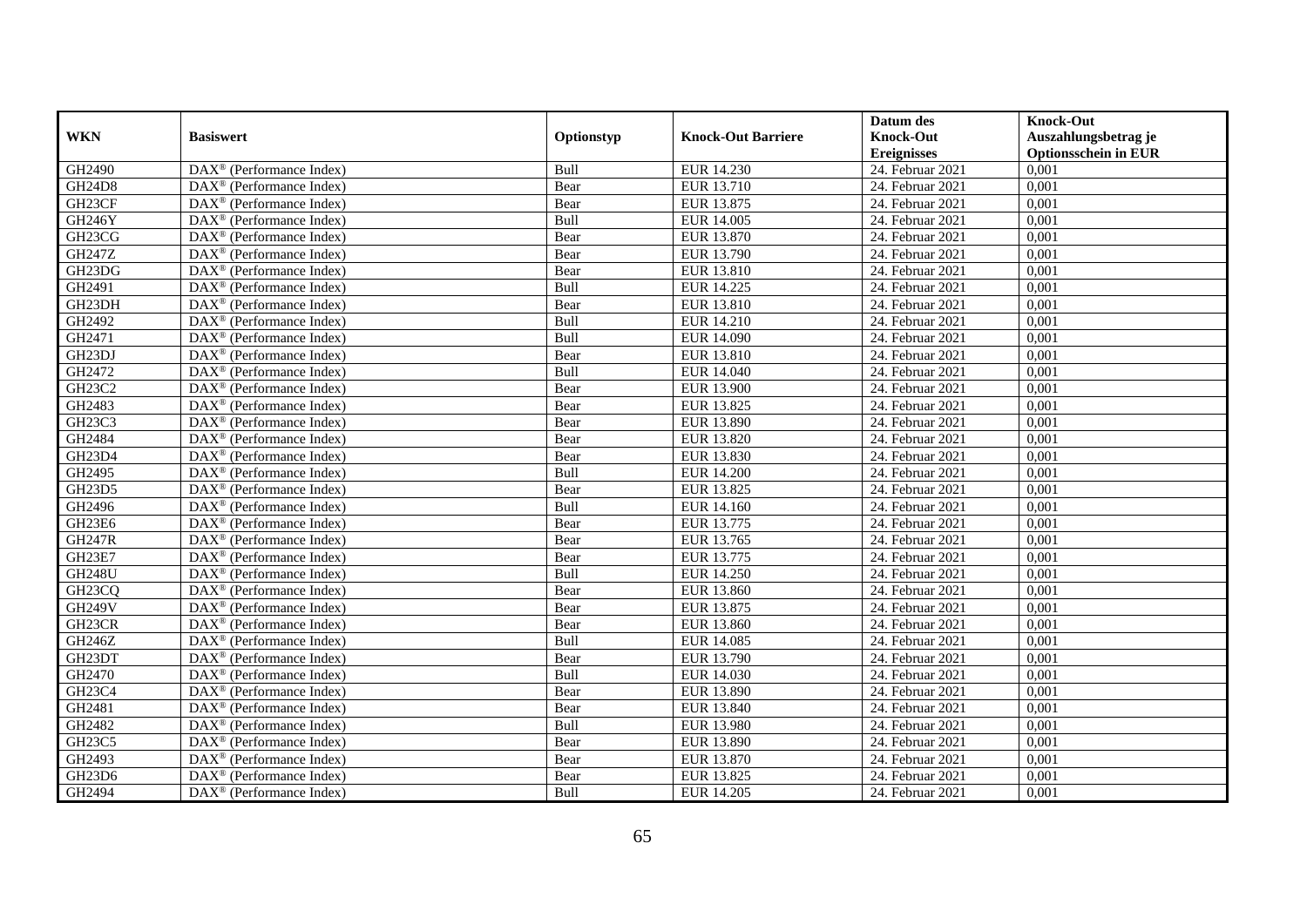|                                 |                                                         |             |                           | Datum des          | <b>Knock-Out</b>            |
|---------------------------------|---------------------------------------------------------|-------------|---------------------------|--------------------|-----------------------------|
| <b>WKN</b>                      | <b>Basiswert</b>                                        | Optionstyp  | <b>Knock-Out Barriere</b> | <b>Knock-Out</b>   | Auszahlungsbetrag je        |
|                                 |                                                         |             |                           | <b>Ereignisses</b> | <b>Optionsschein in EUR</b> |
| GH23D7                          | DAX <sup>®</sup> (Performance Index)                    | Bear        | EUR 13.825                | 24. Februar 2021   | 0,001                       |
| GH24A6                          | $\text{DAX}^{\circledast}$ (Performance Index)          | Bear        | EUR 13.700                | 24. Februar 2021   | 0,001                       |
| GH23E9                          | $DAX^{\circledR}$ (Performance Index)                   | Bear        | EUR 13.770                | 24. Februar 2021   | 0,001                       |
| <b>GH247V</b>                   | DAX <sup>®</sup> (Performance Index)                    | Bear        | EUR 13.755                | 24. Februar 2021   | 0,001                       |
| GH23CL                          | DAX <sup>®</sup> (Performance Index)                    | Bear        | EUR 13.870                | 24. Februar 2021   | 0,001                       |
| <b>GH247W</b>                   | $\text{DAX}^{\textcircled{D}}$ (Performance Index)      | Bear        | <b>EUR 13.780</b>         | 24. Februar 2021   | 0,001                       |
| GH23CM                          | $\overline{\text{DAX}}^{\textcirc}$ (Performance Index) | Bear        | EUR 13.860                | 24. Februar 2021   | 0,001                       |
| <b>GH248X</b>                   | $\text{DAX}^{\textcircled{n}}$ (Performance Index)      | Bull        | EUR 14.235                | 24. Februar 2021   | 0,001                       |
| GH23DN                          | $\text{DAX}^{\circledast}$ (Performance Index)          | Bear        | <b>EUR 13.800</b>         | 24. Februar 2021   | 0,001                       |
| GH23DP                          | DAX <sup>®</sup> (Performance Index)                    | Bear        | <b>EUR 13.800</b>         | 24. Februar 2021   | 0,001                       |
| <b>GH248Y</b>                   | $\overline{\text{DAX}^{\otimes}}$ (Performance Index)   | Bull        | EUR 14.240                | 24. Februar 2021   | 0,001                       |
| GH24B2                          | DAX <sup>®</sup> (Performance Index)                    | Bear        | EUR 13.715                | 24. Februar 2021   | 0,001                       |
| GH <sub>23</sub> C <sub>0</sub> | $\text{DAX}^{\textcircled{n}}$ (Performance Index)      | Bear        | EUR 13.900                | 24. Februar 2021   | 0,001                       |
| <b>GH247D</b>                   | DAX <sup>®</sup> (Performance Index)                    | <b>Bull</b> | EUR 14.185                | 24. Februar 2021   | 0.001                       |
| <b>GH23C1</b>                   | $\overline{\text{DAX}^{\otimes}}$ (Performance Index)   | Bear        | EUR 13.900                | 24. Februar 2021   | 0,001                       |
| <b>GH247E</b>                   | DAX <sup>®</sup> (Performance Index)                    | Bull        | <b>EUR 14.050</b>         | 24. Februar 2021   | 0,001                       |
| GH23D3                          | DAX <sup>®</sup> (Performance Index)                    | Bear        | EUR 13.830                | 24. Februar 2021   | 0,001                       |
| <b>GH249H</b>                   | DAX <sup>®</sup> (Performance Index)                    | Bear        | <b>EUR 13.800</b>         | 24. Februar 2021   | 0,001                       |
| GH23E4                          | DAX <sup>®</sup> (Performance Index)                    | Bear        | EUR 13.775                | 24. Februar 2021   | 0,001                       |
| GH249J                          | $\text{DAX}^{\otimes}$ (Performance Index)              | Bull        | EUR 14.055                | 24. Februar 2021   | 0,001                       |
| GH23E5                          | DAX <sup>®</sup> (Performance Index)                    | Bear        | EUR 13.775                | 24. Februar 2021   | 0,001                       |
| GH24BM                          | $DAX^{\circledR}$ (Performance Index)                   | <b>Bull</b> | <b>EUR 14.010</b>         | 24. Februar 2021   | 0,001                       |
| GH23BU                          | $\text{DAX}^{\textcircled{D}}$ (Performance Index)      | Bear        | EUR 13.910                | 24. Februar 2021   | 0,001                       |
| <b>GH247B</b>                   | $\text{DAX}^{\textcircled{p}}$ (Performance Index)      | Bull        | EUR 14.130                | 24. Februar 2021   | 0,001                       |
| GH23BV                          | $DAX^{\circledR}$ (Performance Index)                   | Bear        | EUR 13.910                | 24. Februar 2021   | 0,001                       |
| GH247C                          | $\text{DAX}^{\circledast}$ (Performance Index)          | Bull        | EUR 14.140                | 24. Februar 2021   | 0,001                       |
| <b>GH248C</b>                   | DAX <sup>®</sup> (Performance Index)                    | Bear        | EUR 13.895                | 24. Februar 2021   | 0,001                       |
| GH23CW                          | DAX <sup>®</sup> (Performance Index)                    | Bear        | EUR 13.850                | 24. Februar 2021   | 0,001                       |
| <b>GH248D</b>                   | $\text{DAX}^{\otimes}$ (Performance Index)              | Bull        | EUR 14.025                | 24. Februar 2021   | 0,001                       |
| GH23CX                          | $\text{DAX}^{\textcircled{n}}$ (Performance Index)      | Bear        | EUR 13.840                | 24. Februar 2021   | 0,001                       |
| <b>GH248E</b>                   | DAX <sup>®</sup> (Performance Index)                    | Bull        | EUR 14.165                | 24. Februar 2021   | 0,001                       |
| GH23DZ                          | DAX <sup>®</sup> (Performance Index)                    | Bear        | <b>EUR 13.780</b>         | 24. Februar 2021   | 0,001                       |
| <b>GH249F</b>                   | $\overline{\text{DAX}}^{\textcirc}$ (Performance Index) | Bull        | EUR 14.035                | 24. Februar 2021   | 0,001                       |
| GH23C6                          | $\overline{\text{DAX}}^{\textcirc}$ (Performance Index) | Bear        | EUR 13.890                | $24.$ Februar 2021 | 0,001                       |
| <b>GH249G</b>                   | $\text{DAX}^{\otimes}$ (Performance Index)              | Bull        | <b>EUR 14.170</b>         | 24. Februar 2021   | 0,001                       |
| GH23C7                          | $\text{DAX}^{\textcircled{n}}$ (Performance Index)      | Bear        | EUR 13.890                | 24. Februar 2021   | 0,001                       |
| GH24AH                          | $\text{DAX}^{\otimes}$ (Performance Index)              | Bull        | EUR 14.155                | 24. Februar 2021   | 0,001                       |
| <b>GH23D8</b>                   | $\overline{\text{DAX}}^{\textcirc}$ (Performance Index) | Bear        | EUR 13.825                | 24. Februar 2021   | 0,001                       |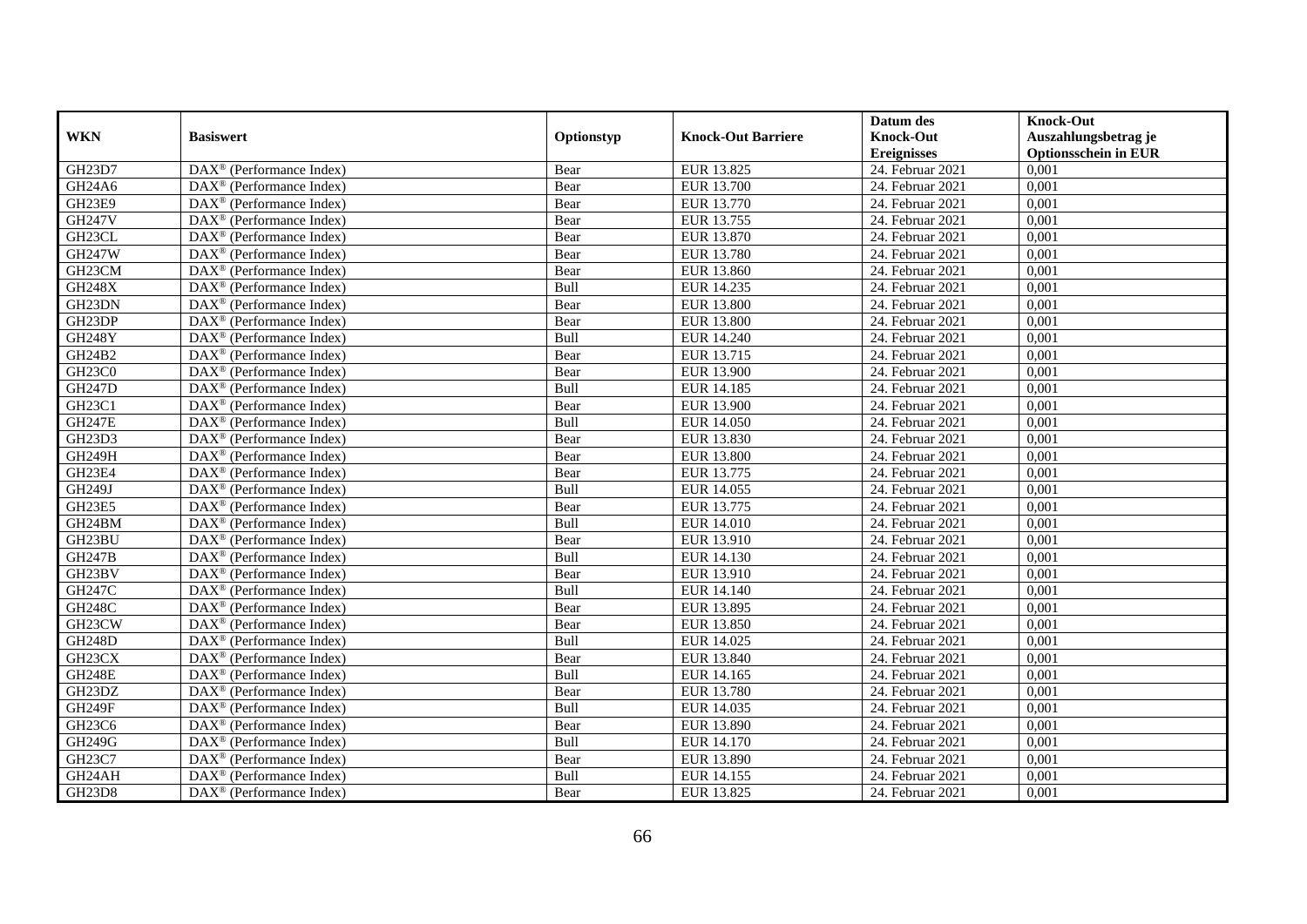|                     |                                                              |             |                           | Datum des          | <b>Knock-Out</b>            |
|---------------------|--------------------------------------------------------------|-------------|---------------------------|--------------------|-----------------------------|
| <b>WKN</b>          | <b>Basiswert</b>                                             | Optionstyp  | <b>Knock-Out Barriere</b> | <b>Knock-Out</b>   | Auszahlungsbetrag je        |
|                     |                                                              |             |                           | <b>Ereignisses</b> | <b>Optionsschein in EUR</b> |
| GH24CN              | $\overline{\text{DAX}}^{\textcircled{}}$ (Performance Index) | Bull        | <b>EUR 14.180</b>         | 24. Februar 2021   | 0,001                       |
| GH23D9              | $DAX^{\circledast}$ (Performance Index)                      | Bear        | EUR 13.825                | 24. Februar 2021   | 0,001                       |
| <b>GH247F</b>       | $DAX^{\circledR}$ (Performance Index)                        | Bull        | EUR 14.045                | 24. Februar 2021   | 0,001                       |
| GH23CH              | DAX <sup>®</sup> (Performance Index)                         | Bear        | EUR 13.870                | 24. Februar 2021   | 0,001                       |
| GH247G              | $\overline{\text{DAX}}^{\textcirc}$ (Performance Index)      | Bull        | EUR 14.135                | 24. Februar 2021   | 0,001                       |
| GH <sub>23</sub> CJ | $\text{DAX}^{\textcircled{}}$ (Performance Index)            | Bear        | EUR 13.870                | 24. Februar 2021   | 0,001                       |
| <b>GH248H</b>       | $\overline{\text{DAX}^{\otimes}}$ (Performance Index)        | Bear        | <b>EUR 13.910</b>         | 24. Februar 2021   | 0,001                       |
| GH23CK              | $\text{DAX}^{\circledast}$ (Performance Index)               | Bear        | EUR 13.870                | 24. Februar 2021   | 0,001                       |
| <b>GH249L</b>       | $DAX^{\circledast}$ (Performance Index)                      | Bear        | EUR 13.725                | 24. Februar 2021   | 0,001                       |
| GH23DK              | $DAX^{\circledast}$ (Performance Index)                      | Bear        | EUR 13.810                | 24. Februar 2021   | 0,001                       |
| GH24AM              | $\overline{\text{DAX}}^{\textcirc}$ (Performance Index)      | Bull        | EUR 13.995                | 24. Februar 2021   | 0,001                       |
| GH23DM              | $\overline{\text{DAX}}^{\textcirc}$ (Performance Index)      | Bear        | <b>EUR 13.800</b>         | 24. Februar 2021   | 0,001                       |
| <b>GH247P</b>       | $\text{DAX}^{\textcircled{}}$ (Performance Index)            | Bear        | EUR 13.835                | 24. Februar 2021   | 0,001                       |
| <b>GH249U</b>       | $DAX^{\circledR}$ (Performance Index)                        | Bear        | EUR 13.750                | 24. Februar 2021   | 0,001                       |
| GH24AW              | $DAX^{\circledast}$ (Performance Index)                      | Bull        | EUR 14.015                | 24. Februar 2021   | 0,001                       |
| GH2475              | $\text{DAX}^{\otimes}$ (Performance Index)                   | Bull        | EUR 13.990                | 24. Februar 2021   | 0,001                       |
| GH2476              | $\text{DAX}^{\textcircled{}}$ (Performance Index)            | Bull        | EUR 14.150                | 24. Februar 2021   | 0,001                       |
| GH2487              | $DAX^{\circledcirc}$ (Performance Index)                     | Bear        | EUR 13.850                | 24. Februar 2021   | 0,001                       |
| GH2488              | $\text{DAX}^{\textcircled{}}$ (Performance Index)            | Bear        | EUR 13.855                | 24. Februar 2021   | 0,001                       |
| GH2499              | DAX <sup>®</sup> (Performance Index)                         | Bear        | EUR 13.905                | 24. Februar 2021   | 0,001                       |
| <b>GH249A</b>       | $DAX^{\circledast}$ (Performance Index)                      | Bull        | <b>EUR 14.190</b>         | 24. Februar 2021   | 0,001                       |
| <b>GH249B</b>       | $\overline{\text{DAX}^{\otimes}}$ (Performance Index)        | Bull        | <b>EUR 14.100</b>         | 24. Februar 2021   | 0,001                       |
| <b>GH249C</b>       | $\text{DAX}^{\circledast}$ (Performance Index)               | Bull        | EUR 14.125                | 24. Februar 2021   | 0,001                       |
| <b>GH249D</b>       | $DAX^{\circledast}$ (Performance Index)                      | Bull        | EUR 14.115                | 24. Februar 2021   | 0,001                       |
| <b>GH249N</b>       | $DAX^{\circledR}$ (Performance Index)                        | Bear        | EUR 13.740                | 24. Februar 2021   | 0.001                       |
| GH24AP              | DAX <sup>®</sup> (Performance Index)                         | Bull        | EUR 14.065                | 24. Februar 2021   | 0,001                       |
| <b>GH249R</b>       | DAX <sup>®</sup> (Performance Index)                         | Bear        | EUR 13.730                | 24. Februar 2021   | 0,001                       |
| <b>GH249S</b>       | DAX <sup>®</sup> (Performance Index)                         | Bull        | EUR 14.020                | 24. Februar 2021   | 0,001                       |
| GH24CX              | $\overline{\text{DAX}}^{\textcirc}$ (Performance Index)      | Bull        | EUR 14.095                | $24.$ Februar 2021 | 0,001                       |
| GH249Q              | DAX <sup>®</sup> (Performance Index)                         | Bear        | EUR 13.735                | 24. Februar 2021   | 0,001                       |
| GC7FNV              | Solvay SA                                                    | Bear        | EUR 103,43933095          | 24. Februar 2021   | 0,001                       |
| GC83T6              | Wolters Kluwer N.V.                                          | <b>Bull</b> | EUR 66,16054255           | 24. Februar 2021   | 0.001                       |
| <b>GH24C8</b>       | DAX <sup>®</sup> (Performance Index)/ X-DAX <sup>®</sup>     | Bear        | EUR 13.920                | 24. Februar 2021   | 0,001                       |
| <b>GH248M</b>       | $\overline{\text{DAX}}^{\textcirc}$ (Performance Index)      | Bear        | EUR 13.930                | 24. Februar 2021   | 0,001                       |
| GH24D9              | DAX <sup>®</sup> (Performance Index)/ X-DAX <sup>®</sup>     | Bear        | EUR 13.935                | 24. Februar 2021   | 0,001                       |
| <b>GH248N</b>       | $DAX^{\circledR}$ (Performance Index)                        | Bear        | EUR 13.925                | 24. Februar 2021   | 0,001                       |
| GH23BF              | $DAX^{\circledast}$ (Performance Index)                      | Bear        | EUR 13.930                | 24. Februar 2021   | 0,001                       |
| GH24BC              | DAX <sup>®</sup> (Performance Index)/X-DAX <sup>®</sup>      | Bear        | EUR 13.930                | 24. Februar 2021   | 0,001                       |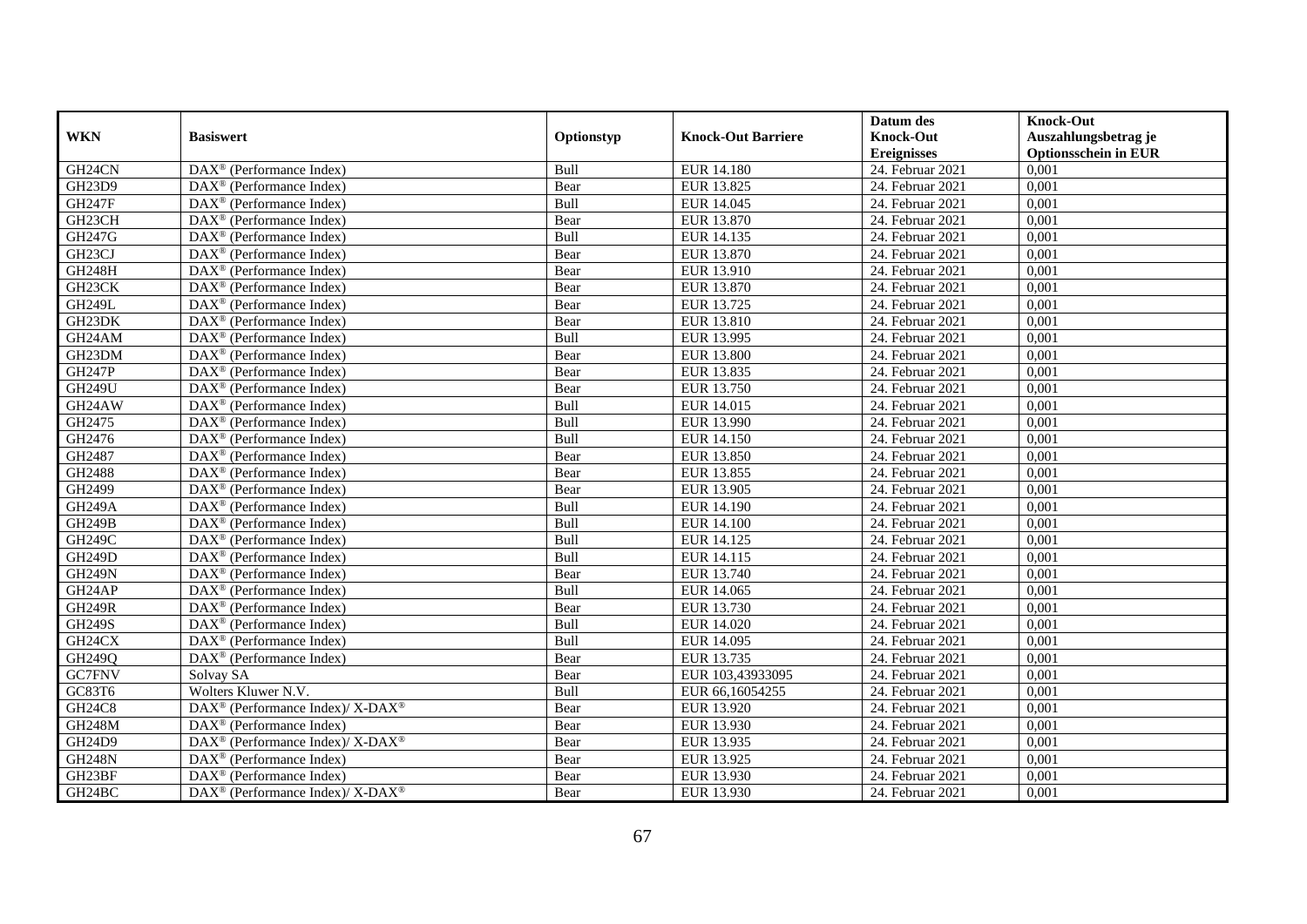|                                 |                                                                       |            |                           | Datum des          | <b>Knock-Out</b>            |
|---------------------------------|-----------------------------------------------------------------------|------------|---------------------------|--------------------|-----------------------------|
| <b>WKN</b>                      | <b>Basiswert</b>                                                      | Optionstyp | <b>Knock-Out Barriere</b> | <b>Knock-Out</b>   | Auszahlungsbetrag je        |
|                                 |                                                                       |            |                           | <b>Ereignisses</b> | <b>Optionsschein in EUR</b> |
| <b>GH248F</b>                   | DAX <sup>®</sup> (Performance Index)                                  | Bear       | EUR 13.915                | 24. Februar 2021   | 0,001                       |
| GH23BA                          | $DAX^{\circledR}$ (Performance Index)                                 | Bear       | EUR 13.940                | 24. Februar 2021   | 0,001                       |
| GH24C9                          | $\text{DAX}^{\circledast}$ (Performance Index)/ X-DAX <sup>®</sup>    | Bear       | EUR 13.925                | 24. Februar 2021   | 0,001                       |
| GH248G                          | $\text{DAX}^{\textcircled{n}}$ (Performance Index)                    | Bear       | EUR 13.920                | 24. Februar 2021   | 0,001                       |
| GH23BB                          | DAX <sup>®</sup> (Performance Index)                                  | Bear       | EUR 13.940                | 24. Februar 2021   | 0,001                       |
| GH <sub>24</sub> C <sub>6</sub> | $\text{DAX}^{\textcircled{p}}$ (Performance Index)/X-DAX <sup>®</sup> | Bear       | EUR 13.915                | 24. Februar 2021   | 0,001                       |
| <b>GH248J</b>                   | $\text{DAX}^{\textcircled{D}}$ (Performance Index)                    | Bear       | EUR 13.935                | 24. Februar 2021   | 0,001                       |
| GH23BN                          | $\overline{\text{DAX}}^{\textcirc}$ (Performance Index)               | Bear       | EUR 13.920                | 24. Februar 2021   | 0,001                       |
| GH23BP                          | $\text{DAX}^{\textcircled{n}}$ (Performance Index)                    | Bear       | EUR 13.920                | 24. Februar 2021   | 0,001                       |
| GH23BJ                          | $\text{DAX}^{\textcircled{}}$ (Performance Index)                     | Bear       | EUR 13.925                | 24. Februar 2021   | 0,001                       |
| GH23BK                          | $\overline{\text{DAX}^{\otimes}}$ (Performance Index)                 | Bear       | EUR 13.925                | 24. Februar 2021   | 0,001                       |
| GH23BL                          | DAX <sup>®</sup> (Performance Index)                                  | Bear       | EUR 13.925                | 24. Februar 2021   | 0,001                       |
| GH23BM                          | $\text{DAX}^{\textcircled{n}}$ (Performance Index)                    | Bear       | EUR 13.925                | 24. Februar 2021   | 0,001                       |
| GH23BQ                          | DAX <sup>®</sup> (Performance Index)                                  | Bear       | EUR 13.920                | 24. Februar 2021   | 0.001                       |
| GH23BR                          | $DAX^{\otimes}$ (Performance Index)                                   | Bear       | EUR 13.920                | 24. Februar 2021   | 0,001                       |
| GH23BG                          | $\overline{\text{DAX}}^{\textcirc}$ (Performance Index)               | Bear       | EUR 13.930                | 24. Februar 2021   | 0,001                       |
| GH23BH                          | $\text{DAX}^{\textcircled{p}}$ (Performance Index)                    | Bear       | EUR 13.925                | 24. Februar 2021   | 0,001                       |
| GH23BS                          | DAX <sup>®</sup> (Performance Index)                                  | Bear       | EUR 13.920                | 24. Februar 2021   | 0,001                       |
| GH23BC                          | $\text{DAX}^{\textcircled{n}}$ (Performance Index)                    | Bear       | EUR 13.940                | 24. Februar 2021   | 0,001                       |
| GH23BD                          | $\text{DAX}^{\otimes}$ (Performance Index)                            | Bear       | EUR 13.940                | 24. Februar 2021   | 0,001                       |
| GH23BE                          | $\overline{\text{DAX}}^{\textcircled{}}$ (Performance Index)          | Bear       | EUR 13.930                | 24. Februar 2021   | 0,001                       |
| <b>GH1B23</b>                   | Hugo Boss AG                                                          | Bear       | EUR 30,71320516           | 24. Februar 2021   | 0,001                       |
| <b>GH248K</b>                   | $\text{DAX}^{\textcircled{p}}$ (Performance Index)                    | Bear       | EUR 13.945                | 24. Februar 2021   | 0,001                       |
| GH24BJ                          | $DAX^{\circledast}$ (Performance Index)/ X-DAX <sup>®</sup>           | Bear       | EUR 13.940                | 24. Februar 2021   | 0,001                       |
| GH23B9                          | $DAX^{\circledR}$ (Performance Index)                                 | Bear       | EUR 13.940                | 24. Februar 2021   | 0,001                       |
| <b>GH248L</b>                   | $DAX^{\otimes}$ (Performance Index)                                   | Bear       | EUR 13.940                | 24. Februar 2021   | 0,001                       |
| GH24BD                          | DAX <sup>®</sup> (Performance Index)/ X-DAX <sup>®</sup>              | Bear       | EUR 13.945                | 24. Februar 2021   | 0,001                       |
| GF6DGU                          | Deutsche Bank AG                                                      | Bear       | EUR 10,02528433           | 24. Februar 2021   | 0,001                       |
| GH1GH2                          | EURO STOXX <sup>®</sup> Banks (Price EUR) Index                       | Bear       | EUR 84,12924305           | 24. Februar 2021   | 0,001                       |
| GF8LK7                          | EUR/JPY (WM-Fixing)                                                   | Bear       | JPY 128,4618688           | 24. Februar 2021   | 0,001                       |
| GF7F3U                          | EUR/JPY (WM-Fixing)                                                   | Bear       | JPY 128,63099033          | 24. Februar 2021   | 0,001                       |
| GH1B3K                          | Hugo Boss AG                                                          | Bear       | EUR 30,91277113           | 24. Februar 2021   | 0,001                       |
| GC7ZXV                          | Talanx AG                                                             | Bear       | EUR 34,4472766            | 24. Februar 2021   | 0,001                       |
| <b>GH248P</b>                   | DAX <sup>®</sup> (Performance Index)                                  | Bear       | EUR 13.950                | 24. Februar 2021   | 0,001                       |
| GH23B8                          | $\text{DAX}^{\otimes}$ (Performance Index)                            | Bear       | EUR 13.950                | 24. Februar 2021   | 0,001                       |
| <b>GH1ZRT</b>                   | Carrefour S.A.                                                        | Bull       | EUR 14,60158723           | 24. Februar 2021   | 0,001                       |
| GH24BF                          | $DAX^{\circledast}$ (Performance Index)/X-DAX <sup>®</sup>            | Bear       | EUR 13.950                | 24. Februar 2021   | 0,001                       |
| GH1ZY4                          | Aeroports de Paris SA                                                 | Bear       | EUR 107,3678115           | 24. Februar 2021   | 0,001                       |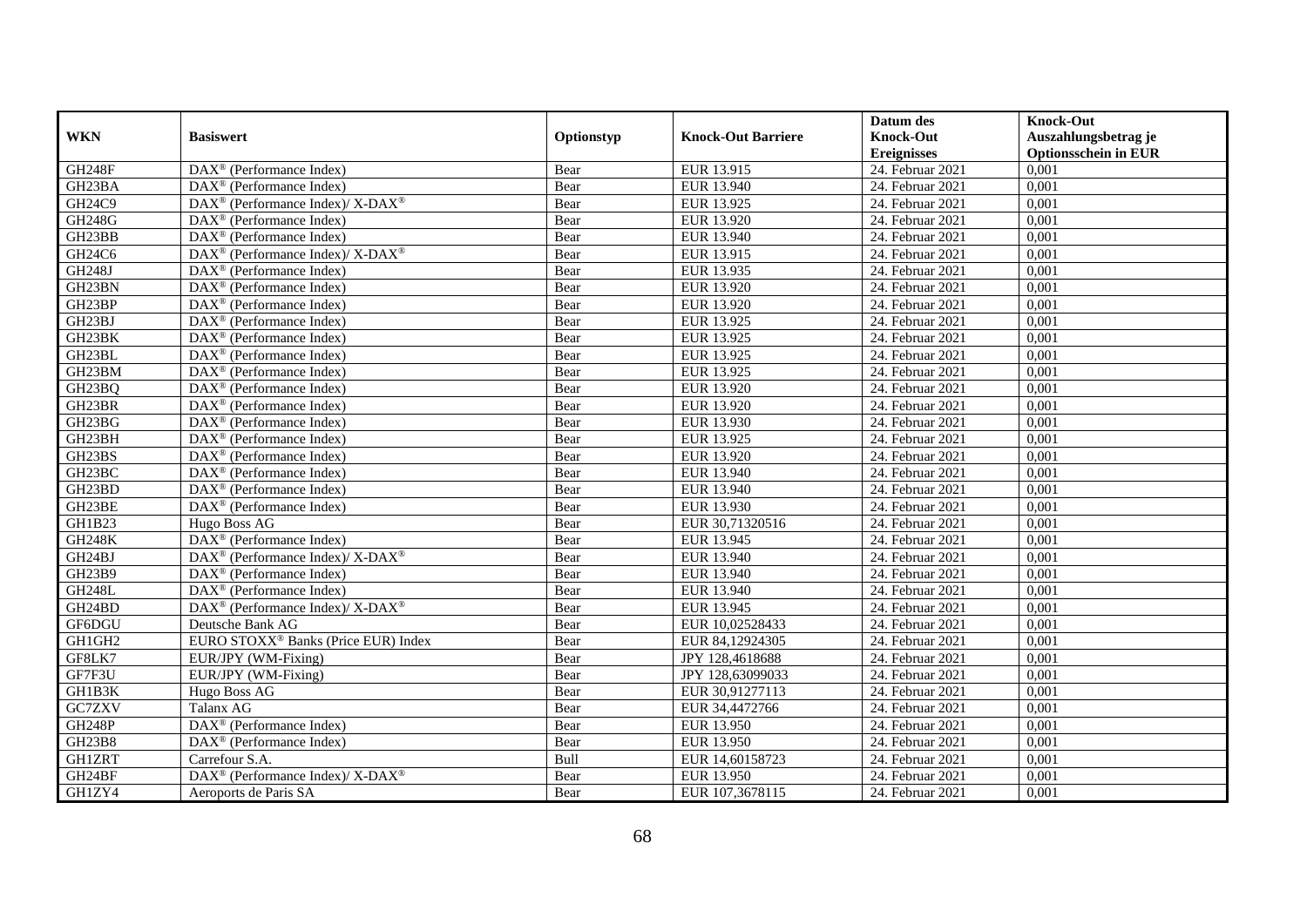|               |                                                                                                 |            |                           | Datum des          | <b>Knock-Out</b>            |
|---------------|-------------------------------------------------------------------------------------------------|------------|---------------------------|--------------------|-----------------------------|
| <b>WKN</b>    | <b>Basiswert</b>                                                                                | Optionstyp | <b>Knock-Out Barriere</b> | <b>Knock-Out</b>   | Auszahlungsbetrag je        |
|               |                                                                                                 |            |                           | <b>Ereignisses</b> | <b>Optionsschein in EUR</b> |
| <b>GH248R</b> | $\overline{\text{DAX}^{\otimes}}$ (Performance Index)                                           | Bear       | EUR 13.955                | 24. Februar 2021   | 0,001                       |
| GH23B6        | $\text{DAX}^{\textcircled{p}}$ (Performance Index)                                              | Bear       | EUR 13.950                | 24. Februar 2021   | 0,001                       |
| GH24BE        | $\text{DAX}^{\circledast}$ (Performance Index)/ X-DAX <sup>®</sup>                              | Bear       | EUR 13.955                | 24. Februar 2021   | 0,001                       |
| GH23B7        | $\text{DAX}^{\textcircled{n}}$ (Performance Index)                                              | Bear       | EUR 13.950                | 24. Februar 2021   | 0,001                       |
| GH23B4        | DAX <sup>®</sup> (Performance Index)                                                            | Bear       | EUR 13.950                | 24. Februar 2021   | 0,001                       |
| GH23B5        | $\text{DAX}^{\textcircled{n}}$ (Performance Index)                                              | Bear       | EUR 13.950                | 24. Februar 2021   | 0,001                       |
| <b>GH1KSX</b> | Adecco Group AG                                                                                 | Bear       | CHF 58,6723394            | 24. Februar 2021   | 0,001                       |
| GH1B2S        | Hugo Boss AG                                                                                    | Bear       | EUR 31,11233712           | 24. Februar 2021   | 0,001                       |
| GH1B3F        | Hugo Boss AG                                                                                    | Bear       | EUR 31,31190313           | 24. Februar 2021   | 0,001                       |
| <b>GH1TXV</b> | Aena S.M.E., S.A.                                                                               | Bear       | EUR 144,65786095          | 24. Februar 2021   | 0,001                       |
| <b>GH1GHV</b> | EURO STOXX <sup>®</sup> Banks (Price EUR) Index                                                 | Bear       | EUR 84,28905191           | 24. Februar 2021   | 0,001                       |
| GC83T7        | Wolters Kluwer N.V.                                                                             | Bull       | EUR 64,96786323           | 24. Februar 2021   | 0,001                       |
| GH1GHB        | EURO STOXX <sup>®</sup> Banks (Price EUR) Index                                                 | Bear       | EUR 84,20914746           | 24. Februar 2021   | 0,001                       |
| GH1WK9        | Bayer AG                                                                                        | Bear       | EUR 54,34313287           | 24. Februar 2021   | 0,001                       |
| GH1ZL1        | $K+SAG$                                                                                         | Bear       | EUR 9,00822645            | 24. Februar 2021   | 0,001                       |
| GH23AU        | DAX <sup>®</sup> (Performance Index)                                                            | Bear       | EUR 13.970                | 24. Februar 2021   | 0,001                       |
| <b>GH248V</b> | DAX <sup>®</sup> (Performance Index)                                                            | Bear       | EUR 13.965                | 24. Februar 2021   | 0,001                       |
| GH24BG        | $\text{DAX}^{\textcircled{p}}$ (Performance Index)/ $\overline{\text{X-DAX}^{\textcircled{p}}}$ | Bear       | EUR 13.965                | 24. Februar 2021   | 0,001                       |
| <b>GH1BBJ</b> | HeidelbergCement AG                                                                             | Bear       | EUR 67,17699698           | 24. Februar 2021   | 0,001                       |
| GH23B2        | DAX <sup>®</sup> (Performance Index)                                                            | Bear       | EUR 13.960                | 24. Februar 2021   | 0,001                       |
| GH1GJ0        | EURO STOXX <sup>®</sup> Banks (Price EUR) Index                                                 | Bear       | EUR 84,43887271           | 24. Februar 2021   | 0,001                       |
| <b>GH1TKH</b> | Commerzbank AG                                                                                  | Bear       | EUR 5,37732037            | 24. Februar 2021   | 0,001                       |
| <b>GH247S</b> | DAX <sup>®</sup> (Performance Index)                                                            | Bear       | EUR 13.975                | $24.$ Februar 2021 | 0,001                       |
| GH24BH        | DAX <sup>®</sup> (Performance Index)/ X-DAX <sup>®</sup>                                        | Bear       | EUR 13.975                | 24. Februar 2021   | 0,001                       |
| <b>GH1WJW</b> | Baver AG                                                                                        | Bear       | EUR 54,60305219           | 24. Februar 2021   | 0,001                       |
| GH1GG6        | EURO STOXX <sup>®</sup> Banks (Price EUR) Index                                                 | Bear       | EUR 84,35896828           | 24. Februar 2021   | 0,001                       |
| <b>GH248T</b> | DAX <sup>®</sup> (Performance Index)                                                            | Bear       | EUR 13.970                | 24. Februar 2021   | 0,001                       |
| GH23B3        | $\text{DAX}^{\textcircled{p}}$ (Performance Index)                                              | Bear       | EUR 13.960                | 24. Februar 2021   | 0,001                       |
| GH24BK        | $DAX^{\circledcirc}$ (Performance Index)/X-DAX <sup>®</sup>                                     | Bear       | EUR 13.960                | 24. Februar 2021   | 0,001                       |
| <b>GH248S</b> | $\text{DAX}^{\textcircled{p}}$ (Performance Index)                                              | Bear       | EUR 13.960                | 24. Februar 2021   | 0,001                       |
| GH23AL        | $\text{DAX}^{\textcircled{p}}$ (Performance Index)                                              | Bear       | <b>EUR 13.980</b>         | 24. Februar 2021   | 0,001                       |
| GH24BL        | $\text{DAX}^{\circledast}$ (Performance Index)/ $\overline{\text{X-DAX}^{\circledast}}$         | Bear       | EUR 13.970                | 24. Februar 2021   | 0,001                       |
| GH1B18        | Hugo Boss AG                                                                                    | Bear       | EUR 31,5114691            | 24. Februar 2021   | 0,001                       |
| GH23AM        | DAX <sup>®</sup> (Performance Index)                                                            | Bear       | <b>EUR 13.980</b>         | $24.$ Februar 2021 | 0,001                       |
| GH23AN        | $\text{DAX}^{\textcircled{n}}$ (Performance Index)                                              | Bear       | EUR 13.980                | 24. Februar 2021   | 0,001                       |
| GH23AP        | DAX <sup>®</sup> (Performance Index)                                                            | Bear       | EUR 13.975                | 24. Februar 2021   | 0,001                       |
| GH23AY        | $\text{DAX}^{\otimes}$ (Performance Index)                                                      | Bear       | EUR 13.970                | 24. Februar 2021   | 0,001                       |
| GH23AZ        | $\text{DAX}^{\textcircled{n}}$ (Performance Index)                                              | Bear       | EUR 13.960                | 24. Februar 2021   | 0,001                       |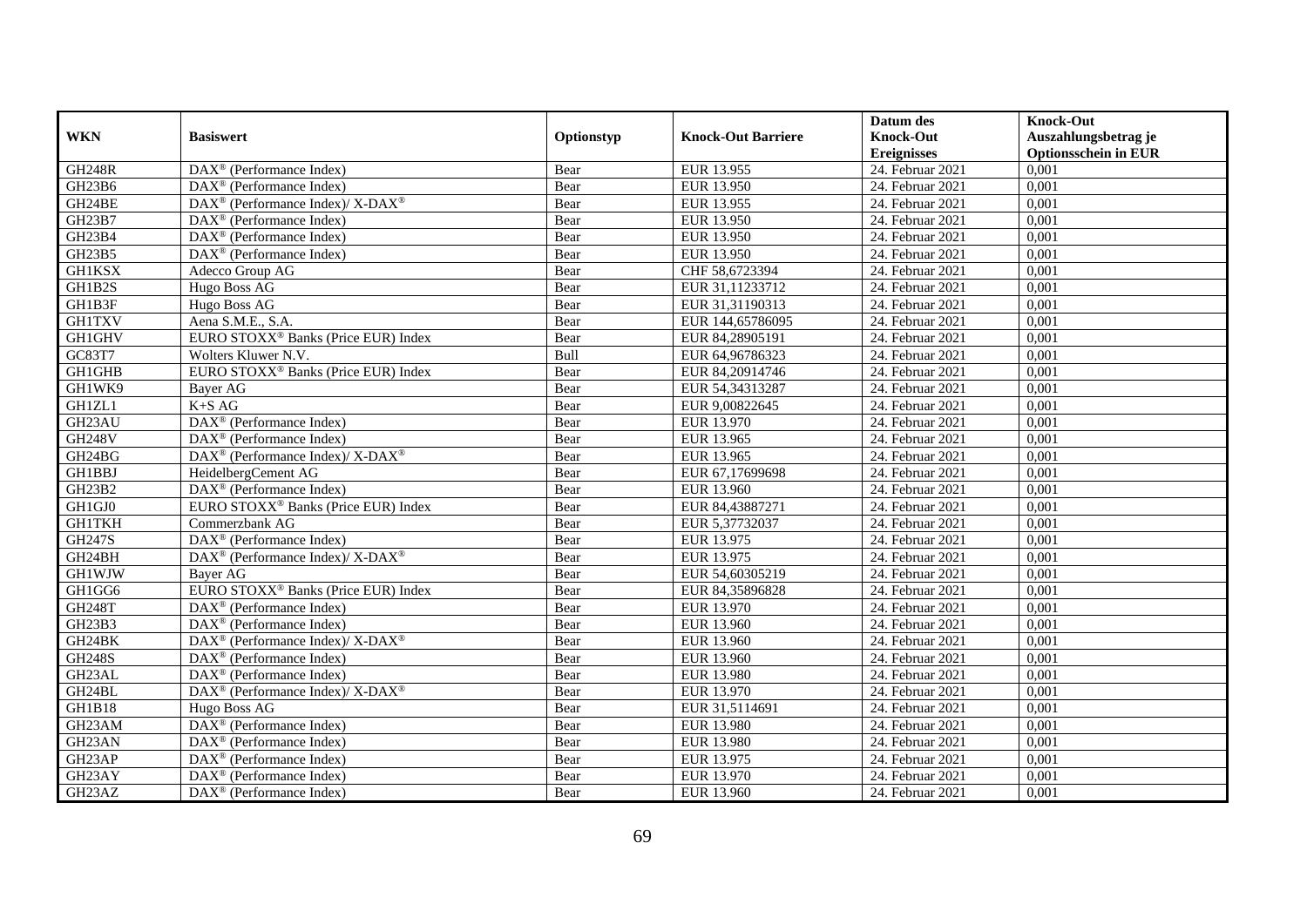| <b>WKN</b>                      | <b>Basiswert</b>                                                  | Optionstyp | <b>Knock-Out Barriere</b> | Datum des<br><b>Knock-Out</b> | <b>Knock-Out</b><br>Auszahlungsbetrag je |
|---------------------------------|-------------------------------------------------------------------|------------|---------------------------|-------------------------------|------------------------------------------|
|                                 |                                                                   |            |                           | <b>Ereignisses</b>            | <b>Optionsschein in EUR</b>              |
| GH20WU                          | DAX <sup>®</sup> (Performance Index)                              | Bear       | EUR 13.993,60582976       | 24. Februar 2021              | 0,001                                    |
| GH23AS                          | $DAX^{\circledast}$ (Performance Index)                           | Bear       | EUR 13.975                | 24. Februar 2021              | 0,001                                    |
| <b>GH20W3</b>                   | $DAX^{\circledR}$ (Performance Index)                             | Bear       | EUR 13.988,60632785       | 24. Februar 2021              | 0,001                                    |
| GH23AT                          | $\overline{\text{DAX}^{\otimes}}$ (Performance Index)             | Bear       | EUR 13.975                | 24. Februar 2021              | 0,001                                    |
| GF7W1N                          | ING Groep N.V.                                                    | Bear       | EUR 9,17201482            | 24. Februar 2021              | 0,001                                    |
| GH23AQ                          | DAX <sup>®</sup> (Performance Index)                              | Bear       | EUR 13.975                | 24. Februar 2021              | 0,001                                    |
| GH23AR                          | DAX <sup>®</sup> (Performance Index)                              | Bear       | EUR 13.975                | 24. Februar 2021              | 0,001                                    |
| GH23AW                          | $DAX^{\circledR}$ (Performance Index)                             | Bear       | EUR 13.970                | 24. Februar 2021              | 0,001                                    |
| GH23AX                          | $DAX^{\circledR}$ (Performance Index)                             | Bear       | EUR 13.970                | 24. Februar 2021              | 0,001                                    |
| GH23AV                          | DAX <sup>®</sup> (Performance Index)                              | Bear       | EUR 13.970                | 24. Februar 2021              | 0,001                                    |
| <b>GH23B0</b>                   | DAX <sup>®</sup> (Performance Index)                              | Bear       | EUR 13.960                | 24. Februar 2021              | 0,001                                    |
| <b>GH23B1</b>                   | DAX <sup>®</sup> (Performance Index)                              | Bear       | EUR 13.960                | 24. Februar 2021              | 0,001                                    |
| GH1TK2                          | Commerzbank AG                                                    | Bear       | EUR 5.39731041            | 24. Februar 2021              | 0,001                                    |
| GH1BBB                          | HeidelbergCement AG                                               | Bear       | EUR 67,48638443           | 24. Februar 2021              | 0,001                                    |
| <b>GH1PXB</b>                   | Adecco Group AG                                                   | Bear       | CHF 59,27898327           | 24. Februar 2021              | 0,001                                    |
| GH2139                          | DAX <sup>®</sup> (Performance Index)                              | Bear       | EUR 13.990                | 24. Februar 2021              | 0,001                                    |
| GH213A                          | DAX <sup>®</sup> (Performance Index)                              | Bear       | EUR 13.990                | 24. Februar 2021              | 0,001                                    |
| GH213B                          | $\overline{\text{DAX}}^{\textcirc}$ (Performance Index)           | Bear       | EUR 13.990                | 24. Februar 2021              | 0,001                                    |
| GH213C                          | DAX <sup>®</sup> (Performance Index)                              | Bear       | EUR 13.990                | 24. Februar 2021              | 0,001                                    |
| <b>GH213D</b>                   | $DAX^{\circledcirc}$ (Performance Index)                          | Bear       | EUR 13.990                | 24. Februar 2021              | 0,001                                    |
| <b>GH1KJN</b>                   | Ubisoft Entertainment S.A.                                        | Bull       | EUR 67,88333615           | 24. Februar 2021              | 0,001                                    |
| GH23RS                          | ICE Brent Crude Oil Future (Generic Front Month<br>Future)        | Bear       | <b>USD 65,34</b>          | 24. Februar 2021              | 0,001                                    |
| GH1G5G                          | <b>OIAGEN N.V.</b>                                                | Bull       | EUR 42,63849431           | 24. Februar 2021              | 0,001                                    |
| <b>GH1ZYM</b>                   | Akzo Nobel N.V.                                                   | Bear       | EUR 87,20888843           | 24. Februar 2021              | 0,001                                    |
| GH1BBC                          | HeidelbergCement AG                                               | Bear       | EUR 67,79577187           | 24. Februar 2021              | 0,001                                    |
| GH1GG8                          | EURO STOXX <sup>®</sup> Banks (Price EUR) Index                   | Bear       | EUR 84,52876518           | 24. Februar 2021              | 0,001                                    |
| <b>GH0JJL</b>                   | 10-Year U.S. Treasury Note Future (Generic Front<br>Month Future) | Bull       | <b>USD 133.9</b>          | 24. Februar 2021              | 0,001                                    |
| <b>GH1KJA</b>                   | L'Oréal S.A.                                                      | Bull       | EUR 307,64560736          | 24. Februar 2021              | 0,001                                    |
| GF6HD6                          | Accor S.A.                                                        | Bear       | EUR 35,19057165           | 24. Februar 2021              | 0,001                                    |
| <b>GH1ZMF</b>                   | Vodafone Group Plc                                                | Bull       | GBP 1,26014144            | 24. Februar 2021              | 0,001                                    |
| <b>GH239U</b>                   | Dow Jones Industrial Average <sup>®</sup> Index                   | Bear       | <b>USD 31.540</b>         | 24. Februar 2021              | 0,001                                    |
| <b>GH239V</b>                   | Dow Jones Industrial Average® Index                               | Bear       | <b>USD 31.540</b>         | 24. Februar 2021              | 0,001                                    |
| GH <sub>23</sub> A <sub>0</sub> | Dow Jones Industrial Average® Index                               | Bull       | <b>USD 31.480</b>         | 24. Februar 2021              | 0,001                                    |
| GH <sub>23</sub> A <sub>1</sub> | Dow Jones Industrial Average® Index                               | Bull       | <b>USD 31.480</b>         | 24. Februar 2021              | 0,001                                    |
| GH23HE                          | NASDAQ-100 Index®                                                 | Bull       | <b>USD 13.160</b>         | 24. Februar 2021              | 0,001                                    |
| <b>GH239Y</b>                   | Dow Jones Industrial Average <sup>®</sup> Index                   | Bull       | <b>USD 31.500</b>         | 24. Februar 2021              | 0,001                                    |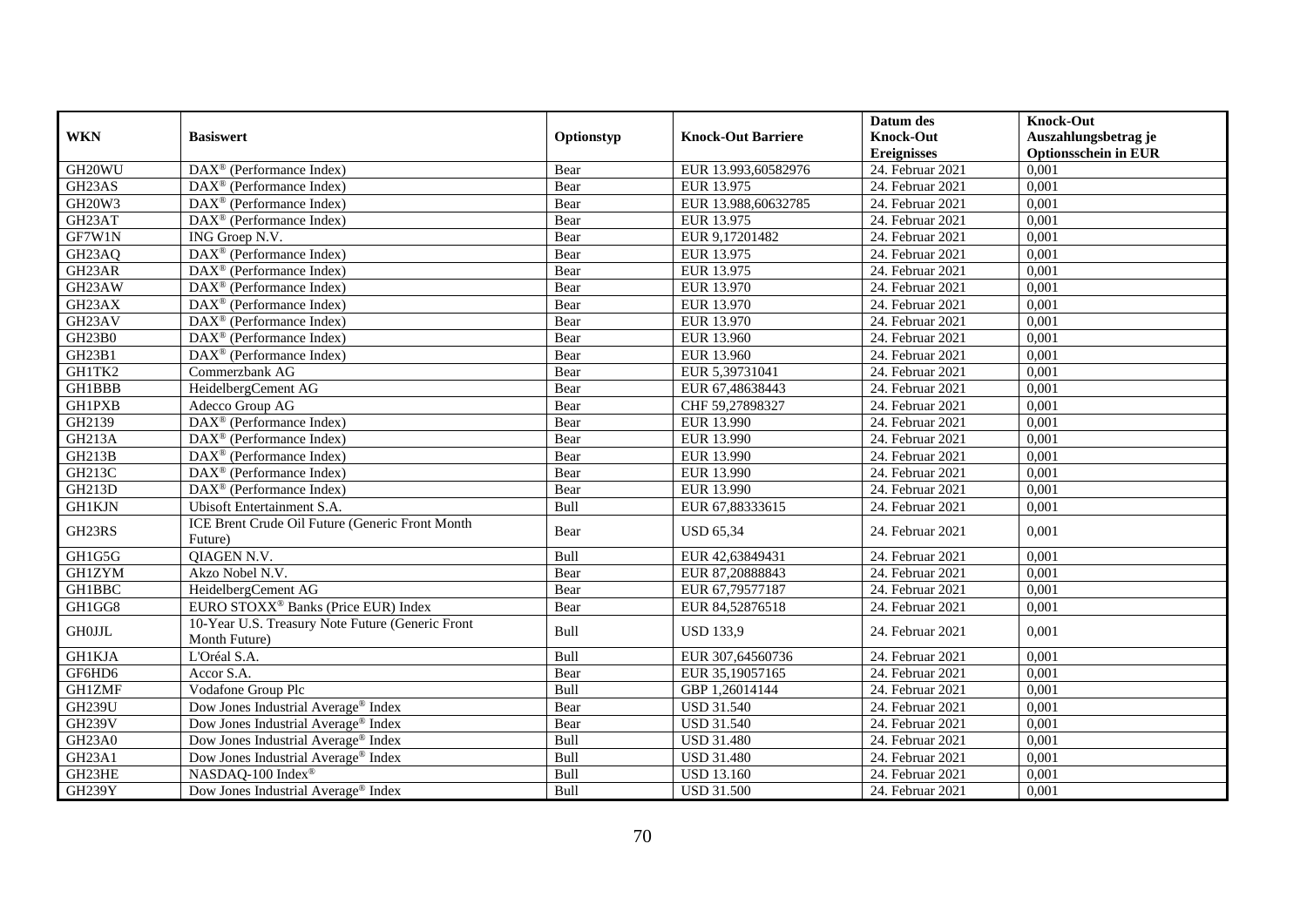|                                 |                                                                     |            |                           | Datum des          | <b>Knock-Out</b>            |
|---------------------------------|---------------------------------------------------------------------|------------|---------------------------|--------------------|-----------------------------|
| <b>WKN</b>                      | <b>Basiswert</b>                                                    | Optionstyp | <b>Knock-Out Barriere</b> | <b>Knock-Out</b>   | Auszahlungsbetrag je        |
|                                 |                                                                     |            |                           | <b>Ereignisses</b> | <b>Optionsschein in EUR</b> |
| GH23HF                          | NASDAQ-100 Index®                                                   | Bull       | <b>USD 13.130</b>         | 24. Februar 2021   | 0,001                       |
| GC4E47                          | The Cooper Companies, Inc.                                          | Bear       | USD 393,93830531          | 24. Februar 2021   | 0,001                       |
| GH239Z                          | Dow Jones Industrial Average® Index                                 | Bull       | <b>USD 31.500</b>         | 24. Februar 2021   | 0,001                       |
| GH23HC                          | NASDAQ-100 Index®                                                   | Bull       | <b>USD 13.180</b>         | 24. Februar 2021   | 0,001                       |
| <b>GH239W</b>                   | Dow Jones Industrial Average <sup>®</sup> Index                     | Bull       | <b>USD 31.520</b>         | 24. Februar 2021   | 0,001                       |
| GH23HD                          | NASDAQ-100 Index®                                                   | Bull       | <b>USD 13.170</b>         | 24. Februar 2021   | 0,001                       |
| <b>GH239X</b>                   | Dow Jones Industrial Average <sup>®</sup> Index                     | Bull       | <b>USD 31.520</b>         | 24. Februar 2021   | 0,001                       |
| GH23HG                          | NASDAQ-100 Index®                                                   | Bull       | <b>USD 13.110</b>         | 24. Februar 2021   | 0,001                       |
| GF0MR9                          | <b>Lincoln National Corporation</b>                                 | Bear       | USD 58,31007165           | 24. Februar 2021   | 0,001                       |
| GF06RH                          | Verisk Analytics Inc                                                | Bull       | USD 175,29468976          | 24. Februar 2021   | 0,001                       |
| GH23HH                          | NASDAQ-100 Index®                                                   | Bull       | <b>USD 13.090</b>         | 24. Februar 2021   | 0,001                       |
| GH23JT                          | S&P 500 <sup>®</sup> Index                                          | Bear       | <b>USD 3.877,5</b>        | 24. Februar 2021   | 0,001                       |
| GH1G8L                          | Autodesk, Inc.                                                      | Bull       | USD 282,18426971          | 24. Februar 2021   | 0,001                       |
| GH23JU                          | S&P 500 <sup>®</sup> Index                                          | Bear       | <b>USD 3.877,5</b>        | 24. Februar 2021   | 0,001                       |
| GH1G7S                          | Autodesk, Inc.                                                      | Bull       | USD 284,58873696          | 24. Februar 2021   | 0,001                       |
| GH23JV                          | S&P 500 <sup>®</sup> Index                                          | Bull       | <b>USD 3.875</b>          | 24. Februar 2021   | 0,001                       |
| GH23JW                          | S&P 500 <sup>®</sup> Index                                          | Bull       | <b>USD 3.875</b>          | 24. Februar 2021   | 0,001                       |
| GH1GDQ                          | <b>Cognizant Technology Solutions Corporation</b>                   | Bull       | USD 71,85345308           | 24. Februar 2021   | 0,001                       |
| GH23HL                          | NASDAQ-100 Index®                                                   | Bull       | <b>USD 13.030</b>         | 24. Februar 2021   | 0,001                       |
| GH23HM                          | NASDAQ-100 Index®                                                   | Bull       | <b>USD 13.020</b>         | 24. Februar 2021   | 0,001                       |
| GH23HJ                          | NASDAQ-100 Index®                                                   | Bull       | <b>USD 13.070</b>         | 24. Februar 2021   | 0,001                       |
| GH23HK                          | NASDAQ-100 Index®                                                   | Bull       | <b>USD 13.060</b>         | 24. Februar 2021   | 0,001                       |
| GH <sub>23</sub> A <sub>4</sub> | Dow Jones Industrial Average® Index                                 | Bull       | <b>USD 31.440</b>         | 24. Februar 2021   | 0,001                       |
| GH23R4                          | NYMEX Light, Sweet Crude Oil Future (Generic Front<br>Month Future) | Bear       | <b>USD 62,71</b>          | 24. Februar 2021   | 0,001                       |
| GH23A5                          | Dow Jones Industrial Average <sup>®</sup> Index                     | Bull       | <b>USD 31.440</b>         | 24. Februar 2021   | 0,001                       |
| <b>GH1HAV</b>                   | Delta Air Lines, Inc.                                               | Bear       | USD 49,68502442           | 24. Februar 2021   | 0,001                       |
| GH1603                          | Caterpillar Inc.                                                    | Bear       | USD 222,50285533          | 24. Februar 2021   | 0,001                       |
| GH23A2                          | Dow Jones Industrial Average <sup>®</sup> Index                     | Bull       | <b>USD 31.450</b>         | 24. Februar 2021   | 0,001                       |
| GF6U8K                          | Cummins Inc.                                                        | Bear       | USD 254,17791765          | 24. Februar 2021   | 0,001                       |
| GH23A3                          | Dow Jones Industrial Average® Index                                 | Bull       | <b>USD 31.450</b>         | 24. Februar 2021   | 0,001                       |
| <b>GF1LUZ</b>                   | Walmart Inc.                                                        | Bull       | USD 135,00577921          | 24. Februar 2021   | 0,001                       |
| GF25B1                          | Walmart Inc.                                                        | Bull       | USD 134,50447714          | 24. Februar 2021   | 0,001                       |
| GH0Z3Q                          | $\overline{\text{DAX}^{\otimes}}$ (Performance Index)               | Bull       | EUR 13.690                | 23. Februar 2021   | 0,001                       |
| GH0Z3P                          | $DAX^{\otimes}$ (Performance Index)                                 | Bull       | EUR 13.690                | 23. Februar 2021   | 0,001                       |
| GH0Z3G                          | $\text{DAX}^{\textcircled{p}}$ (Performance Index)                  | Bull       | EUR 13.700                | 23. Februar 2021   | 0,001                       |
| GH0Z40                          | DAX <sup>®</sup> (Performance Index)                                | Bull       | EUR 13.675                | 23. Februar 2021   | 0,001                       |
| GH0Z3N                          | DAX <sup>®</sup> (Performance Index)                                | Bull       | EUR 13.690                | 23. Februar 2021   | 0,001                       |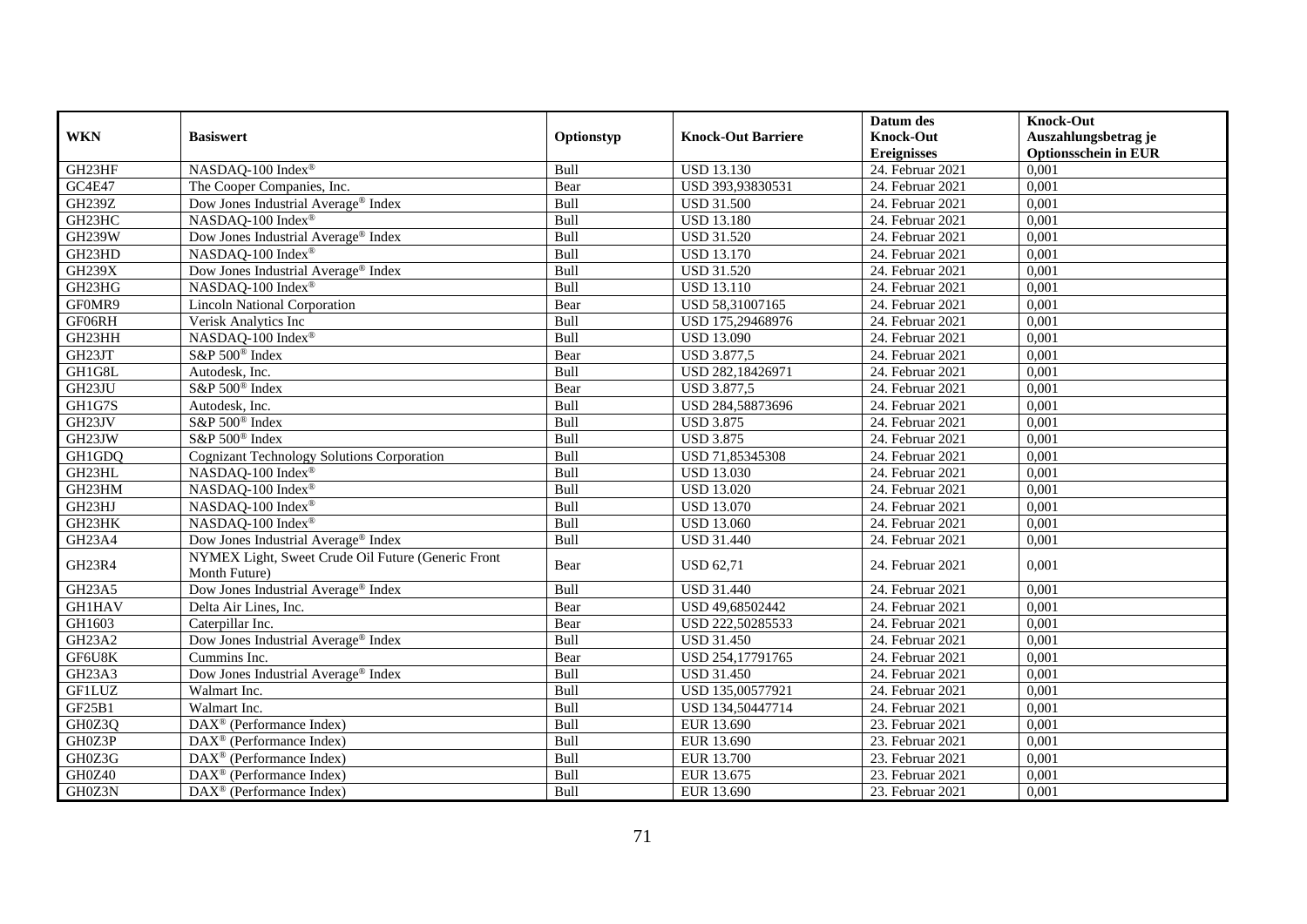|               |                                                                                                 |            |                           | Datum des          | <b>Knock-Out</b>            |
|---------------|-------------------------------------------------------------------------------------------------|------------|---------------------------|--------------------|-----------------------------|
| <b>WKN</b>    | <b>Basiswert</b>                                                                                | Optionstyp | <b>Knock-Out Barriere</b> | <b>Knock-Out</b>   | Auszahlungsbetrag je        |
|               |                                                                                                 |            |                           | <b>Ereignisses</b> | <b>Optionsschein in EUR</b> |
| <b>GH1ZMY</b> | HelloFresh SE                                                                                   | Bull       | EUR 62,64                 | 23. Februar 2021   | 0,001                       |
| <b>GH1ZKV</b> | HelloFresh SE                                                                                   | Bull       | EUR 62,3                  | 23. Februar 2021   | 0,001                       |
| GH0Z3Z        | $\text{DAX}^{\textcircled{n}}$ (Performance Index)                                              | Bull       | EUR 13.675                | 23. Februar 2021   | 0,001                       |
| GH0Z44        | $\text{DAX}^{\textcircled{n}}$ (Performance Index)                                              | Bull       | EUR 13.670                | 23. Februar 2021   | 0,001                       |
| GH0Z43        | DAX <sup>®</sup> (Performance Index)                                                            | Bull       | EUR 13.670                | 23. Februar 2021   | 0,001                       |
| GH0Z3U        | DAX <sup>®</sup> (Performance Index)                                                            | Bull       | EUR 13.680                | 23. Februar 2021   | 0,001                       |
| <b>GH1DNM</b> | <b>GEA Group AG</b>                                                                             | Bull       | EUR 28,88246537           | 23. Februar 2021   | 0,001                       |
| <b>GH1W80</b> | Fresenius Medical Care AG & Co. KGaA                                                            | Bull       | EUR 57,27622834           | 23. Februar 2021   | 0,001                       |
| GH1636        | Evotec AG                                                                                       | Bull       | EUR 31,30303962           | 23. Februar 2021   | 0,001                       |
| <b>GH1KLJ</b> | ASML Holding N.V.                                                                               | Bull       | EUR 465,02427173          | 23. Februar 2021   | 0,001                       |
| GH1WE2        | United Internet AG                                                                              | Bull       | EUR 36,43396191           | 23. Februar 2021   | 0,001                       |
| <b>GH1KUM</b> | adidas AG                                                                                       | Bull       | EUR 286,00037821          | 23. Februar 2021   | 0,001                       |
| GH1G5F        | <b>OIAGEN N.V.</b>                                                                              | Bull       | EUR 43,50535949           | 23. Februar 2021   | 0,001                       |
| GH0Z3Y        | DAX <sup>®</sup> (Performance Index)                                                            | Bull       | EUR 13.675                | 23. Februar 2021   | 0,001                       |
| GH0Z3X        | DAX <sup>®</sup> (Performance Index)                                                            | Bull       | EUR 13.675                | 23. Februar 2021   | 0,001                       |
| <b>GH1KLE</b> | ASML Holding N.V.                                                                               | Bull       | EUR 462,59215737          | 23. Februar 2021   | 0,001                       |
| GH1LB4        | DAX <sup>®</sup> (Performance Index)                                                            | Bull       | EUR 13.690                | 23. Februar 2021   | 0,001                       |
| GH1LB6        | $DAX^{\circledR}$ (Performance Index)                                                           | Bull       | EUR 13.670                | 23. Februar 2021   | 0,001                       |
| GH0Z3K        | $\overline{\text{DAX}}^{\textcircled{}}$ (Performance Index)                                    | Bull       | EUR 13.700                | 23. Februar 2021   | 0,001                       |
| GH0Z3R        | DAX <sup>®</sup> (Performance Index)                                                            | Bull       | EUR 13.690                | 23. Februar 2021   | 0,001                       |
| GH1LB5        | DAX <sup>®</sup> (Performance Index)                                                            | Bull       | EUR 13.680                | 23. Februar 2021   | 0,001                       |
| GH0Z46        | $\overline{\text{DAX}^{\otimes}}$ (Performance Index)                                           | Bull       | EUR 13.670                | 23. Februar 2021   | 0,001                       |
| GH0Z45        | $\overline{\text{DAX}^{\otimes}}$ (Performance Index)                                           | Bull       | EUR 13.670                | $23.$ Februar 2021 | 0,001                       |
| <b>GH0ZAS</b> | DAX <sup>®</sup> (Performance Index)/ X-DAX <sup>®</sup>                                        | Bull       | EUR 13.700                | 23. Februar 2021   | 0,001                       |
| GH217C        | $\text{DAX}^{\textcircled{p}}$ (Performance Index)/ $\overline{\text{X-DAX}^{\textcircled{p}}}$ | Bull       | EUR 13.700                | 23. Februar 2021   | 0,001                       |
| GH0Z3J        | $\text{DAX}^{\otimes}$ (Performance Index)                                                      | Bull       | EUR 13.700                | 23. Februar 2021   | 0,001                       |
| GH1RE2        | DAX <sup>®</sup> (Performance Index)                                                            | Bull       | EUR 13.690                | 23. Februar 2021   | 0,001                       |
| GH1BW7        | $DAX^{\circledcirc}$ (Performance Index)/ X-DAX <sup>®</sup>                                    | Bull       | EUR 13.700                | $23.$ Februar 2021 | 0,001                       |
| GH0Z3H        | $\text{DAX}^{\textcircled{p}}$ (Performance Index)                                              | Bull       | EUR 13.700                | 23. Februar 2021   | 0,001                       |
| GH1XJ0        | $\text{DAX}^{\textcircled{p}}$ (Performance Index)                                              | Bull       | EUR 13.670                | 23. Februar 2021   | 0,001                       |
| GH1QX8        | DAX <sup>®</sup> (Performance Index)                                                            | Bull       | EUR 13.675                | 23. Februar 2021   | 0,001                       |
| <b>GH0DNX</b> | TecDAX <sup>®</sup> (Performance Index)                                                         | Bull       | EUR 3.301,79              | 23. Februar 2021   | 0,001                       |
| <b>GH1PUY</b> | EURO STOXX 50 <sup>®</sup> Index (Price EUR)                                                    | Bull       | EUR 3.644,17567705        | 23. Februar 2021   | 0,001                       |
| GH19C6        | DAX <sup>®</sup> (Performance Index)                                                            | Bull       | EUR 13.675                | $23.$ Februar 2021 | 0,001                       |
| GH216K        | DAX <sup>®</sup> (Performance Index)                                                            | Bull       | EUR 13.680                | 23. Februar 2021   | 0,001                       |
| GH1KN5        | $AEX-Index^{\circledR}$                                                                         | Bull       | EUR 654,34803869          | 23. Februar 2021   | 0,001                       |
| GH19DP        | DAX <sup>®</sup> (Performance Index)/ X-DAX <sup>®</sup>                                        | Bull       | EUR 13.700                | 23. Februar 2021   | 0,001                       |
| GH1QX7        | DAX <sup>®</sup> (Performance Index)                                                            | Bull       | EUR 13.700                | 23. Februar 2021   | 0,001                       |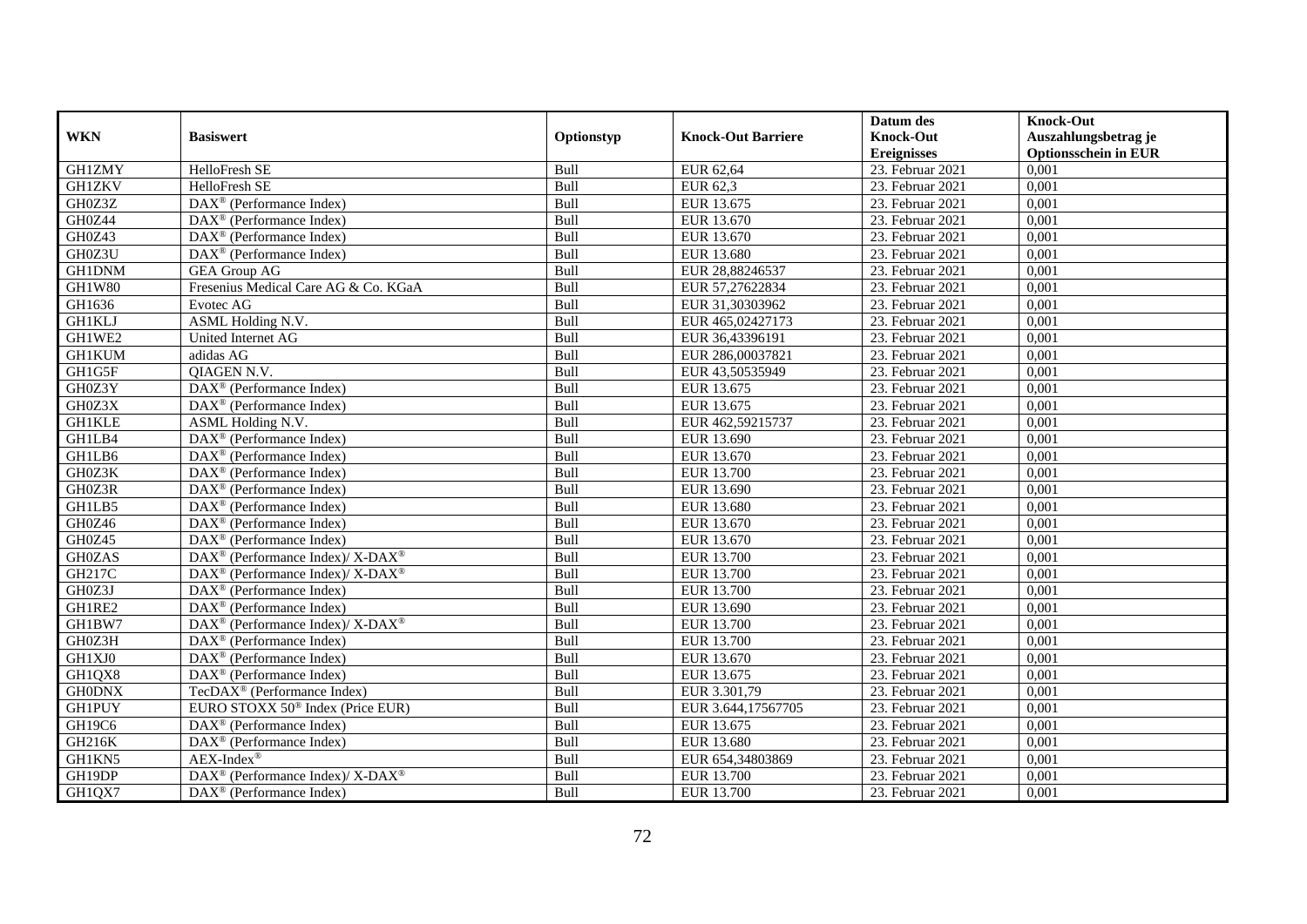| <b>WKN</b>    | <b>Basiswert</b>                                           | Optionstyp | <b>Knock-Out Barriere</b> | Datum des<br><b>Knock-Out</b> | <b>Knock-Out</b><br>Auszahlungsbetrag je |
|---------------|------------------------------------------------------------|------------|---------------------------|-------------------------------|------------------------------------------|
|               |                                                            |            |                           | <b>Ereignisses</b>            | <b>Optionsschein in EUR</b>              |
| GH19C5        | DAX <sup>®</sup> (Performance Index)                       | Bull       | EUR 13.700                | 23. Februar 2021              | 0,001                                    |
| GH1RE3        | $\text{DAX}^{\textcircled{n}}$ (Performance Index)         | Bull       | EUR 13.680                | 23. Februar 2021              | 0,001                                    |
| <b>GH0DNU</b> | TecDAX <sup>®</sup> (Performance Index)                    | Bull       | EUR 3.305,15              | 23. Februar 2021              | 0,001                                    |
| <b>GH1KNB</b> | $AEX-Index^{\circledR}$                                    | Bull       | EUR 655,01839822          | 23. Februar 2021              | 0,001                                    |
| GH0Z3D        | DAX <sup>®</sup> (Performance Index)                       | Bull       | EUR 13.710                | 23. Februar 2021              | 0,001                                    |
| GH0Z3C        | DAX <sup>®</sup> (Performance Index)                       | Bull       | EUR 13.710                | 23. Februar 2021              | 0,001                                    |
| GH0Z3B        | DAX <sup>®</sup> (Performance Index)                       | Bull       | EUR 13.710                | 23. Februar 2021              | 0,001                                    |
| GH0Z3A        | $\text{DAX}^{\textcircled{p}}$ (Performance Index)         | Bull       | EUR 13.710                | 23. Februar 2021              | 0,001                                    |
| GH1RE1        | $\text{DAX}^{\textcircled{p}}$ (Performance Index)         | Bull       | EUR 13.710                | 23. Februar 2021              | 0,001                                    |
| GH1BV8        | DAX <sup>®</sup> (Performance Index)                       | Bull       | EUR 13.710                | 23. Februar 2021              | 0,001                                    |
| GH1BA2        | TecDAX <sup>®</sup> (Performance Index)                    | Bull       | EUR 3.313,65              | 23. Februar 2021              | 0,001                                    |
| <b>GH1KUL</b> | adidas AG                                                  | Bull       | EUR 287,46181092          | 23. Februar 2021              | 0,001                                    |
| GH1635        | Evotec AG                                                  | Bull       | EUR 31,47360106           | 23. Februar 2021              | 0.001                                    |
| GH0V5M        | Nordex SE                                                  | Bull       | EUR 21,10494079           | 23. Februar 2021              | 0,001                                    |
| GH1BA0        | TecDAX <sup>®</sup> (Performance Index)                    | Bull       | EUR 3.317,2               | 23. Februar 2021              | 0,001                                    |
| GH1GX4        | Siemens AG                                                 | Bull       | EUR 127,26268636          | 23. Februar 2021              | 0,001                                    |
| GH18FC        | STMicroelectronics N.V.                                    | Bull       | EUR 32,43191874           | 23. Februar 2021              | 0,001                                    |
| GH1W5M        | Fresenius SE & Co KGaA                                     | Bull       | EUR 35,06665086           | 24. Februar 2021              | 0,001                                    |
| <b>GH1WJC</b> | Archer-Daniels-Midland Company                             | Bear       | USD 57,58905931           | 24. Februar 2021              | 0,001                                    |
| GH1W8G        | MasterCard Incorporated                                    | Bear       | USD 355,68231069          | 24. Februar 2021              | 0,001                                    |
| GF06RJ        | Verisk Analytics Inc                                       | Bull       | USD 172,10203703          | 24. Februar 2021              | 0,001                                    |
| <b>GH1KVT</b> | The Allstate Corporation                                   | Bear       | USD 109,02037468          | 24. Februar 2021              | 0,001                                    |
| GC5BY1        | The Hartford Financial Services Group, Inc.                | Bear       | USD 53,00199748           | 24. Februar 2021              | 0,001                                    |
| <b>GH1ZZE</b> | American International Group, Inc.                         | Bear       | USD 45,27507014           | 24. Februar 2021              | 0,001                                    |
| GF71QD        | The Charles Schwab Corporation                             | Bear       | USD 64,30375067           | 24. Februar 2021              | 0,001                                    |
| GH0DR0        | Fiserv, Inc.                                               | Bear       | <b>USD 116,315</b>        | 24. Februar 2021              | 0,001                                    |
| GF867H        | The Home Depot, Inc.                                       | Bull       | USD 256,78152456          | 24. Februar 2021              | 0,001                                    |
| <b>GH0DRW</b> | The Walt Disney Company                                    | Bear       | USD 199,11648738          | 24. Februar 2021              | 0,001                                    |
| GF71V6        | Royal Dutch Shell plc                                      | Bear       | EUR 17,19255788           | 24. Februar 2021              | 0,001                                    |
| GF8R1Q        | The Home Depot, Inc.                                       | Bull       | USD 257,53200243          | 24. Februar 2021              | 0,001                                    |
| GH1ZSW        | Accor S.A.                                                 | Bear       | EUR 35,60546339           | 24. Februar 2021              | 0,001                                    |
| GF8R1T        | The Home Depot, Inc.                                       | Bull       | USD 255,85371301          | 24. Februar 2021              | 0,001                                    |
| <b>GH1WAD</b> | eBay Inc.                                                  | Bull       | USD 59,64351981           | 24. Februar 2021              | 0,001                                    |
| <b>GH1ZNC</b> | $\overline{3M}$ Company                                    | Bull       | USD 174,03730774          | 24. Februar 2021              | 0,001                                    |
| GF9X9N        | Deutsche Bank AG                                           | Bear       | EUR 10,05424504           | $24.$ Februar 2021            | 0,001                                    |
| GH1H70        | <b>NESTE OYJ</b>                                           | Bull       | EUR 54,58116103           | 24. Februar 2021              | 0,001                                    |
| GH23RR        | ICE Brent Crude Oil Future (Generic Front Month<br>Future) | Bear       | <b>USD 65,84</b>          | 24. Februar 2021              | 0,001                                    |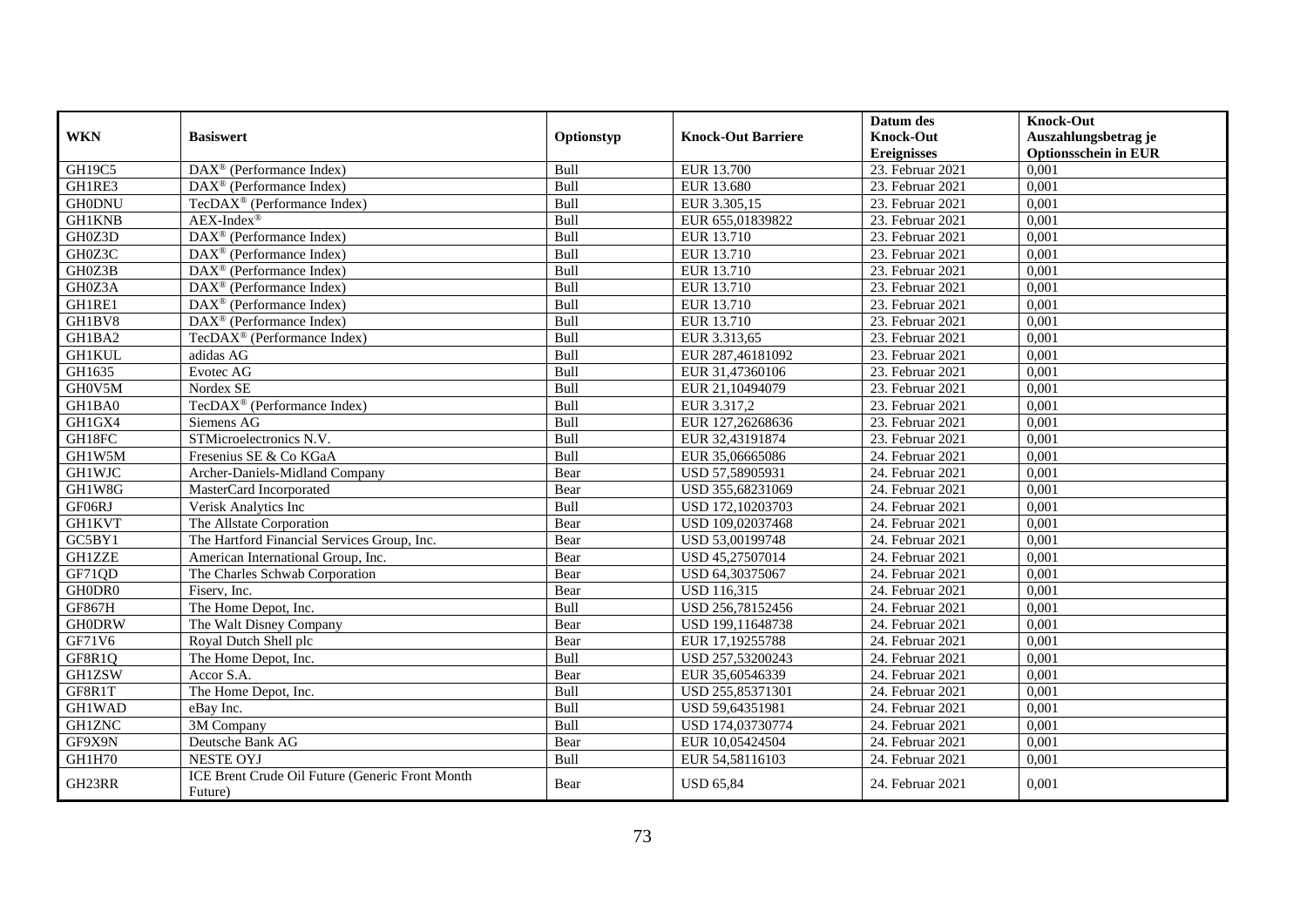|               |                                                              |            |                           | Datum des          | <b>Knock-Out</b>            |
|---------------|--------------------------------------------------------------|------------|---------------------------|--------------------|-----------------------------|
| <b>WKN</b>    | <b>Basiswert</b>                                             | Optionstyp | <b>Knock-Out Barriere</b> | <b>Knock-Out</b>   | Auszahlungsbetrag je        |
|               |                                                              |            |                           | <b>Ereignisses</b> | <b>Optionsschein in EUR</b> |
| GH23HN        | NASDAQ-100 Index®                                            | Bull       | <b>USD 13.010</b>         | 24. Februar 2021   | 0,001                       |
| GH1GK0        | EURO STOXX <sup>®</sup> Banks (Price EUR) Index              | Bear       | EUR 84,59868157           | 24. Februar 2021   | 0,001                       |
| GH23HP        | NASDAQ-100 Index®                                            | Bull       | <b>USD 13.000</b>         | 24. Februar 2021   | 0,001                       |
| GH1H0E        | Prosus NV                                                    | Bull       | EUR 98,99832204           | 23. Februar 2021   | 0,001                       |
| GH1DPE        | Deutsche Post AG                                             | Bull       | EUR 41,26693928           | 23. Februar 2021   | 0,001                       |
| GH1DT3        | Dialog Semiconductor PLC                                     | Bull       | EUR 64,58719014           | 23. Februar 2021   | 0,001                       |
| <b>GH1ZTC</b> | Anglo American PLC                                           | Bull       | GBP 27,94                 | 23. Februar 2021   | 0,001                       |
| GH0Z37        | $\text{DAX}^{\textcircled{p}}$ (Performance Index)           | Bull       | EUR 13.720                | 23. Februar 2021   | 0,001                       |
| GH0Z36        | $\text{DAX}^{\textcircled{p}}$ (Performance Index)           | Bull       | EUR 13.720                | 23. Februar 2021   | 0,001                       |
| GH0Z35        | $DAX^{\otimes}$ (Performance Index)                          | Bull       | EUR 13.720                | 23. Februar 2021   | 0,001                       |
| GH1RE0        | $\overline{\text{DAX}}^{\textcircled{}}$ (Performance Index) | Bull       | EUR 13.720                | 23. Februar 2021   | 0,001                       |
| GH1BV7        | $\overline{\text{DAX}^{\otimes}}$ (Performance Index)        | Bull       | EUR 13.720                | 23. Februar 2021   | 0,001                       |
| GH0Z34        | DAX <sup>®</sup> (Performance Index)                         | Bull       | EUR 13.720                | 23. Februar 2021   | 0,001                       |
| GH0YG5        | TecDAX <sup>®</sup> (Performance Index)                      | Bull       | EUR 3.324,24              | 23. Februar 2021   | 0,001                       |
| GH0Z30        | DAX <sup>®</sup> (Performance Index)                         | Bull       | EUR 13.725                | 23. Februar 2021   | 0,001                       |
| GH0YG3        | TecDAX <sup>®</sup> (Performance Index)                      | Bull       | EUR 3.331,08              | 23. Februar 2021   | 0,001                       |
| GH0Z2Z        | DAX <sup>®</sup> (Performance Index)                         | Bull       | EUR 13.725                | 23. Februar 2021   | 0,001                       |
| GH0YG4        | TecDAX <sup>®</sup> (Performance Index)                      | Bull       | EUR 3.327.64              | 23. Februar 2021   | 0,001                       |
| GH0Z2L        | $\overline{\text{DAX}}^{\textcircled{}}$ (Performance Index) | Bull       | EUR 13.750                | 23. Februar 2021   | 0,001                       |
| GH0Z2K        | DAX <sup>®</sup> (Performance Index)                         | Bull       | EUR 13.750                | 23. Februar 2021   | 0,001                       |
| GH23HQ        | NASDAQ-100 Index®                                            | Bull       | <b>USD 12.990</b>         | 24. Februar 2021   | 0,001                       |
| GH23HR        | NASDAQ-100 Index®                                            | Bull       | <b>USD 12.990</b>         | 24. Februar 2021   | 0,001                       |
| <b>GH1TSG</b> | Bayer AG                                                     | Bear       | EUR 54,89738036           | $24.$ Februar 2021 | 0,001                       |
| GH0DR2        | Fiserv, Inc.                                                 | Bear       | <b>USD 117,235</b>        | 24. Februar 2021   | 0,001                       |
| <b>GH1KJW</b> | AXA S.A.                                                     | Bear       | EUR 20,24184414           | 24. Februar 2021   | 0,001                       |
| <b>GF0AYQ</b> | Williams Companies Inc.                                      | Bear       | USD 24,05767294           | 24. Februar 2021   | 0,001                       |
| GF52U9        | MorphoSys AG                                                 | Bull       | EUR 83,91244533           | 24. Februar 2021   | 0,001                       |
| GF4KTR        | Archer-Daniels-Midland Company                               | Bear       | USD 58,14587187           | $24.$ Februar 2021 | 0,001                       |
| GF1LV0        | Walmart Inc.                                                 | Bull       | USD 133,59455404          | 24. Februar 2021   | 0,001                       |
| GH0Z2Y        | DAX <sup>®</sup> (Performance Index)                         | Bull       | EUR 13.725                | 23. Februar 2021   | 0,001                       |
| GH0Z31        | $DAX^{\otimes}$ (Performance Index)                          | Bull       | EUR 13.725                | 23. Februar 2021   | 0,001                       |
| GH0Z2S        | DAX <sup>®</sup> (Performance Index)                         | Bull       | EUR 13.740                | 23. Februar 2021   | 0,001                       |
| GH0Z2V        | $\overline{\text{DAX}^{\otimes}}$ (Performance Index)        | Bull       | EUR 13.730                | 23. Februar 2021   | 0,001                       |
| GH0Z2R        | DAX <sup>®</sup> (Performance Index)                         | Bull       | EUR 13.740                | $23.$ Februar 2021 | 0,001                       |
| GH0Z2J        | $\text{DAX}^{\textcircled{n}}$ (Performance Index)           | Bull       | EUR 13.750                | 23. Februar 2021   | 0,001                       |
| GH0Z2H        | DAX <sup>®</sup> (Performance Index)                         | Bull       | EUR 13.750                | 23. Februar 2021   | 0,001                       |
| GH0Z2Q        | $\text{DAX}^{\otimes}$ (Performance Index)                   | Bull       | EUR 13.740                | 23. Februar 2021   | 0,001                       |
| GH0Z2P        | $\overline{\text{DAX}}^{\textcircled{}}$ (Performance Index) | Bull       | EUR 13.740                | 23. Februar 2021   | 0,001                       |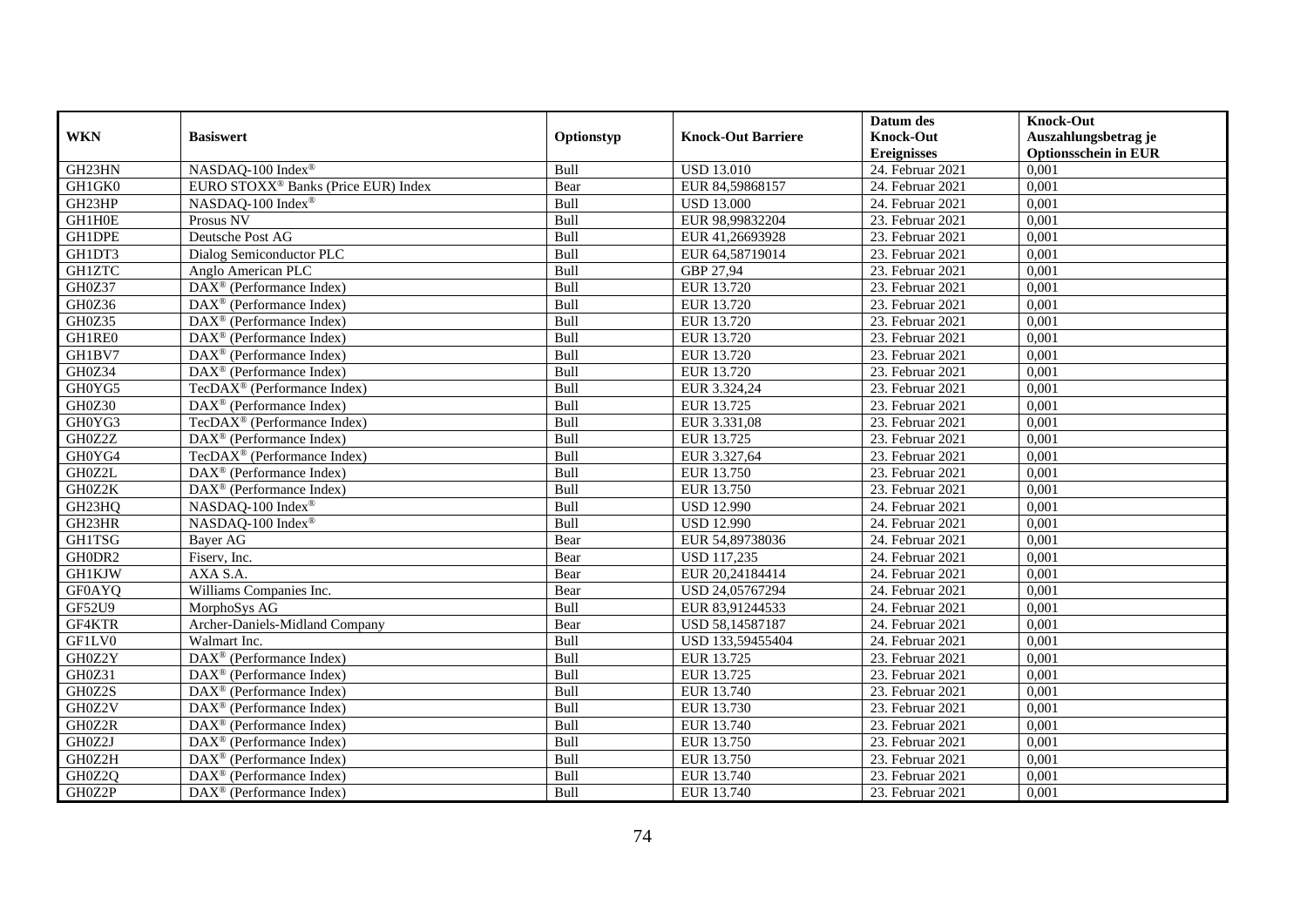|               |                                                              |            |                           | Datum des          | <b>Knock-Out</b>            |
|---------------|--------------------------------------------------------------|------------|---------------------------|--------------------|-----------------------------|
| <b>WKN</b>    | <b>Basiswert</b>                                             | Optionstyp | <b>Knock-Out Barriere</b> | <b>Knock-Out</b>   | Auszahlungsbetrag je        |
|               |                                                              |            |                           | <b>Ereignisses</b> | <b>Optionsschein in EUR</b> |
| GH1PS6        | $AEX-Index^{\circledR}$                                      | Bull       | EUR 656,88225683          | 23. Februar 2021   | 0,001                       |
| GH1QX6        | $\overline{\text{DAX}^{\otimes}}$ (Performance Index)        | Bull       | EUR 13.725                | 23. Februar 2021   | 0,001                       |
| GH19C3        | DAX <sup>®</sup> (Performance Index)                         | Bull       | EUR 13.750                | 23. Februar 2021   | 0,001                       |
| GH1BV6        | $\text{DAX}^{\textcircled{n}}$ (Performance Index)           | Bull       | EUR 13.730                | 23. Februar 2021   | 0,001                       |
| <b>GH1RDY</b> | DAX <sup>®</sup> (Performance Index)                         | Bull       | EUR 13.740                | 23. Februar 2021   | 0,001                       |
| GH216J        | $\overline{\text{DAX}}^{\textcircled{}}$ (Performance Index) | Bull       | EUR 13.730                | 23. Februar 2021   | 0,001                       |
| <b>GH1PUQ</b> | $AEX-Index^{\circledR}$                                      | Bull       | EUR 658,25280807          | 23. Februar 2021   | 0,001                       |
| GH19C4        | DAX <sup>®</sup> (Performance Index)                         | Bull       | EUR 13.725                | 23. Februar 2021   | 0,001                       |
| GH1QX5        | $\text{DAX}^{\textcircled{p}}$ (Performance Index)           | Bull       | EUR 13.750                | 23. Februar 2021   | 0,001                       |
| GH1RDZ        | $\text{DAX}^{\otimes}$ (Performance Index)                   | Bull       | EUR 13.730                | 23. Februar 2021   | 0,001                       |
| GH1PR6        | $AEX-Index^{\circledR}$                                      | Bull       | EUR 657,57253446          | 23. Februar 2021   | 0,001                       |
| GH1BV5        | DAX <sup>®</sup> (Performance Index)                         | Bull       | EUR 13.740                | 23. Februar 2021   | 0,001                       |
| GF9X4M        | The Boeing Company                                           | Bear       | USD 220,63912213          | 24. Februar 2021   | 0,001                       |
| <b>GH1TSJ</b> | Bayer AG                                                     | Bear       | EUR 55,1671709            | 24. Februar 2021   | 0,001                       |
| <b>GH1WAC</b> | eBay Inc.                                                    | Bull       | USD 59,01337697           | 24. Februar 2021   | 0,001                       |
| <b>GH1TLA</b> | Commerzbank AG                                               | Bear       | EUR 5,42729547            | 24. Februar 2021   | 0,001                       |
| GF9XA1        | Royal Dutch Shell plc                                        | Bear       | EUR 17,30788758           | 24. Februar 2021   | 0,001                       |
| GH0DR1        | Fisery. Inc.                                                 | Bear       | <b>USD</b> 118,155        | 24. Februar 2021   | 0,001                       |
| GH1WA7        | eBay Inc.                                                    | Bull       | USD 59,32344725           | 24. Februar 2021   | 0,001                       |
| GF9X4Q        | The Boeing Company                                           | Bear       | USD 221,46533673          | 24. Februar 2021   | 0,001                       |
| GF06RL        | Verisk Analytics Inc                                         | Bull       | USD 167,31305786          | 24. Februar 2021   | 0,001                       |
| <b>GH1TSK</b> | Bayer AG                                                     | Bear       | EUR 55,43696144           | 24. Februar 2021   | 0,001                       |
| GH166L        | Church & Dwight Co.                                          | Bull       | USD 79,5798239            | $24.$ Februar 2021 | 0,001                       |
| GC7B93        | Total S.A.                                                   | Bear       | EUR 38,94067186           | 24. Februar 2021   | 0,001                       |
| <b>GF7EUY</b> | Deutsche Bank AG                                             | Bear       | EUR 10,09639916           | 24. Februar 2021   | 0,001                       |
| <b>GH1ZSQ</b> | ABN AMRO Bank N.V.                                           | Bear       | EUR 9,54904863            | 24. Februar 2021   | 0,001                       |
| GF8AZA        | Airbus SE                                                    | Bear       | EUR 102,26547645          | 24. Februar 2021   | 0,001                       |
| GC5L3A        | <b>Sysco Corporation</b>                                     | Bear       | USD 80,6906028            | 24. Februar 2021   | 0,001                       |
| GH1GG9        | EURO STOXX <sup>®</sup> Banks (Price EUR) Index              | Bear       | EUR 84,75849041           | 24. Februar 2021   | 0,001                       |
| GH239Q        | Dow Jones Industrial Average <sup>®</sup> Index              | Bear       | <b>USD 31.640</b>         | 24. Februar 2021   | 0.001                       |
| GH23JQ        | S&P 500 <sup>®</sup> Index                                   | Bear       | <b>USD 3.882,5</b>        | 24. Februar 2021   | 0,001                       |
| <b>GH239R</b> | Dow Jones Industrial Average® Index                          | Bear       | <b>USD 31.640</b>         | 24. Februar 2021   | 0,001                       |
| <b>GB0VQS</b> | Dow Jones Industrial Average <sup>®</sup> Index              | Bear       | USD 31.702,07146386       | 24. Februar 2021   | 0,001                       |
| GH1GGA        | EURO STOXX <sup>®</sup> Banks (Price EUR) Index              | Bear       | EUR 84,67858599           | $24.$ Februar 2021 | 0,001                       |
| GH23JR        | S&P 500 <sup>®</sup> Index                                   | Bear       | <b>USD 3.880</b>          | 24. Februar 2021   | 0,001                       |
| <b>GH239S</b> | Dow Jones Industrial Average <sup>®</sup> Index              | Bear       | <b>USD 31.550</b>         | 24. Februar 2021   | 0,001                       |
| GH23JN        | S&P 500 <sup>®</sup> Index                                   | Bear       | <b>USD 3.885</b>          | 24. Februar 2021   | 0,001                       |
| <b>GH239T</b> | Dow Jones Industrial Average <sup>®</sup> Index              | Bear       | <b>USD 31.550</b>         | 24. Februar 2021   | 0,001                       |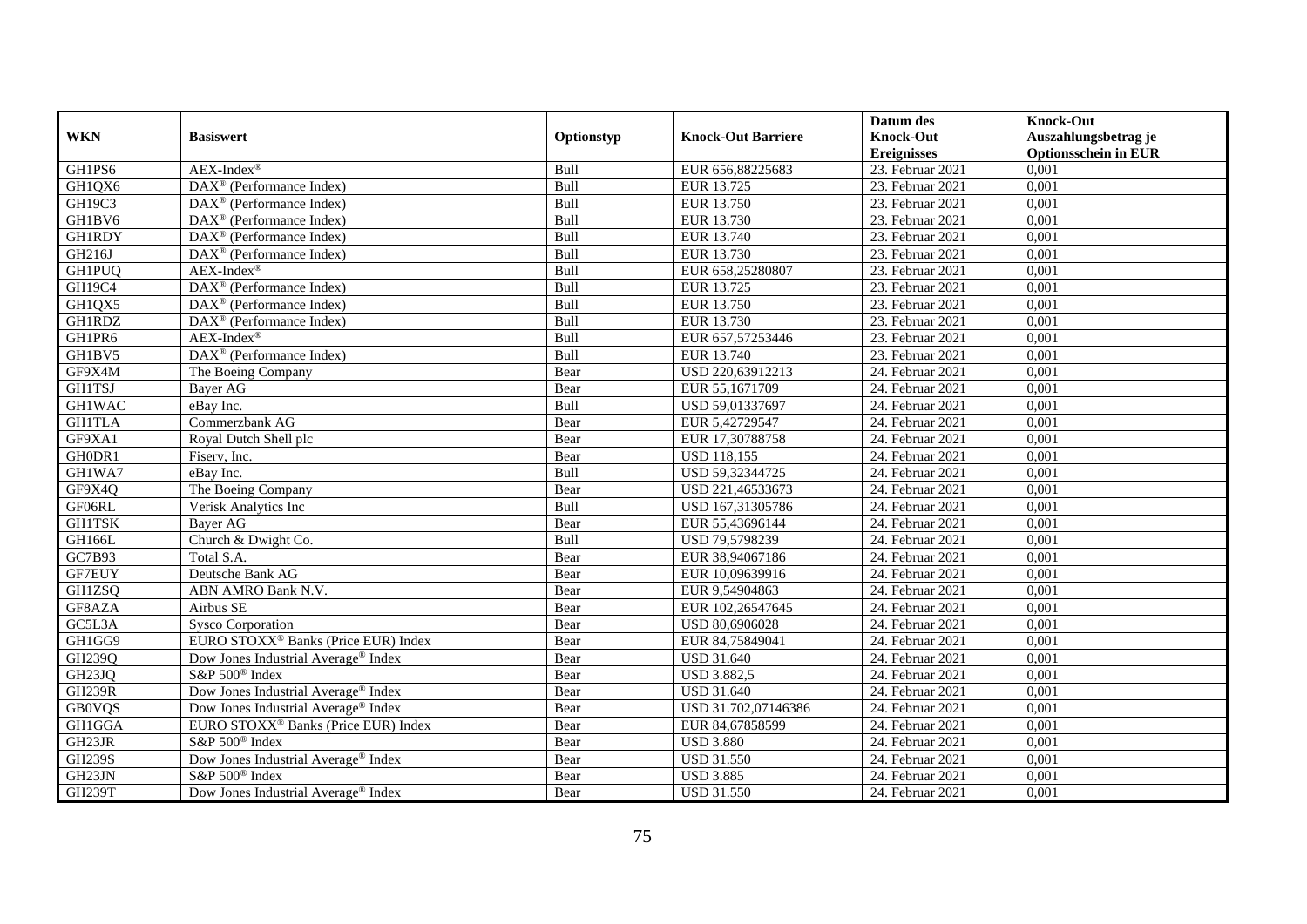|               |                                                 |            |                           | Datum des          | <b>Knock-Out</b>            |
|---------------|-------------------------------------------------|------------|---------------------------|--------------------|-----------------------------|
| <b>WKN</b>    | <b>Basiswert</b>                                | Optionstyp | <b>Knock-Out Barriere</b> | <b>Knock-Out</b>   | Auszahlungsbetrag je        |
|               |                                                 |            |                           | <b>Ereignisses</b> | <b>Optionsschein in EUR</b> |
| <b>GH239N</b> | Dow Jones Industrial Average® Index             | Bear       | <b>USD 31.650</b>         | $24.$ Februar 2021 | 0,001                       |
| GH23JP        | S&P 500 <sup>®</sup> Index                      | Bear       | <b>USD 3.882,5</b>        | 24. Februar 2021   | 0,001                       |
| GH239P        | Dow Jones Industrial Average® Index             | Bear       | <b>USD 31.650</b>         | 24. Februar 2021   | 0,001                       |
| GH23JL        | S&P 500 <sup>®</sup> Index                      | Bear       | <b>USD 3.887,5</b>        | 24. Februar 2021   | 0,001                       |
| GH23JM        | S&P 500 <sup>®</sup> Index                      | Bear       | <b>USD 3.885</b>          | 24. Februar 2021   | 0,001                       |
| GH23JH        | S&P 500 <sup>®</sup> Index                      | Bear       | <b>USD 3.890</b>          | 24. Februar 2021   | 0,001                       |
| GH23JS        | S&P 500 <sup>®</sup> Index                      | Bear       | <b>USD 3.880</b>          | $24.$ Februar 2021 | 0,001                       |
| <b>GH196Y</b> | Dow Jones Industrial Average® Index             | Bear       | <b>USD 31.680</b>         | 24. Februar 2021   | 0,001                       |
| GH23JJ        | S&P 500 <sup>®</sup> Index                      | Bear       | <b>USD 3.890</b>          | 24. Februar 2021   | 0,001                       |
| GH23JK        | S&P 500 <sup>®</sup> Index                      | Bear       | <b>USD 3.887,5</b>        | 24. Februar 2021   | 0,001                       |
| <b>GH074S</b> | Dow Jones Industrial Average® Index             | Bear       | USD 31.674,89743776       | 24. Februar 2021   | 0,001                       |
| GH074W        | Dow Jones Industrial Average® Index             | Bear       | USD 31.690,29243972       | 24. Februar 2021   | 0,001                       |
| GF9BQC        | Dow Jones Industrial Average <sup>®</sup> Index | Bear       | <b>USD 31.700</b>         | 24. Februar 2021   | 0,001                       |
| GH0W0H        | Dow Jones Industrial Average <sup>®</sup> Index | Bear       | <b>USD 31.700</b>         | 24. Februar 2021   | 0,001                       |
| GF9UBX        | Dow Jones Industrial Average <sup>®</sup> Index | Bear       | <b>USD 31.680</b>         | 24. Februar 2021   | 0,001                       |
| GH1156        | Dow Jones Industrial Average® Index             | Bear       | <b>USD 31.750</b>         | 24. Februar 2021   | 0,001                       |
| GH23J9        | S&P 500 <sup>®</sup> Index                      | Bear       | <b>USD 3.900</b>          | 24. Februar 2021   | 0,001                       |
| GH0DB5        | Dow Jones Industrial Average® Index             | Bear       | <b>USD 31.720</b>         | 24. Februar 2021   | 0,001                       |
| <b>GH196X</b> | Dow Jones Industrial Average® Index             | Bear       | <b>USD 31.720</b>         | 24. Februar 2021   | 0,001                       |
| GF74H6        | Dow Jones Industrial Average® Index             | Bear       | USD 31.749,98339233       | 24. Februar 2021   | 0,001                       |
| <b>GH1GGE</b> | EURO STOXX <sup>®</sup> Banks (Price EUR) Index | Bear       | EUR 84,83839485           | 24. Februar 2021   | 0,001                       |
| GF9BQB        | Dow Jones Industrial Average® Index             | Bear       | <b>USD 31.750</b>         | 24. Februar 2021   | 0,001                       |
| GH23JA        | S&P 500 <sup>®</sup> Index                      | Bear       | <b>USD 3.900</b>          | 24. Februar 2021   | 0,001                       |
| GH23JB        | S&P 500 <sup>®</sup> Index                      | Bear       | USD 3.897,5               | 24. Februar 2021   | 0,001                       |
| GH23JG        | S&P 500 <sup>®</sup> Index                      | Bear       | <b>USD 3.892,5</b>        | 24. Februar 2021   | 0.001                       |
| GH1GGB        | EURO STOXX <sup>®</sup> Banks (Price EUR) Index | Bear       | EUR 84,91829927           | 24. Februar 2021   | 0,001                       |
| GH23JE        | S&P 500 <sup>®</sup> Index                      | Bear       | <b>USD 3.895</b>          | 24. Februar 2021   | 0,001                       |
| GH1GGQ        | EURO STOXX <sup>®</sup> Banks (Price EUR) Index | Bear       | EUR 84,9982037            | 24. Februar 2021   | 0,001                       |
| GH23JF        | S&P 500 <sup>®</sup> Index                      | Bear       | <b>USD 3.892,5</b>        | 24. Februar 2021   | 0,001                       |
| GH1GGN        | EURO STOXX <sup>®</sup> Banks (Price EUR) Index | Bear       | EUR 85,07810813           | 24. Februar 2021   | 0,001                       |
| GH23JC        | S&P 500 <sup>®</sup> Index                      | Bear       | <b>USD 3.897,5</b>        | 24. Februar 2021   | 0,001                       |
| GH23JD        | S&P 500 <sup>®</sup> Index                      | Bear       | <b>USD 3.895</b>          | 24. Februar 2021   | 0,001                       |
| GH0G9D        | Dow Jones Industrial Average® Index             | Bear       | USD 31.727,11710302       | 24. Februar 2021   | 0,001                       |
| <b>GH1WKD</b> | American Express Company                        | Bear       | USD 139,56960665          | $24.$ Februar 2021 | 0,001                       |
| <b>GH1B79</b> | MTU Aero Engines AG                             | Bear       | EUR 205,42331328          | 24. Februar 2021   | 0,001                       |
| <b>GH1KKN</b> | AXA S.A.                                        | Bear       | EUR 20,39170973           | 24. Februar 2021   | 0,001                       |
| GH1TM0        | Commerzbank AG                                  | Bear       | EUR 5,45728052            | 24. Februar 2021   | 0,001                       |
| GF6B2M        | MasterCard Incorporated                         | Bear       | USD 362,34228386          | 24. Februar 2021   | 0,001                       |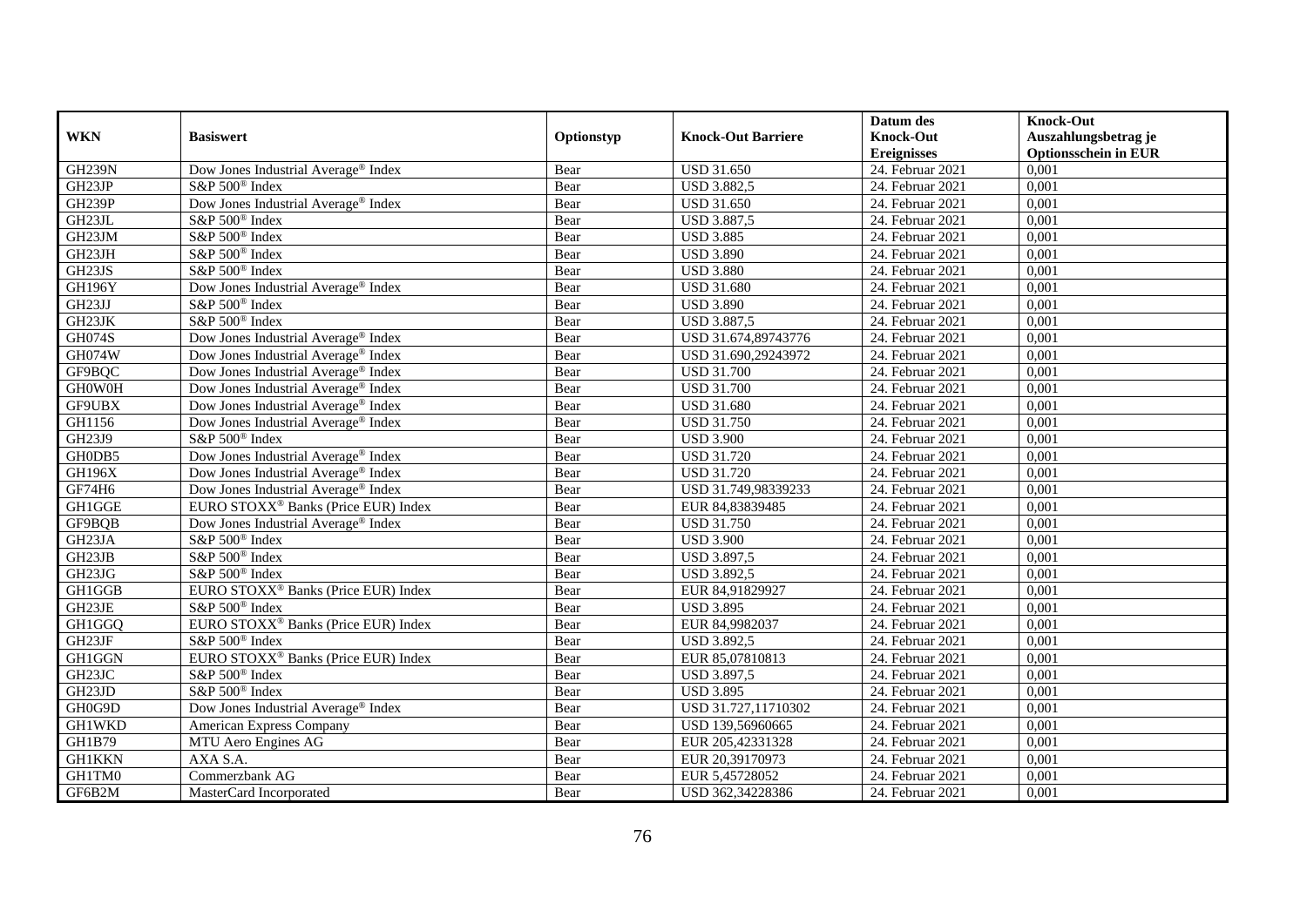|               |                                                          |            |                           | Datum des                              | <b>Knock-Out</b>                     |
|---------------|----------------------------------------------------------|------------|---------------------------|----------------------------------------|--------------------------------------|
| <b>WKN</b>    | <b>Basiswert</b>                                         | Optionstyp | <b>Knock-Out Barriere</b> | <b>Knock-Out</b>                       | Auszahlungsbetrag je                 |
| GF9XBN        |                                                          | Bear       |                           | <b>Ereignisses</b><br>24. Februar 2021 | <b>Optionsschein in EUR</b><br>0,001 |
|               | Deutsche Bank AG                                         |            | EUR 10,13372524           |                                        |                                      |
| GH0DR3        | Fiserv, Inc.                                             | Bear       | <b>USD 119,072</b>        | 24. Februar 2021                       | 0,001                                |
| GF9X4T        | The Boeing Company                                       | Bear       | USD 223,97384377          | 24. Februar 2021                       | 0,001                                |
| GF6URA        | Booking Holdings Inc.                                    | Bear       | USD 2.418,99487504        | 24. Februar 2021                       | 0,001                                |
| GH1B7G        | MTU Aero Engines AG                                      | Bear       | EUR 206,44149579          | 24. Februar 2021                       | 0,001                                |
| GF8AZB        | Airbus SE                                                | Bear       | EUR 102,67137042          | 24. Februar 2021                       | 0,001                                |
| GH1W8H        | MasterCard Incorporated                                  | Bear       | USD 359,05176418          | 24. Februar 2021                       | 0,001                                |
| GF0B2A        | The Home Depot, Inc.                                     | Bull       | USD 254,87758679          | 24. Februar 2021                       | 0,001                                |
| GH0DR4        | Fiserv, Inc.                                             | Bear       | <b>USD 120</b>            | 24. Februar 2021                       | 0,001                                |
| GF9X4R        | The Boeing Company                                       | Bear       | USD 222,31146015          | 24. Februar 2021                       | 0,001                                |
| <b>GF0MUQ</b> | General Electric Company                                 | Bear       | USD 13,18698375           | 24. Februar 2021                       | 0,001                                |
| <b>GF7EUX</b> | Deutsche Bank AG                                         | Bear       | EUR 10,21471633           | 24. Februar 2021                       | 0,001                                |
| GF9X9Q        | Deutsche Bank AG                                         | Bear       | EUR 10,18340037           | 24. Februar 2021                       | 0,001                                |
| GC696M        | Hess Corp.                                               | Bear       | USD 69,98081842           | 24. Februar 2021                       | 0,001                                |
| GH1W8F        | MasterCard Incorporated                                  | Bear       | USD 357,36203825          | 24. Februar 2021                       | 0,001                                |
| GC9512        | <b>UBS</b> Group AG                                      | Bear       | CHF 14,42841238           | 24. Februar 2021                       | 0,001                                |
| GH1GJB        | AbbVie Inc.                                              | Bear       | USD 107,73708873          | 24. Februar 2021                       | 0,001                                |
| GH0DB3        | Dow Jones Industrial Average® Index                      | Bear       | <b>USD 31.780</b>         | 24. Februar 2021                       | 0,001                                |
| GH23J6        | $S&P 500^{\circledcirc}$ Index                           | Bear       | <b>USD 3.905</b>          | 24. Februar 2021                       | 0,001                                |
| GH1BS9        | Dow Jones Industrial Average® Index                      | Bear       | <b>USD 31.780</b>         | 24. Februar 2021                       | 0,001                                |
| GH23J7        | S&P 500 <sup>®</sup> Index                               | Bear       | <b>USD 3.902,5</b>        | 24. Februar 2021                       | 0,001                                |
| <b>GH23J8</b> | S&P 500 <sup>®</sup> Index                               | Bear       | <b>USD 3.902,5</b>        | 24. Februar 2021                       | 0,001                                |
| GH23J5        | S&P 500 <sup>®</sup> Index                               | Bear       | <b>USD 3.905</b>          | 24. Februar 2021                       | 0,001                                |
| GH1155        | Dow Jones Industrial Average® Index                      | Bear       | <b>USD 31.850</b>         | 24. Februar 2021                       | 0,001                                |
| GH2111        | DAX <sup>®</sup> (Performance Index)/ X-DAX <sup>®</sup> | Bear       | EUR 13.998,60533166       | 24. Februar 2021                       | 0,001                                |
| GF9BQ9        | Dow Jones Industrial Average® Index                      | Bear       | <b>USD 31.850</b>         | 24. Februar 2021                       | 0,001                                |
| GH2177        | DAX <sup>®</sup> (Performance Index)/ X-DAX <sup>®</sup> | Bear       | <b>EUR 14.000</b>         | 24. Februar 2021                       | 0,001                                |
| GH23J2        | S&P 500 <sup>®</sup> Index                               | Bear       | <b>USD 3.910</b>          | 24. Februar 2021                       | 0,001                                |
| GH23H6        | NASDAQ-100 Index®                                        | Bear       | <b>USD 13.250</b>         | 24. Februar 2021                       | 0,001                                |
| <b>GH0DYF</b> | Dow Jones Industrial Average <sup>®</sup> Index          | Bear       | USD 31.844,4538133        | 24. Februar 2021                       | 0,001                                |
| GH1BS5        | Dow Jones Industrial Average® Index                      | Bear       | <b>USD 31.880</b>         | 24. Februar 2021                       | 0,001                                |
| GH2112        | DAX <sup>®</sup> (Performance Index)/ X-DAX <sup>®</sup> | Bear       | EUR 14.003,60483357       | 24. Februar 2021                       | 0,001                                |
| GH2178        | DAX <sup>®</sup> (Performance Index)/X-DAX <sup>®</sup>  | Bear       | <b>EUR 14.000</b>         | 24. Februar 2021                       | 0,001                                |
| GF9BQA        | Dow Jones Industrial Average® Index                      | Bear       | <b>USD 31.800</b>         | 24. Februar 2021                       | 0,001                                |
| GH0DX0        | Dow Jones Industrial Average® Index                      | Bear       | USD 31.797,81876719       | 24. Februar 2021                       | 0,001                                |
| GH23J3        | S&P 500 <sup>®</sup> Index                               | Bear       | <b>USD 3.907,5</b>        | 24. Februar 2021                       | 0,001                                |
| GH23H7        | NASDAQ-100 Index®                                        | Bear       | <b>USD 13.250</b>         | 24. Februar 2021                       | 0,001                                |
| GH211H        | DAX <sup>®</sup> (Performance Index)/ X-DAX <sup>®</sup> | Bear       | EUR 14.008,60433547       | 24. Februar 2021                       | 0,001                                |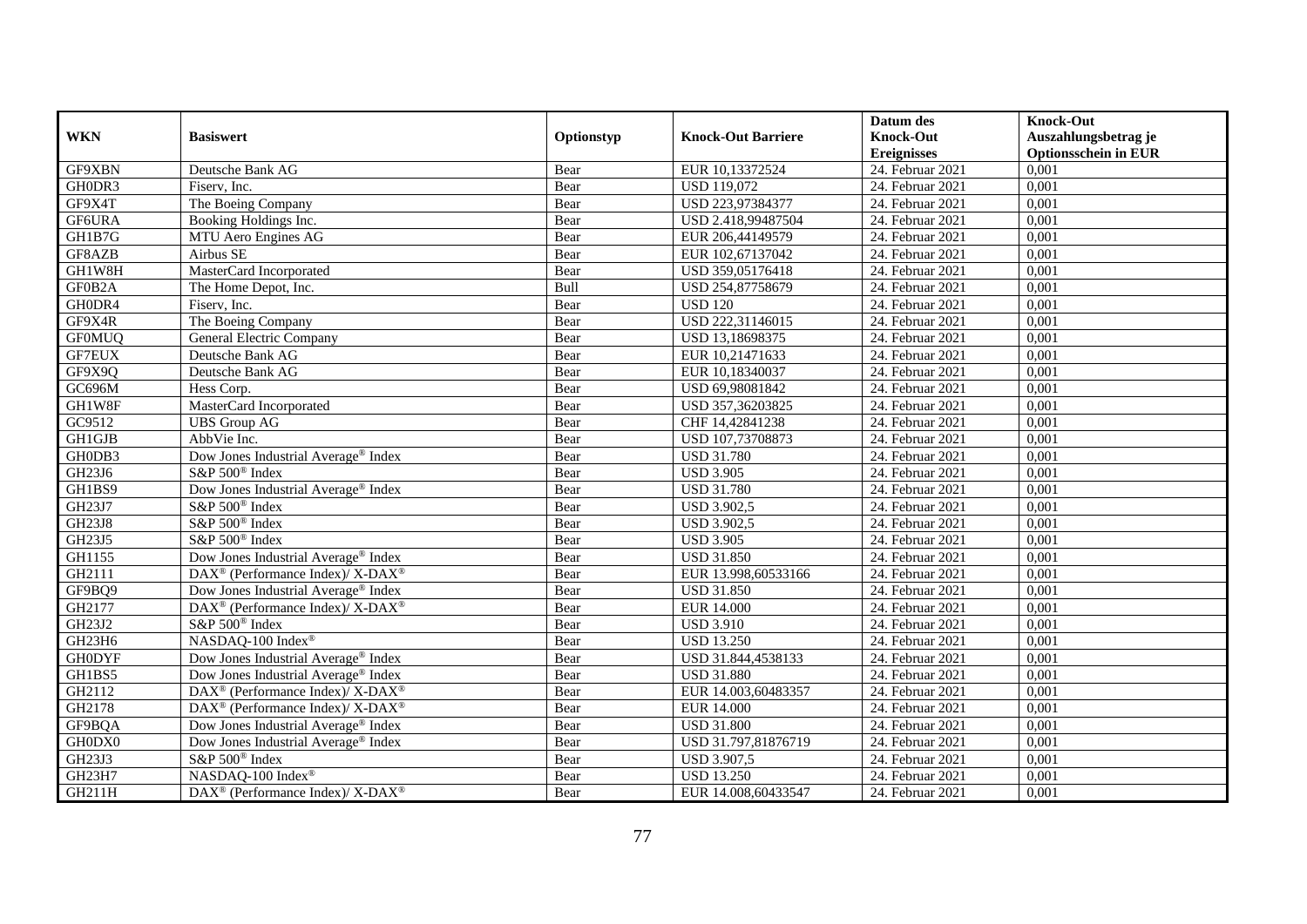|               |                                                          |            |                           | Datum des          | <b>Knock-Out</b>            |
|---------------|----------------------------------------------------------|------------|---------------------------|--------------------|-----------------------------|
| <b>WKN</b>    | <b>Basiswert</b>                                         | Optionstyp | <b>Knock-Out Barriere</b> | <b>Knock-Out</b>   | Auszahlungsbetrag je        |
|               |                                                          |            |                           | <b>Ereignisses</b> | <b>Optionsschein in EUR</b> |
| GH1BS6        | Dow Jones Industrial Average® Index                      | Bear       | <b>USD 31.880</b>         | $24.$ Februar 2021 | 0,001                       |
| GH23H8        | NASDAQ-100 Index®                                        | Bear       | <b>USD 13.240</b>         | 24. Februar 2021   | 0,001                       |
| <b>GH1XLG</b> | S&P 500 <sup>®</sup> Index                               | Bear       | <b>USD 3.915</b>          | 24. Februar 2021   | 0,001                       |
| GH0W0G        | Dow Jones Industrial Average <sup>®</sup> Index          | Bear       | <b>USD 31.800</b>         | 24. Februar 2021   | 0,001                       |
| GH23H9        | NASDAQ-100 Index®                                        | Bear       | <b>USD 13.240</b>         | 24. Februar 2021   | 0,001                       |
| GH23J4        | S&P 500 <sup>®</sup> Index                               | Bear       | <b>USD 3.907,5</b>        | 24. Februar 2021   | 0,001                       |
| GH1BS7        | Dow Jones Industrial Average® Index                      | Bear       | <b>USD 31.820</b>         | $24.$ Februar 2021 | 0,001                       |
| GF7H2A        | Dow Jones Industrial Average® Index                      | Bear       | USD 31.861,43590163       | 24. Februar 2021   | 0,001                       |
| <b>GH1XLE</b> | S&P 500 <sup>®</sup> Index                               | Bear       | <b>USD 3.917,5</b>        | 24. Februar 2021   | 0,001                       |
| GH23HA        | NASDAQ-100 Index®                                        | Bear       | <b>USD 13.230</b>         | 24. Februar 2021   | 0,001                       |
| GB5YTQ        | Dow Jones Industrial Average <sup>®</sup> Index          | Bear       | USD 31.824,66963976       | 24. Februar 2021   | 0,001                       |
| GH1BS8        | Dow Jones Industrial Average® Index                      | Bear       | <b>USD 31.820</b>         | $24.$ Februar 2021 | 0,001                       |
| <b>GH074Z</b> | Dow Jones Industrial Average <sup>®</sup> Index          | Bear       | USD 31.812,88411635       | 24. Februar 2021   | 0,001                       |
| <b>GH1XLF</b> | S&P 500 <sup>®</sup> Index                               | Bear       | <b>USD 3.915</b>          | 24. Februar 2021   | 0,001                       |
| GH23HB        | NASDAQ-100 Index®                                        | Bear       | <b>USD 13.230</b>         | 24. Februar 2021   | 0,001                       |
| GH23HZ        | S&P 500 <sup>®</sup> Index                               | Bear       | <b>USD 3.912,5</b>        | 24. Februar 2021   | 0,001                       |
| GB5YTR        | Dow Jones Industrial Average® Index                      | Bear       | USD 31.776,27065431       | 24. Februar 2021   | 0,001                       |
| <b>GH1XLD</b> | S&P 500 <sup>®</sup> Index                               | Bear       | <b>USD 3.917.5</b>        | 24. Februar 2021   | 0,001                       |
| GH23J0        | S&P 500 <sup>®</sup> Index                               | Bear       | <b>USD 3.912,5</b>        | 24. Februar 2021   | 0,001                       |
| GH23J1        | S&P 500 <sup>®</sup> Index                               | Bear       | <b>USD 3.910</b>          | 24. Februar 2021   | 0,001                       |
| GH1KY1        | Ameriprise Financial Inc.                                | Bear       | USD 230,52509021          | 24. Februar 2021   | 0,001                       |
| GF9BQ8        | Dow Jones Industrial Average® Index                      | Bear       | <b>USD 31.900</b>         | 24. Februar 2021   | 0,001                       |
| GF9X4V        | The Boeing Company                                       | Bear       | USD 225,78554335          | 24. Februar 2021   | 0,001                       |
| GH2109        | DAX <sup>®</sup> (Performance Index)/ X-DAX <sup>®</sup> | Bear       | EUR 14.013,60383737       | 24. Februar 2021   | 0,001                       |
| <b>GHOWOF</b> | Dow Jones Industrial Average <sup>®</sup> Index          | Bear       | <b>USD 31.900</b>         | 24. Februar 2021   | 0.001                       |
| <b>GH1PWT</b> | AbbVie Inc.                                              | Bear       | USD 108,54777597          | 24. Februar 2021   | 0,001                       |
| GD8ZRQ        | Dow Jones Industrial Average <sup>®</sup> Index          | Bear       | USD 31.891,18012521       | 24. Februar 2021   | 0,001                       |
| GH1ZV4        | Applied Materials, Inc.                                  | Bear       | USD 120,01523764          | 24. Februar 2021   | 0,001                       |
| <b>GH210A</b> | DAX <sup>®</sup> (Performance Index)/ X-DAX <sup>®</sup> | Bear       | EUR 14.018,60333928       | 24. Februar 2021   | 0,001                       |
| GF8C2J        | <b>Lincoln National Corporation</b>                      | Bear       | USD 59,85505295           | 24. Februar 2021   | 0,001                       |
| GH1KU9        | <b>Automatic Data Processing</b>                         | Bear       | USD 175,32001577          | 24. Februar 2021   | 0,001                       |
| GF9X5L        | The Boeing Company                                       | Bear       | USD 227,98546417          | 24. Februar 2021   | 0,001                       |
| GF6MR4        | MetLife, Inc.                                            | Bear       | USD 59,13051071           | 24. Februar 2021   | 0,001                       |
| GF6DTJ        | Parker-Hannifin Corporation                              | Bear       | USD 291,71918944          | 24. Februar 2021   | 0,001                       |
| GB7K0L        | Philip Morris International Inc.                         | Bear       | USD 87,91209504           | 24. Februar 2021   | 0,001                       |
| GH1ZV6        | Applied Materials, Inc.                                  | Bear       | USD 121,16509646          | 24. Februar 2021   | 0,001                       |
| GH1KT8        | Archer-Daniels-Midland Company                           | Bear       | USD 58,54991121           | 24. Februar 2021   | 0,001                       |
| <b>GFOPFY</b> | Schlumberger N.V. (Schlumberger Limited)                 | Bear       | USD 29,47185376           | 24. Februar 2021   | 0,001                       |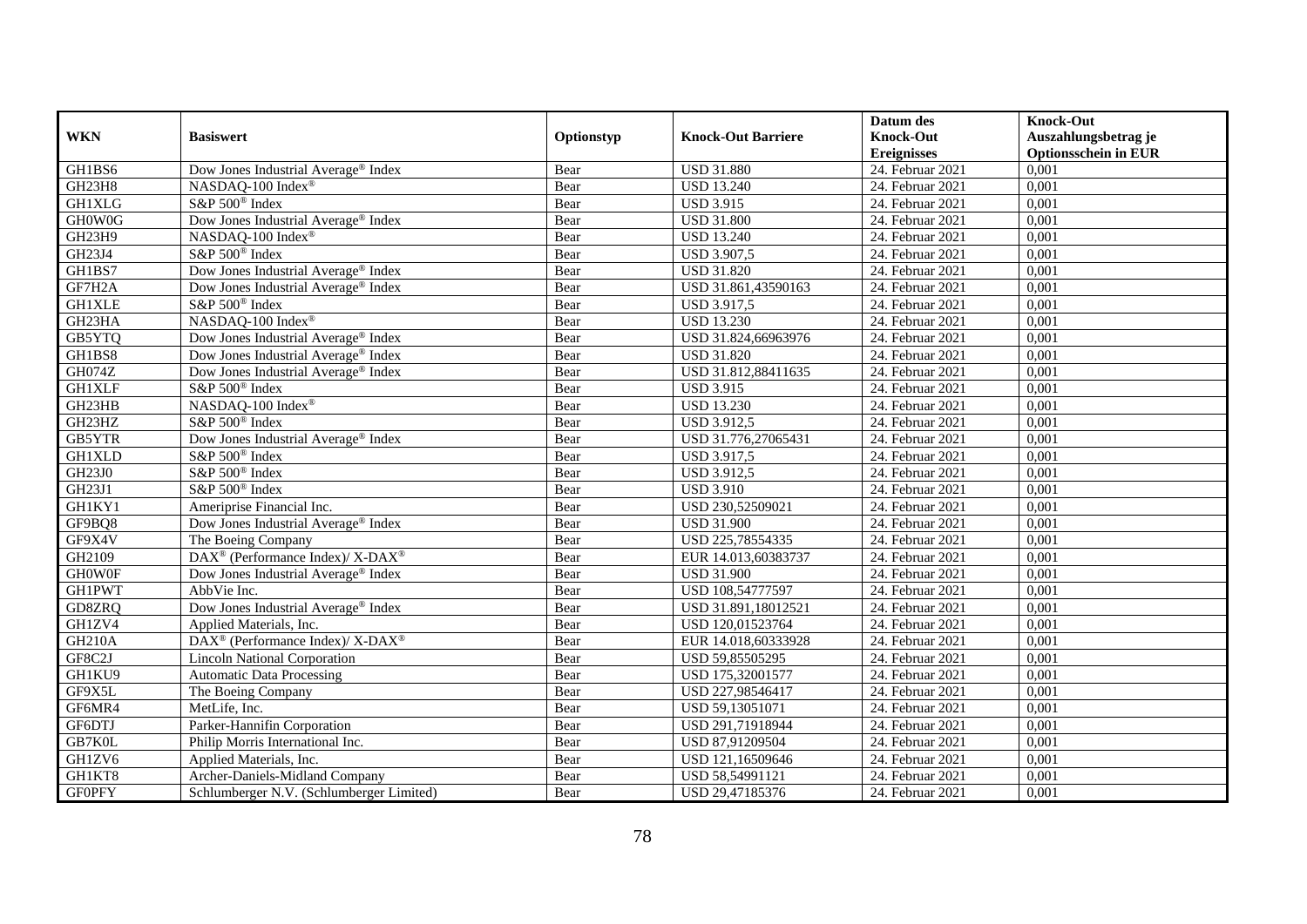|               |                                                          |            |                           | Datum des          | <b>Knock-Out</b>            |
|---------------|----------------------------------------------------------|------------|---------------------------|--------------------|-----------------------------|
| <b>WKN</b>    | <b>Basiswert</b>                                         | Optionstyp | <b>Knock-Out Barriere</b> | <b>Knock-Out</b>   | Auszahlungsbetrag je        |
|               |                                                          |            |                           | <b>Ereignisses</b> | <b>Optionsschein in EUR</b> |
| GF1F3A        | MasterCard Incorporated                                  | Bear       | USD 365,48283101          | 24. Februar 2021   | 0,001                       |
| <b>GFOMLB</b> | Prudential Financial, Inc.                               | Bear       | USD 90,40868424           | 24. Februar 2021   | 0,001                       |
| GC5UNP        | Emerson Electric Co.                                     | Bear       | USD 88,8377175            | 24. Februar 2021   | 0,001                       |
| GF25F1        | Northern Trust Corporation                               | Bear       | USD 99,99591047           | 24. Februar 2021   | 0,001                       |
| <b>GH1ZTB</b> | Accenture plc                                            | Bear       | USD 259,41896013          | 24. Februar 2021   | 0,001                       |
| GC9X9J        | Aon PLC                                                  | Bear       | USD 235,28066938          | 24. Februar 2021   | 0,001                       |
| GH1154        | Dow Jones Industrial Average <sup>®</sup> Index          | Bear       | <b>USD 31.950</b>         | 24. Februar 2021   | 0,001                       |
| GF9BQ7        | Dow Jones Industrial Average® Index                      | Bear       | <b>USD 31.950</b>         | 24. Februar 2021   | 0,001                       |
| GH1BS1        | Dow Jones Industrial Average® Index                      | Bear       | <b>USD 31.980</b>         | 24. Februar 2021   | 0,001                       |
| GH23H4        | NASDAQ-100 Index <sup>®</sup>                            | Bear       | <b>USD 13.260</b>         | 24. Februar 2021   | 0,001                       |
| <b>GH1XLC</b> | S&P 500 <sup>®</sup> Index                               | Bear       | <b>USD 3.920</b>          | 24. Februar 2021   | 0,001                       |
| GH1BS2        | Dow Jones Industrial Average® Index                      | Bear       | <b>USD 31.980</b>         | 24. Februar 2021   | 0,001                       |
| GH23H5        | NASDAQ-100 Index®                                        | Bear       | <b>USD 13.260</b>         | 24. Februar 2021   | 0,001                       |
| GH1XL8        | S&P 500 <sup>®</sup> Index                               | Bear       | <b>USD 3.925</b>          | 24. Februar 2021   | 0,001                       |
| GH1BS3        | Dow Jones Industrial Average <sup>®</sup> Index          | Bear       | <b>USD 31.920</b>         | 24. Februar 2021   | 0,001                       |
| GH1XL9        | S&P 500 <sup>®</sup> Index                               | Bear       | <b>USD 3.922,5</b>        | 24. Februar 2021   | 0,001                       |
| GH2105        | DAX <sup>®</sup> (Performance Index)/ X-DAX <sup>®</sup> | Bear       | EUR 14.023,60284118       | 24. Februar 2021   | 0,001                       |
| GH1BS4        | Dow Jones Industrial Average <sup>®</sup> Index          | Bear       | <b>USD 31.920</b>         | 24. Februar 2021   | 0,001                       |
| GH1XL7        | S&P 500 <sup>®</sup> Index                               | Bear       | <b>USD 3.925</b>          | 24. Februar 2021   | 0,001                       |
| <b>GH1XLA</b> | S&P 500 <sup>®</sup> Index                               | Bear       | <b>USD 3.922,5</b>        | 24. Februar 2021   | 0,001                       |
| GH0755        | Dow Jones Industrial Average® Index                      | Bear       | USD 31.920,36994587       | 24. Februar 2021   | 0,001                       |
| <b>GH1XLB</b> | S&P 500 <sup>®</sup> Index                               | Bear       | <b>USD 3.920</b>          | 24. Februar 2021   | 0,001                       |
| <b>GB644X</b> | Dow Jones Industrial Average® Index                      | Bear       | USD 31.948,73562745       | 24. Februar 2021   | 0,001                       |
| GH074F        | Dow Jones Industrial Average® Index                      | Bear       | USD 31.935,88459813       | 24. Februar 2021   | 0,001                       |
| GH0750        | Dow Jones Industrial Average <sup>®</sup> Index          | Bear       | USD 31.981,89012849       | 24. Februar 2021   | 0,001                       |
| <b>GH1PWZ</b> | AbbVie Inc.                                              | Bear       | USD 109,34724403          | 24. Februar 2021   | 0,001                       |
| GF9BQ5        | Dow Jones Industrial Average <sup>®</sup> Index          | Bear       | <b>USD 32.000</b>         | 24. Februar 2021   | 0,001                       |
| GH23H0        | NASDAQ-100 Index®                                        | Bear       | <b>USD 13.280</b>         | $24.$ Februar 2021 | 0,001                       |
| GC9C3P        | Visa Inc. - Class A                                      | Bear       | USD 220,34852952          | 24. Februar 2021   | 0,001                       |
| GF71PY        | <b>Baker Hughes Company</b>                              | Bear       | USD 25,2702667            | 24. Februar 2021   | 0,001                       |
| <b>GHOWOE</b> | Dow Jones Industrial Average® Index                      | Bear       | <b>USD 32.000</b>         | 24. Februar 2021   | 0,001                       |
| GH1XL6        | S&P 500 <sup>®</sup> Index                               | Bear       | <b>USD 3.927,5</b>        | 24. Februar 2021   | 0,001                       |
| GH23H1        | NASDAQ-100 Index®                                        | Bear       | <b>USD 13.280</b>         | 24. Februar 2021   | 0,001                       |
| GH1XL5        | S&P 500 <sup>®</sup> Index                               | Bear       | <b>USD 3.927,5</b>        | 24. Februar 2021   | 0,001                       |
| GH23H2        | NASDAQ-100 Index®                                        | Bear       | <b>USD 13.270</b>         | 24. Februar 2021   | 0,001                       |
| GH23H3        | NASDAQ-100 Index®                                        | Bear       | <b>USD 13.270</b>         | 24. Februar 2021   | 0,001                       |
| GH23GY        | NASDAQ-100 Index®                                        | Bear       | <b>USD 13.290</b>         | 24. Februar 2021   | 0,001                       |
| GH23GZ        | NASDAQ-100 Index®                                        | Bear       | <b>USD 13.290</b>         | 24. Februar 2021   | 0,001                       |